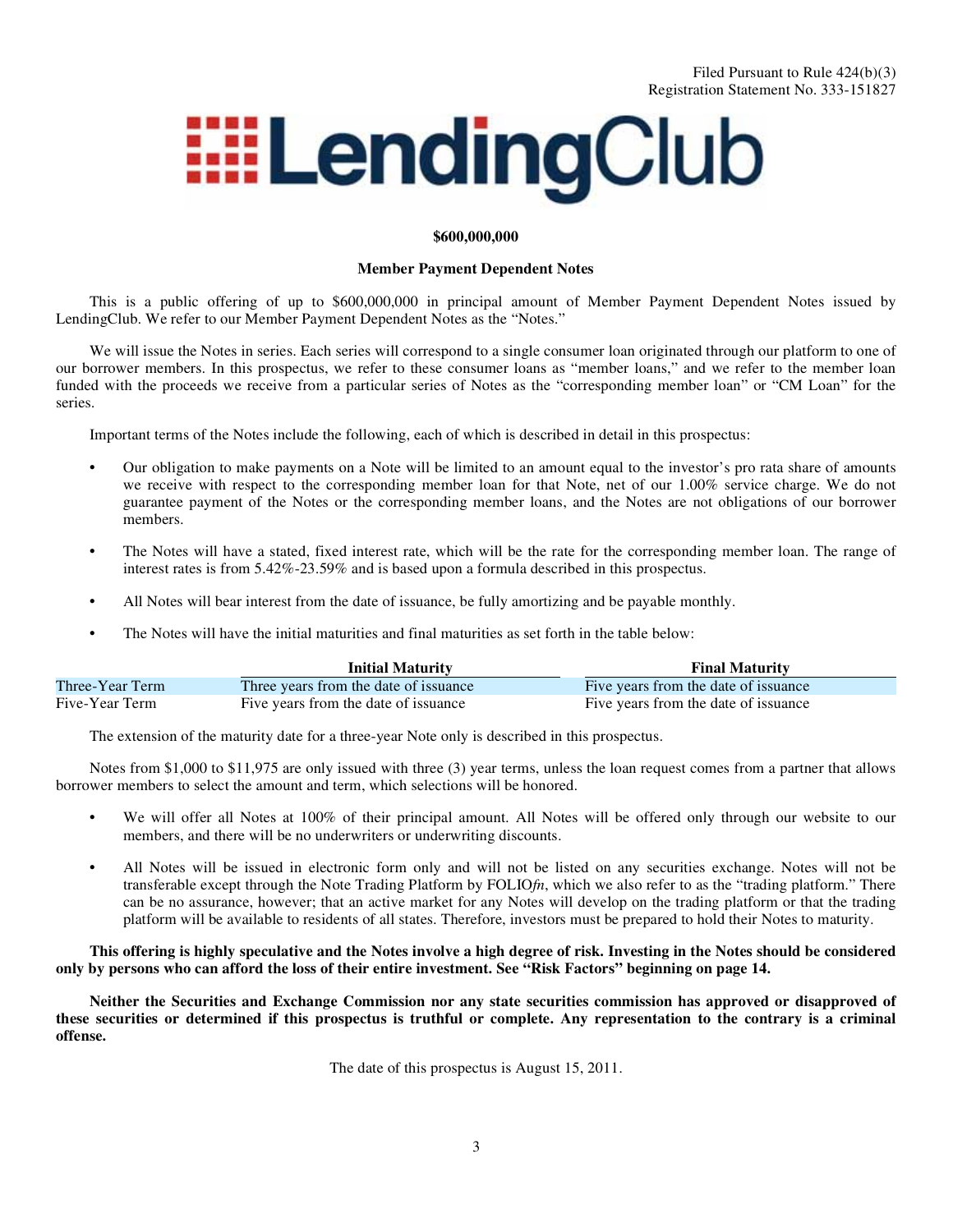| <b>ABOUT THIS PROSPECTUS</b>                                                               | 5      |  |
|--------------------------------------------------------------------------------------------|--------|--|
| WHERE YOU CAN FIND MORE INFORMATION                                                        | 5      |  |
| PROSPECTUS SUMMARY                                                                         | 6      |  |
| <b>THE OFFERING</b>                                                                        | $\tau$ |  |
| <b>QUESTIONS AND ANSWERS</b>                                                               | 11     |  |
| <b>RISK FACTORS</b>                                                                        | 17     |  |
| FORWARD-LOOKING STATEMENTS                                                                 | 35     |  |
| <b>ABOUT THE LOAN PLATFORM</b>                                                             | 35     |  |
| Overview                                                                                   | 35     |  |
| The Online Lending Industry                                                                | 37     |  |
| How the LendingClub Platform Operates                                                      | 38     |  |
| <b>Trading Platform</b>                                                                    | 59     |  |
| <b>Customer Support</b>                                                                    | 60     |  |
| Historical Information about Our Borrower Members and Outstanding Loans                    | 60     |  |
| <b>Use of Proceeds</b>                                                                     | 66     |  |
| <b>Plan of Distribution</b>                                                                | 66     |  |
| <b>Financial Suitability Requirements</b>                                                  |        |  |
| <b>Description of the Notes</b>                                                            | 67     |  |
| Material U.S. Federal Income Tax Considerations                                            | 73     |  |
| <b>ABOUT LENDINGCLUB</b>                                                                   |        |  |
| Management's Discussion and Analysis of Financial Condition and Results of Operations      |        |  |
| <b>Business</b>                                                                            | 78     |  |
| <b>Government Regulation</b>                                                               | 84     |  |
| Management                                                                                 | 88     |  |
| <b>Executive Compensation</b>                                                              | 94     |  |
| <b>Transactions With Related Persons</b>                                                   | 94     |  |
| <b>Principal Securityholders</b>                                                           | 97     |  |
| <b>LEGAL MATTERS</b>                                                                       |        |  |
| <b>EXPERTS</b>                                                                             |        |  |
| REPORT OF INDEPENDENT REGISTERED PUBLIC ACCOUNTING FIRM AND FINANCIAL<br><b>STATEMENTS</b> | 98     |  |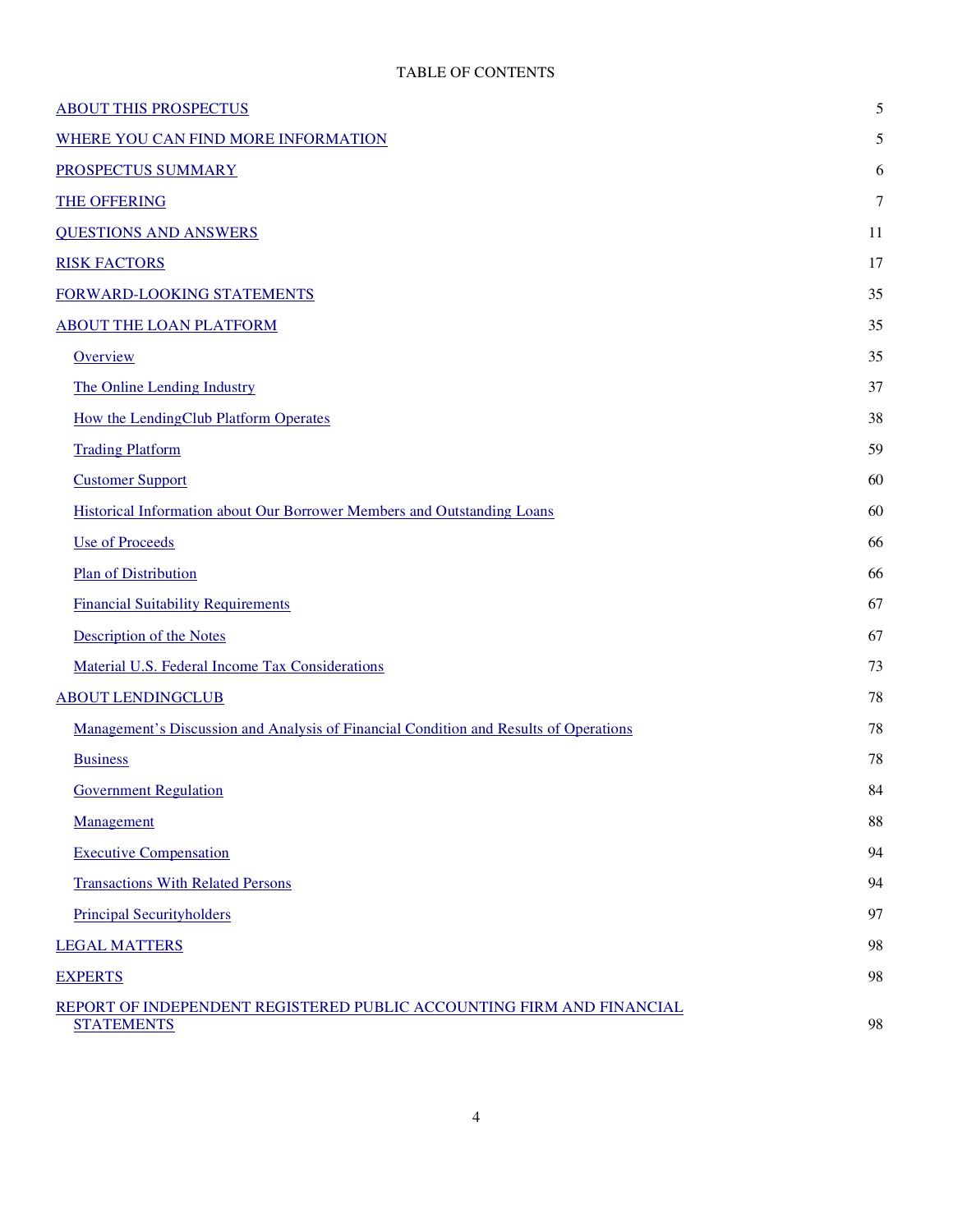#### **ABOUT THIS PROSPECTUS**

This prospectus describes our offering of our Member Payment Dependent Notes, which we refer to in this prospectus as the "Notes." This prospectus is part of a registration statement filed with the Securities and Exchange Commission, which we refer to as the "SEC." This prospectus, and the registration statement of which it forms a part, speak only as of the date of this prospectus. We will supplement this registration statement from time to time as described below.

Unless the context otherwise requires, we use the terms "LendingClub," "the Company," "our company," "we," "us" and "our" in this prospectus to refer to LendingClub Corporation, a Delaware corporation. We have no subsidiaries.

This prospectus describes our offering of the Notes under two main headings: "About the Loan Platform" and "About LendingClub."

The offering described in this prospectus is a continuous offering pursuant to Rule 415 under the Securities Act of 1933, as amended (the "Securities Act"). We offer Notes continuously, and sales of Notes through our platform occur on a daily basis. Before we post a loan request on our website and thereby offer the series of Notes corresponding to that member loan, as described in "About the Loan Platform," we prepare a supplement to this prospectus, which we refer to as a "posting report." In that posting report, we provide information about the series of Notes offered for sale on our website that correspond to the posted member loan, if it is funded and closed, as well as information about any other series of Notes then being offered for sale on our website. We file these posting reports pursuant to Rule 424(b) under the Securities Act within two business days of the initial posting of each loan request. We also make at least weekly filings of supplements to this prospectus pursuant to Rule 424(b) under the Securities Act, which we refer to as "sales reports," in which we report sales of Notes we have issued since the filing of our most recent sales report. The sales reports include information about the principal amount, loan grade of the corresponding member loan, maturity and interest rate of each series of Notes sold. The sales reports are also posted to our website.

We will prepare prospectus supplements to update this prospectus for other purposes, such as to disclose changes to the terms of our offering of the Notes, provide quarterly updates of our financial and other information included in this prospectus and disclose other material developments after the date of this prospectus. We will file these prospectus supplements with the SEC pursuant to Rule 424(b) and post them on our website. When required by SEC rules, such as when there is a "fundamental change" in our offering or the information contained in this prospectus, or when an annual update of our financial information is required by the Securities Act or SEC rules, we will file post-effective amendments to the registration statement of which this prospectus forms a part, which will include either a prospectus supplement or an entirely new prospectus to replace this prospectus. We currently anticipate the posteffective amendments will be required, among other times, when we change interest rates applicable to our Notes offered through our platform or other material terms of the Notes. We will disclose these changes in prospectus supplements posted on our website at the time the post-effective amendment becomes effective.

The Notes are not available for offer and sale to residents of every state. Our website will indicate the states where residents may purchase Notes. We will post on our website any special suitability standards or other conditions applicable to purchases of Notes in certain states that are not otherwise set forth in this prospectus.

#### **WHERE YOU CAN FIND MORE INFORMATION**

We have filed a registration statement on Form S-1, as amended, with the SEC in connection with this offering. In addition, we file annual, quarterly and current reports and other information with the SEC. You may read and copy the registration statement and any other documents we have filed at the SEC's Public Reference Room at 100 F Street, N.E., Room 1580, Washington, D.C. 20549. Please call the SEC at 1-800-SEC-0330 for further information on the Public Reference Room. Our SEC filings are also available to the public at the SEC's internet site at http://www.sec.gov.

This prospectus is part of the registration statement and does not contain all of the information included in the registration statement and the exhibits, schedules and amendments to the registration statement. Some items are omitted in accordance with the rules and regulations of the SEC. For further information with respect to us and the Notes, we refer you to the registration statement and to the exhibits and schedules to the registration statement filed as part of the registration statement. Whenever a reference is made in this prospectus to any of our contracts or other documents, the reference may not be complete and, for a copy of the contract or document, you should refer to the exhibits that are a part of the registration statement.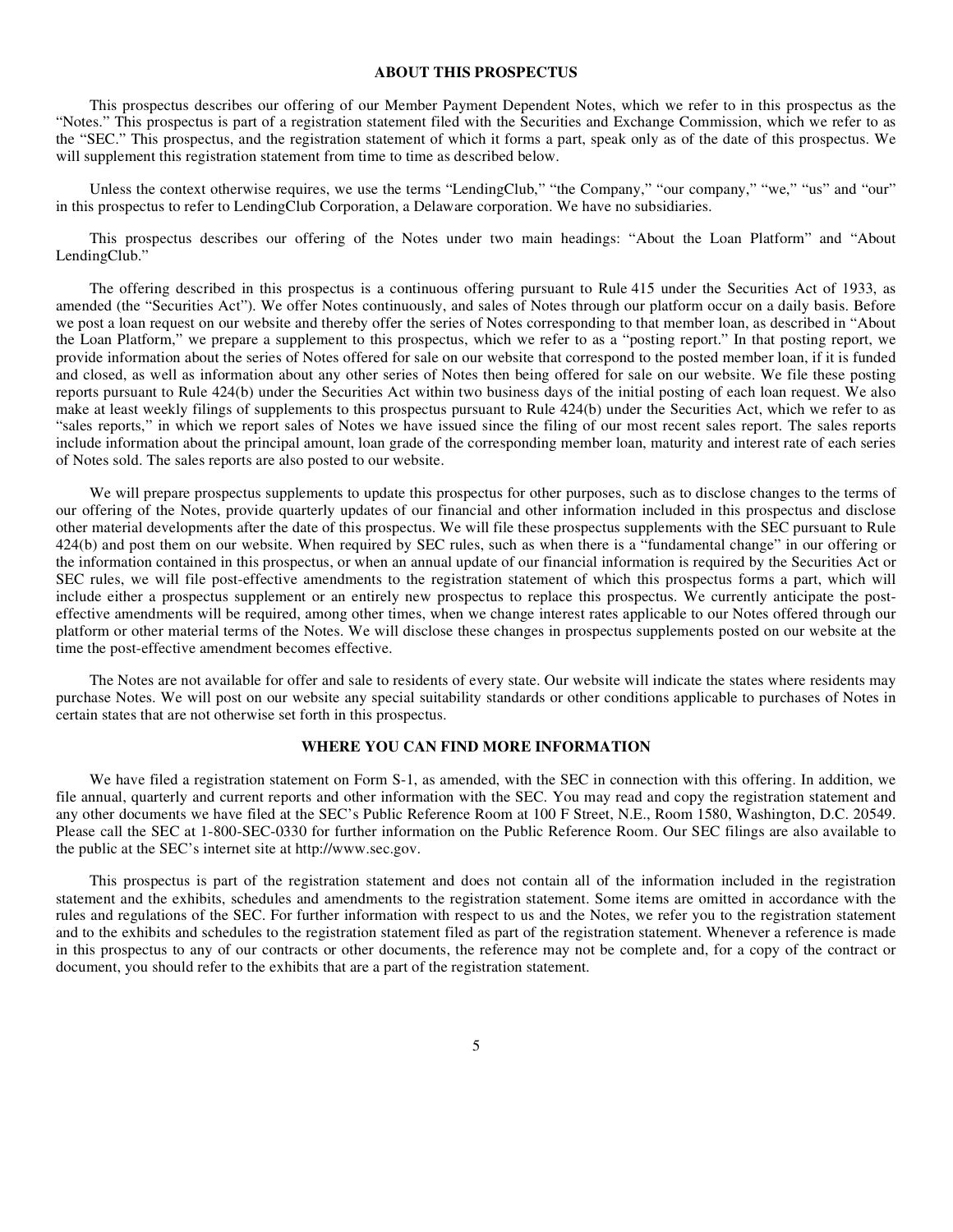We "incorporate" into this prospectus information we filed with the SEC in our Annual Report on Form 10-K for the fiscal year ended March 31, 2011. This means that we disclose important information to you by referring to our Annual Report. The information incorporated by reference is considered to be part of this prospectus. Information contained in this prospectus automatically updates and supersedes previously filed information.

You may request a copy of our current Annual Report on Form 10-K or our Quarterly Reports, either of which will be provided to you at no cost, by writing, telephoning or emailing us. Requests should be directed to Member Support, 71 Stevenson St, Suite 300, San Francisco, CA 94105; telephone number (800) 964-7937; or emailed to contact@lendingclub.com. In addition, our Annual Report and Quarterly Reports are also available on our website, www.lendingclub.com.

#### **PROSPECTUS SUMMARY**

*This summary highlights information contained elsewhere in this prospectus. You should read the following summary together with the more detailed information appearing in this prospectus, including our financial statements and related notes, and the risk factors beginning on page 14 before deciding whether to purchase our Member Payment Dependent Notes.*

#### **Overview**

LendingClub is an online financial community that enables its borrower members to borrow money and investors to purchase Member Payment Dependent Notes, the proceeds of which fund specific loans made to individual borrower members.

#### **About the Loan Platform**

Through our online platform, we allow qualified borrower members to obtain unsecured consumer loans with interest rates that they find attractive. We also provide LendingClub investors with the opportunity to indirectly fund specific member loans with credit characteristics, interest rates and other terms the members find attractive by purchasing Notes that in turn are dependent for payment on the payments we receive from those borrower member loans. As a part of operating our lending platform, we verify the identity of members, obtain borrower members' credit profiles from consumer reporting agencies (which are also called credit bureaus) such as TransUnion, Experian or Equifax and screen borrower members for eligibility to participate in the platform. We also service the member loans on an ongoing basis. See "About the Loan Platform."

*The Notes*. LendingClub investors have the opportunity to buy Notes issued by LendingClub and designate the corresponding member loans to be originated through our platform and funded with the proceeds of their Note purchases. The Notes will be special, limited obligations of LendingClub only and not obligations of any borrower member. The Notes are unsecured and holders of the Notes do not have a security interest in the corresponding member loans or the proceeds of those corresponding member loans, or in any other assets of LendingClub or the underlying borrower member.

LendingClub will pay principal and interest on each Note in a series in an amount equal to each such Note's pro rata portion of the principal and interest payments, if any, LendingClub receives on the corresponding member loan funded by the proceeds of that series, net of LendingClub's 1.00% service charge. LendingClub will also pay to investors any other amounts LendingClub receives on each Note, including late fees and prepayments, subject to the 1.00% service charge, except that LendingClub will not pay to investors any unsuccessful payment fees, check processing and other processing fees, collection fees we or a third-party collection agency charge and any payments due to LendingClub on account of the portion of the corresponding member loan, if any, that LendingClub has funded itself. If LendingClub were to become subject to a bankruptcy or similar proceeding, the holder of a Note will have a general unsecured claim against LendingClub that may or may not be limited in recovery to borrower payments in respect of the corresponding member loan. See "Risk Factors — If we were to become subject to a bankruptcy or similar proceeding."

*The Member Loans*. Member loans are unsecured obligations of individual borrower members, have a fixed interest rate and either a three-year or five-year maturity. Except in the instances in which we perform (i) income verification, which we indicate in the borrower loan listing, or (ii) employment verification, member loans are made without obtaining any documentation of the borrower member's ability to afford the loan. Each member loan is originated through our website and funded by WebBank at closing. WebBank is an FDIC-insured, Utah-chartered industrial bank that serves as the lender for all member loans originated through our platform. Immediately upon closing of a member loan, WebBank assigns the member loan (and all rights related thereto including any security interest) to LendingClub, without recourse to WebBank, in exchange for the aggregate purchase price we have received from investors who have committed to purchase Notes dependent on payments to be received on such member loan plus any amounts of the member loan that we have determined to fund ourselves. WebBank has no obligation to purchasers of the Notes. See "About the Loan Platform — How the LendingClub Platform Operates — Purchases of Notes and Loan Closings."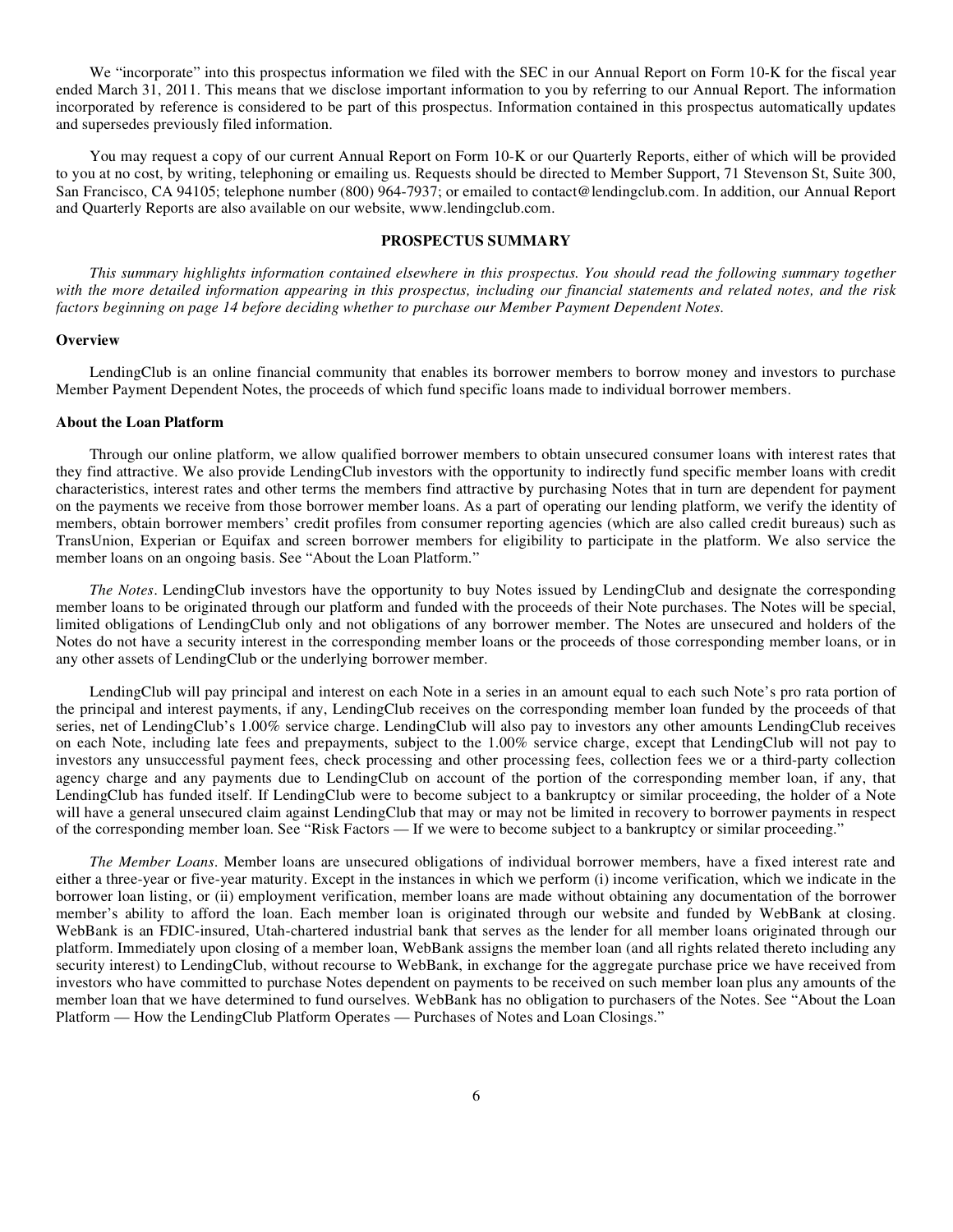We offer unsecured personal loans and the corresponding Notes with a term of three (3) or five (5) years.

#### **About LendingClub**

We were incorporated in Delaware in October 2006 under the name SocBank Corporation. We changed our name to LendingClub Corporation in November 2006. Our principal executive offices are located at 71 Stevenson St, Suite 300, San Francisco, CA 94105, and our telephone number is (800) 964-7937. Our website address is www.lendingclub.com. Information contained on our website is not incorporated by reference into this prospectus.

From the launch of our platform in May 2007 until April 7, 2008, the operation of our platform differed from the structure described in this prospectus, and we did not offer Notes. Instead, our platform allowed members to purchase, and take assignment of, member loans directly. Under that structure, members were assigned anonymized, individual promissory notes corresponding in principal amount to their purchase price, subject to our right to service the member loans.

From April 7, 2008 until October 13, 2008, we did not offer members the opportunity to make any purchases on our platform. During that time, we also did not accept investor registrations or allow new funding commitments from existing members. We continued to service all previously funded member loans, and members had the ability to access their accounts, monitor their member loans and withdraw available funds without changes. The borrowing side of our platform was generally unaffected during that period. Borrower members could still apply for member loans, but those member loans were funded and held only by LendingClub.

Starting October 13, 2008, we re-launched our platform and began offering Notes. Our historical financial results and the discussion in "About LendingClub" reflect the fact that we operated under a different structure prior to October 13, 2008. See "About LendingClub."

#### **THE OFFERING**

| Issuer                                                      | LendingClub Corporation.                                                                                                                                                                                                                                                                                                                                                                                                      |
|-------------------------------------------------------------|-------------------------------------------------------------------------------------------------------------------------------------------------------------------------------------------------------------------------------------------------------------------------------------------------------------------------------------------------------------------------------------------------------------------------------|
| Notes offered                                               | Member Payment Dependent Notes, issued in series, with each series of Notes<br>related to one corresponding member loan.                                                                                                                                                                                                                                                                                                      |
| Offering price                                              | 100% of principal amount of each Note.                                                                                                                                                                                                                                                                                                                                                                                        |
| Initial maturity date                                       | Three or five years following the date of issuance.                                                                                                                                                                                                                                                                                                                                                                           |
| Final maturity date                                         | For all Notes, the final maturity date is five years from the date of issuance.                                                                                                                                                                                                                                                                                                                                               |
| Three-year Notes — extension of maturity date               | Each three-year Note will mature on the initial maturity date, unless any<br>principal or interest payments in respect of the corresponding member loan<br>remain due and payable to LendingClub upon the initial maturity date, in<br>which case the maturity of such three-year term Note will be automatically<br>extended to the final maturity date of five-years from the date of issuance.                             |
| Five-year Notes — no extension of maturity date             | The initial maturity date and final maturity date for five (5) year Notes are the<br>same date, five years from the date of issuance. Unlike three-year term Notes,<br>the term of the five-year Notes will not be extended.                                                                                                                                                                                                  |
| Treatment of payments received after final<br>maturity date | If any amounts under a corresponding member loan are still due and owing to<br>LendingClub after the final maturity date, LendingClub will have no further<br>obligation to make payments on the Notes of the series. In the unlikely event<br>LendingClub receives payments on the corresponding member loan after the<br>final maturity date, LendingClub will not make any further payments on the<br>Notes of the series. |
| Interest rate                                               | Each series of Notes will have a stated, fixed interest rate, which is the interest<br>rate for the corresponding member loan.                                                                                                                                                                                                                                                                                                |
| Size and Term Limitations                                   | Notes from \$1,000 to \$11,975 are only issued with three (3) year terms, unless<br>the loan request comes from a partner that allows borrower members to select<br>the amount and term, which selections will be honored.                                                                                                                                                                                                    |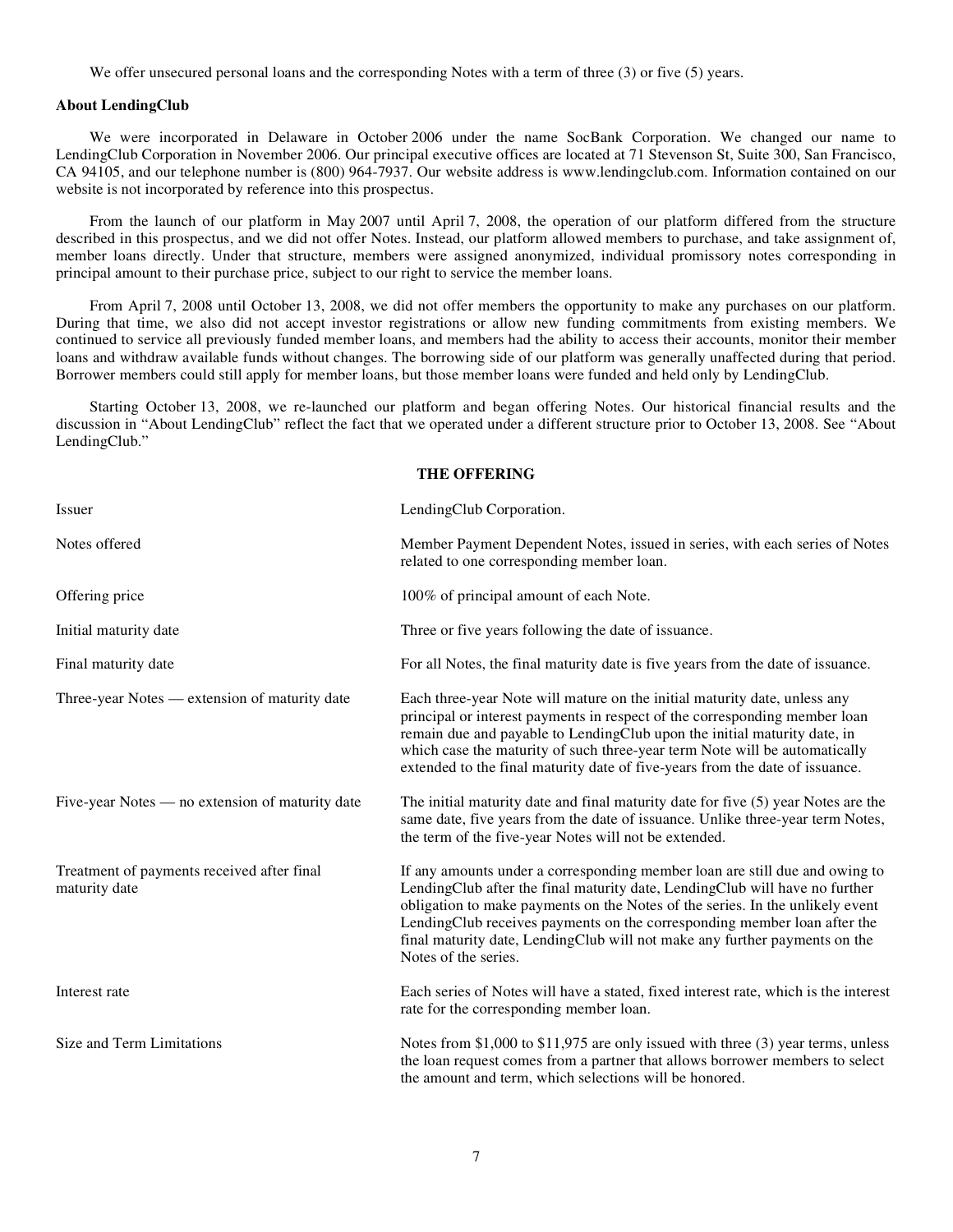Corresponding member loans to consumer borrowers

Payments on the Notes We will pay principal and interest on any Note you purchase in an amount equal to your pro rata portion of the principal and interest payments, if any, we receive on the corresponding member loan, net of our 1.00% service charge. We will also pay you any other amounts we receive on the Notes, including late fees, penalties, except that we will not pay to investors any unsuccessful payment fees, check or other processing fees, collection fees we or our thirdparty collection agency charge or any payments due to LendingClub on account of portions of the corresponding member loan, if any, funded by LendingClub itself. We will make any payments on the Notes within four business days after we receive the payments from borrower members on the corresponding member loan. The Notes are not guaranteed or insured by any third party or any governmental agency. See "About the Loan Platform — Description of the Notes" for more information.

Investors who purchase Notes of a particular series will designate LendingClub to apply the proceeds from the sale of that series of Notes to fund a corresponding member loan originated through our platform to an individual consumer who is one of our borrower members. Each member loan originated through our platform is for a specific term (three or five years) and is a fully amortizing, unsecured consumer loan made by WebBank to an individual LendingClub borrower member. WebBank subsequently assigns the member loan to LendingClub without recourse to WebBank in exchange for the aggregate purchase price LendingClub has received from investors who have committed to purchase Notes that are dependent on payments to be received on such corresponding member loan. Member loans have fixed interest rates that will range from 5.42% to 23.59% and are based upon a formula set forth in this prospectus.

 Member loans are repayable in monthly installments, are unsecured and will be unsubordinated. Member loans may be repaid at any time by our borrower members without prepayment penalty. In the case of a partial prepayment of a member loan and after payment of any applicable penalty, we use the remainder to automatically reduce the outstanding principal which effectively reduces the term of the loan as the monthly payment amount remains unchanged.

> Except in the instances in which we perform income verification, which we indicate in the borrower loan listing (currently with an asterisk), or employment verification, member loans are made without obtaining any documentation of the borrower member's ability to afford the loan. The decision to verify income or employment is made by our credit team and they do not verify information solely at the request of an investor. See "About the Loan Platform" for more information.

Ranking The Notes will not be contractually senior or contractually subordinated to any other indebtedness of LendingClub. The Notes will be unsecured special, limited obligations of LendingClub. Holders of any Notes do not have a security interest in the assets of LendingClub, the corresponding member loan, the proceeds of that loan or of any underlying assets of the borrower. The Notes will rank effectively junior to the rights of the holders of our existing or future secured indebtedness with respect to the assets securing such indebtedness.

> In the event of a bankruptcy or similar proceeding of LendingClub, the relative rights of the holder of a Note as compared to the holders of other unsecured indebtedness of LendingClub are uncertain. If LendingClub were to become subject to a bankruptcy or similar proceeding, the holder of a Note will have an unsecured claim against LendingClub that may or may not be limited in recovery to the corresponding member loan payments. For a more detailed description of the possible implications if LendingClub were subject to a bankruptcy or similar proceeding, see "Risk Factors — If we become subject to a bankruptcy or similar proceeding."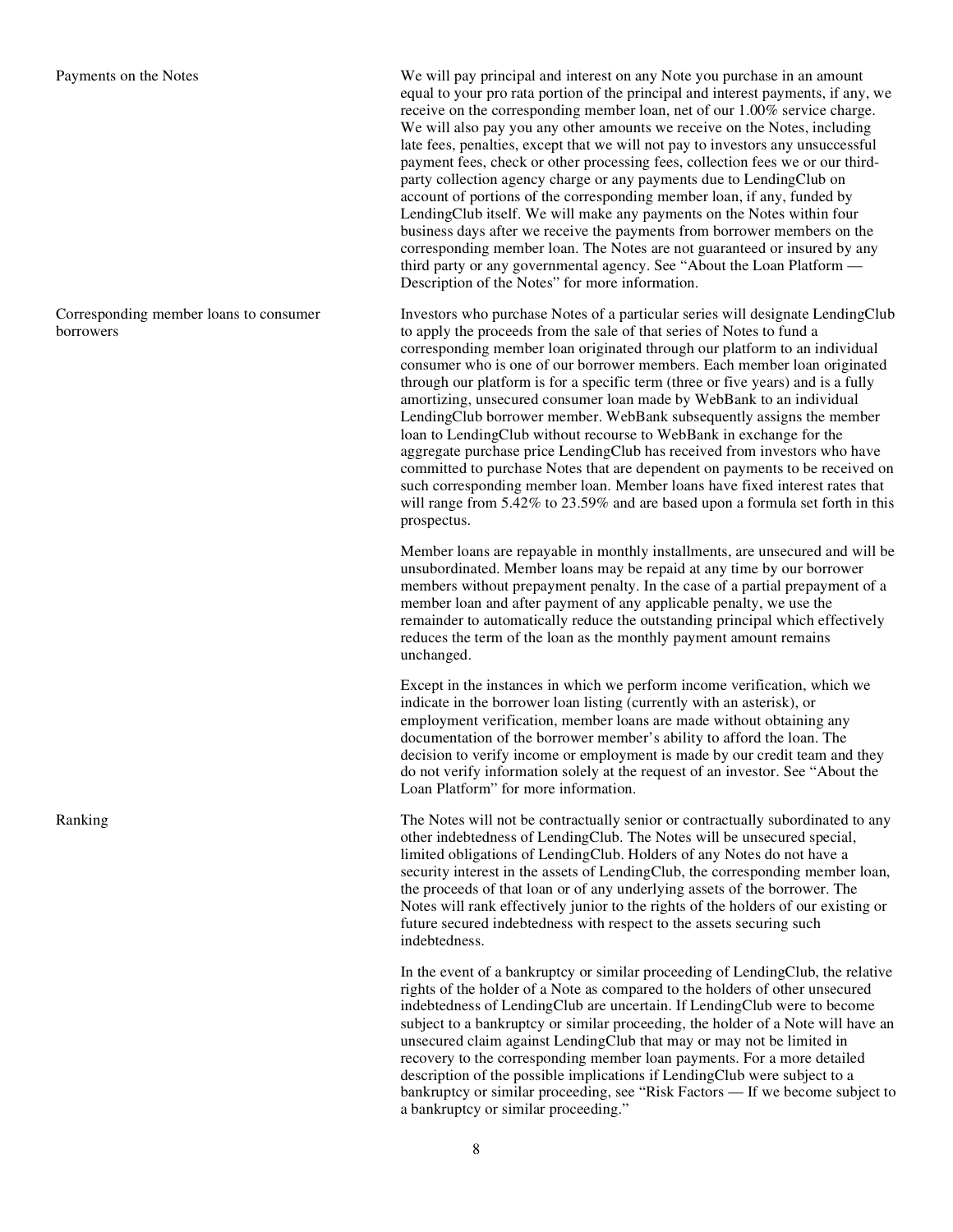As of March 31, 2011, LendingClub had approximately \$2.3 million (gross) in outstanding senior indebtedness that is secured by substantially all assets of LendingClub other than member loans corresponding to the Notes, the proceeds of such member loans, the ITF account, and our intellectual property rights. As of the same date, LendingClub also had approximately \$0.60 million (gross) in outstanding senior indebtedness that is secured only by specific member loans funded by LendingClub itself that do not correspond to any Notes and by the proceeds of such member loans. The Notes do not restrict LendingClub's incurrence of other indebtedness or the grant or imposition of liens or security interests on the assets of LendingClub, including on the member loans corresponding to the Notes. Service charge **Prior** to making any payments on a Note, we will deduct a service charge equal to 1.00% of that payment amount. See "About the Loan Platform — How the LendingClub Platform Operates — Post-Closing Loan Servicing and Collection" for more information. The service charge will reduce the effective yield on your Notes below their stated interest rate. Use of proceeds We will use the proceeds of each series of Notes to fund the corresponding member loan originated through our platform from WebBank. See "About the Loan Platform" for more information. Electronic form and transferability The Notes will be issued in electronic form only and will not be listed on any securities exchange. The Notes will not be transferable except through the Note Trading Platform by FOLIO*fn*. There can be no assurance, however, that an active market for Notes will develop on the trading platform, that particular Notes will be resold or that the trading platform will continue to operate. The trading platform is not available to residents of all states. Therefore, investors must be prepared to hold their Notes to maturity. See "About the Loan Platform — Trading Platform." U.S. federal income tax consequences Although the matter is not free from doubt, LendingClub intends to treat the Notes as indebtedness of LendingClub for U.S. federal income tax purposes. As a result of such treatment, the Notes will have original issue discount, or OID, for U.S. federal income tax purposes because payments on the Notes are dependent on payments on the corresponding member loan. Further, a holder of a Note will be required to include the OID in income as ordinary interest income for U.S. federal income tax purposes as it accrues (which may be in advance of interest being paid on the Note), regardless of such holder's regular method of accounting. Prospective purchasers of the Notes should consult their own tax advisors regarding the U.S. federal, state, local and non-U.S. tax consequences of the purchase and ownership of the Notes, including any possible differing treatments of the Notes. See "About the Loan Platform — Material U.S. Federal Income Tax Considerations" for more information. Financial suitability Except as set forth below, to purchase Notes, investors must satisfy minimum financial suitability standards and maximum investment limits. In states other than California and Kentucky, investors must either: **•** have an annual gross income of at least \$70,000 and a net worth (exclusive of home, home furnishings and automobile) of at least \$70,000; or **•** have a net worth (determined with the same exclusions) of at least \$250,000. In California, investors: **•** must have an annual gross income of at least \$85,000 and a net worth (exclusive of home, home furnishings and automobile) of at least \$85,000; or

> **•** must have a net worth (determined with the same exclusions) of at least \$200,000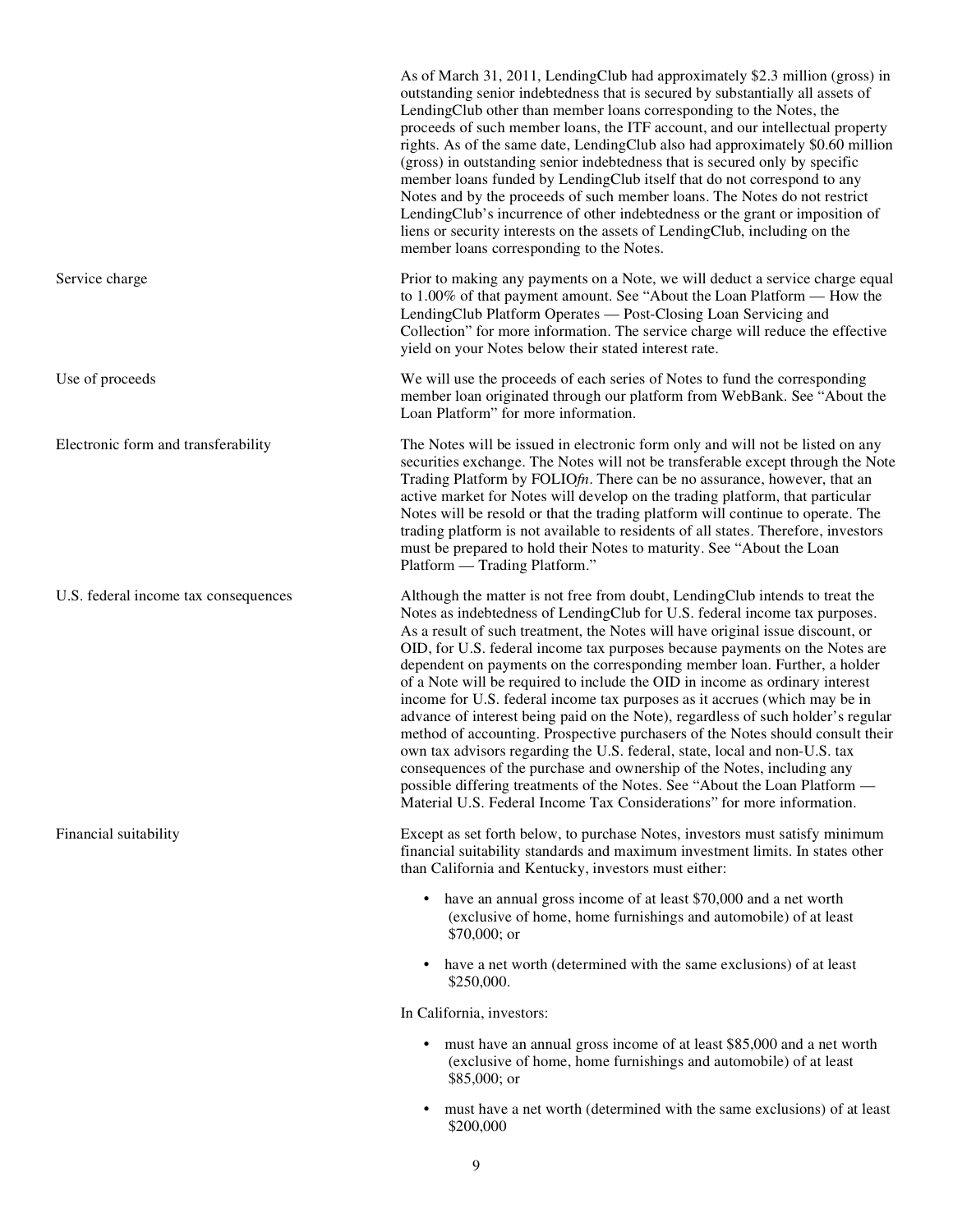If a California investor does not satisfy either of the above tests,

• the investor may still invest up to, but no more than, \$2,500.

In Kentucky, investors

 **•** must qualify as "accredited investors" as defined in Rule 501(a) of Regulation D of the Securities Act.

 In addition, no investor may purchase Notes in an amount in excess of 10% of the investor's net worth, determined exclusive of home, home furnishings and automobile.

 Investors should be aware, however, that in the future we may apply more restrictive financial suitability standards or maximum investment limits to residents of certain states. Before purchasing Notes, each investor must represent and warrant that he or she meets the applicable minimum financial suitability standards and maximum investment limits and resides in an approved state. See "About the Loan Platform — Financial Suitability Requirements." We will post on our website any special suitability standards or other conditions applicable to purchases of Notes in certain states that are not otherwise set forth in this prospectus.

The following diagram illustrates the basic structure of the LendingClub platform for a single series of Notes. This graphic does not demonstrate many details of the LendingClub platform, including the effect of pre-payments, late payments, late fees or collection fees. For additional information about the structure of the LendingClub platform, see "About the Loan Platform."

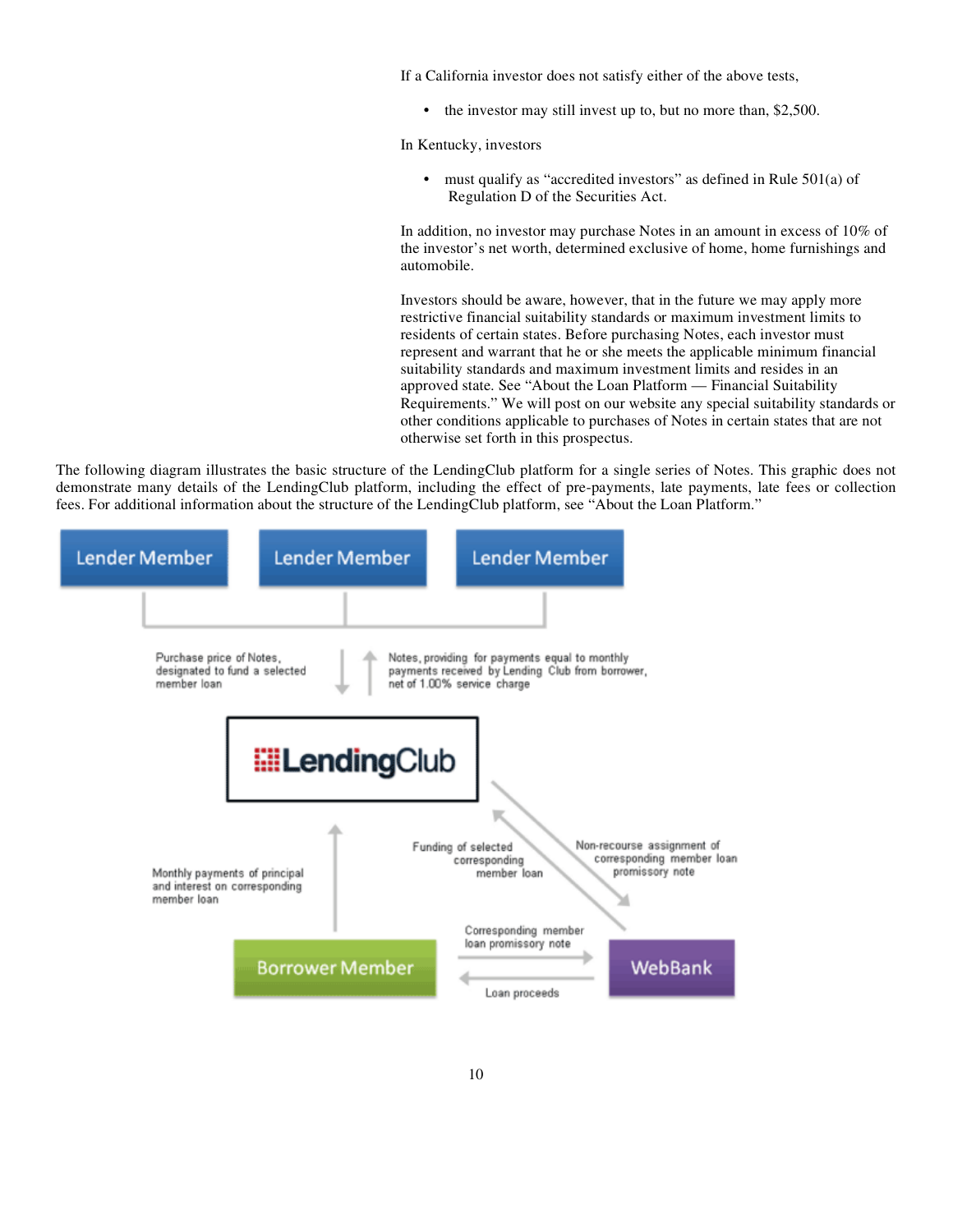# **Q: Who is LendingClub?**

A: LendingClub is an online financial platform.

# **Q: What is the LendingClub platform?**

A: Our platform allows qualified borrower members to obtain unsecured loans with interest rates that they find attractive. Our platform also provides investors with the opportunity to invest in notes that are dependent on borrower member loans with credit characteristics, interest rates and other terms the investors find attractive. As a part of operating our lending platform, we verify the identity of members, obtain borrower members' credit profiles from consumer reporting agencies, such as TransUnion, Experian or Equifax, and screen borrower members for eligibility to participate in the platform. We also service the member loans on an ongoing basis.

# **Q: What are our Member Payment Dependent Notes?**

 A: Investors may buy Member Payment Dependent Notes issued by LendingClub. In this prospectus, we refer to our Member Payment Dependent Notes as the "Notes." The proceeds of each series of Notes will be designated by the investors who purchase the Notes of the series to fund a corresponding member loan originated through our platform to an individual consumer who is one of our borrower members. Each series of Notes will have a stated interest rate, which is the interest rate for the corresponding member loan. We will pay principal and interest on any Note you purchase in an amount equal to your pro rata portion of the principal and interest payments, if any, we receive on the corresponding member loan, net of our 1.00% service charge. We will also pay you any other amounts we receive on the Notes, including late fees and penalties, except that we will not pay to investors any unsuccessful payment fees, check processing or other processing fees, collection fees we or our thirdparty collection agency charge or any payments due to LendingClub on account of portions of the corresponding member loan, if any, that LendingClub has funded itself. The service charge will reduce the effective yield on your Notes below their stated interest rate. The Notes are special, limited obligations of LendingClub only and not the borrower members. The Notes are unsecured and do not represent an ownership interest in the corresponding member loans, their proceeds, or the assets of LendingClub.

## **Q: Who are the investors in our Notes?**

A: Investors are individuals and organizations that have the opportunity to buy our Notes. Investors must register on our website. During investor registration, potential investors must agree to a credit profile authorization statement for identification purposes, a tax withholding statement and the terms and conditions of the LendingClub website, and must enter into an investor agreement with LendingClub, which will govern all purchases of Notes the investor makes. All investors must satisfy one of the following financial suitability requirements:

## **In states other than California and Kentucky, investors must either:**

- **•** have an annual gross income of at least \$70,000 and a net worth (exclusive of home, home furnishings and automobile) of at least \$70,000; or
- **•** have a net worth (determined with the same exclusions) of at least \$250,000.

## **In California, investors:**

- **•** must have an annual gross income of at least \$85,000 and a net worth (exclusive of home, home furnishings and automobile) of at least \$85,000; or
- **•** must have a net worth (determined with the same exclusions) of at least \$200,000

## **If a California investor does not satisfy either of the above tests,**

**•** the investor may still invest up to, but no more than, \$2,500.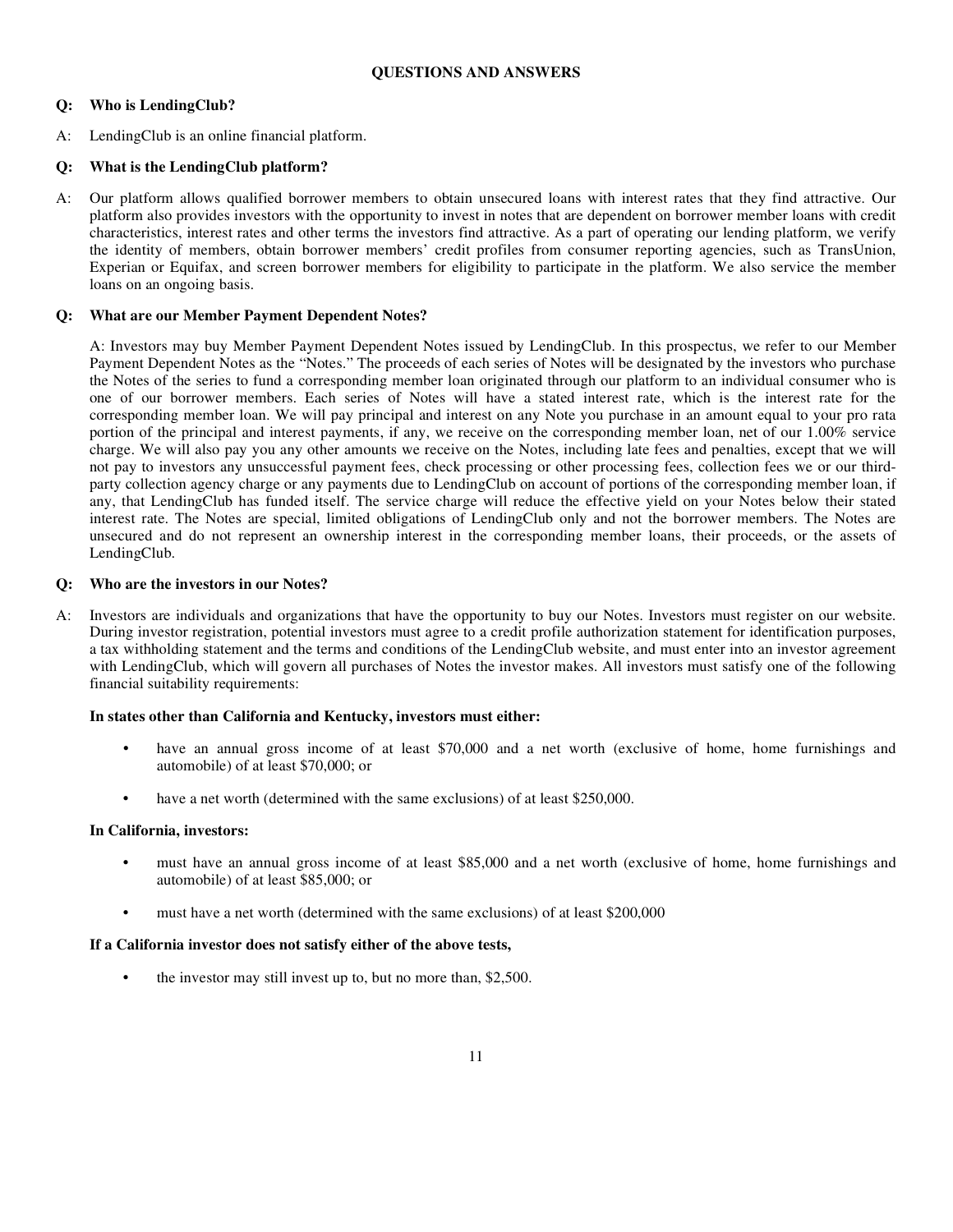# **In Kentucky, investors**

**•** must qualify as "accredited investors" as defined in Rule 501(a) of Regulation D of the Securities Act. In addition, no investor may purchase Notes in an amount in excess of 10% of the investor's net worth, determined exclusive of home, home furnishings and automobile.

# **Q: What are the member loans?**

A: The member loans are unsecured obligations of an individual borrower members with a fixed interest rate and an initial maturity of either three- or five-years; provided that loans from \$1,000 to \$11,975 are only issued with three (3) year terms, unless the loan request comes from a partner that allows borrower members to select the amount and term, which selections will be honored. Each member loan is originated through our website, funded by WebBank at closing, and immediately assigned to LendingClub upon closing in exchange for the aggregate purchase price we have received from investors who have committed to purchase the Notes dependent on payments to be received on such member loan. A member loan will be issued to a borrower member if the loan has received funding commitments of at least 60% of the final, listed loan amount, or if the borrower chooses they may accept funding for less than 60% of the loan amount after receiving partial funding commitments. Except in the instances in which we perform income verification, which we currently indicate in the borrower loan listing with an asterisk (\*), or employment verification, member loans are made without obtaining any documentation of the borrower member's ability to afford the loan.

# **Q: Do investors loan funds directly to borrower members?**

A: *No.* Investors do not make loans directly to our borrower members. Instead, investors purchase Notes issued by LendingClub, the proceeds of which are designated by the investors who purchased the Notes to fund a loan to an individual borrower member originated through the LendingClub platform with WebBank. Even though investors do not make loans directly to borrower members, they will nevertheless be wholly dependent on borrower members for repayment of any Notes investors may purchase from LendingClub. If a borrower member defaults on the borrower member's obligation to repay a corresponding member loan, LendingClub will not have any obligation to make any payments on the related Notes.

## **Q: What member loan amounts are available to borrowers on our platform?**

A: Borrowers may request member loans in amounts ranging from \$1,000 to \$35,000. Currently, we do not offer member loans in Idaho, Indiana, Iowa, Maine, Mississippi, Nebraska, North Dakota and Tennessee.

## **Q: Who are our borrower members?**

- A: LendingClub borrower members are individuals who have registered on our platform. All LendingClub borrower members:
	- must be U.S. citizens or permanent residents;
	- must be at least 18 years old;
	- **•** must have valid email accounts;
	- **•** must satisfy our credit criteria (as described below);
	- **•** must have U.S. social security numbers; and
	- **•** must have an account at a U.S. financial institution with a routing transit number.

## **Q: Does LendingClub fund member loans itself on the platform?**

A: From time to time, LendingClub itself funds member loans or portions of member loans. We have no obligation to fund member loans. To the extent we fund member loans, we will do so without purchasing Notes ourselves.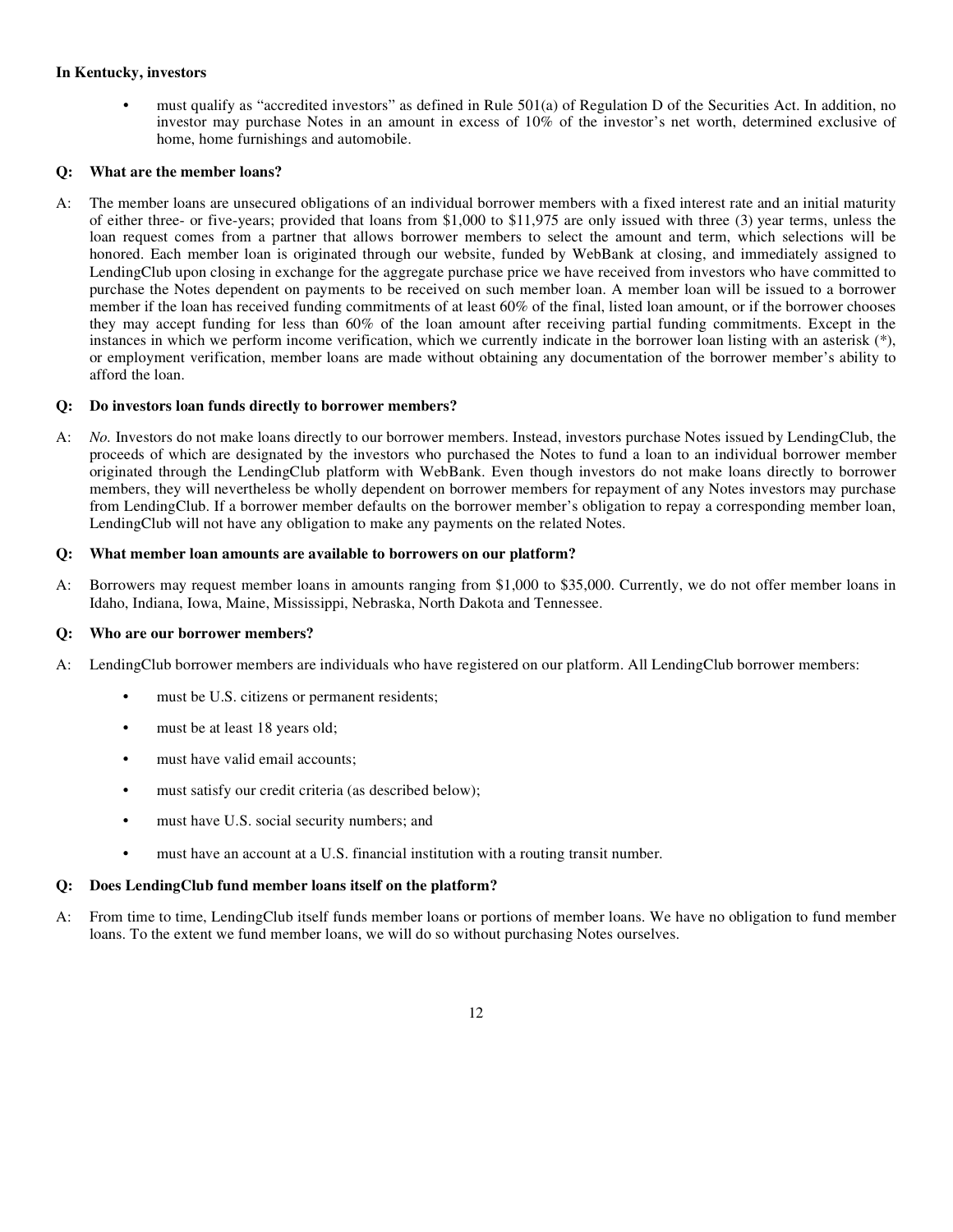# **Q: How does LendingClub verify a borrower member's identity?**

A: During borrower registration, we verify the identity of members by comparing supplied names, social security numbers, addresses and telephone numbers against the names, social security numbers, addresses and telephone numbers in the records of a consumer reporting agency, as well as other anti-fraud and identity verification databases. We also currently require each new borrower member to supply information about the member's bank account.

## **Q: What are the minimum credit criteria for borrower members to obtain a loan?**

- A: After we receive a loan request from a borrower member, we evaluate whether the prospective borrower member meets our credit criteria. Our borrower member credit criteria are designed to be consistent with WebBank's loan underwriting requirements and require prospective borrower members to have:
	- **•** a minimum FICO score of 660 (as reported by a consumer reporting agency);
	- **•** a debt-to-income ratio (excluding mortgage) below 25% (or 30% if the borrower's credit score is 720 or higher), as calculated by LendingClub based on (i) the borrower member's debt reported by a consumer reporting agency; and (ii) the income reported by the borrower member, which is not verified unless we display we an icon in the loan listing indicating otherwise; and
	- **•** a credit profile (as reported by a consumer reporting agency) without any current delinquencies, recent bankruptcy, tax liens or non-medical related collections opened within the last 12 months, and reflecting at least three accounts ever opened with at least two accounts currently open, no more than 8 credit inquiries in the past six months, or no more than 3 credit inquiries if their credit score is below 740, utilization of credit limit not exceeding 100%, revolving credit balance of less than \$150,000 and a minimum credit history of 36 months.

See "About the Platform — How the LendingClub Platform Operates — Minimum Credit Criteria and Underwriting" for a more detailed description of our scoring process and evaluation of minimum credit criteria.

## **Q: Are the member loans secured by any collateral?**

A: No, the borrower member loans are all unsecured obligations of the borrower member and are not supported by any collateral.

## **Q: What are LendingClub loan grades?**

- A: For borrower members who qualify, we assign one of 35 loan grades, from A1 through G5, to each loan request, based on the borrower member's:
	- **•** FICO score;
	- **•** requested loan amount;
	- **•** currently open accounts;
	- **•** number of credit inquiries in the past six months;
	- **•** utilization of credit limit;
	- **•** size of revolving credit line;
	- **•** delinquencies and charge-offs; and
	- **•** length of credit history.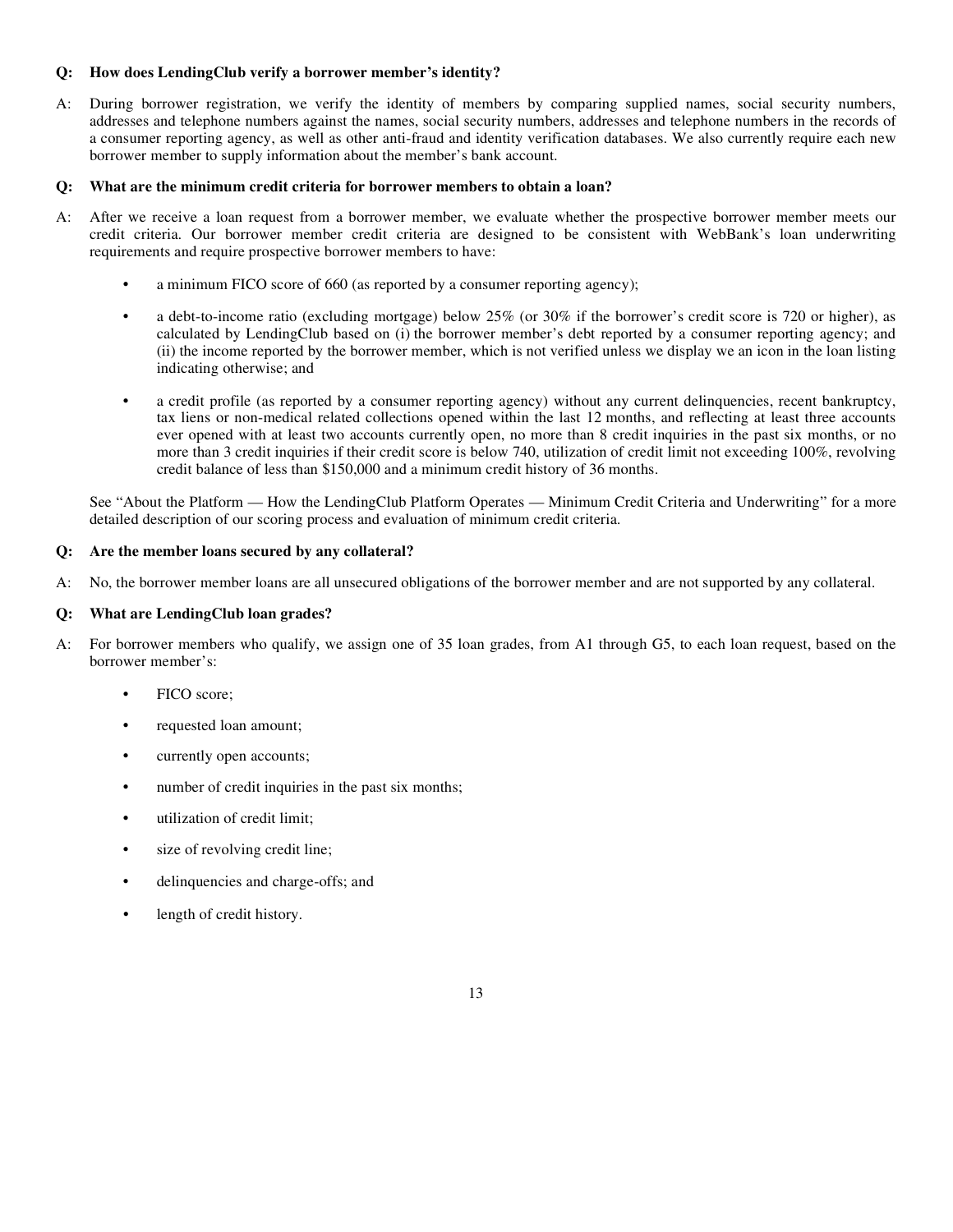Applying these grading criteria, the following factors lead to a loan request being more likely to be designated grade A1 (the best unsecured loan grade):

- **•** higher credit score;
- **•** lower requested loan amount;
- **•** fewer credit inquiries;
- **•** at least six, but not more than 21, open accounts;
- **•** utilization of credit limit between 5% and 85%; and
- **•** greater length of credit history.

See "About the Loan Platform — How the LendingClub Platform Operates — Interest Rates" for more information.

## **Q: How do we set interest rates on unsecured member loans?**

A: Our interest rate working group sets the interest rates applicable to our loan grades. After a loan request's loan grade has been determined, we assign an interest rate to the loan request. For all loans, base interest rates will range between 5.42% and 23.59%. We set the interest rates we assign to borrower loan grades in three steps. First, we determine LendingClub base rates. Second, we determine an assumed default rate that attempts to project loan default rates for each grade. Third, we use the assumed default rate to calculate an upward adjustment to the base rates, which we call the "Adjustment for Risk and Volatility." See "About the Loan Platform — How the LendingClub Platform Operates — Interest Rates."

## **Q: When are the final payment dates for member loans and the corresponding Notes?**

A: For three year term member loans and the corresponding Notes, the initial maturity date is three years from the date of issuance and, if payments remain outstanding, the final maturity date is an additional two years from the initial maturity date (or five years from the date of issuance).

 For five year member loans and the corresponding Notes, the initial maturity date and final maturity date are the same date, which is five years from the date of issuance. The maturity date for five year term member loans and the corresponding Notes will not be extended.

## **Q: Do you extend the maturity date of the three year term member loans and corresponding Notes?**

A: *Yes.* If a balance remains on a three year term member loan on the initial maturity date, we will extend the maturity date of the member loan and the corresponding Notes by two years so that any interest and principal payments we receive during this extension period will be distributed to you, subject to our 1.00% service charge.

## **Q: Do you extend the maturity date of the five year term member loans and corresponding Notes?**

A: *No*. We do not extend the maturity date of any five year term member loan and corresponding Notes based upon a potential tax issue that could result from an extension to greater than five years. If the maturity date was extended beyond five years, a portion of the interest paid on the Notes would likely not be deductible by LendingClub.

## **Q: What effects do the 1.00% service charge and our retaining certain fees have on the expected return of the Notes?**

A: The 1.00% service charge reduces both the interest and principal payments you receive on your Notes. The 1.00% service charge also reduces any late fees or amounts obtained from collections (net of any collection fees or other costs charged by us or our outside collection agency) that you may receive. Fees paid by borrower members directly in addition to their required monthly payment have no effect on the payments you receive on your Notes. For a description of our 1.00% service charge and other fees, see "About the Loan Platform — How the LendingClub Platform Operates — Post-Closing Loan Servicing and Collection." For illustrations of the effect of our 1.00% service charge on hypothetical Note returns, see "About the Loan Platform — How the LendingClub Platform Operates — Illustration of Service Charge and Annual Returns For Fully Performing Loans of Each Sub-Grade and For Sub-Grades Based on the Assumed Default Rate" and "About the Loan Platform — How the LendingClub Platform Operates — Illustration of Service Charge if Prepayment Occurs."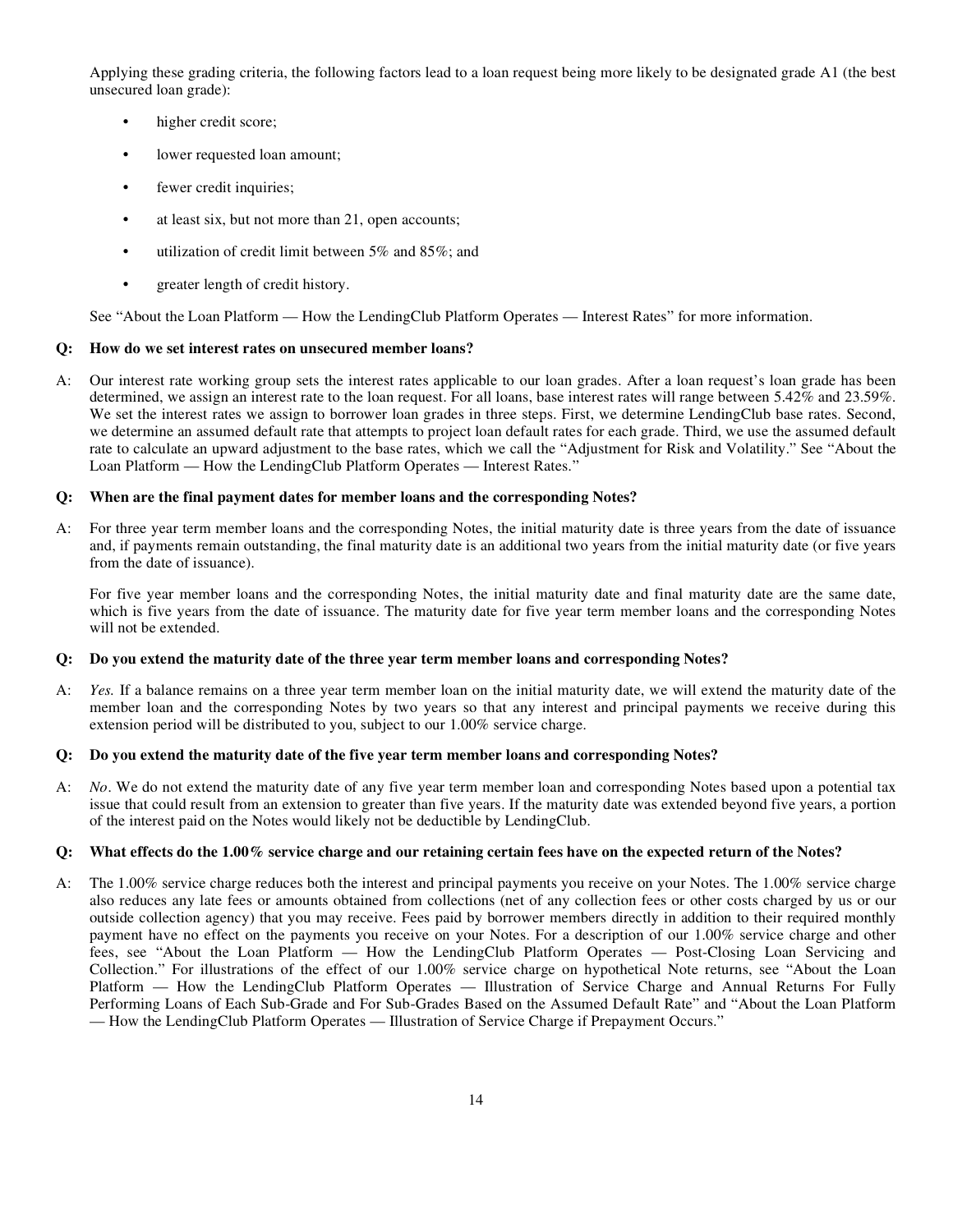# **Q: Will LendingClub make payments on a Note if the corresponding member loan for the Note defaults?**

A: *No.* If the member loan corresponding to your Note defaults and the borrower member does not pay LendingClub, LendingClub will not be obligated to make payments on your Note, and you will not receive any payments on your Note. We have no obligation to make any payments of principal or interest on a Note unless, and then only to the extent that, we receive payments in respect of the corresponding member loan, net of our 1.00% service charge. All payments are made on a pro rata basis, including any payments due to LendingClub on account of portions of the corresponding member loan, if any, funded by LendingClub itself. Therefore, if a borrower member makes only a partial payment on a corresponding member loan and LendingClub has funded a portion of the member loan, all holders of Notes and LendingClub will be entitled to receive their pro rata portion of the payment.

# **Q: Are the Notes secured by any collateral?**

A: *No.* The Notes are not secured by any collateral, including the corresponding member loans, and are not guaranteed or insured by any third party or backed by any governmental agency.

## **Q: If LendingClub were to become subject to a bankruptcy or similar proceeding, who would service the member loans?**

A: We have executed a backup and successor servicing agreement with Portfolio Financial Servicing Company ("PFSC"). Pursuant to this agreement, PFSC stands ready to service the member loans. Following five business days' prior written notice from us or from the indenture trustee for the Notes, PFSC will begin servicing the member loans. If the underlying loans are determined to be part of the Lending Club's bankruptcy estate, PFSC may not be able to make payments on the Notes. If our agreement with PFSC were to be terminated, we would seek to replace PFSC with another backup servicer.

## **Q: How do investors receive payments on the Notes?**

A: All payments on the Notes are processed through the LendingClub platform. If and when we make a payment on your Notes, the payment will be deposited in your LendingClub account. You may elect to have available balances in your LendingClub account transferred to your bank account at any time, subject to normal execution times for such transfers (generally 2-3 days).

# **Q: What is the "in trust for" bank account, and how does FDIC insurance apply to it?**

A: We maintain a pooled bank account titled in our name "in trust for" investors, which we refer to as the ITF account. Investors' unused fund balances are maintained in the ITF account, including funds committed for Note purchases that have not yet closed and payments on Notes that the investor has not withdrawn or invested in additional Notes. We disclaim any economic interest in the assets in the ITF account, and no LendingClub monies are ever commingled with the assets of investors in the ITF account. Funds in the ITF account are maintained at an FDIC member financial institution, currently Wells Fargo Bank, National Association ("Wells Fargo"). The ITF account is FDIC-insured on a "pass through" basis to the individual investors, subject to applicable limits. This means that each individual investor's balance is protected by FDIC insurance, up to the limits established by the FDIC. Other funds an individual investor has on deposit with Wells Fargo for example, may count against any applicable FDIC insurance limits. The ITF account is non-interest bearing. See "About the Loan Platform — How the LendingClub Platform Operates — Loan Funding and Treatment of Investor Balances."

## **Q: Can investors collect on late payments themselves?**

A: *No.* Investors must depend on LendingClub or our third-party collection agents to pursue collection on delinquent member loans. If collection action must be taken in respect of a member loan, we or the collection agency may charge a collection fee of between 30% and 35% of any amounts that are obtained. These fees will correspondingly reduce the amounts of any payments you receive on the Notes.

# **Q: What happens if a borrower member repays a member loan early?**

A: We allow borrower members to make extra payments on, or prepay, their member loans in part or entirely at any time without penalty. In the event of a prepayment of the entire remaining unpaid interest, fees (if any), and principal amount of a member loan on which your Notes are dependent, you will receive your share of such prepayment, net of our service charge as full repayment of the Note. If a borrower member partially prepays a member loan, we will pay you your share of the prepayment amount we receive, net of our service charge, and we will then automatically reduce the outstanding principal by the pre-paid amount in excess of the current payment and penalties. The borrower's monthly payment remains unchanged. With the reduced principal amount and the unchanged monthly payment, the loan will be paid in full earlier than the initial stated term of the loan, effectively reducing its term.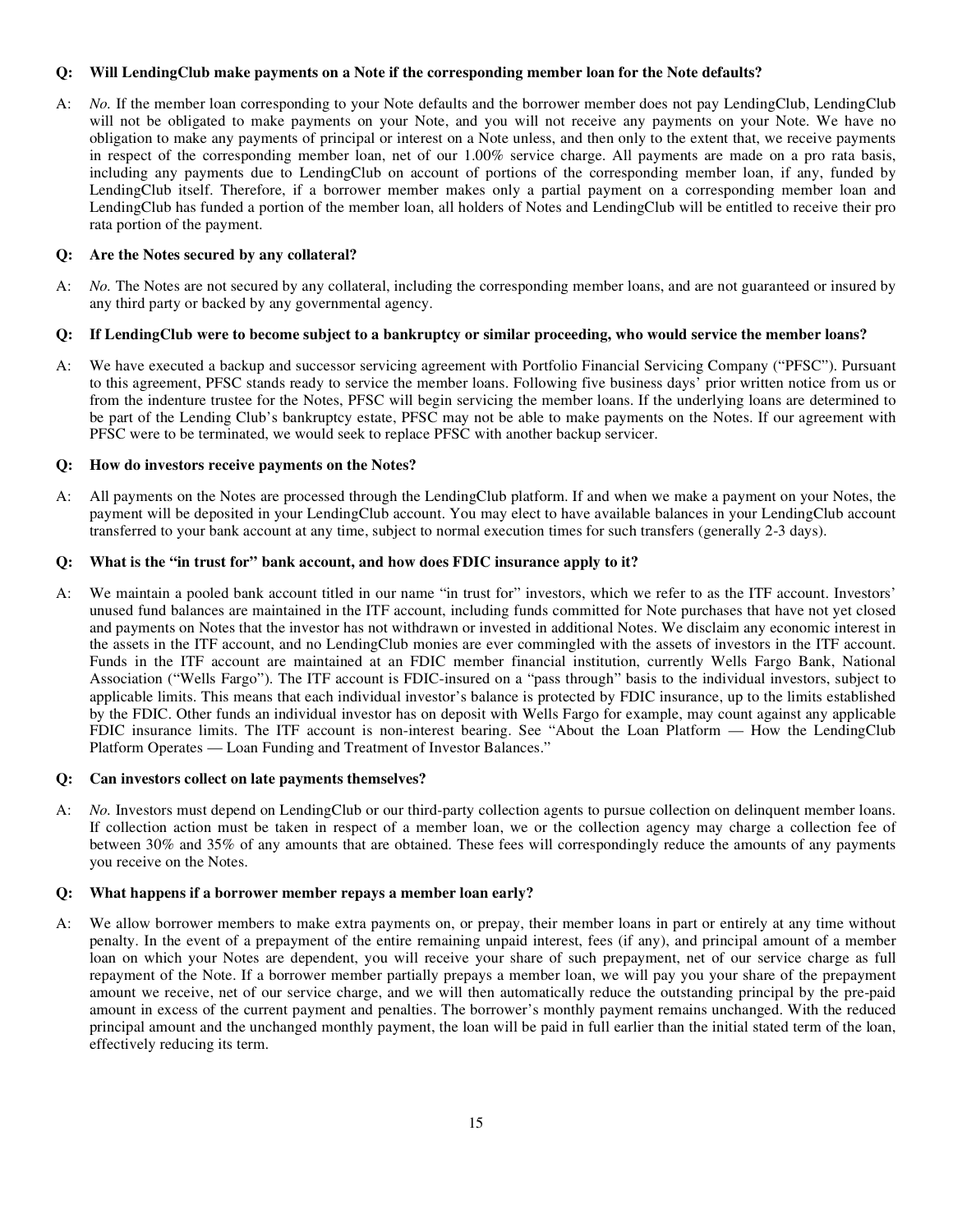# **Q: How does LendingClub make money from the platform?**

A: We earn revenue from the fees we charge our borrower members and investors. We charge borrower members origination fees that range from 2.00% to 5.00% that are paid upon the issuance of the loan. We charge investors a service charge of 1.00% of all amounts paid by LendingClub to investors with respect to each Note. We also earn interest on member loans to the extent that we fund those member loans ourselves.

# **Q: How are the Notes being offered?**

A: We are offering the Notes directly to our members only through our website for a purchase price of 100% of the principal amount of the Notes. We are not using any underwriters, and there will be no underwriting discounts.

# **Q: Will I receive a certificate for my Notes?**

A: *No.* The Notes are issued only in electronic form. This means that each Note will be stored on our website. You can view your Notes online and print copies for your records by visiting your secure, password-protected webpage in the "My Account" section of our website.

## **Q: How are the Notes treated for United States federal income tax purposes?**

A: Although the matter is not free from doubt, LendingClub intends to treat the Notes as indebtedness of LendingClub for U.S. federal income tax purposes. As a result of such treatment, the Notes will have original issue discount, or OID, for U.S. federal income tax purposes because payments on the Notes are dependent on payments on the corresponding member loan. Further, a holder of a Note will be required to include the OID in income as ordinary interest income for U.S. federal income tax purposes as it accrues (which may be in advance of interest being paid on the Note), regardless of such holder's regular method of accounting. Prospective purchasers of the Notes should consult their own tax advisors regarding the U.S. federal, state, local and non-U.S. tax consequences of the purchase and ownership of the Notes, including any possible differing treatments of the Notes. See "About the Loan Platform — Material U.S. Federal Income Tax Considerations."

## **Q: Will the Notes be listed on an exchange?**

A: *No*. The Notes will not be listed on any securities exchange.

## **Q: Will I be able to sell my Notes?**

A: The Notes will not be transferable except through the Note Trading Platform by FOLIO*fn*. There can be no assurance, however, that an active market for Notes will develop on the trading platform, that there will be a buyer for any particular Notes or that the trading platform will continue to operate. The trading platform is not available to residents of all states. Therefore, investors must be prepared to hold their Notes to maturity. On the Note Trading Platform from October 14, 2008 to April 12, 2011 it has taken, on average, approximately 5.5 days to sell a Note with an offer price at, or below, par.

See "About the Loan Platform — Trading Platform."

## **Q: Are there any risks associated with an investment in Notes?**

A: *Yes.* The Notes are highly risky and speculative as you do not know the borrower members and are investing based on limited information that may be unverified or inaccurate. Investing in the Notes should be considered only by persons who can afford the loss of their entire investment. Please see "Risk Factors." Please also see "About the Loan Platform — Financial Suitability Requirements."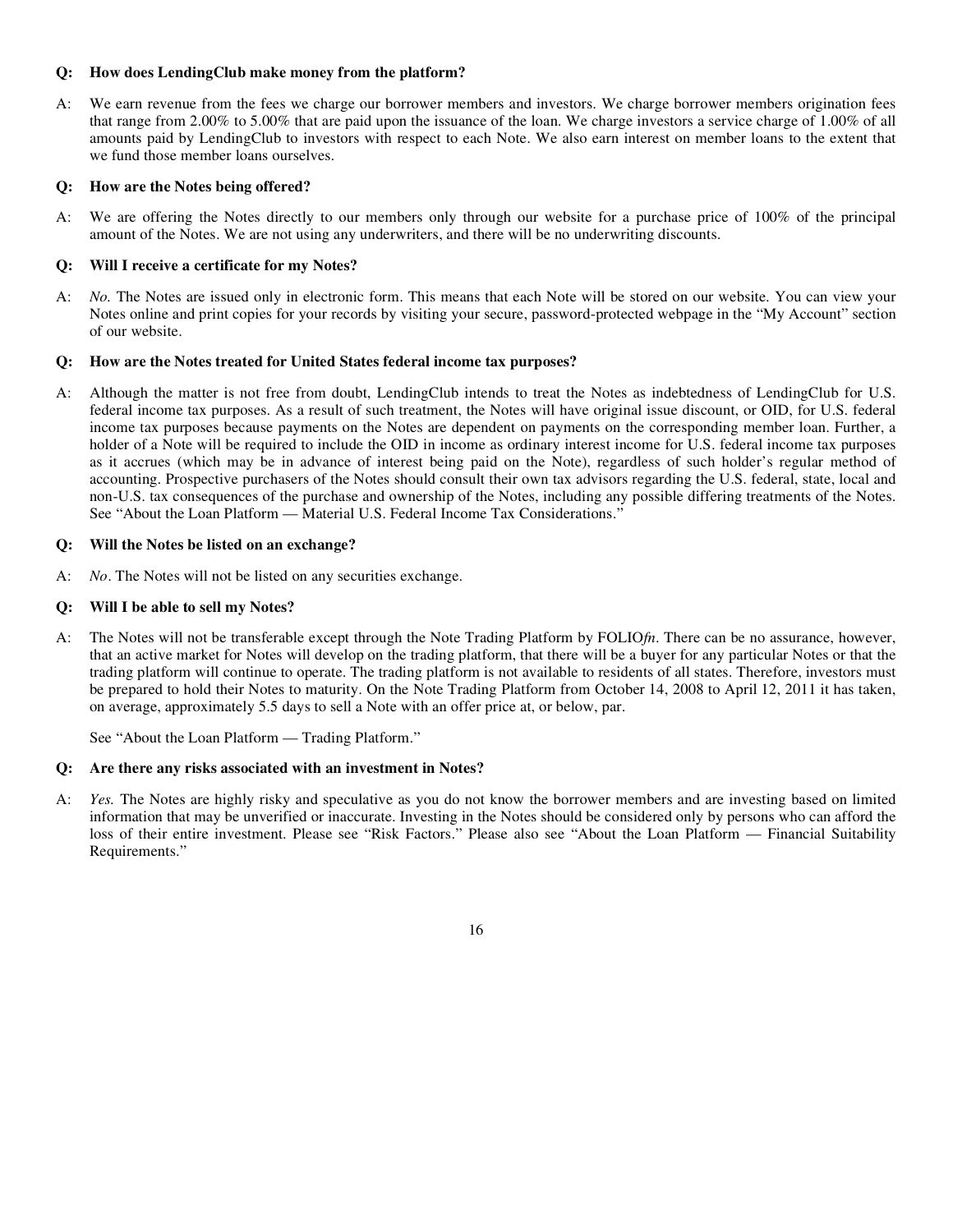#### **RISK FACTORS**

*Our Notes involve a high degree of risk. In deciding whether to purchase Notes, you should carefully consider the following risk factors. Any of the following risks could have a material adverse effect on the value of the Notes you purchase and could cause you to lose all or part of your initial purchase price or adversely affect future principal and interest payments you expect to receive.*

# **RISKS RELATING TO THE NOTES AND THE CORRESPONDING MEMBER LOANS ON WHICH THE NOTES ARE DEPENDENT**

# *You may lose some or all of your initial purchase price for the Notes because the Notes are highly risky and speculative. Only investors who can bear the loss of their entire purchase price should purchase the Notes.*

The Notes are highly risky and speculative because payments on the Notes depend entirely on payments to LendingClub of unsecured consumer finance obligations of individual borrowers and contemporaneous payments on the Notes, which are special, limited obligations of LendingClub. Notes are suitable purchases only for investors of adequate financial means. If you cannot afford to lose all of the money you plan to invest in Notes, you should not purchase Notes. You should not assume that a Note is appropriate for you as an investment vehicle just because it corresponds to a loan listed on our platform or is included in a portfolio built based upon your investment criteria through our portfolio building tool.

# *Payments on each Note depend entirely on the payments, if any, we receive on the corresponding member loan related to that Note. If a borrower member fails to make any payments on the corresponding member loan related to your Note, you will not receive any payments on your Note.*

We will make payments pro rata on a series of Notes, net of our service charge, only if we receive the borrower member's payments on the corresponding member loan and such payments clear and therefore become available for distribution to investors. We will not pay to investors any unsuccessful payment fees, check processing fees, collection fees we or our third-party collection agency charge or payments due to our account of portions of the corresponding member loan, if any, funded by LendingClub itself. If we do not receive payments on the corresponding member loan related to your Note, you will not be entitled to any payments under the terms of the Notes, and you will not receive any payments. The failure of a borrower member to repay a loan is not an event of default under the terms of the Notes.

# *The Notes are special, limited obligations of LendingClub only and are not secured by any collateral or guaranteed or insured by any third party.*

The Notes will not represent an obligation of borrower members or any other party except LendingClub, and are special, limited obligations of LendingClub. The Notes are not secured by any collateral and are not guaranteed or insured by any governmental agency or instrumentality or any third party.

## *Member loans are unsecured obligations and are not backed by any collateral or guaranteed or insured by any third party, and you must rely on LendingClub and our designated third-party collection agency to pursue collection against any borrower member.*

Member loans are unsecured obligations of borrower members. They are not secured by any collateral, not guaranteed or insured by any third party and not backed by any governmental authority in any way. LendingClub and its designated third-party collection agency will, therefore, be limited in their ability to collect member loans.

Moreover, unsecured member loans are obligations of borrower members to LendingClub as assignee of the Note from WebBank, not obligations to holders of Notes. Holders of Notes will have no recourse against borrower members and no ability to pursue borrower members to collect payments under member loans. Holders of Notes may look only to LendingClub for payment of the Notes, and LendingClub's obligation to pay the Notes is limited as described in this document. Furthermore, if a borrower member fails to make any payments on the member loan corresponding to a Note, the holder of that Note will not receive any payments on that Note. The holder of that Note will not be able to obtain the identity of the borrower member in order to contact the borrower member about the defaulted member loan. In addition, in the unlikely event that we receive payments on the corresponding member loan relating to the Notes after the final maturity date, you will not receive payments on the Notes after final maturity.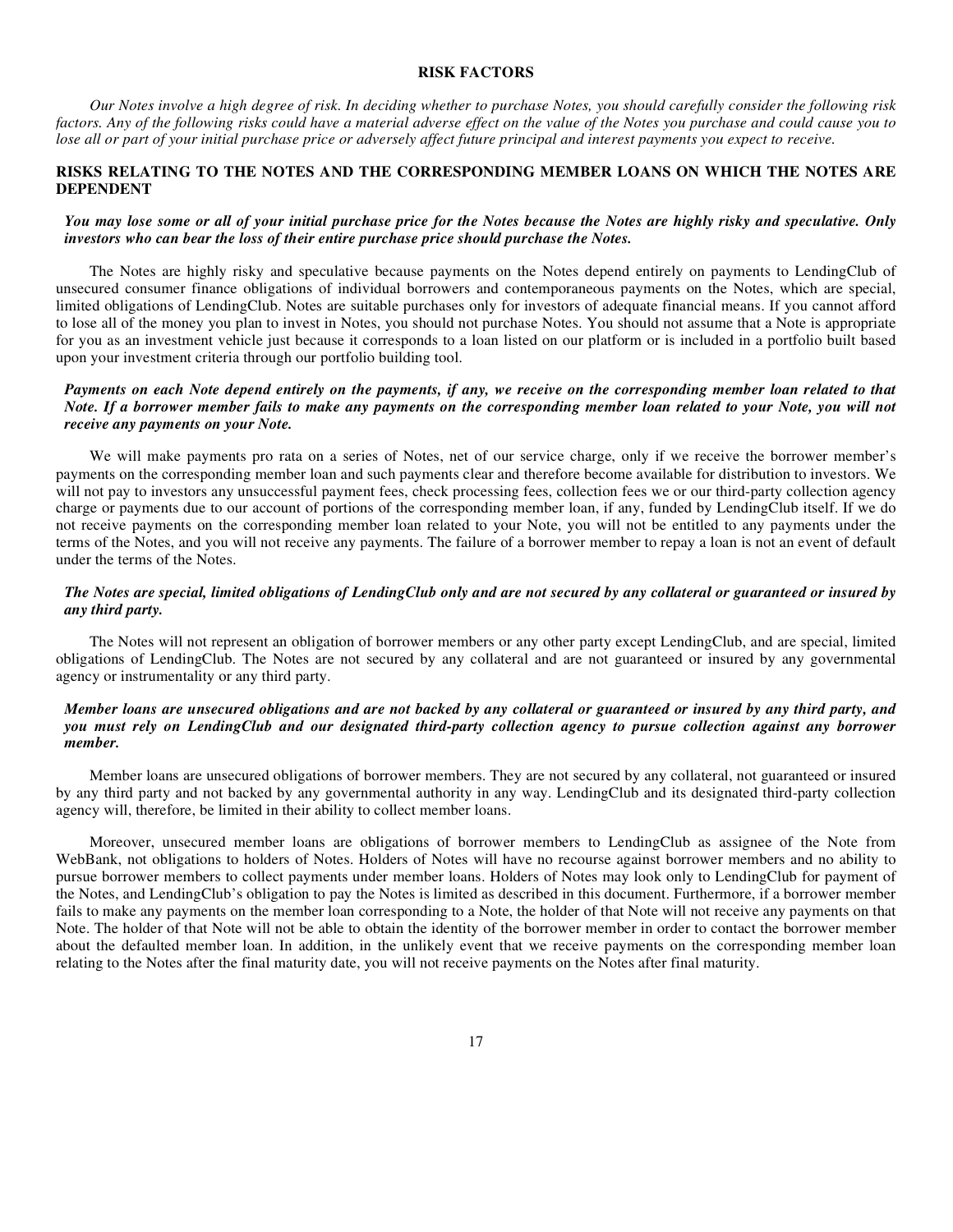#### *Our lending is a new lending method and our platform has a limited operating history. Borrowers may not view or treat their obligations to us as having the same significance as loans from traditional lending sources, such as bank loans and borrower loans may have a higher risk of default than loans of borrowers with similar credit scores to other lenders.*

The investment return on the Notes depends on borrowers fulfilling their payment obligations in a timely and complete manner under the corresponding member loan. Borrowers may not view our lending obligations originated on our platform as having the same significance as other credit obligations arising under more traditional circumstances, such as loans from banks or other commercial financial institutions. If a borrower neglects his or her payment obligations on a member loan upon which payment of the corresponding Note is dependent or chooses not to repay his or her borrower loan entirely, you may not be able to recover any portion of your investment in a Note.

#### *The initial maturity date and final maturity date for five year term loans is the same date. As such, you will not receive any payments we may receive after the maturity date.*

The initial maturity date of all five year term loans will not be extended to a later date, so the initial maturity date of a five year term member loan will equal its initial maturity date. Unlike the three year term loans, where the initial maturity date may be extended. If a five year term loan was extended beyond five years, a portion of the interest paid would likely not be deductible by LendingClub. As a result, if we receive any principal and interest payments from a borrower after the maturity date of a five year term loan, we may retain 100% of these payments and are not obligated to distribute those payments to you.

Given the fact that Lending Club is not obligated to deliver any funds received by it after the final maturity date of a Note and is responsible for collection efforts, a conflict of interest could exist as any delay in receiving borrower funds would result in additional money coming to Lending Club. There is, however, a significant mitigating factor to this potential of this conflict. Without diligent collection efforts and success, fewer potential lenders will have the confidence to participate on the site, limiting Lending Club's growth and long term profitability.

#### *Borrower member credit information may be inaccurate or may not accurately reflect the borrower member's creditworthiness, which may cause you to lose part or all of the purchase price you pay for a Note.*

We obtain borrower member credit information from consumer reporting agencies, such as TransUnion, Experian or Equifax, and assign one of 35 loan grades to loan requests, from A1 through G5, based on the reported credit score, other information reported by the consumer reporting agencies and the requested loan amount. A credit score or loan grade assigned to a borrower member may not reflect that borrower member's actual creditworthiness because the credit score may be based on outdated, incomplete or inaccurate consumer reporting data, and we do not verify the information obtained from the borrower member's credit report. Additionally, there is a risk that, following the date of the credit report that we obtain and review, a borrower member may have:

- **•** become delinquent in the payment of an outstanding obligation;
- **•** defaulted on a pre-existing debt obligation;
- **•** taken on additional debt; or
- **•** sustained other adverse financial events.

Moreover, investors do not, and will not, have access to consolidated financial statements of borrower members, or to other detailed financial information about borrower members.

#### *Information supplied by borrower members may be inaccurate or intentionally false and should generally not be relied upon.*

Borrower members supply a variety of information that is included in the borrower member loan listings on our website and in the posting reports and sales reports we file with the SEC. We do not verify this information, and it may be inaccurate or incomplete. For example, we do not verify a borrower member's stated home ownership status, job title, employer or tenure, and the information borrower members supply may be inaccurate or intentionally false. Borrower members may misrepresent their intentions for the use of loan proceeds which also may result in us not obtaining certain fees from borrower members. Unless we have specifically indicated otherwise in a loan listing, we do not verify a borrower member's stated income. For example, we do not verify borrower member paystubs, IRS Forms W-2, federal or state income tax returns, bank and savings account balances, retirement account balances, letters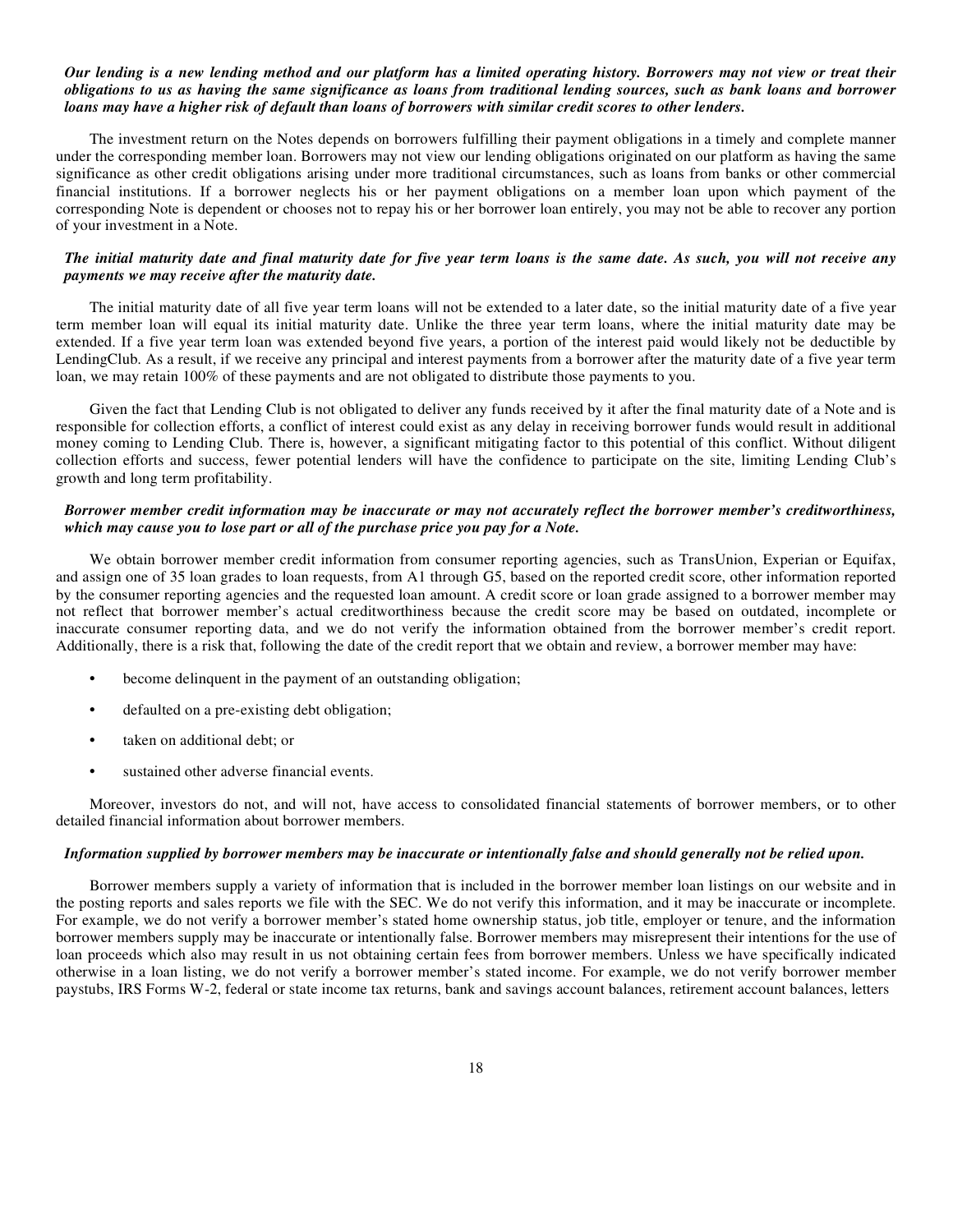from employers, home ownership or rental records, car ownership records or any records related to past bankruptcy and legal proceedings. In the limited cases in which we have selected borrower members for income or employment verification, for the year ended March 31, 2011, approximately 65% of requested borrower members provided us with satisfactory responses to verify their income or employment; approximately 13% of requested borrower members withdrew their applications for loans, and approximately 22% of requested borrower members either failed to respond to our request in full or provided information that failed to verify their stated information, and we therefore removed those borrower members' loan postings. The identity of borrower members is not revealed to investors, and investors also have no ability to obtain or verify borrower member information either before or after they purchase a Note. Potential investors may only communicate with borrower members through LendingClub website postings, and then only on an anonymous basis. While we may monitor website posting for appropriate content, we do not verify any information in the postings nor do we respond to requests from investor or borrower members in any posting and any response to the contrary should not be seen as accurate.

If you rely on false, misleading or unverified information supplied by borrower members in deciding to purchase Notes, you may lose part or all of the purchase price you pay for a Note. Loan posting and borrower member information available on our website will be statements made in connection with the purchase and sale of securities, and therefore subject to Rule 10b-5 of the Securities Exchange Act of 1934, as amended (the "Exchange Act"). Loan posting and borrower member information filed in prospectus supplements will be subject to the liability provisions of the Securities Act. In this document, we advise potential investors as to the limitations on the reliability of this information, and an investor's recourse in the event this information is false will be extremely limited. Consequently, investors should rely on loan grade, which we determine based on third-party credit report information, and the size of the loan request, and should not rely on unverified information provided by borrower members.

#### *While we take precautions to prevent borrower member identity fraud, it is possible that identity fraud may still occur and adversely affect your ability to receive the principal and interest payments that you expect to receive on those Notes.*

We use identity checks with a third-party provider to verify each borrower member's identity and credit history. Notwithstanding our efforts, there is a risk that identity fraud may occur and remain undetected by us. While we will repurchase Notes in limited identity fraud circumstances involving the corresponding member loan, we are not otherwise obligated to repurchase a Note from you for any other reason. As of March 31, 2011, we had repurchased Notes relating to twenty two corresponding member loans in which identity fraud occurred. If we repurchase a Note based on identity fraud involving the corresponding member loan, you will only receive an amount equal to the outstanding principal balance of the Note.

Lending Club has the exclusive right to investigate claims of identity theft and determine, in its sole discretion, whether verifiable identity theft has occurred. As Lending Club is the sole entity with the ability to investigate and determine verifiable identity theft, which triggers its repurchase obligation, a conflict of interest exists as the denial of a claim under Lending Club's identity theft guarantee would save us from its repurchase obligation. There are, however, three factors that mitigate the risk of this conflict. Without the protection offered by this guarantee, fewer potential lenders will have the confidence to participate on the site, limiting our growth and long term profitability. In addition, our relationship with WebBank includes a requirement — and accompanying audit function — to insure that claims of identity theft are thoroughly investigated and accurately reported. Finally, California statutes include severe penalties owed to the victim of identity theft if it is shown that a claim of identity theft was not adequately investigated or frivolously dismissed in the event we breach any of our other representations and warranties in the lender registration agreement pertaining to the Notes.

# *Our performance data about borrower member performance on LendingClub member loans is just over three years old. Default rates on the member loans may increase.*

Due to our limited operational and origination history, we do not have significant historical performance data regarding borrower member performance on the member loans, and we do not yet know what the long-term loan loss experience will be. As of March 31, 2011, for only those loans that meet our current credit policy, our default and charged off rate on our platform was 2.88%. As of March 31, 2011, for all loans, our default and charged off rate on our platform was 3.46%. These default rates may increase in the future. In addition, as we do not have significant experience in making five-year unsecured consumer loans, the default rates on these loan types is uncertain and may exceed our current expectations. As actual loan loss experience increases on our platform, we may change how interest rates set, and investors who have purchased Notes prior to any such changes will not benefit from these changes.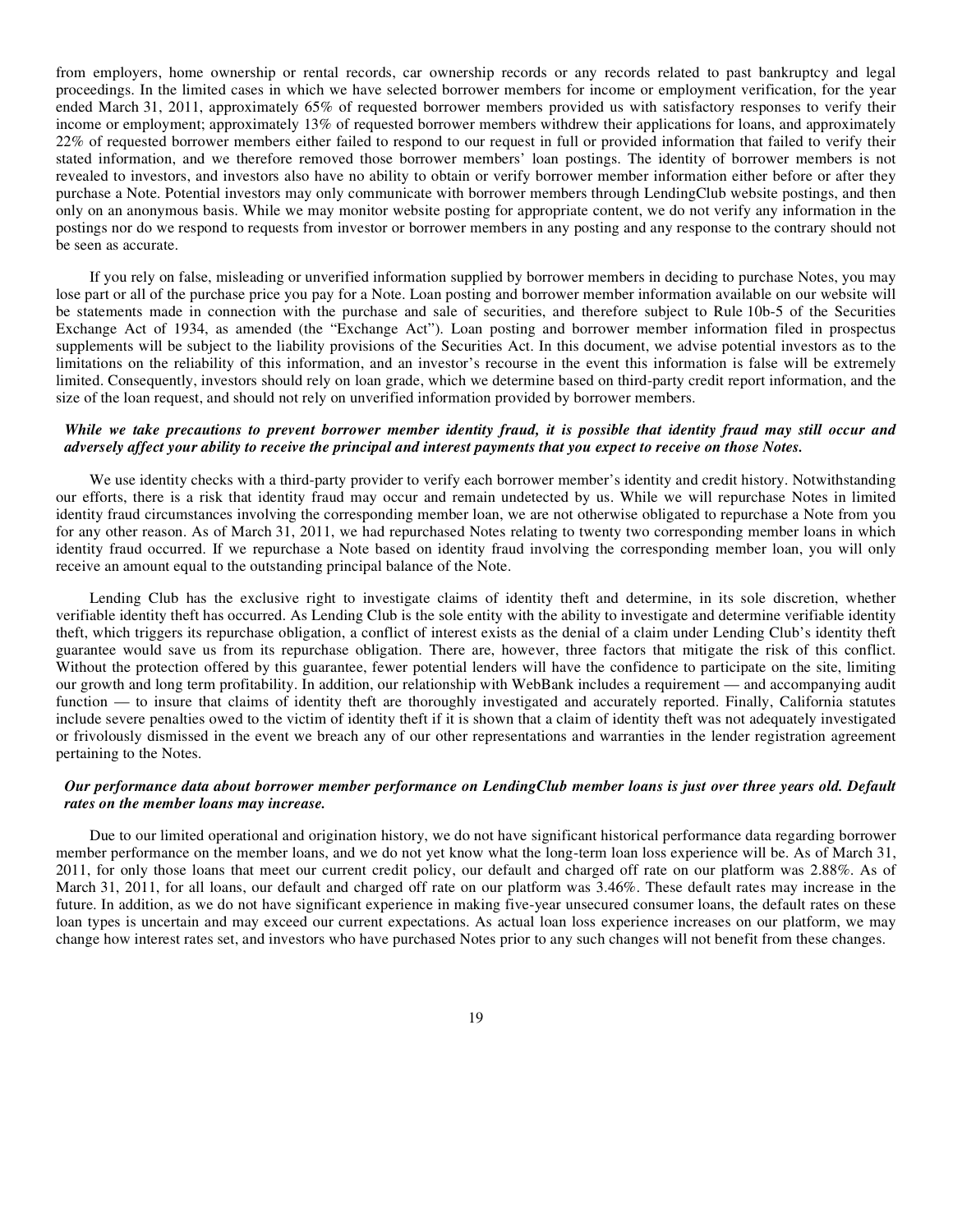#### *Default rates on the member loans may increase as a result of economic conditions beyond our control and beyond the control of borrower members.*

Member loan default rates may be significantly affected by economic downturns or general economic conditions beyond our control and beyond the control of individual borrower members. In particular, default rates on member loans on which the Notes are dependent may increase due to factors such as prevailing interest rates, the rate of unemployment, the level of consumer confidence, residential real estate values, the value of the U.S. dollar, energy prices, changes in consumer spending, the number of personal bankruptcies, disruptions in the credit markets and other factors. The current, continued, significant downturn in the United States economy has caused default rates on consumer loans to increase, and the downturn will likely result in increased member loan default rates.

## *If payments on the corresponding member loans relating to the Notes become more than 30 days overdue, it is likely you will not receive the full principal and interest payments that you expect to receive on the Notes due to collection fees and other costs, and you may not recover any of your original purchase price.*

If the borrower member fails to make a required payment on a member loan within 30 days of the due date, we will pursue reasonable collection efforts in respect of the member loan. Referral of a delinquent member loan to a collection agency on the 31st day of its delinquency will be considered reasonable collection efforts. If we refer a loan to a collection agency, we will have no other obligation to attempt to collect on delinquent loans. We may also handle collection efforts in respect of a delinquent member loan directly. If payment amounts on a delinquent member loan are received from a borrower member more than 30 days after their due date, then we, or, if we have referred the delinquent loan to an outside collection agency, that collection agency, will retain a percentage of any funds recovered from such borrower member as a service fee before any principal or interest becomes payable to you from recovered amounts in respect of Notes related to the corresponding member loan. Collection fees range from 30% to 35% of recovered amounts.

LendingClub or the collection agency may not be able to recover some or all of the unpaid balance of a non-performing member loan. You must rely on the collection efforts from us and the designated collection agency, and you are not permitted to attempt to collect payments on the member loans in any manner.

## *If you decide to invest through the platform and concentrate your investment in a single Note, your entire return will depend on the performance of a single member loan.*

Member loans originated through our platform have a wide range of credit grades, and we expect that some borrower members will default on their member loans. If you decide to invest through the platform and concentrate your investment in a single Note, your entire return will depend on the performance of a single member loan. For example, if you plan to purchase \$100 of Notes, and choose to invest the entire \$100 in a single Note instead of in four \$25 Notes corresponding to the member loans of four different borrowers, your entire \$100 investment will depend on the performance of a single member loan. Failing to diversify your investment increases the risk of losing your entire investment due to a single borrower member's default, or a small number of borrower member defaults. Diversification, however, will not eliminate the risk that you may lose some, or all, of the expected principal and interest payments on the Notes.

#### *In the unlikely event that we receive payments on the corresponding member loans relating to the Notes after the final maturity date, you will not receive payments on the Notes after final maturity.*

Each Note will mature on its initial maturity date of either three or five years from its issuance date, unless any principal or interest payments in respect of the corresponding borrower loan remain due and payable to LendingClub upon the initial maturity date, in which case the maturity of the Note will be automatically extended to the final maturity date. If there are any amounts under the corresponding member loan still due and owing to LendingClub after the final maturity, LendingClub will have no further obligation to make payments on the Notes of the series, even if LendingClub receives payments on the corresponding member loan after the final maturity.

Given the fact that we are not obligated to deliver any funds received by us after the final maturity date of a Note and are responsible for collection efforts, a conflict of interest could exist as any delay in receiving borrower funds would result in additional money coming to LendingClub. There is, however, a significant mitigating factor to this potential conflict. Without diligent collection efforts and success, fewer potential lenders will have the confidence to participate on the site, limiting our growth and long term profitability.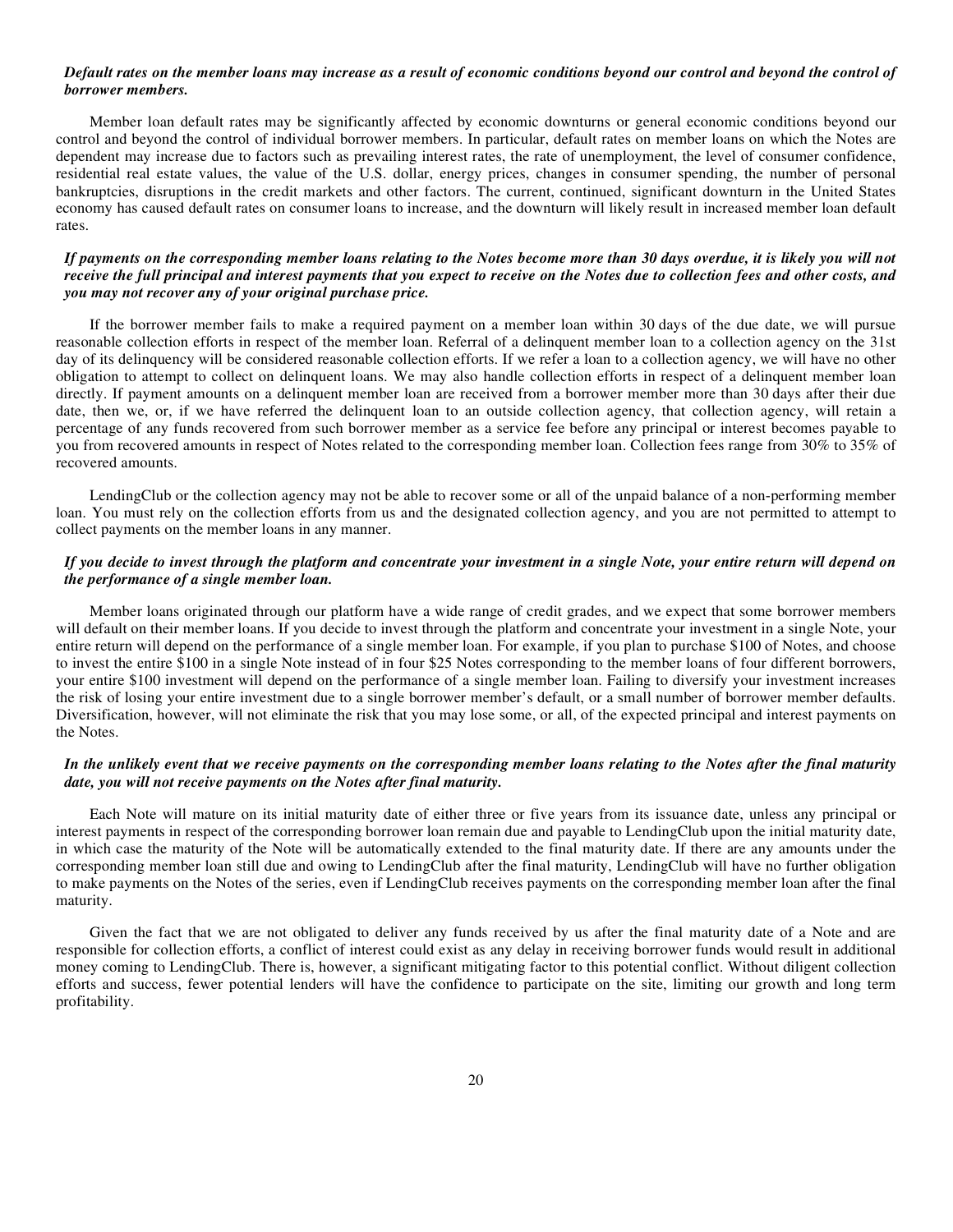#### *The member loans on which the Notes are dependent do not restrict borrower members from incurring additional unsecured or secured debt, nor do they impose any financial restrictions on borrower members during the term of the member loan, which may impair your ability to receive the full principal and interest payments that you expect to receive on a Note.*

All member loans are credit obligations of individual borrower members. If a borrower member incurs additional debt after obtaining a member loan through our platform, the additional debt may impair the ability of that borrower member to make payments on the borrower's member loan and your ability to receive the principal and interest payments that you expect to receive on Notes dependent on those loans. In addition, the additional debt may adversely affect the borrower member's creditworthiness generally, and could result in the financial distress, insolvency, or bankruptcy of the borrower member. To the extent that the borrower member has or incurs other indebtedness and cannot pay all of its indebtedness, the borrower member may choose to make payments to other creditors, rather than LendingClub.

As to these member loans, to the extent borrower members incur other indebtedness that is secured, such as mortgage, home equity or auto loans, the ability of the secured creditors to exercise remedies against the assets of the borrower member may impair the borrower member's ability to repay the borrower loan on which your Note is dependent for payment. Since the member loans are unsecured, borrower members may choose to repay obligations under other indebtedness before repaying member loans originated through our platform because the borrower members have no collateral at risk. An investor will not be made aware of any additional debt incurred by a borrower member, or whether such debt is secured.

# *Member loans do not contain any cross-default or similar provisions. If borrower members default on their debt obligations other than the member loans, the ability to collect on member loans on which the Notes are dependent may be substantially impaired.*

The member loans do not contain cross-default provisions. A cross-default provision makes a default under certain debt of a borrower member an automatic default on other debt of that borrower member. Because the member loans do not contain cross-default provisions, a borrower member's loan will not be placed automatically in default upon that borrower member's default on any of the borrower member's other debt obligations, unless there are independent grounds for a default on the member loan. In addition, the member loans will not be referred to a third-party collection agency for collection because of a borrower member's default on debt obligations other than the member loans. If a borrower member defaults on debt obligations owed to a third party and continues to satisfy payment obligations under the member loans, the third party may seize the borrower's assets, subject to our security interest, or pursue other legal action against the borrower member before the borrower member defaults on the member loans. Payments on Notes may be substantially reduced if the borrower member subsequently defaults on the member loans and you may be unable to recoup any or all of your expected principal and interest payments on those Notes.

## *Borrower members may seek the protection of debtor relief under federal bankruptcy or state insolvency laws, which may result in the nonpayment of the Notes.*

Borrower members may seek protection under federal bankruptcy law or similar laws. If a borrower member files for bankruptcy (or becomes the subject of an involuntary petition), a stay will go into effect that will automatically put any pending collection actions, on hold and prevent further collection action absent bankruptcy court approval. If we receive notice that a borrower member has filed for protection under the federal bankruptcy laws, or has become the subject of an involuntary bankruptcy petition, we will put the borrower member's loan account into "bankruptcy status." When we put a member loan into bankruptcy status, we terminate automatic monthly Automated Clearing House ("ACH") debits and do not undertake collection activity without bankruptcy court approval. Whether any payment will ultimately be made or received on a member loan after a bankruptcy status is declared, depends on the borrower member's particular financial situation and the determination of the court. It is possible that the borrower member's personal liability on the member loan will be discharged in bankruptcy. In most cases involving the bankruptcy of a borrower member with an unsecured loan, unsecured creditors, including LendingClub as holder of the member loans, will receive only a fraction of any amount outstanding on their member loans, if anything.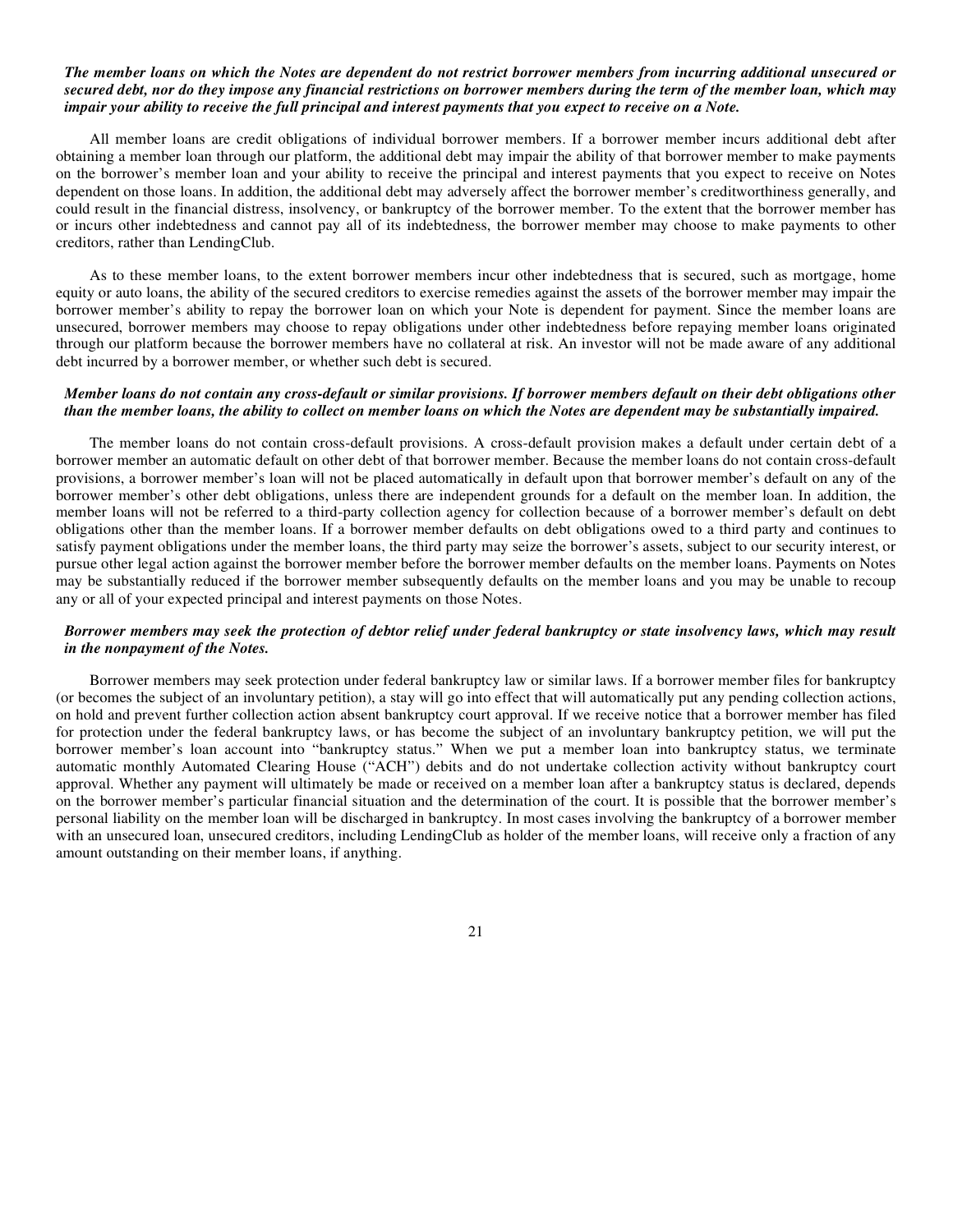#### *Federal law entitles borrower members who enter active military service to an interest rate cap and certain other rights that may inhibit the ability to collect on loans and reduce the amount of interest paid on the corresponding Notes.*

Federal law provides borrower members on active military service with rights that may delay or impair our ability to collect on a borrower member loan corresponding to your Note. The Service members Civil Relief Act requires that the interest rate on preexisting debts, such as member loans, be set at no more than 6% while the qualified service member or reservist is on active duty. A holder of a Note that is dependent on such a member loan will not receive the difference between 6% and the original stated interest rate for the member loan during any such period. This law also permits courts to stay proceedings and execution of judgments against service members and reservists on active duty, which may delay recovery on any member loans in default, and, accordingly, payments on Notes that are dependent on these member loans. If there are any amounts under such a member loan still due and owing to us after the final maturity of the Notes that correspond to the member loan, we will have no further obligation to make payments on the Notes, even if we later receive payments after the final maturity of the Notes. We do not take military service into account in assigning loan grades to borrower member loan requests. In addition, as part of the borrower member registration process, we do not request LendingClub borrower members to confirm if they are a qualified service member or reservists within the meaning of the SCRA.

# *The death of a borrower member may substantially impair your ability to recoup the full purchase price of Notes that are dependent on the member loan to that borrower member or to receive the interest payments that you expect to receive on the Notes.*

All borrower members are individuals. If a borrower member with outstanding obligations under a member loan dies while the member loan is outstanding, we will generally seek to work with the executor of the estate of the borrower member to obtain repayment of the member loan. However, the borrower member's estate may not contain sufficient assets to repay the member loan on which your Note is dependent. In addition, if a borrower member dies near the end of the term of an unsecured member loan, it is unlikely that any further payments will be made on the Notes corresponding to such member loan, because the time required for the probate of the estate may extend beyond the initial maturity date and the final maturity date of the Notes.

#### *The LendingClub platform allows a borrower member to prepay a member loan at any time without penalty. Borrower member loan prepayments will extinguish or limit your ability to receive additional interest payments on a Note.*

Borrower member loan prepayment occurs when a borrower member decides to pay some or all of the principal amount on a member loan earlier than originally scheduled. A borrower member may decide to prepay all or a portion of the remaining principal amount at any time without penalty. In the event of a prepayment of the entire remaining unpaid principal amount of a member loan on which the Notes are dependent, you will receive your share of such prepayment, net of our 1.00% service fee, but further interest will not accrue after the date on which the payment is made. If a borrower member prepays a portion of the remaining unpaid principal balance on a member loan on which the Notes are dependent, we will reduce the outstanding principle amount and interest will cease to accrue on the prepaid portion. The combination of the reduced principal amount and the unchanged monthly payment, the effective term of the member loan will decline. If a borrower member prepays a member loan in full or in part, you will not receive all of the interest payments that you originally expected to receive on Notes that are dependent on that member loan, and you may not be able to find a similar rate of return on another investment at the time at which the member loan is prepaid. Prepayments are subject to our 1.00% service charge, even if the prepayment occurs immediately after issuance of your Note. The return on the Note may actually be negative if prepayment occurs within the first few months after issuance.

## *Prevailing interest rates may change during the term of the member loan on which your Note is dependent. If this occurs, you may receive less value from your purchase of the Note in comparison to other investment opportunities. Additionally, borrower members may prepay their member loans due to changes in interest rates, and you may not be able to redeploy the amounts you receive from prepayments in a way that offers you the return you expected to receive from the Notes.*

The member loans on which the Notes are dependent have a term of three or five years and bear fixed, not floating, rates of interest. If prevailing interest rates increase, the interest rates on Notes you purchase might be less than the rate of return you could earn if you invested your purchase price in other investments. While you may still receive a return on your purchase price for the Notes through the receipt of amounts equal to the interest portion of a borrower member's payments on the member loan, if prevailing interest rates exceed the rate of interest payable on the member loan, the payments you receive during the term of the Note may not reflect the full opportunity cost to you when you take into account factors such as the time value of money.

There is no prepayment penalty for borrower members who prepay their member loans. If prevailing interest rates on consumer loans decrease, borrower members may choose to prepay their member loans with money they borrow from other sources or other resources, and you may not receive the interest payments on Notes dependent on those member loans that you expect to receive or be able to find an alternative use of your money to realize a similar rate of return at the time at which the Note is prepaid.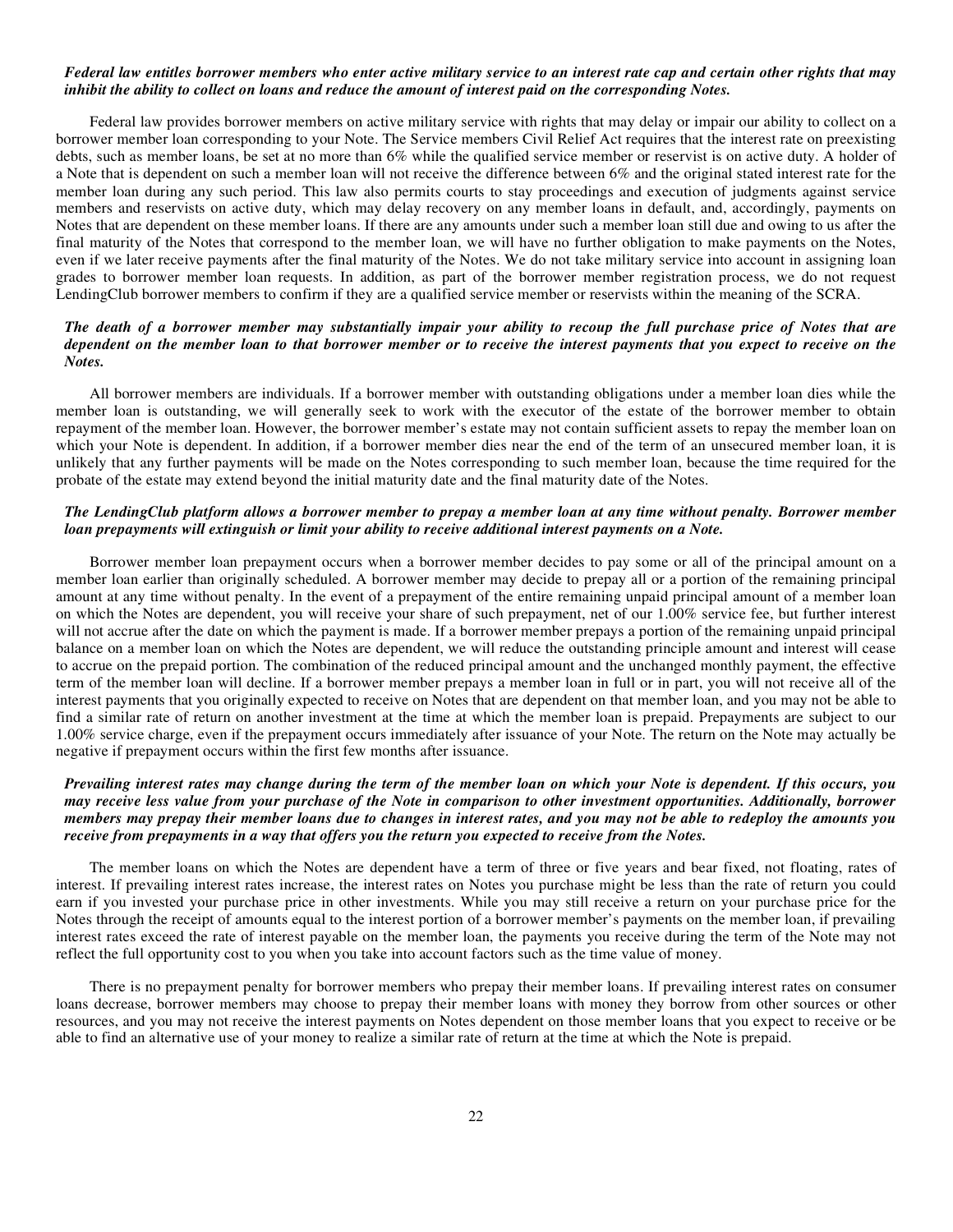#### *Investor funds in a LendingClub investor account do not earn interest.*

Your LendingClub investor account represents an interest in a pooled demand deposit account maintained by LendingClub "in trust for" investors ("ITF account") that does not earn interest. Investor funds committed to purchase Notes represent binding commitments, and such committed funds may not be withdrawn from member accounts (unless and until corresponding member loans included in the order are not funded, in which case the corresponding funds become available to the investor again). Funds committed to purchase Notes will not earn interest in the ITF account, and interest will not begin to accrue on a Note until the corresponding member loan has closed and the Note is issued.

## *The Notes will not be listed on any securities exchange, will not be transferable except through the Note Trading Platform by FOLIOfn, and must be held only by LendingClub investors. You should be prepared to hold the Notes you purchase until they mature.*

The Notes will not be listed on any securities exchange. All Notes must be held by LendingClub members. The Notes will not be transferable except through the Note Trading Platform by FOLIO*fn* Investments, Inc. ("FOLIO*fn*"), a registered broker-dealer. The trading platform is not available to residents of all states. There can be no assurance that an active market for Notes will develop on the trading platform, that there will be a buyer for any particular Notes listed for resale on the trading platform or that the trading platform will continue to operate. Therefore, investors must be prepared to hold their Notes to maturity.

## *The U.S. federal income tax consequences of an investment in the Notes are uncertain.*

There are no statutory provisions, regulations, published rulings, or judicial decisions that directly address the characterization of the Notes or instruments similar to the Notes for U.S. federal income tax purposes. However, although the matter is not free from doubt, we intend to treat the Notes as our indebtedness for U.S. federal income tax purposes. As a result of such treatment, the Notes will have original issue discount, or OID, for U.S. federal income tax purposes because payments on the Notes are dependent on payments on the corresponding member loan. Further, a holder of a Note will be required to include the OID in income as ordinary interest income for U.S. federal income tax purposes as it accrues (which may be in advance of interest being paid on the Note), regardless of such holder's regular method of accounting. This characterization is not binding on the IRS, and the IRS may take contrary positions. Any differing treatment of the Notes could significantly affect the amount, timing and character of income, gain or loss in respect of an investment in the Notes. Accordingly, all prospective purchasers of the Notes are advised to consult their own tax advisors regarding the U.S. federal, state, local and non-U.S. tax consequences of the purchase and ownership of the Notes (including any possible differing treatments of the Notes).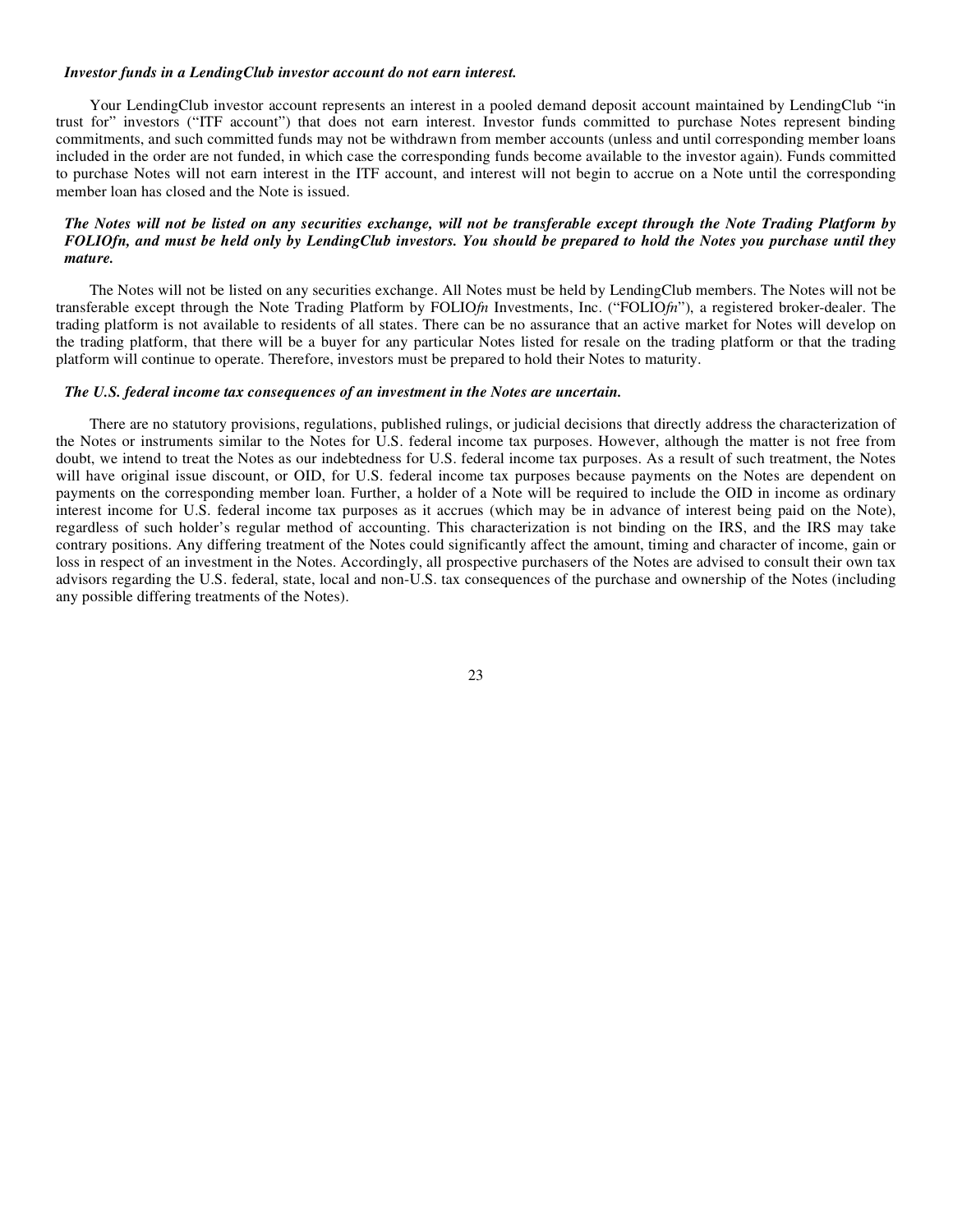#### **RISKS RELATED TO LENDINGCLUB AND THE LENDINGCLUB PLATFORM**

#### *We have a limited operating history. As an online company in the early stages of development, we face increased risks, uncertainties, expenses and difficulties.*

To be successful, the number of borrower members and LendingClub investors and the volume of member loans originated through our platform will need to increase, which will require us to increase our facilities, personnel and infrastructure to accommodate the greater servicing obligations and demands on our platform. Our platform is dependent upon our website to maintain current listings and transactions in the member loans and Notes. We must constantly add new hardware and update our software and website, expand our customer support services and retain an appropriate number of employees to maintain the operations of our platform, as well as to satisfy our servicing obligations on the member loans and make payments on the Notes. If we are unable to increase the capacity of our platform and maintain the necessary infrastructure, you may experience delays in receipt of payments on the Notes and periodic downtime of our systems.

#### *If we are unable to increase transaction volumes, our business and results of operations will be affected adversely.*

To succeed, we must increase transaction volumes on our platform by attracting a large number of borrower members and investors in a cost-effective manner, many of whom have not previously participated in an online financial community. We have experienced a high number of inquiries from potential borrower members who do not meet our criteria for submitting a member loan request. We have also experienced borrower member loan requests for amounts that exceed the aggregate amount of investor purchase commitments. From time to time, we have relied on our credit facilities with third parties to borrow funds which we used to fund member loans on the platform ourselves to partially address the shortfall between borrower member loan requests and investor purchase commitments. We have fully drawn down these existing facilities.

All member loans are obligations of borrower members to LendingClub, and we issue Notes to investors who fund a corresponding member loan, or portion of the member loan, originated through our platform. When we fund member loans ourselves on the platform, we continue to directly hold the member loan, or portion of the member loan, we have funded and do not issue Notes corresponding to such member loans for our own account. We expect these shortfalls to continue for the foreseeable future, and our ability to obtain funds to help address this shortfall may be subject to broader developments in the credit markets, which have experienced unprecedented volatility and disruption. If we are not able to attract qualified borrower members and sufficient investor purchase commitments, we will not be able to increase our transaction volumes. Additionally, we rely on a variety of methods to drive traffic to our website. If we are unable to use any of our current or future marketing initiatives or the cost of these initiatives were to significantly increase, we may not be able to attract new members in a cost-effective manner and, as a result, our revenue and results of operations would be affected adversely, which may impair our ability to maintain our platform.

# *We may need to raise substantial additional capital to fund our operations, and if we fail to obtain additional funding, we may be unable to continue operations.*

At this early stage in our development, we have funded substantially all of our operations with proceeds from venture capital financings, private placements and bank financings. To continue the development of our platform, we will require substantial additional funds. For the year ended March 31, 2011, our cash outflow to fund operations was approximately \$9.7 million.

To date, we have raised \$54,035,115 through equity financings. Our last equity financing was on April 14, 2010 and we raised \$24,387,945, net of issuance costs, from the sale of 15,621,609 shares of our Series C convertible Preferred Stock.

To meet our financing requirements in the future, we may raise funds through equity offerings, debt financings or strategic alliances. Raising additional funds may involve agreements or covenants that restrict our business activities and options. Additional funding may not be available to us on favorable terms, or at all. If we are unable to obtain additional funds, we may be forced to reduce or terminate our operations.

#### *The market in which we participate is competitive and, if we do not compete effectively, our operating results could be harmed.*

The consumer lending market is competitive and rapidly changing. We expect competition to persist and intensify in the future, which could harm our ability to increase volume on our platform.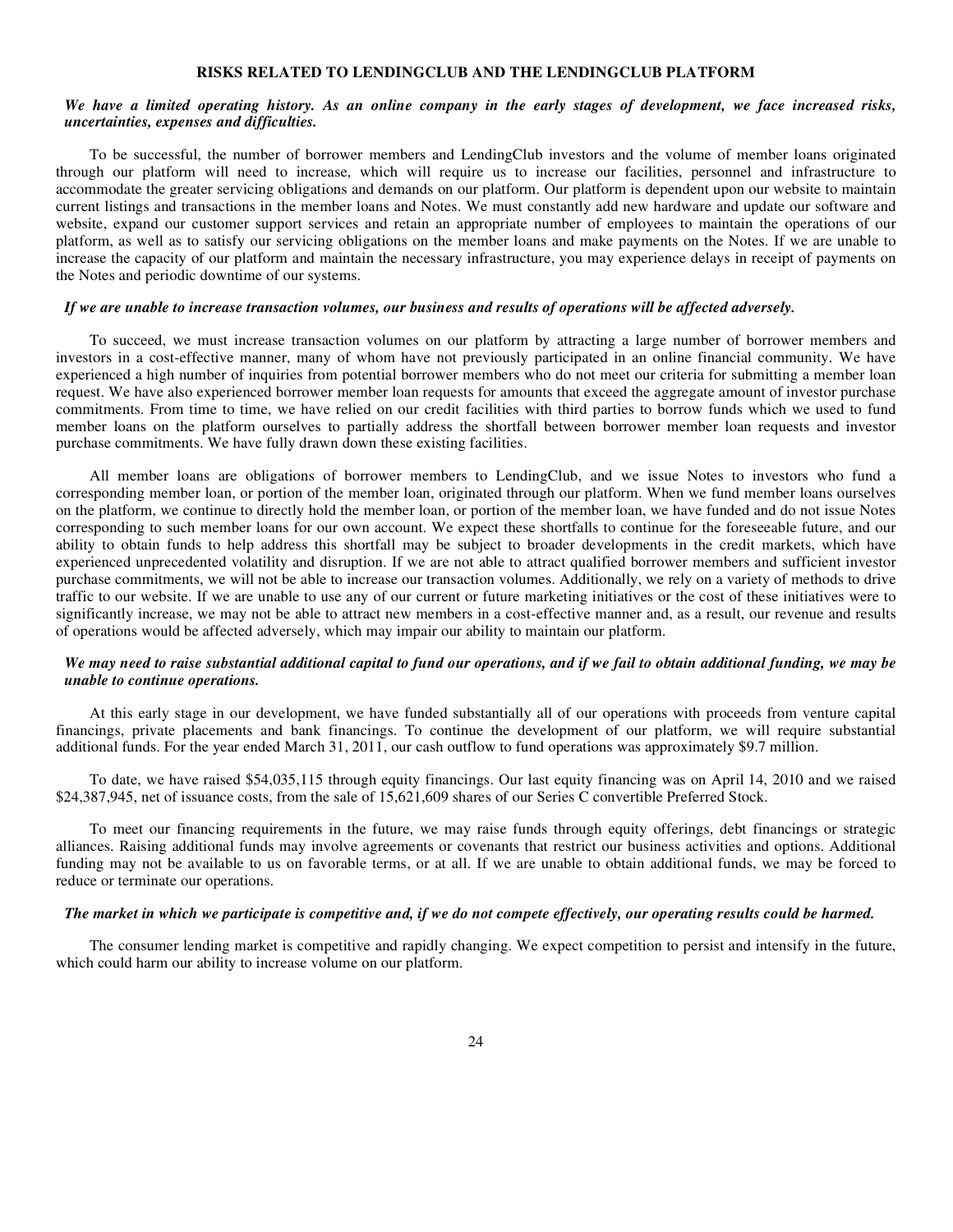Our principal competitors include major banking institutions, credit unions, credit card issuers and other consumer finance companies, as well as other online lending platforms. Competition could result in reduced volumes, reduced fees or the failure of our online lending platform to achieve or maintain more widespread market acceptance, any of which could harm our business. In addition, in the future we may experience new competition from more established internet companies, such as eBay Inc., Google Inc. and Yahoo! Inc., possessing large, existing customer bases, substantial financial resources and established distribution channels. If any of these companies or any major financial institution decided to enter the online lending business, acquire one of our existing competitors or form a strategic alliance with one of our competitors, our ability to compete effectively could be significantly compromised and our operating results could be harmed.

Most of our current or potential competitors have significantly more financial, technical, marketing and other resources than we do and may be able to devote greater resources to the development, promotion, sale and support of their platforms and distribution channels. Our potential competitors may also have longer operating histories, more extensive customer bases, greater brand recognition and broader customer relationships than we have. These competitors may be better able to develop new products, to respond quickly to new technologies and to undertake more extensive marketing campaigns. Our industry is driven by constant innovation. If we are unable to compete with such companies and meet the need for innovation, the demand for our platform could stagnate or substantially decline.

## *If we fail to promote and maintain our brand in a cost-effective manner, we may lose market share and our revenue may decrease.*

We believe that developing and maintaining awareness of our brand in a cost-effective manner is critical to achieving widespread acceptance of our online financial community and attracting new members. Successful promotion of our brand will depend largely on the effectiveness of our marketing efforts and the member experience on our platform. Historically, our efforts to build our brand have involved significant expense, and it is likely that our future marketing efforts will require us to incur significant additional expenses. These brand promotion activities may not yield increased revenues and, even if they do, any revenue increases may not offset the expenses we incur to promote our brand. If we fail to successfully promote and maintain our brand, or if we incur substantial expenses in an unsuccessful attempt to promote and maintain our brand, we may lose our existing members to our competitors or be unable to attract new members, which would cause our revenue to decrease and may impair our ability to maintain our platform.

# *We have incurred net losses in the past and expect to incur net losses in the future. If we become insolvent or bankrupt, you may lose your investment.*

We have incurred net losses in the past and we expect to incur net losses in the future. As of March 31, 2011, our accumulated deficit was \$41.5 million and our total stockholders' deficit was \$37.3 million. Our net loss for the year ended March 31, 2011, was \$11.3 million. We have not been profitable since our inception, and we may not become profitable. In addition, we expect our operating expenses to increase in the future as we expand our operations. If our operating expenses exceed our expectations, our financial performance could be adversely affected. If our revenue does not grow to offset these increased expenses, we may never become profitable. In future periods, we may not have any revenue growth, or our revenue could decline. Our failure to become profitable could impair the operations of our platform by limiting our access to working capital to operate the platform. If we were to become insolvent or bankrupt, an event of default would occur under the terms of the Notes, and you may lose your investment.

#### *Our substantial senior secured indebtedness could adversely affect our financial performance, ability to finance future operations, and our special, limited obligations in respect of the Notes.*

We have incurred substantial senior secured indebtedness under bank credit facilities with Silicon Valley Bank (SVB), Gold Hill Partners (Gold Hill) and other notes issued to other investors. The operating and financial restrictions in these debt agreements, as well as the required debt service and repayment obligations in these debt agreements, could adversely affect our financial performance. In addition, our ability to borrow additional funds or otherwise finance our future operations will be limited by the existence and terms of the debt agreements. If we are unable to repay our obligations other than the Notes and otherwise finance our future operations, such inability will have an adverse impact on our ability to operate our platform and service the Notes, which could adversely affect the payments you receive on the Notes.

Our credit agreements contain restrictive covenants and other limitations that, if not complied with, could result in a default under the credit agreements and an acceleration of our obligations under the credit agreements. We are not certain whether we would have, or be able to obtain, sufficient funds to make such accelerated payments, and a failure to do so could adversely affect our ability to operate our platform and service the Notes, which could adversely affect the payments you receive on the Notes.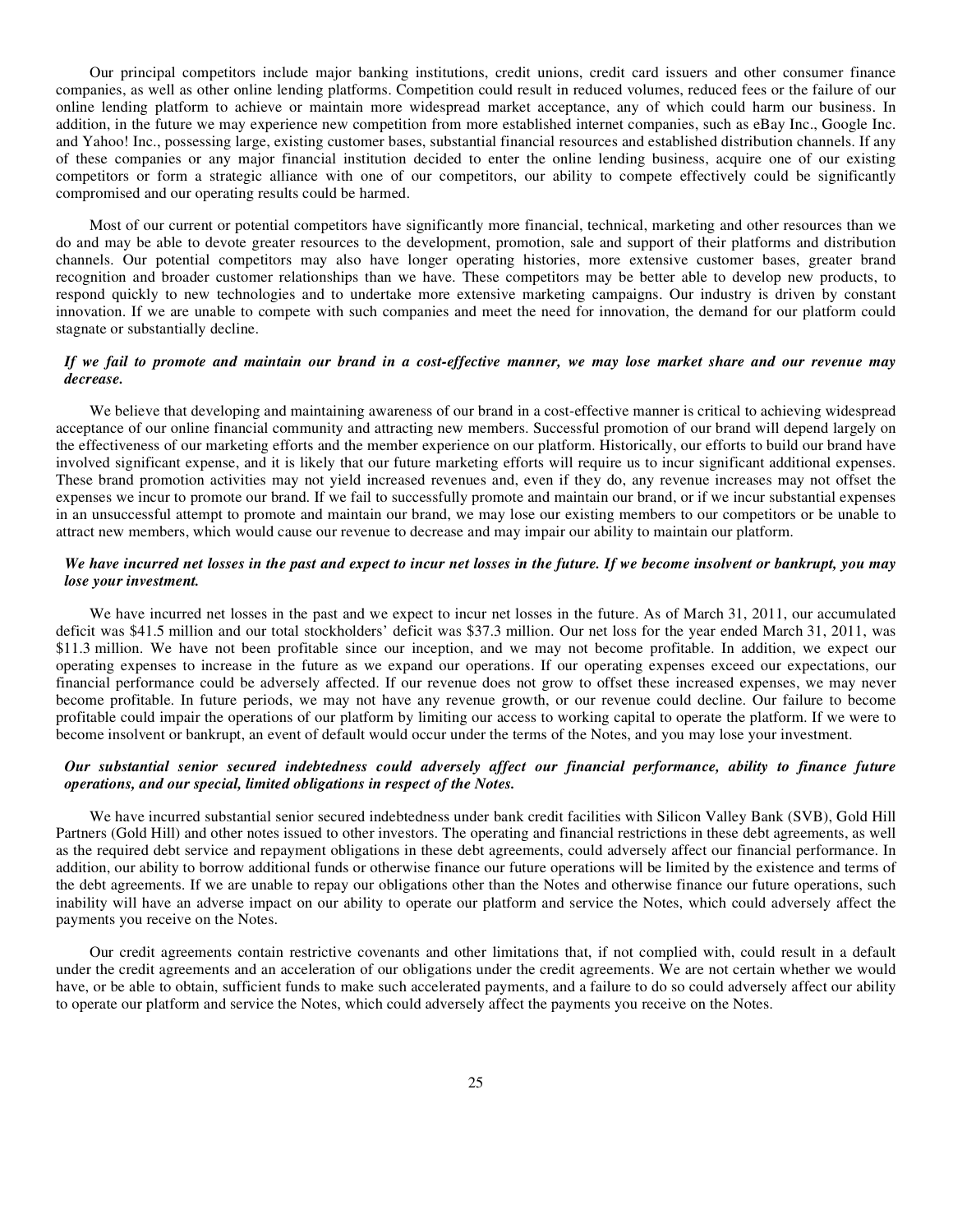#### *We have secured our debt facilities by pledging significant assets to SVB, Gold Hill, Wells Fargo and our other investors and we are not prohibited from incurring additional debt in the Indenture or otherwise.*

To induce our lenders to enter into credit agreements or other agreements with us, we have pledged certain of assets to our lenders to secure our repayment obligations under these credit agreements or other agreements, except that we have not pledged our intellectual property rights, the ITF account, the corresponding member loan promissory notes (except in specific circumstances) or payments we receive in respect of corresponding member loans (except in specific circumstances). If we are unable to repay any amounts owed under these credit agreements or other agreements, we could lose these pledged assets and be forced to discontinue our business operations. In addition, because these obligations are secured, collectively, with a first priority lien against such assets, we may have difficulty obtaining additional debt financing from another lender or obtaining new debt financing on terms favorable to us, because a new lender may have to be willing to be subordinate to our existing secured creditors.

The Notes rank effectively junior to the rights of the holders of our existing or future secured indebtedness to the extent of the collateral for that secured indebtedness. Neither the Notes nor our debt agreements limit or prevent our incurring future indebtedness, whether unsecured or secured by all or a portion of our assets.

# *Our arrangements for backup servicing are limited. If we fail to maintain operations, you will experience a delay and increased cost in respect of your expected principal and interest payments on the Notes, and we may be unable to collect and process repayments from borrower members.*

We have made arrangements for only limited backup servicing. If our platform were to fail or we became insolvent, we would attempt to transfer our member loan servicing obligations to our third party back-up servicer. There can be no assurance that this backup servicer will be able to adequately perform the servicing of the outstanding member loans. If this back-up servicer assumes the servicing of the member loans, the back-up servicer will impose additional servicing fees, reducing the amounts available for payments on the Notes. Additionally, transferring these servicing obligations to our back-up servicer may result in delays in the processing and recovery of information with respect to amounts owed on the member loans or, if our platform becomes inoperable, may prevent us from servicing the member loans and making principal and interest payments on the Notes. If our back-up servicer is not able to service the member loans effectively, investors' ability to receive principal and interest payments on their Notes may be substantially impaired.

## *If we were to become subject to a bankruptcy or similar proceeding, the rights of the holders of the Notes could be uncertain, and payments on the Notes may be limited and suspended or stopped. The Notes are unsecured and holders of the Notes do not have a security interest in the corresponding member loans or the proceeds of those corresponding member loans. The recovery, if any, of a holder on a Note may be substantially delayed and substantially less than the principal and interest due and to become due on the Note. Even funds held by LendingClub in trust for the holders of Notes may potentially be at risk.*

If we were to become subject to a bankruptcy or similar proceeding, the recovery, if any, of a holder of a Note may be substantially delayed in time and may be substantially less in amount than the principal and interest due and to become due on the Note.

*A bankruptcy or similar proceeding of LendingClub may cause delays in borrower member payments*. Borrower members may delay payments to us on account of member loans because of the uncertainties occasioned by a bankruptcy or similar proceeding of LendingClub, even if the borrower members have no legal right to do so, and such delay would reduce, at least for a time, the funds that might otherwise be available to pay the Notes corresponding to those member loans.

*A bankruptcy or similar proceeding of LendingClub may cause delays in payments on Notes*. The commencement of the bankruptcy or similar proceeding may, as a matter of law, prevent us from making regular payments on the Notes, even if the funds to make such payments are available. Because a bankruptcy or similar proceeding may take months or years to complete, the suspension of payment may effectively reduce the value of any recovery that a holder of a Note may receive (and no such recovery can be assured) by the time any recovery is available.

*Interest accruing upon and following a bankruptcy or similar proceeding of LendingClub may not be paid*. In bankruptcy or similar proceeding of LendingClub, interest accruing on the Notes during the preceding may not be part of the allowed claim of a holder of a Note. If the holder of a Note receives a recovery on the Note (and no such recovery can be assured), any such recovery may be based on, and limited to, the claim of the holder of the Note for principal and for interest accrued up to the date of the bankruptcy or similar proceeding, but not thereafter. Because a bankruptcy or similar proceeding may take months or years to complete, a claim based on principal and on interest only up to the start of the bankruptcy or similar proceeding may be substantially less than a claim based on principal and on interest through the end of the bankruptcy or similar proceeding.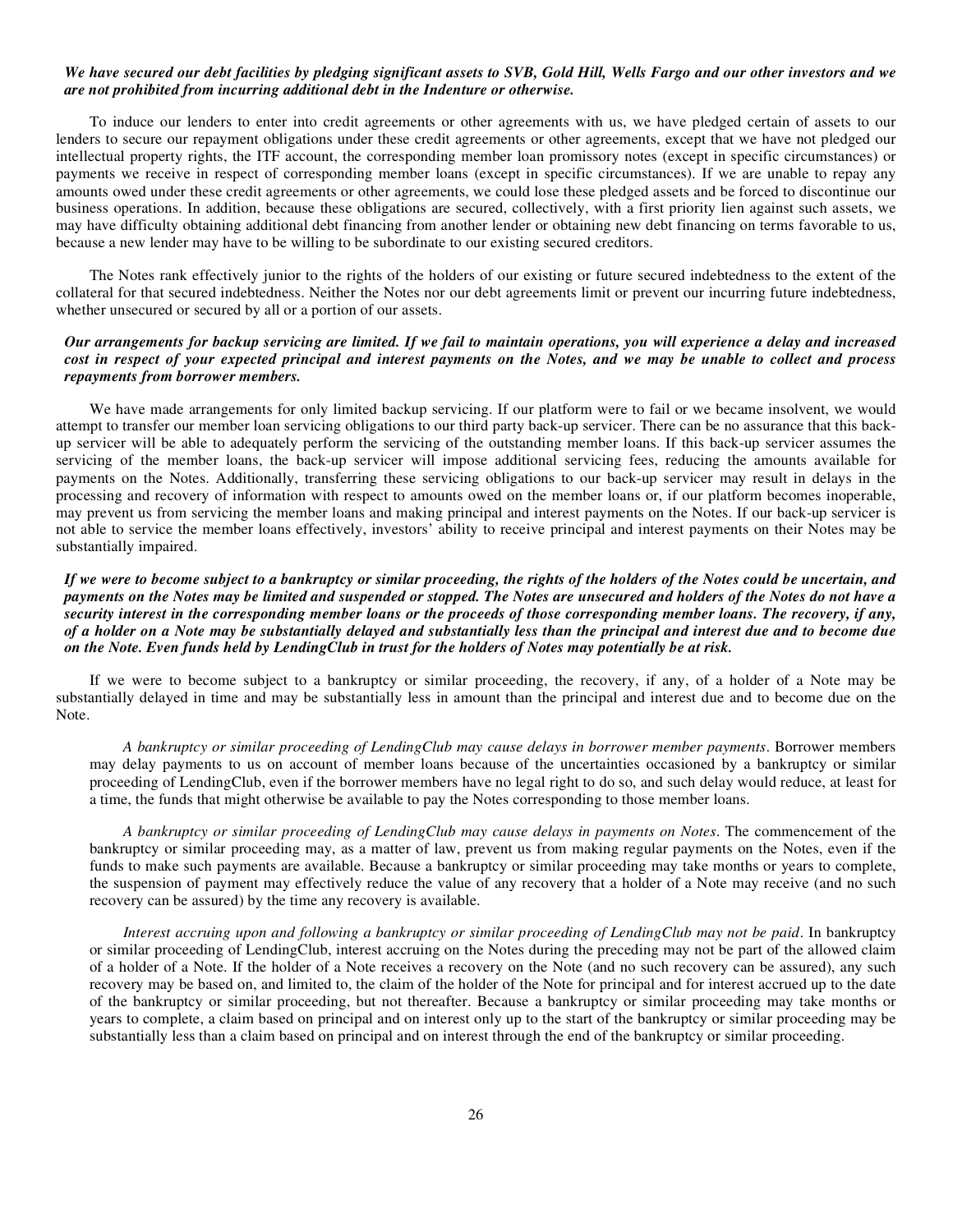*In a bankruptcy or similar proceeding of LendingClub, there may be uncertainty regarding whether a holder of a Note has any priority right to payment from the corresponding member loan*. The Notes are unsecured and holders of the Notes do not have a security interest in the corresponding member loans or the proceeds of those corresponding member loans. Accordingly, the holder of a Note may be required to share the proceeds of the corresponding member loan with any other creditor of LendingClub that has rights in those proceeds. If such sharing of proceeds is deemed appropriate, those proceeds that are either held by us in the clearing account at the time of the bankruptcy or similar proceeding of LendingClub, or not yet received by us from borrower members at the time of the commencement of the bankruptcy or similar proceeding, may be at greater risk than those proceeds that are already held by us in the "in trust for," or ITF, account at the time of the bankruptcy or similar proceeding. To the extent that proceeds of the corresponding member loan would be shared with other creditors of LendingClub, any secured or priority rights of such other creditors may cause the proceeds to be distributed to such other creditors before, or ratably with, any distribution made to you on your Note.

*In a bankruptcy or similar proceeding of LendingClub, there may be uncertainty regarding whether a holder of a Note has any right of payment from assets of LendingClub other than the corresponding member loan*. In a bankruptcy or similar proceeding of LendingClub, it is possible that a Note could be deemed to have a right of payment only from proceeds of the corresponding member loan and not from any other assets of LendingClub, in which case the holder of the Note may not be entitled to share the proceeds of such other assets of LendingClub with other creditors of LendingClub, whether or not, as described above, such other creditors would be entitled to share in the proceeds of the member loan corresponding to the Note. Alternatively, it is possible that a Note could be deemed to have a right of payment from both the member loan corresponding to the Note and from some or all other assets of LendingClub, for example, based upon the automatic acceleration of the principal obligations on the Note upon the commencement of a bankruptcy or similar proceeding, in which case the holder of the Note may be entitled to share the proceeds of such other assets of LendingClub with other creditors of LendingClub, whether or not, as described above, such other creditors would be entitled to share in the proceeds of the member loan corresponding to the Note. To the extent that proceeds of such other assets would be shared with other creditors of LendingClub, any secured or priority rights of such other creditors may cause the proceeds to be distributed to such other creditors before, or ratably with, any distribution made to you on your Note.

*In a bankruptcy or similar proceeding of LendingClub, there may be uncertainty regarding the rights of a holder of a Note, if any, to payment from funds in the clearing account*. If a borrower member has paid LendingClub on a member loan corresponding to a Note before a bankruptcy or similar proceeding of LendingClub is commenced, and those funds are held in the clearing account and have not been used by LendingClub to make payments on the Note as of the date the bankruptcy or similar proceeding is commenced, there can be no assurance that LendingClub will or will be able to use such funds to make payments on the Note. Other creditors of LendingClub may be deemed to have, or actually have, rights to such funds that are equal to or greater than the rights of the holder of the Note.

*In a bankruptcy or similar proceeding of LendingClub, there may be uncertainty regarding the rights of a holder of a Note, if any, to access funds in the ITF account*. If a borrower has paid LendingClub on a member loan corresponding to a Note before a bankruptcy or similar proceeding of LendingClub is commenced, and those funds have been used by LendingClub to make payments on the Note prior to the date the bankruptcy or similar proceeding is commenced, but the payments on the Note continue to be held by LendingClub in an ITF account, there can be no assurance that the holder of the Note will have immediate access to the funds constituting the payment or that the funds constituting the payment will ultimately be released to the holder of the Note. While the Trust Agreement states that funds in the ITF account are trust property and are not intended to be property of LendingClub or subject to claims of LendingClub's creditors generally, there can be no assurance that, if the matter were to be litigated, such litigation would not delay or prevent the holder of a Note from accessing the portion of those funds in which the holder has an interest.

*In a bankruptcy or similar proceeding of LendingClub, there may be uncertainty regarding the rights of a holder of a Note, if any, to the return of the purchase price of a Note if the corresponding member loan has not been funded*. If the purchase price of a Note is paid to LendingClub and a bankruptcy or similar proceeding of LendingClub is commenced, the holder of the Note may not be able to obtain a return of the funds constituting the purchase price, even if the member loan corresponding to the Note has not been funded as of the date that the bankruptcy or similar proceeding is commenced and even if the funds are held by LendingClub in the ITF account.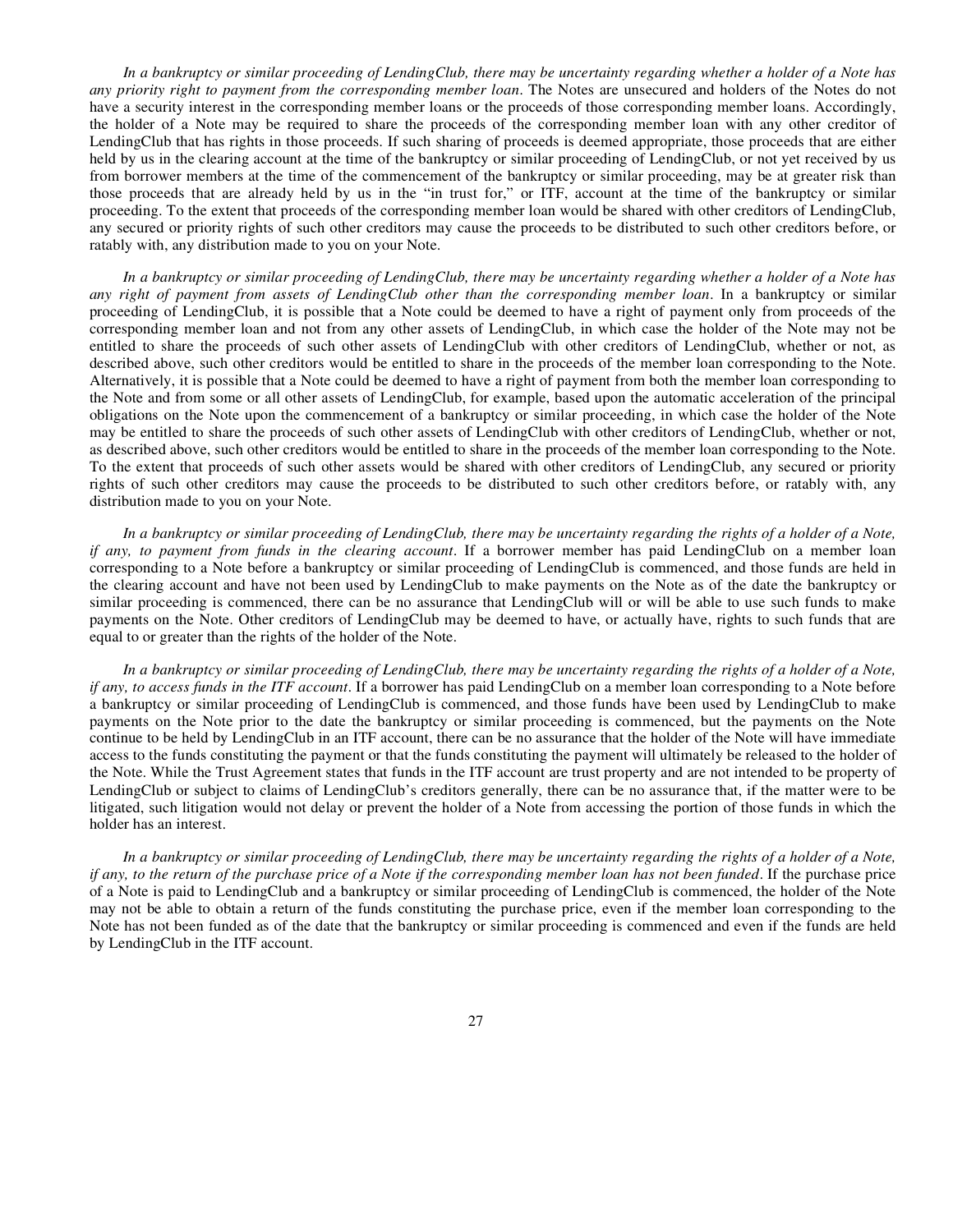*In a bankruptcy or similar proceeding of LendingClub, the holder of a Note may be delayed or prevented from enforcing LendingClub's repurchase obligations in cases of confirmed identity fraud*. In a bankruptcy or similar proceeding of LendingClub, any right of a holder of Note to require LendingClub to repurchase the Note as a result of a confirmed identity fraud incident may not be specifically enforced, and such holder's claim for such repurchase may be treated less favorably than a general unsecured obligation of LendingClub as described and subject to the limitations in this "Risks Related to LendingClub and the LendingClub Platform — If we were to become subject to a bankruptcy or similar proceeding" section.

*In a bankruptcy or similar proceeding of LendingClub, the implementation of back-up servicing arrangements may be delayed or prevented*. In a bankruptcy or similar proceeding of LendingClub, our ability to transfer servicing obligations to our back-up servicer may be limited and subject to the approval of the bankruptcy court or other presiding authority. The bankruptcy process may delay or prevent the implementation of back-up servicing, which may impair the collection of member loans to the detriment of the Notes.

## *We rely on third-party banks to disburse member loan proceeds and process member loan payments, and we rely on third-party computer hardware and software. If we are unable to continue utilizing these services, our business and ability to service the member loans on which the Notes are dependent may be adversely affected.*

We rely on a third-party bank to disburse member loan amounts. Additionally, because we are not a bank, we cannot belong to and directly access the ACH payment network, and we must rely on an FDIC-insured depository institution to process our transactions, including loan payments and remittances to holders of the Notes. We currently use Wells Fargo Bank, N.A. for these purposes. Under the ACH rules, if we experience a high rate of reversed transactions (known as "chargebacks"), we may be subject to sanctions and potentially disqualified from using the system to process payments. We also rely on computer hardware purchased and software licensed from third parties to operate our platform. This purchased or licensed hardware and software may not continue to be available on commercially reasonable terms, or at all If we cannot continue to obtain such services from this institution or elsewhere, or if we cannot transition to another processor quickly, our ability to process payments will suffer and your ability to receive principal and interest payments on the Notes will be delayed or impaired.

# *If the security of our members' confidential information stored in our systems is breached or otherwise subjected to unauthorized access, your secure information may be stolen, our reputation may be harmed, and we may be exposed to liability.*

Our platform stores our borrower members' and investors' bank information and other personally-identifiable sensitive data. Any accidental or willful security breaches or other unauthorized access could cause your secure information to be stolen and used for criminal purposes. Security breaches or unauthorized access to secure information could also expose us to liability related to the loss of the information, time-consuming and expensive litigation and negative publicity. If security measures are breached because of third-party action, employee error, malfeasance or otherwise, or if design flaws in our software are exposed and exploited, and, as a result, a third party or disaffected employee obtains unauthorized access to any of our members' data, our relationships with our members will be severely damaged, and we could incur significant liability. Because techniques used to obtain unauthorized access or to sabotage systems change frequently and generally are not recognized until they are launched against a target, we and our third-party hosting facilities may be unable to anticipate these techniques or to implement adequate preventative measures. In addition, many states have enacted laws requiring companies to notify individuals of data security breaches involving their personal data. These mandatory disclosures regarding a security breach are costly to implement and often lead to widespread negative publicity, which may cause our members to lose confidence in the effectiveness of our data security measures. Any security breach, whether actual or perceived, would harm our reputation, and we could lose members.

# *Our ability to service the member loans or maintain accurate accounts may be adversely affected by computer viruses, physical or electronic break-ins and similar disruptions.*

The highly automated nature of the LendingClub platform may make it an attractive target and potentially vulnerable to computer viruses, physical or electronic break-ins and similar disruptions. If a "hacker" were able to infiltrate our platform, you would be subject to an increased risk of fraud or borrower identity theft, and may experience losses on, or delays in the recoupment of amounts owed on, a fraudulently induced purchase of a Note. Additionally, if a hacker were able to access our secure files, he or she might be able to gain access to your personal information. While we have taken steps to prevent such activity from affecting our platform, if we are unable to prevent such activity, the value in the Notes and our ability to fulfill our servicing obligations and to maintain our platform would be adversely affected.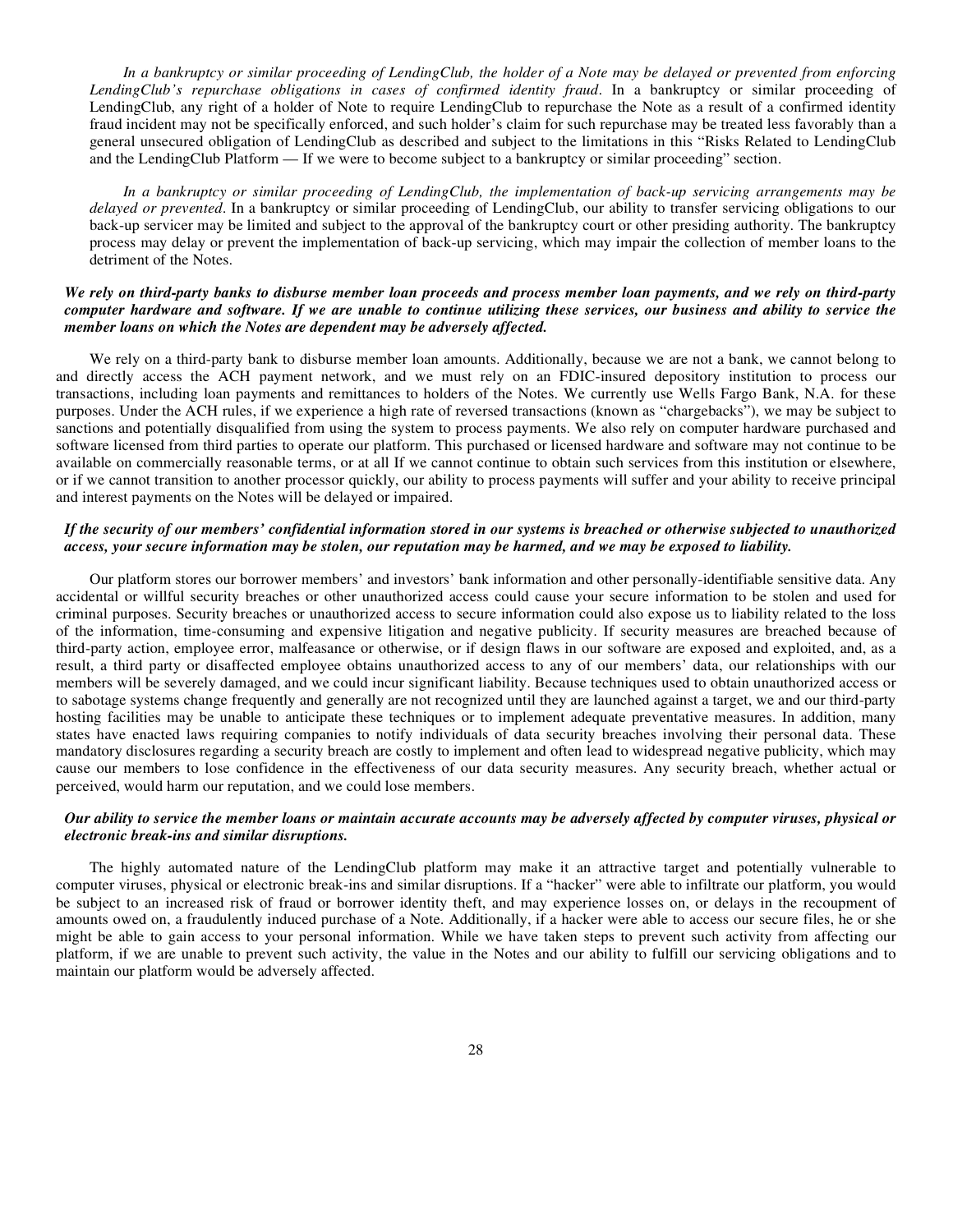#### *Any significant disruption in service on our website or in our computer systems could reduce the attractiveness of our platform and result in a loss of members.*

If a catastrophic event resulted in a platform outage and physical data loss, our ability to perform our servicing obligations would be materially and adversely affected. The satisfactory performance, reliability and availability of our technology and our underlying network infrastructure are critical to our operations, level of customer service, reputation and ability to attract new members and retain existing members. Our system hardware is hosted in a hosting facility located in Las Vegas, Nevada, owned and operated by Switchnet. We also maintain a real time backup system located in Santa Clara, CA owned and operated by SAVVIS Switchnet does not guarantee that our members' access to our website will be uninterrupted, error-free or secure. Our operations depend on Switchnet's ability to protect their and our systems in their facilities against damage or interruption from natural disasters, power or telecommunications failures, air quality, temperature, humidity and other environmental concerns, computer viruses or other attempts to harm our systems, criminal acts and similar events. If our arrangement with Switchnet is terminated, or there is a lapse of service or damage to Switchnet facilities, we could experience interruptions in our service as well as delays and additional expense in arranging new facilities. Any interruptions or delays in our service, whether as a result of Switchnet other third-party error, our own error, natural disasters or security breaches, whether accidental or willful, could harm our relationships with our members and our reputation. Additionally, in the event of damage or interruption, our insurance policies may not adequately compensate us for any losses that we may incur. Our disaster recovery plan has not been tested under actual disaster conditions, and we may not have sufficient capacity to recover all data and services in the event of an outage at a Switchnet facility. These factors could prevent us from processing or posting payments on the member loans or the Notes, damage our brand and reputation, divert our employees' attention, reduce our revenue, subject us to liability and cause members to abandon our platform, any of which could adversely affect our business, financial condition and results of operations.

#### *Competition for our employees is intense, and we may not be able to attract and retain the highly skilled employees whom we need to support our business.*

Competition for highly skilled technical and financial personnel is extremely intense. We may not be able to hire and retain these personnel at compensation levels consistent with our existing compensation and salary structure. Many of the companies with which we compete for experienced employees have greater resources than we have and may be able to offer more attractive terms of employment.

In addition, we invest significant time and expense in training our employees, which increases their value to competitors who may seek to recruit them. If we fail to retain our employees, we could incur significant expenses in hiring and training their replacements and the quality of our services and our ability to serve our members could diminish, resulting in a material adverse effect on our business.

# *Our growth could strain our personnel resources and infrastructure, and if we are unable to implement appropriate controls and procedures to manage our growth, we may not be able to successfully implement our business plan.*

Our growth in headcount and operations since our inception has placed, and will continue to place, to the extent that we are able to sustain such growth, a significant strain on our management and our administrative, operational and financial reporting infrastructure.

Our success will depend in part on the ability of our senior management to manage the growth we achieve effectively. To do so, we must continue to hire, train and manage new employees as needed. If our new hires perform poorly, or if we are unsuccessful in hiring, training, managing and integrating these new employees, or if we are not successful in retaining our existing employees, our business may be harmed. To manage the expected growth of our operations and personnel, we will need to continue to improve our operational and financial controls and update our reporting procedures and systems. The addition of new employees and the system development that we anticipate will be necessary to manage our growth will increase our cost base, which will make it more difficult for us to offset any future revenue shortfalls by reducing expenses in the short term. If we fail to successfully manage our growth, we will be unable to execute our business plan.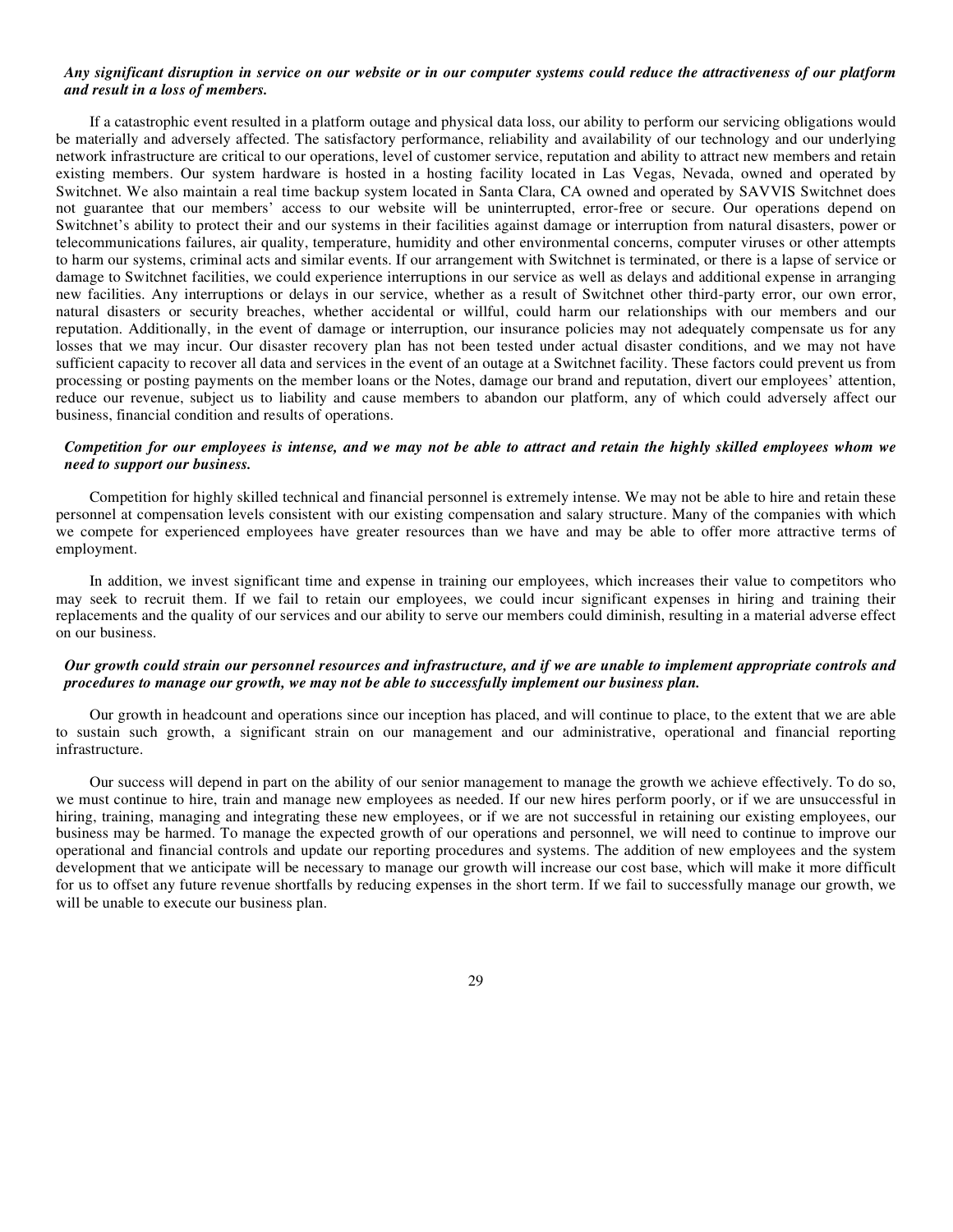#### *If we fail to retain our key personnel, we may not be able to achieve our anticipated level of growth and our business could suffer.*

Our future depends, in part, on our ability to attract and retain key personnel. Our future also depends on the continued contributions of our executive officers and other key technical personnel, each of whom would be difficult to replace. In particular, our Founder and Chief Executive Officer is critical to the management of our business and operations and the development of our strategic direction. The loss of the services of Mr. Laplanche or other executive officers or key personnel and the process to replace any of our key personnel would involve significant time and expense and may significantly delay or prevent the achievement of our business objectives.

## *It may be difficult and costly to protect our intellectual property rights, and we may not be able to ensure their protection.*

Our ability to maintain our platform and arrange member loans depends, in part, upon our proprietary technology, including our proprietary portfolio tool builder system, Portfolio Tool. We may be unable to protect our proprietary technology effectively, however, which would allow competitors to duplicate our products and adversely affect our ability to compete with them. A third party may attempt to reverse engineer or otherwise obtain and use our proprietary technology without our consent. In addition, our platform may infringe upon claims of third-party patents, and we may face intellectual property challenges from such other parties. We may not be successful in defending against any such challenges or in obtaining licenses to avoid or resolve any intellectual property disputes. Furthermore, our technology may become obsolete, and there is no guarantee that we will be able to successfully develop, obtain or use new technologies to adapt our platform to compete with other person-to-person lending platforms as they develop. If we cannot protect our proprietary technology from intellectual property challenges, or if the platform becomes obsolete, our ability to maintain the platform, arrange member loans or perform our servicing obligations on the member loans could be adversely affected.

# *Purchasers of Notes will have no control over LendingClub and will not be able to influence LendingClub corporate matters.*

The Notes offered through our platform grant no equity interest in LendingClub to the purchaser nor grant the purchaser the ability to vote on or influence our corporate decisions. As a result, our stockholders will continue to exercise 100% voting control over all our corporate matters, including the election of directors and approval of significant corporate transactions, such as a merger or other sale of our company or its assets.

#### *Neither the Notes nor the indenture restrict our ability to incur additional indebtedness. Any additional debt we incur may increase our risk of bankruptcy, which could impair your ability to receive the principal and interest payments you expect to receive on your Notes.*

If we incur additional debt after the Notes are issued, it may adversely affect our creditworthiness generally, and could result in the financial distress, insolvency, or bankruptcy of LendingClub. As discussed above, the financial distress, insolvency or bankruptcy of LendingClub could impair your ability to receive the principal and interest payments you expect to receive on your Notes.

# *Events beyond our control may damage our ability to maintain adequate records, maintain our platform or perform our servicing obligations. If such events result in a system failure, your ability to receive principal and interest payments on the Notes would be substantially harmed.*

If a catastrophic event resulted in our platform outage and physical data loss, our ability to perform our servicing obligations would be materially and adversely affected. Such events include, but are not limited to, fires, earthquakes, terrorist attacks, natural disasters, computer viruses and telecommunications failures. We store back-up records in offsite facilities located in Las Vegas, Nevada and Santa Clara, California. If our electronic data storage and back-up storage system are affected by such events, we cannot guarantee that you would be able to recoup your investment in the Notes.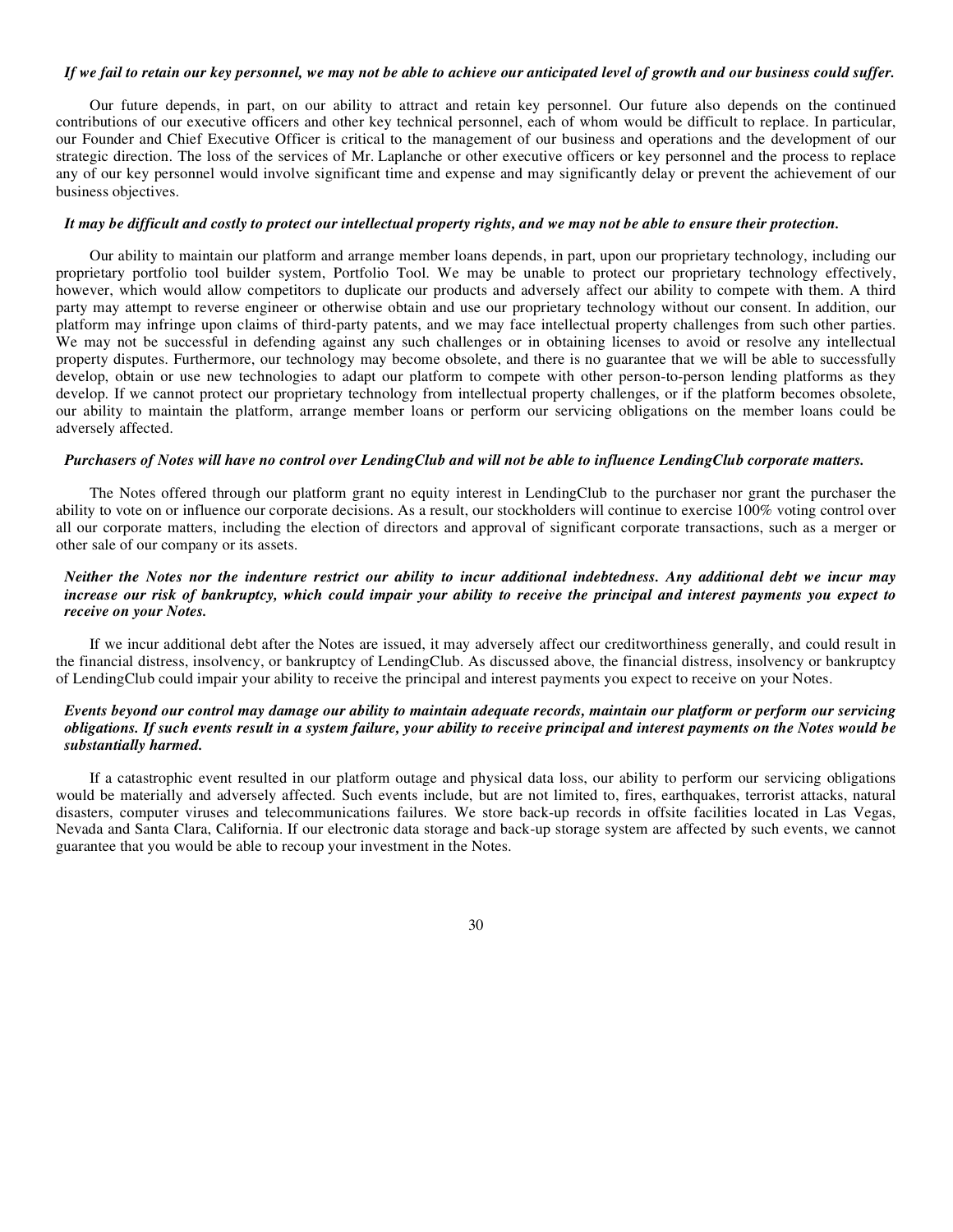#### **RISKS RELATING TO COMPLIANCE AND REGULATION**

*Our platform is a novel approach to borrowing that may fail to comply with borrower protection laws such as state usury laws, other interest rate limitations or federal and state consumer protection laws such as the Truth in Lending Act, the Equal Credit Opportunity Act, the Fair Credit Reporting Act and the Fair Debt Collection Practices Act and their state counterparts. Borrower members may make counterclaims regarding the enforceability of their obligations after collection actions have commenced, or otherwise seek damages under these laws. Compliance with such regimes is also costly and burdensome.*

Our platform operates a novel program that must comply with regulatory regimes applicable to all consumer credit transactions. The novelty of our platform means compliance with various aspect of such laws is untested. Certain state laws generally regulate interest rates and other charges and require certain disclosures. In addition, other state laws, public policy and general principles of equity relating to the protection of consumers, unfair and deceptive practices and debt collection practices may apply to the origination, servicing and collection of the member loans. Our platform is also subject to other federal and state laws, such as:

- **•** Federal Truth-in-Lending Act and Regulation Z promulgated thereunder, and similar state laws, which require certain disclosures to borrower members regarding the terms of their member loans;
- **•** Federal Equal Credit Opportunity Act and Regulation B promulgated thereunder, which prohibit discrimination on the basis of age, race, color, sex, religion, marital status, national origin, receipt of public assistance or the exercise of any right under the Consumer Credit Protection Act, in the extension of credit;
- **•** Federal Fair Credit Reporting Act, which regulates the use and reporting of information related to each borrower member's credit history; and
- **•** Federal Fair Debt Collection Practices Act and similar state debt collection laws, which regulate debt collection practices by "debt collectors" and prohibit debt collectors from engaging in certain practices in collecting, and attempting to collect, outstanding consumer loans.

We may not always have been, and may not always be, in compliance with these laws. Compliance with these requirements is also costly, time-consuming and limits our operational flexibility.

#### *Noncompliance with laws and regulations may impair our ability to arrange or service member loans.*

Failure to comply with the laws and regulatory requirements applicable to our business may, among other things, limit our, or a collection agency's, ability to collect all or part of the principal amount of or interest on the member loans on which the Notes are dependent for payment. In addition, our non-compliance could subject us to damages, revocation of required licenses or other authorities, class action lawsuits, administrative enforcement actions, and civil and criminal liability, which may harm our business and ability to maintain our platform and may result in borrower members rescinding their member loans.

Where applicable, we seek to comply with state small loan, loan broker, servicing and similar statutes. Currently, we do not provide services to borrowers in Idaho, Indiana, Iowa, Maine, Mississippi, Nebraska, North Dakota and Tennessee. In all other U.S. jurisdictions with licensing or other requirements we believe may be applicable to make loans, we have obtained any necessary licenses or comply with the relevant requirements. Nevertheless, if we are found to not comply with applicable laws, we could lose one or more of our licenses or authorizations or face other sanctions or be required to obtain a license in such jurisdiction, which may have an adverse effect on our ability to continue to facilitate the origination of member loans through our platform, perform our servicing obligations or make our platform available to borrower members in particular states, which may impair your ability to receive the payments of principal and interest on the Notes that you expect to receive.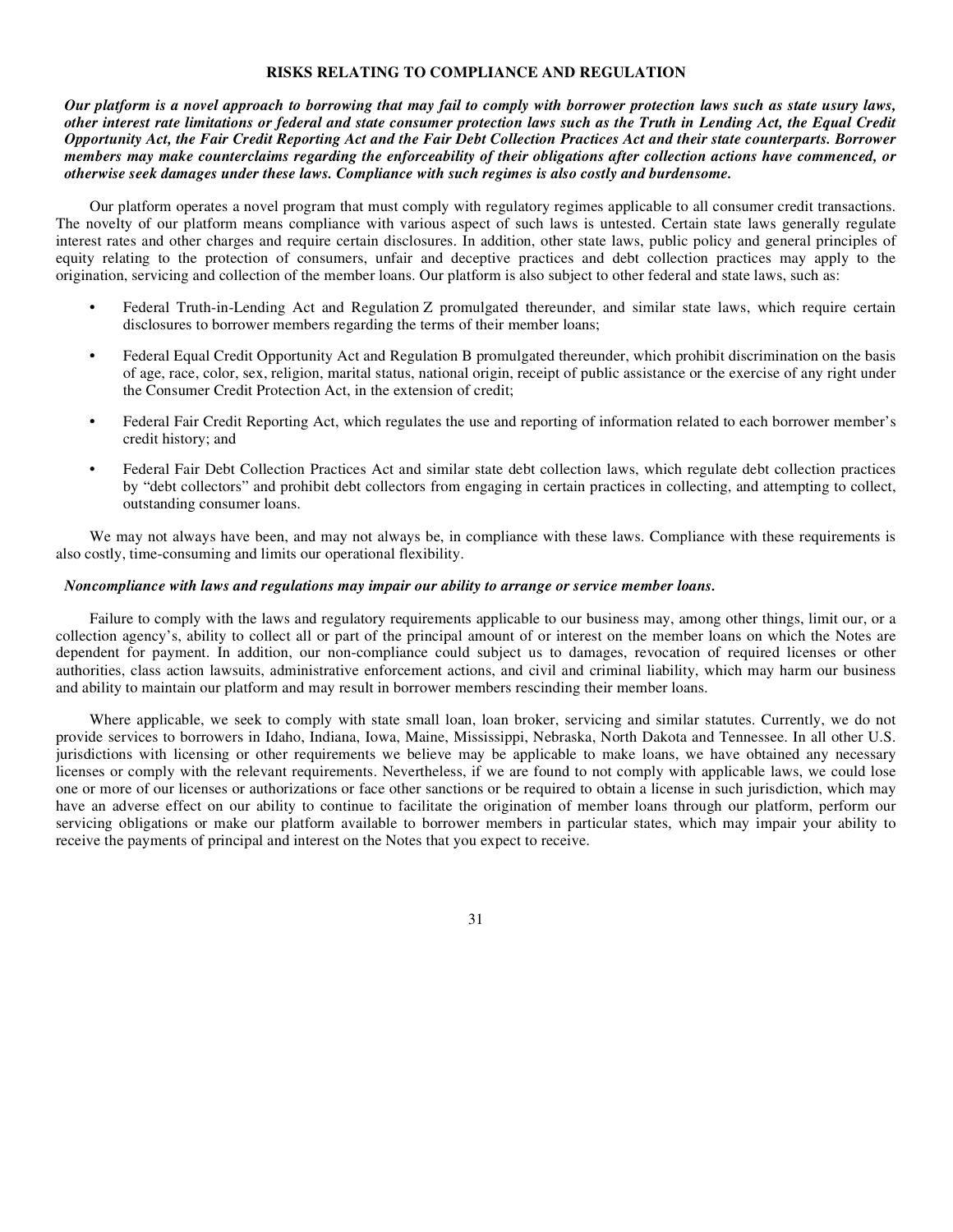#### *We rely on our agreement with WebBank to lend to qualified borrower members on a uniform basis throughout the United States. If our relationship with WebBank were to end, we may need to rely on individual state lending licenses to arrange member loans.*

Borrower member loan requests take the form of an application to WebBank, which currently makes all loans to our borrower members who request loans through our platform, and allows our platform to be available to borrowers on a uniform basis throughout the United States. If our relationship with WebBank were to end or if WebBank were to cease operations, we may need to rely on individual state lending licenses to originate member loans. Because we do not currently possess state lending licenses in every U.S. state, we may be required to discontinue lending or limit the rates of interest charged on member loans in some states. We may face increased costs and compliance burdens if our agreement with WebBank is terminated.

#### *Several lawsuits have sought to recharacterize certain loan marketers and other originators as lenders. If litigation on similar theories were successful against us, borrower loans originated through our platform could be subject to state consumer protection laws in a greater number of states.*

Several lawsuits have brought under scrutiny the association between high-interest "payday loan" marketers and out-of-state banks. These lawsuits assert that payday loan marketers use out-of-state lenders in order to evade the consumer protection laws imposed by the states where they do business. Such litigation has sought to recharacterize the loan marketer as the lender for purposes of state consumer protection law restrictions. Similar civil actions have been brought in the context of gift cards. We believe that our activities are distinguishable from the activities involved in these cases.

Additional state consumer protection laws would be applicable to the member loans originated on our platform if we were recharacterized as a lender, and the borrower loans could be voidable or unenforceable. In addition, we could be subject to claims by borrower members, as well as enforcement actions by regulators. Even if we were not required to cease doing business with residents of certain states or to change our business practices to comply with applicable laws and regulations, we could be required to register or obtain licenses or regulatory approvals that could impose a substantial cost on us. To date, no actions have been taken or threatened against us on the theory that we have engaged in unauthorized lending; however, such actions could have a material adverse effect on our business.

## *As internet commerce develops, federal and state governments may draft and propose new laws to regulate internet commerce, which may negatively affect our business.*

As internet commerce continues to evolve, increasing regulation by federal and state governments becomes more likely. Our business could be negatively affected by the application of existing laws and regulations or the enactment of new laws applicable to lending. The cost to comply with such laws or regulations could be significant and would increase our operating expenses, and we may be unable to pass along those costs to our members in the form of increased fees. In addition, federal and state governmental or regulatory agencies may decide to impose taxes on services provided over the Internet. These taxes could discourage the use of the Internet as a means of consumer lending, which would adversely affect the viability of our platform.

# *Our legal compliance burdens and costs have significantly increased as a result of operating as a public company. Our management is required to devote substantial time to compliance matters.*

As a public reporting company, we face costly compliance burdens, requiring significant legal, accounting and other expenses. Our management and other personnel devote a substantial amount of time to SEC reporting compliance requirements. In addition, the Sarbanes-Oxley Act requires, among other things, that we maintain effective internal control over financial reporting and disclosure controls and procedures. In particular, for our fiscal year ending March 31, 2011, we performed system and process evaluation and testing of our internal control over financial reporting to allow management and our independent registered public accounting firm to report on the effectiveness of our internal control over financial reporting, as required by Section 404A of the Sarbanes-Oxley Act. Although through such testing we discovered no material weaknesses or significant deficiencies in internal control at March 31, 2011, subsequent testing by us or our independent registered public accounting firm, may reveal deficiencies in our internal control over financial reporting that are deemed to be material weaknesses. To comply with Section 404, we may incur substantial accounting expense, expend significant management time on compliance-related issues, and hire additional accounting and financial staff with appropriate public company experience and technical accounting knowledge. Moreover, if we are not able to comply with the requirements of Section 404 in a timely manner, or if we or our independent registered public accounting firm identify deficiencies in our internal control over financial reporting that are deemed to be material weaknesses, we could be subject to sanctions or investigations by the SEC or other regulatory authorities, which would require additional financial and management resources.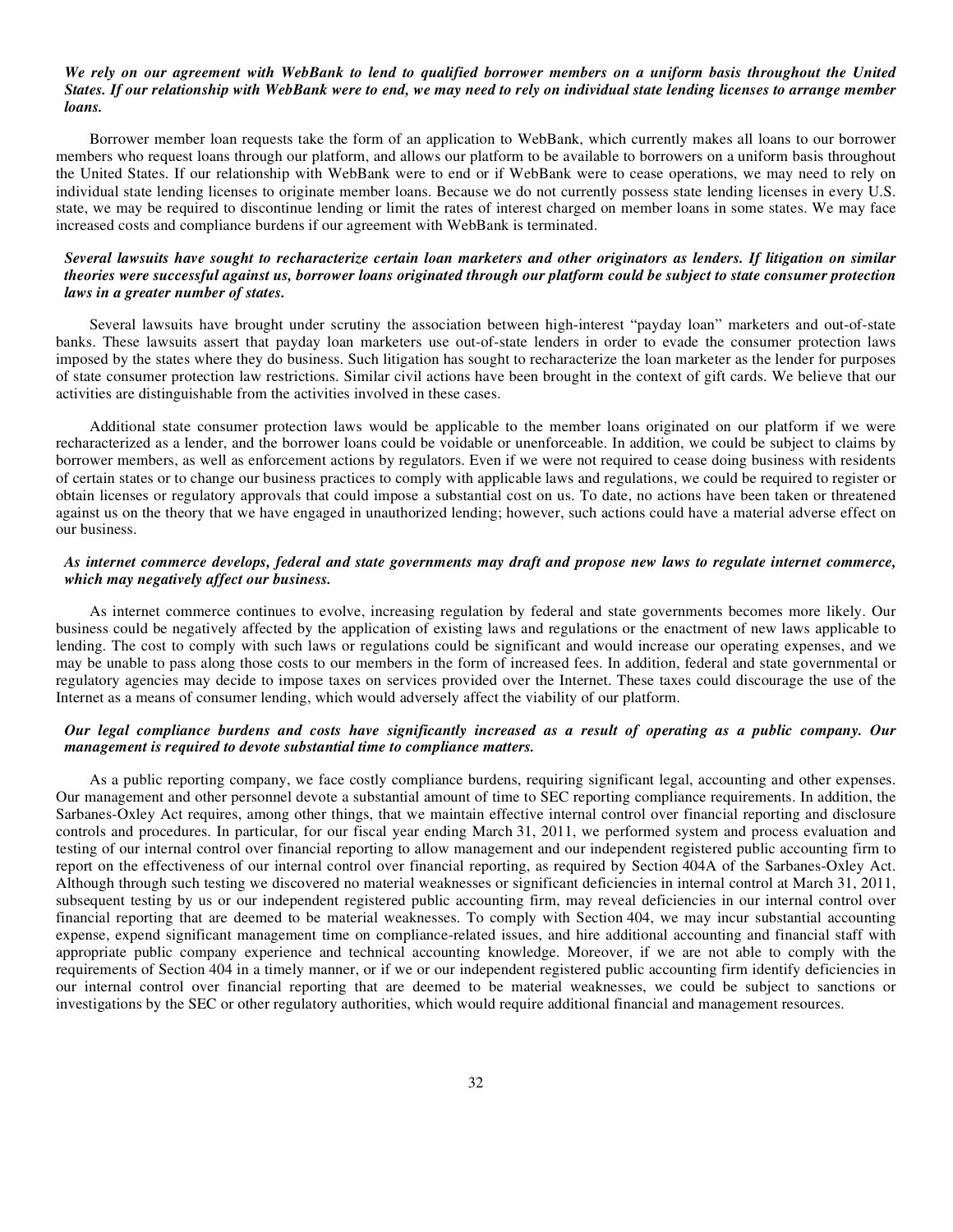#### *If we discover a material weaknesses in our internal control over financial reporting which we are unable to remedy, or otherwise fail to maintain effective internal control over financial reporting, our ability to report our financial results on a timely and accurate basis may be adversely affected.*

We are not currently required to have an audit of our internal control over financial reporting, and our independent registered public accounting firm has not performed such an audit. Should such a requirement arise and should we or our auditors discover a material weakness in our internal controls, our ability to report our financial results on a timely and accurate basis may be adversely affected.

# *We face a contingent liability for potential securities law violations in respect of loans sold to our members from May 2007 until April 7, 2008. This contingent liability may impair our ability to operate our platform and service the member loans that correspond to the Notes.*

Loans sold to members through our platform from our launch in May 2007 until April 7, 2008 may be viewed as involving an offering of securities that was not registered or qualified under federal or state securities laws. If the sale of these loans were viewed as an unregistered offering of securities, our members who hold these loans may be entitled to rescind their purchase and be paid their unpaid principal amount of the loans plus statutory interest. As of March 31, 2011, the aggregate principal balance of these loans purchased through our platform by purchasers not affiliated with us was \$1.58 million. We have not recorded an accrued loss contingency in respect of this contingent liability, although we intend to continue to monitor the situation. Generally, the federal statute of limitations for noncompliance with the requirement to register securities under the Securities Act is one year from the violation. The statute of limitations periods under state securities laws may extend for a longer period of time, and certain state securities laws empower state officials to seek restitution or rescission remedies for purchasers of unregistered securities. We have received inquiries from a number of states in respect of these prior sales of loans; neither the SEC nor any state, however, has taken or threatened administrative action or litigation over such loan sales. If a significant number of our members sought rescission, if we were subject to a class action securities lawsuit or if we were subject to lawsuits or administrative actions by the SEC or states in respect of these loans, our ability to maintain our platform and service the member loans to which the Notes correspond may be adversely affected.

# *If we are required to register under the Investment Company Act, our ability to conduct our business could be materially adversely affected.*

The Investment Company Act of 1940, or the "Investment Company Act," contains substantive legal requirements that regulate the manner in which "investment companies" are permitted to conduct their business activities. We believe we have conducted, and we intend to continue to conduct, our business in a manner that does not result in our company being characterized as an investment company. If, however, we are deemed to be an investment company under the Investment Company Act, we may be required to institute burdensome compliance requirements and our activities may be restricted, which would materially adversely affect our business, financial condition and results of operations. If we were deemed to be an investment company, we may also attempt to seek exemptive relief from the SEC, which could impose significant costs and delays on our business.

#### *Increased regulatory focus could result in additional burdens on our business.*

The financial industry is becoming more highly regulated. Legislation has been introduced recently by both U.S. and foreign governments relating to financial institutions and markets, including alternative asset management funds that would result in increased oversight and taxation. There has been, and may continue to be, a related increase in regulatory investigations of the trading and other investment activities of alternative investment funds. Such investigations may impose additional expenses by us, may require the attention of senior management and may result in fines if any of our funds are deemed to have violated any regulations.

On July 21, 2010, the Dodd-Frank Wall Street Reform and Consumer Protection Act (the "Dodd-Frank Act") was signed into law. The Dodd-Frank Act imposes significant new regulations on the U.S. financial services industry, including aspects of our business and the markets in which we operate. The Dodd-Frank Act imposes a wide array of regulations covering, among other things: (1) oversight and regulation of systemic market risk (including the power to liquidate certain financial institutions); (ii) authorizes the Federal Reserve to regulate certain non-bank financial institutions; generally prohibits insured depositary institutions and their affiliates from conducting proprietary trading and investing in private equity funds and hedge funds; (iii) imposes new registration, recordkeeping and reporting on private fund investment advisers; (iv) imposes minimum equity retention requirements for issues of asset-backed securities; (v) establishes a new bureau of consumer financial protection; and (vi) establishes new requirements and higher liability standards on credit rating agencies.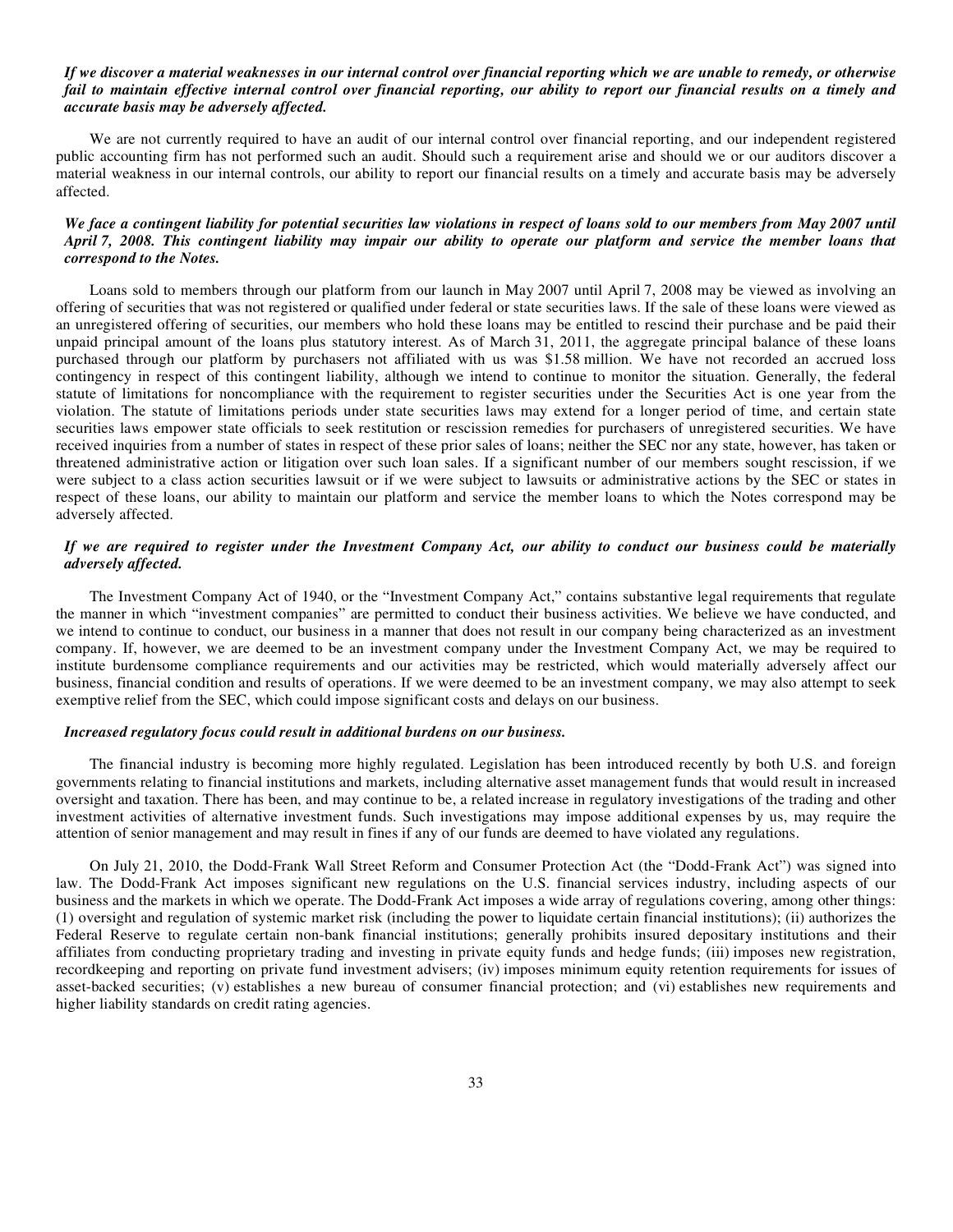The Dodd-Frank Act provides that non-bank financial companies may be evaluated for designation as systemically significant financial institutions subjected to enhanced supervisory standards. If we were to be designated as a systemically significant financial institution we would be subject to increased costs of doing business by virtue of fees and assessments associated with such designation as well as by virtue of increased regulatory compliance costs, all of which would be likely to adversely affect our competitive position.

The Dodd-Frank Act also requires increased disclosure of executive compensation and provides shareholders with the right to vote on executive compensation. In addition, the Dodd-Frank Act empowers federal regulators to prescribe regulations or guidelines to prohibit any incentive-based payment arrangements that the regulators determine encourage covered financial institutions to take inappropriate risks by providing officers, employees, directors or principal shareholders with executive compensation or that could lead to a material financial loss by such financial institutions. Until all of the relevant regulations and guidelines have been established, we can't predict what effect, if any, these developments may have on our business or the markets in which we operate.

In addition, the Dodd-Frank Act empowered the SEC, which had recently adopted amendments to the Advisers Act rules increasing the compliance obligations of registered advisers with custody of client funds, to promulgate rules requiring registered investment advisers to take such steps to safeguard client assets over which the adviser has custody as the DEC may prescribe.

Furthermore, the Dodd-Frank Act required the SEC to implement more expansive regulations covering whistleblowers. The SEC proposed rules in the late 2010 in response to this requirement, which establishes a reward program for persons who bring information to the SEC leading to a sanction of \$1 million or more against a public company for a violation of the securities law. The SEC has yet to adopt final rules. While we cannot predict the effect of the rules, they may result in increased regulatory inquiries or investigations by the SEC. Such inquiries or investigations could impose significant additional expenses on us, require the attention of senior management and result in negative publicity and harm to our reputation.

These and many other key aspects of the changes imposed by the Dodd-Frank Act will be established by various regulatory bodies and other groups over the next several years and the Dodd-Frank Act mandates multiple agency reports and studies (which could result in additional legislative or regulatory action). As a result of the regulatory and other action yet to be taken, including with respect to the definition of certain key terms in the Dodd-Frank Act, we do not know what the final regulations under the Dodd-Frank Act will require and it is difficult to predict how significant the Dodd-Frank Act will affect us. The Dodd-Frank Act will likely increase our administration costs and could impose additional restrictions on our business.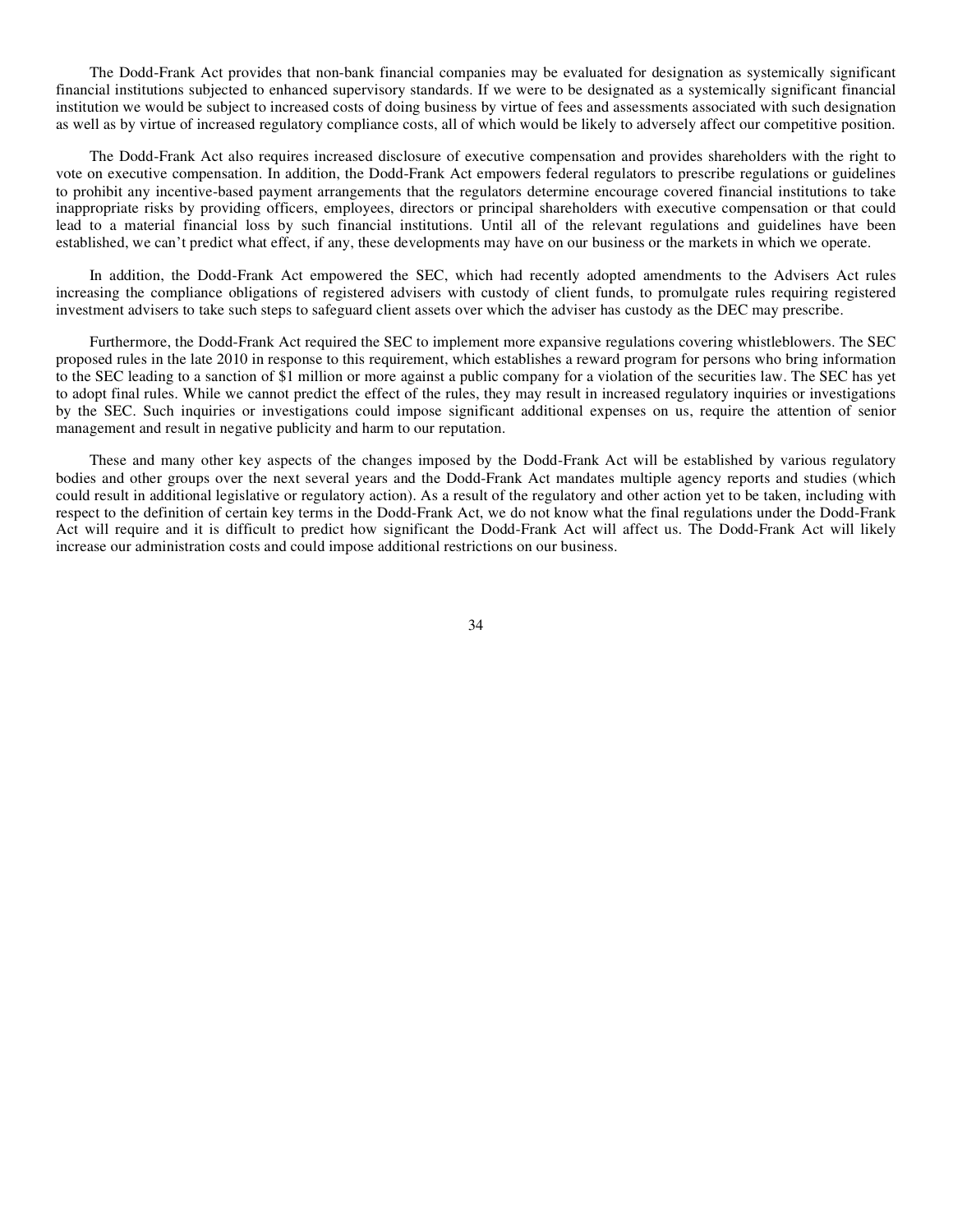#### **FORWARD-LOOKING STATEMENTS**

This prospectus contains forward-looking statements that involve substantial risks and uncertainties. All statements, other than statements of historical facts, included in this prospectus regarding LendingClub borrower members, credit scoring, FICO scores, our strategy, future operations, future financial position, future revenue, projected costs, prospects, plans, objectives of management and expected market growth are forward-looking statements. The words "anticipate," "believe," "estimate," "expect," "intend," "may," "plan," "predict," "project," "will," "would" and similar expressions are intended to identify forward-looking statements, although not all forward-looking statements contain these identifying words. These forward-looking statements include, among other things, statements about:

- **•** the status of borrower members, the ability of borrower members to repay member loans and the plans of borrower members;
- **•** expected rates of return and interest rates;
- **•** our ability to attract additional investors;
- **•** the attractiveness of our lending platform;
- **•** our financial performance;
- **•** the availability and functionality of the trading platform;
- **•** our ability to retain and hire competent employees and appropriately staff our operations;
- **•** regulatory developments;
- **•** our intellectual property; our estimates regarding expenses, future revenue, capital requirements and needs for additional financing; and
- changes in the regulatory environment.

We may not actually achieve the plans, intentions or expectations disclosed in forward-looking statements, and you should not place undue reliance on forward-looking statements. Actual results or events could differ materially from the plans, intentions and expectations disclosed in forward-looking statements. We have included important factors in the cautionary statements included in this prospectus, particularly in the "Risk Factors" section, that could cause actual results or events to differ materially from forwardlooking statements contained in this prospectus. Forward-looking statements do not reflect the potential impact of any future acquisitions, mergers, dispositions, joint ventures or investments we may make.

You should read this prospectus and the documents that we have filed as exhibits to the registration statement, of which this prospectus is a part, completely and with the understanding that actual future results may be materially different from what we expect. We do not assume any obligation to update any forward-looking statements, whether as a result of new information, future events or otherwise, except as required by law.

# **ABOUT THE LOAN PLATFORM**

#### **Overview**

LendingClub is an online financial platform that enables its borrower members to borrow money and investors to purchase Member Payment Dependent Notes, the proceeds of which fund loans made to individual borrower members.

As of March 31, 2011, we had facilitated the issuance of \$248.9 million in loans. As of March 31, 2011, investors had funded approximately \$231.0 million of this \$248.9 million total, and LendingClub had funded the remaining amount. As of March 31, 2011, all loans originated through the LendingClub platform had three or five year terms. All loans currently originated through the LendingClub platform have original principal amounts between \$1,000 and \$35,000. As of March 31, 2011, the average aggregate LendingClub loan to a borrower member was approximately \$10,000.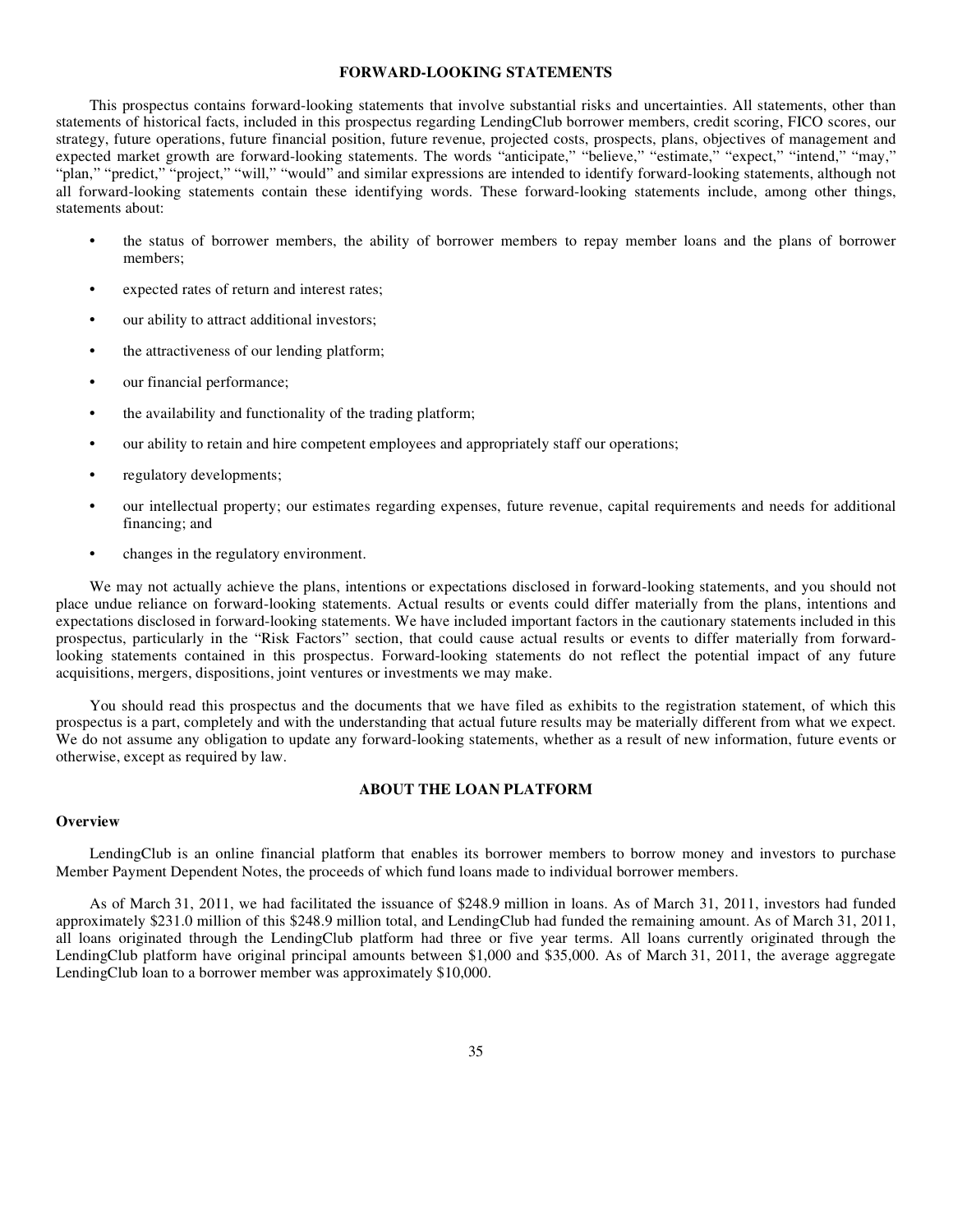We aim to operate an efficient platform so we may offer interest rates to borrower members that are lower than the rates they could obtain through credit cards or traditional banks, and offer interest rates to investors on Notes that investors find attractive. Our lending platform operates online only. Our registration, processing and payment systems are automated and electronic. We encourage the use of electronic payments as the preferred means to disburse member loan proceeds and remit cash payments on outstanding member loans. We have no physical branches, no deposit-taking and interest payment activities.

We generate revenue by charging borrower members loan origination fees and by charging investors ongoing servicing charges related to the Notes they have purchased. We also earn interest on member loans to the extent that we fund those member loans ourselves. As of March 31, 2011, we had facilitated the issuance of \$248.9 million in loans. As of March 31, 2011, investors had funded approximately \$231.0 million of this \$248.9 million total, and LendingClub had funded the remaining amount. As of March 31, 2011, all loans originated through the LendingClub platform had three or five year terms. All loans currently originated through the LendingClub platform have original principal amounts between \$1,000 and \$35,000.

We have positioned ourselves in the lending market as a platform for higher quality borrowers. To borrow on our platform, borrower members must have:

- a minimum FICO score of 660;
- **•** a debt-to-income ratio (excluding mortgage) below 25%, or 30% for borrowers with credit scores of 720 or more; and
- **•** a credit report showing no current delinquencies, recent bankruptcies, tax liens or non-medical related collections opened within the last 12 months, and reflecting:
	- **•** at least three accounts ever opened;
	- **•** at least two accounts currently open;
	- **•** no more than 8 credit inquiries in the past six months, or no more than 3 credit inquiries for borrowers with credit scores of 740 or less;
	- **•** utilization of credit limit not exceeding 100%;
	- **•** a revolving credit balance of less than \$150,000; and
	- **•** a minimum credit history of 36 months.

A borrower member's debt-to-income ratio is calculated by LendingClub based on (i) the debt (excluding mortgage) reported by a consumer reporting agency; and (ii) the income reported by the borrower member. As described below, the income reported by the borrower member is not verified unless we display an icon in the loan listing indicating otherwise. See "About the Loan Platform — How the LendingClub Platform Operates — Minimum Credit Criteria and Underwriting," where the concepts of FICO, debt-toincome ratio, delinquency, recent bankruptcy, collections, open tax liens, open accounts, credit inquiries, utilization of credit limit, and credit history are discussed in detail. Our credit criteria differed prior to October 13, 2008, and we raised our minimum FICO score from 640 to 660 effective November 25, 2008. See "About LendingClub — Business — Prior Operation of the LendingClub Platform — Our Prior Operating Structure."

All member loans are unsecured obligations of individual borrower members with fixed interest rates and three-year or five-year maturities. The member loan requests are posted on our website, funded by WebBank and immediately sold to us upon closing. As part of operating our platform, we verify the identity of members, obtain borrower members' credit characteristics from a consumer reporting agency such as TransUnion, Experian or Equifax and screen borrower members for eligibility to participate in the platform and facilitate the posting of member loan requests. We service member loans on an ongoing basis.

LendingClub preserves the anonymity of our borrower and investors, in that investors and borrower members do not know, and are not permitted to obtain, each other's actual names and addresses. LendingClub members conduct transactions using LendingClub screen names. During our member registration process, we verify the identity of members by comparing supplied information against the records of a consumer reporting agency. We also currently require verification of bank accounts. See "About the Loan Platform — How the LendingClub Platform Operates — New Member Registration," where our registration procedures are discussed.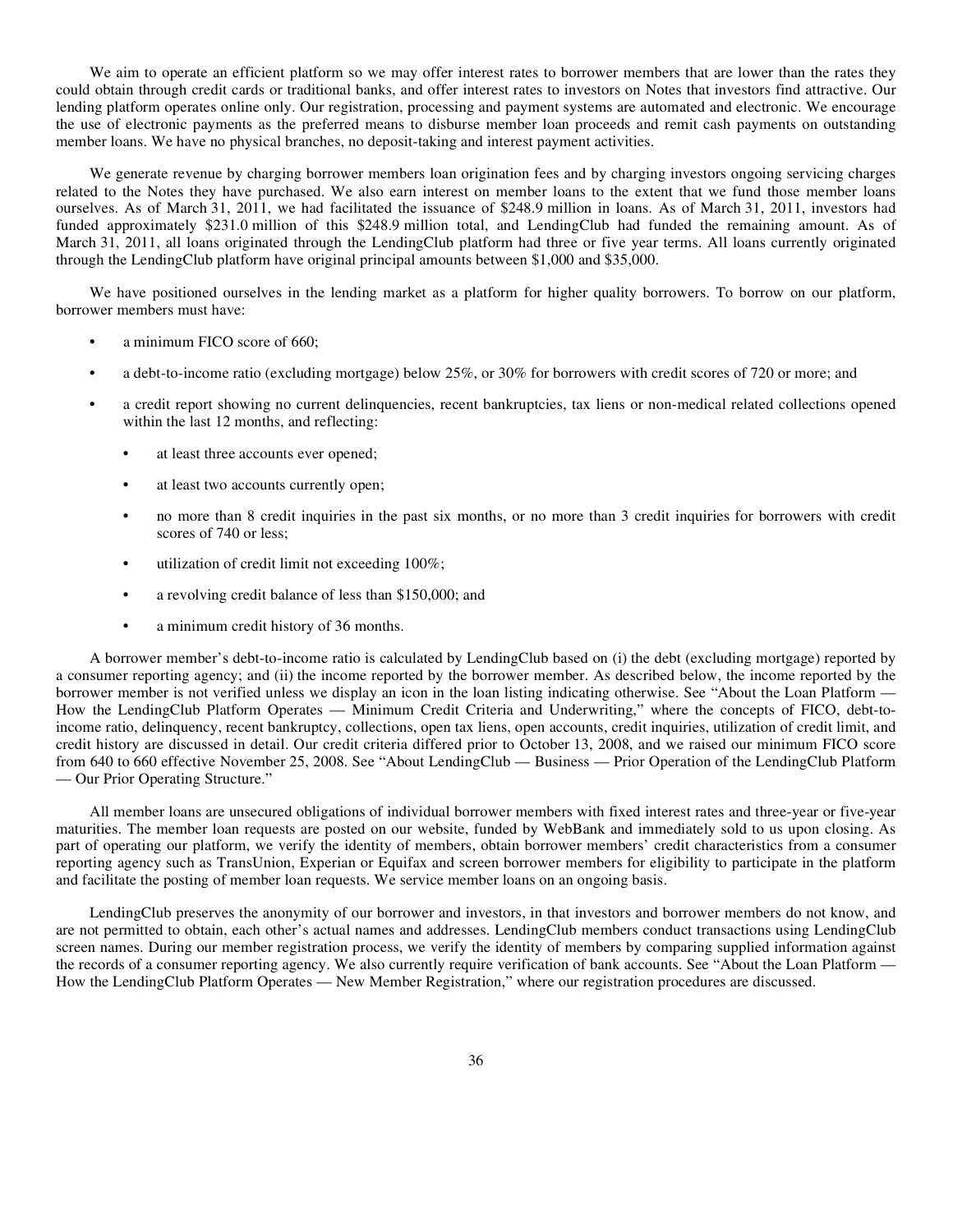We offer member loans through our platform to borrower members throughout the United States, except that we do not currently offer member loans in Idaho, Indiana, Iowa, Maine, Mississippi, Nebraska, North Dakota and Tennessee. As of August 31, 2010, we are not dependent on any single party for a material amount of our revenue.

Borrower members who use our platform must identify their intended use of member loan proceeds in their initial loan request.

As of June 1, 2011, among funded member loans, borrower members identified their intended use of loan proceeds as follows:

- **•** refinancing high-interest loans and credit card debt (approximately 64%);
- **•** significant expenses and purchases, such as home improvements or car purchases (approximately 15%);
- **•** financing their home-based or small businesses (approximately 6%); and
- all other purposes (approximately 15%).

We do not verify or monitor a borrower member's actual use of funds following the funding of a member loan.

We attract members to our website, www.lendingclub.com, through a variety of sources. We drive traffic through referrals from other parties (which include online communities, social networks and marketers), through search engine results and through online and offline advertising. We are not dependent on any one source of traffic to our website.

In October 2010, we formed a subsidiary, LC Advisors, LLC, a California limited liability company ("LCA"), which is whollyowned by LendingClub. LCA has registered with the SEC as an investment advisor and also acts as the general partner to two private investment funds for accredited investors with differing investment strategies. In connection with the funds, we formed a Delaware business trust to act as a bankruptcy remote entity for holding certain assets of the funds separate and apart from the assets of LendingClub. LendingClub and the trust have entered into a servicing agreement whereby LendingClub services the loans acquired by the trust in a manner identical to other loans and earns a servicing fee equal to 40 basis points. LCA commenced operations after January 1, 2011.

We started offering the funds in March 2011 through a private placement. As of March 31, 2011, the funds had approximately \$800,000 in assets with \$4.8 million in escrow, which was contributed to the funds on April 1, 2011. LCA earns a management fee paid by the limited partners of the funds, which is based on the amount of assets of each fund. As of March 31, 2011, the aggregate amount of management fees earned by LCA was not material to the operations of the business as a whole.

We attract members to our website, www.lendingclub.com, through a variety of sources. We drive traffic through referrals from other parties, search engine results, and online and offline advertising. We are not dependent on any one source of traffic to our website.

#### **The Online Lending Industry**

Online lending is a new approach to consumer finance. We use an internet-based network to connect borrowers and investors. As the provider of an investing and lending platform, LendingClub, generally provides transactional services for the online network, including screening borrowers for borrowing eligibility and facilitating payments. Online lending also entails significantly lower operating costs compared to traditional banking and commercial finance institutions because there are no physical branches and related infrastructure, no deposit-taking and interest payment activities and extremely focused loan underwriting activities. We believe that the interest rates offered to our borrower members through our platform are better than the rates those borrower members would pay on outstanding credit card balances or an unsecured loan from a traditional bank, if they were able to obtain such a loan.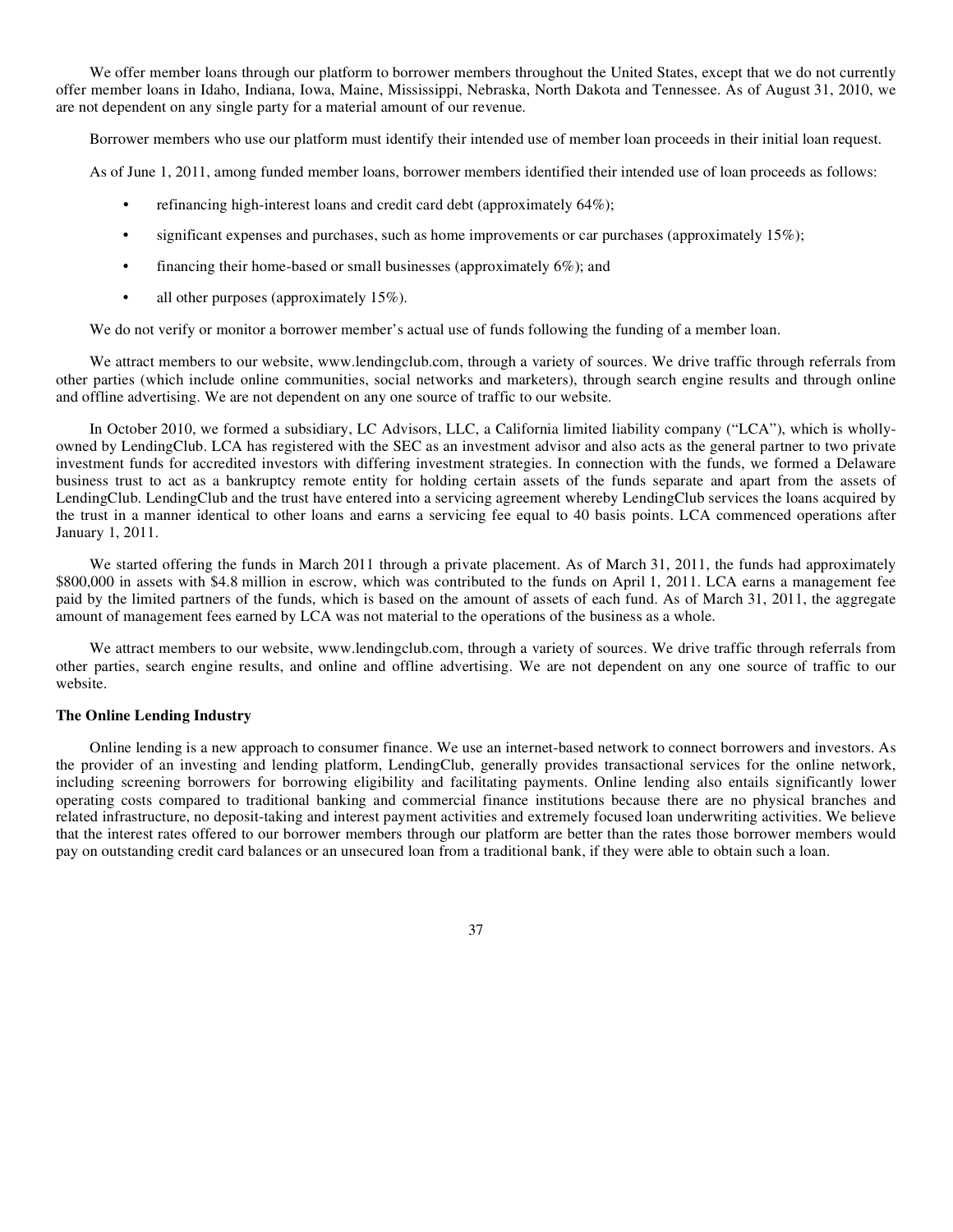LendingClub views consumer finance delivered through an online platform as an important new market opportunity. Key drivers of online lending include the following:

- **•** the possibility of lower interest rates for borrowers;
- **•** the possibility of attractive interest rates for investors;
- the possibility for all members to help each other by participating in the platform to their mutual benefit;
- **•** tightening consumer credit markets, particularly among traditional banking institutions; and
- **•** growing acceptance of the internet as an efficient and convenient forum for consumer transactions.

#### **How the LendingClub Platform Operates**

#### *New Member Registration*

The first step in using our platform is new member registration. New members first register as general LendingClub members. During registration, members establish online member screen names. New members must agree to the terms and conditions of the LendingClub website, including agreeing to conduct transactions and receive disclosures and other communications electronically.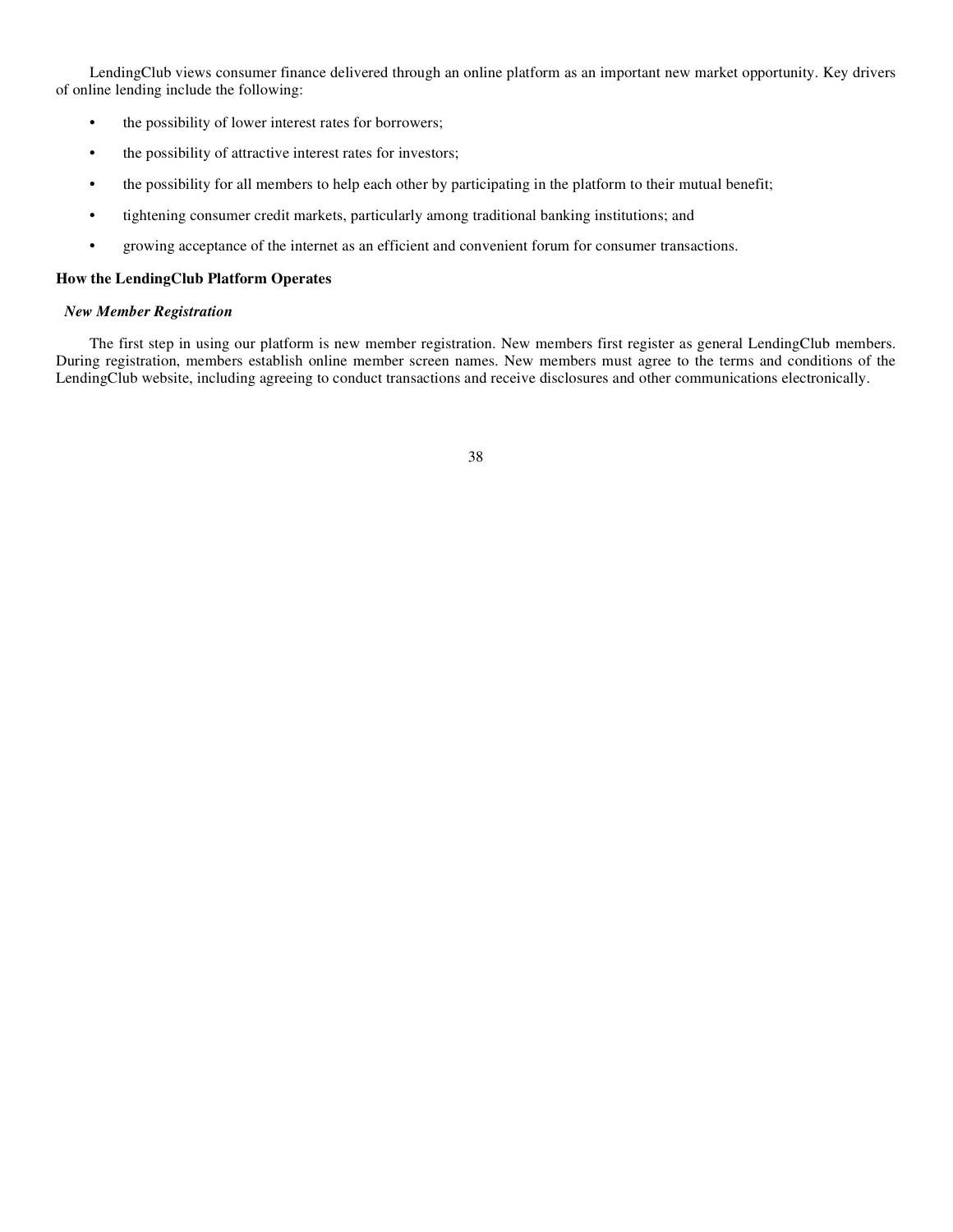New members have the opportunity to register as borrowers, investors, or both. All LendingClub borrower members:

- must be U.S. citizens or permanent residents;
- must be at least 18 years old;
- must have valid email accounts;
- **•** must have U.S. social security numbers; and
- must have an account at a U.S. financial institution with a routing transit number.

During registration, we verify the identity of members by comparing supplied names, social security numbers, addresses and telephone numbers against the names, social security numbers, addresses and telephone numbers in the records of a consumer reporting agency, as well as other anti-fraud and identity verification databases. We also currently require each new member to supply information about the member's bank account including routing numbers, after which we transfer between 1 and 99 cents from the bank account into the member's newly created LendingClub sub-account to verify that the bank account belongs to the member. Members must then sign in to LendingClub and verify their bank accounts based on the amounts transferred.

During investor registration, potential investors will have their identify verified, agree to a tax withholding statement and bank account verification, and must enter into an investor and other agreements with LendingClub, which will govern all purchases of Notes the investor makes through our platform. See "About the Loan Platform — Investor Agreement" for a detailed description of the investor agreement. Investors must also meet minimum financial suitability requirements. See "About the Loan Platform — Financial Suitability Requirements."

Borrower members must also enter into a borrower membership agreement with LendingClub prior to listing their loan. The borrower membership agreement addresses the registration and loan request processes. In this agreement, the borrower member authorizes us to obtain a consumer report, to use the consumer report for specific purposes, to share certain information about the borrower member with investors, and to issue a loan to the borrower if they have received funding of 60% or more of the listed loan amount. The borrower member also grants us a limited power of attorney to complete on the borrower member's behalf, one or more promissory notes in the amounts and on the terms made to the borrower member by WebBank. WebBank serves as the true creditor for all member loans originated through our platform. These agreements set forth the terms and conditions of the member loans and allow a borrower member to withdraw from a loan request at any time before the member loan is funded. See "Item 1. Business — About the Loan Platform — How the LendingClub Platform Operates — New Member Registration."

Borrower members enter into a credit profile authorization and a loan agreement with WebBank. In the credit profile authorization, the borrower member authorizes WebBank to obtain and use a consumer report on the borrower member. The loan agreement addresses the application process and the role of investors' commitments to purchase Notes corresponding to the borrower loan. The agreement explains that LendingClub may, but is not obligated to, agree to fund all or a portion of a loan to the borrower member and that the borrower accepts any loan if the loan has received funding of 60% or more of the listed loan amount. If a loan is extended to the borrower member, the borrower member agrees to be bound by the terms of a promissory note, the form of which is attached as an exhibit to the loan agreement. The borrower member authorizes WebBank to debit the borrower member's designated account by Automated Clearing House, or ACH, transfer for each payment due under the promissory note. The loan agreement also describes the parties' rights in regard to arbitration. The borrower member agrees that WebBank may assign its right, title and interest in the loan agreement and the borrower member's promissory notes to others, including LendingClub.

### *Borrower Loan Requests*

Borrower members submit loan requests online through the LendingClub website. Loan requests must be between \$1,000 and \$35,000. Loans from \$1,000 to \$11,975 are only issued with three (3) year terms, unless the loan request comes from a partner that allows borrower members to select the amount and term, which selections will be honored. Each loan request is an application to WebBank, which lends to qualified borrower members and allows our platform to be available to borrower members on a uniform basis throughout the United States, except that we do not currently offer member loans in Idaho, Indiana, Iowa, Maine, Mississippi, Nebraska, North Dakota and Tennessee. Currently, we allow borrower members to have up to two member loans outstanding at any one time, if the borrower member continues to meet our credit criteria. In addition, to apply for a second loan, the borrower member must have already made timely payments on the first member loan for at least six months. If a borrower member applies for a second loan, we allow investors to exclude the loan listing by choosing 'exclude loans already invested.'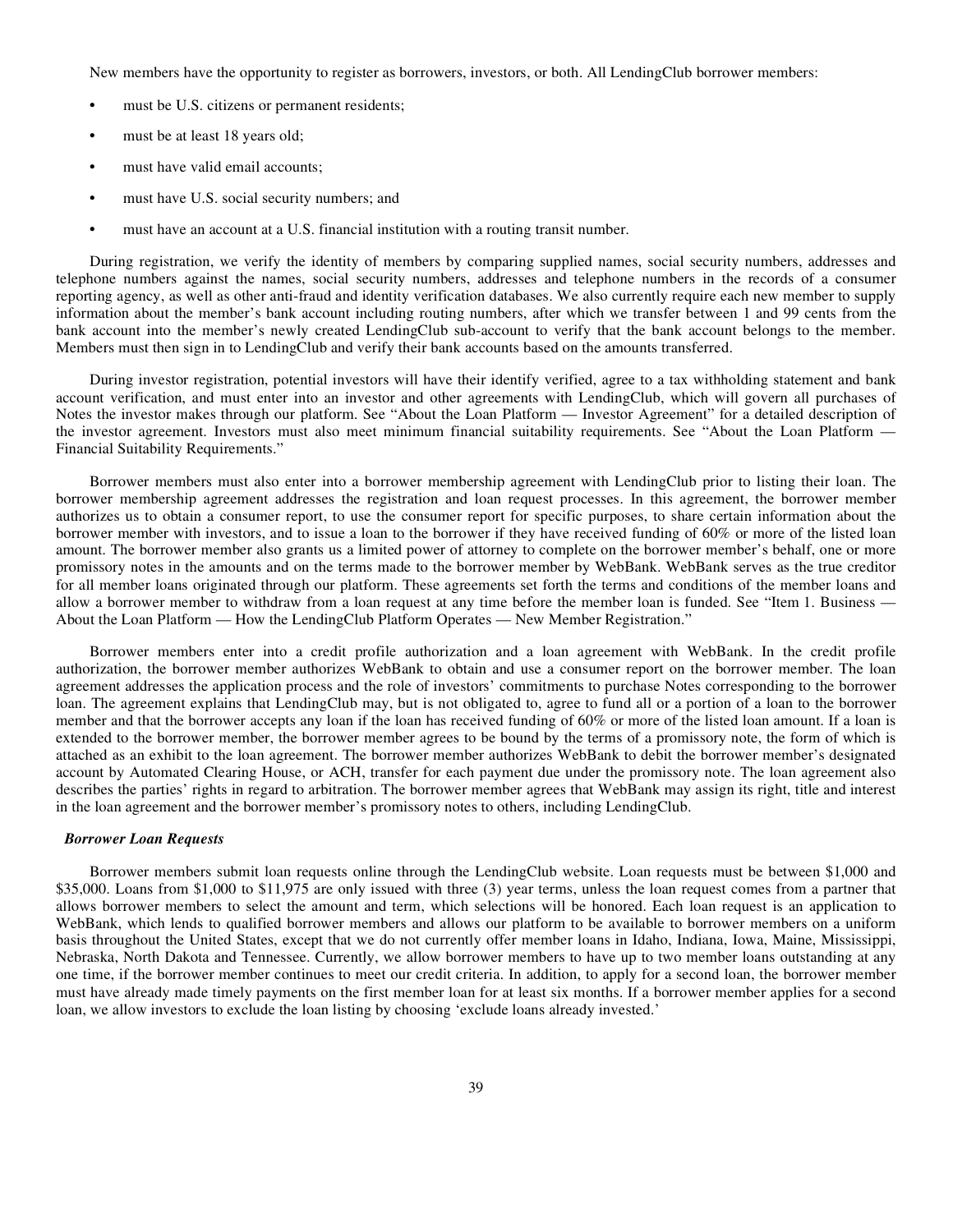Borrower members supply a variety of unverified information that is included in the borrower member loan listings on our website and in the posting reports and sales reports we file with the SEC. This information includes a borrower member's loan title, description, answers to investor questions and home ownership status. Requested information also includes a borrower member's income or employment, which may be unverified. If we verify the borrower member's income or employment, we will display an icon in the loan listing indicating that we have done so. Investors have no ability to verify borrower member information and we do not verify a borrower's income or employment solely at the request of an investor. See "Item 1. Business — About the Loan Platform — How the LendingClub Platform Operates — Loan Postings and Borrower Member Information Available on the LendingClub Website."

### *Minimum Credit Criteria and Underwriting*

After we receive a loan request, we evaluate whether the prospective borrower member meets Webbank's loan criteria. The Webbank credit policy provides the underwriting criteria for all loans listed on our platform, and the credit policy may not be changed without the consent of WebBank. Under the current credit policy, prospective borrower members must have:

- **•** a minimum FICO score of 660 (as reported by a consumer reporting agency);
- for borrowers with a credit score between 660-719, they will need a debt-to-income ratio (excluding mortgage) below 25%; for borrowers with a credit score of 720 or higher, they will need a debt-to-income ratio (excluding mortgage) below 30%;
- a credit report (as reported by a consumer reporting agency) without any current delinquencies, recent bankruptcy, tax liens or non-medical related collections opened within the last 12 months, and reflecting:
- **•** at least two accounts currently open;
- **•** for credit credits 740 and higher, no more than 8 credit inquiries on the credit report in the past six months and for credit scores below 740, no more than 3 inquiries on the credit report in the past six months;
- a revolving credit balance of less than \$150,000;
- **•** utilization of credit limit not exceeding 100%; and
- **•** a minimum credit history of 36 months.

For purposes of the credit policy:

- **•** "*debt-to-income ratio*" means the borrower's aggregate monthly payment in respect of debt obligations appearing on the borrower's credit report, other than those secured by real estate, divided by the borrower's monthly income, as reported by the borrower;
- **•** "*current delinquency*" means a payment obligation of the borrower appearing on the borrower's credit report that is 30 or more days late at the time the borrower applies for a member loan on the LendingClub platform;
- **•** "*recent bankruptcy*" means a bankruptcy, as indicated by a credit report, that occurred less than seven years before the date the borrower applies for a member loan on the LendingClub platform;
- **•** "*collection*" means that a collections agency has reported an outstanding debt obligation of the borrower to the consumer reporting agency and that the collection amount remains open at the date the borrower applies for a member loan on the LendingClub platform;
- **•** "*open tax lien*" means a lien recorded by a tax authority appearing on the borrower's credit report that has not been released by the applicable tax authorities;
- **•** "*open account*" means any credit account that the borrower can currently utilize reported in the borrower's credit report;
- **•** "*credit inquiry*" means an instance recorded in the borrower's credit report in which a lender has requested a copy of the borrower's credit report in response to the borrower's request for a new credit facility or an extension of an existing one;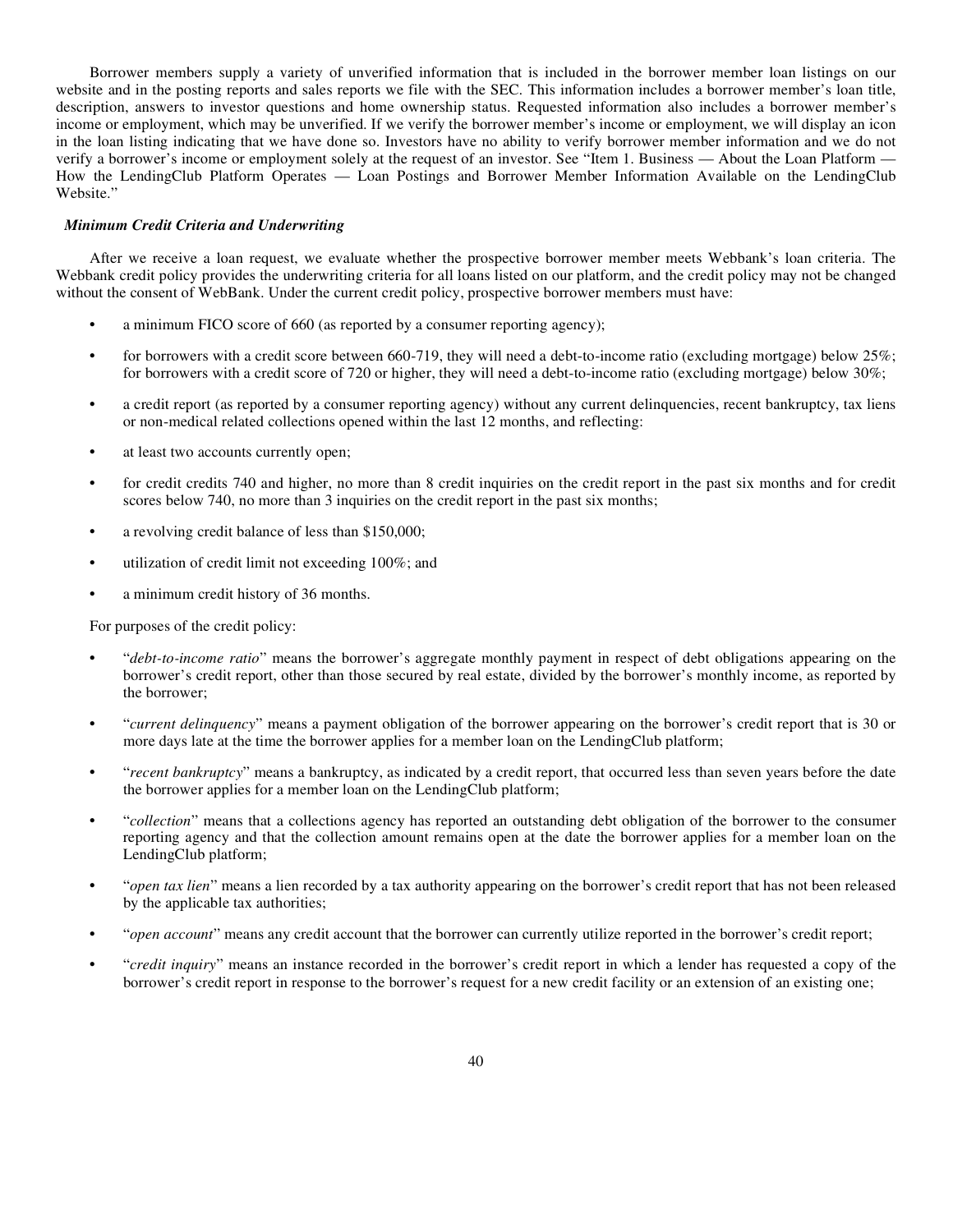- **•** "*utilization of credit limit*" means the ratio obtained by dividing the outstanding indebtedness of a borrower by the total indebtedness authorized under all of the borrower's open credit lines, as reported on the borrower's credit report. It is possible for utilization of credit limit to exceed 100% in the event a borrower borrows to the limit of all open credit lines and interest accrues and is capitalized before the borrower makes any repayments;
- **•** "*credit history*" means the time elapsed since the borrower first opened a credit account, as reported on the borrower's credit report; and

A FICO score is a numeric rating that ranges between 300 and 850 that rates a person's credit risk based on past credit history and current credit situation. FICO scoring was developed by Fair Isaac Corporation. FICO scores reflect a mathematical formula that is based on information in a borrower's credit report, compared to information on other consumers. Consumers with higher scores typically represent a lower risk of defaulting on their loans. There are three different FICO scores, each with a separate name, which correspond to each of the three main U.S. consumer reporting agencies. Equifax uses the "BEACON score"; Experian uses the "Experian/Fair Isaac Risk Model"; and TransUnion uses the "EMPIRICA score." The score from each consumer reporting agency considers only the credit data available to that agency. Fair Isaac Corporation develops all three FICO scores and makes the scores as consistent as possible across the three consumer reporting agencies. Nevertheless, the three agencies sometimes have different information about a particular borrower member, and that means the three FICO scores for that borrower member will vary by agency. We currently obtain consumer credit information from a single consumer reporting agency, although we may use other consumer reporting agencies in the future.

As made available by Fair Isaac Corporation as of December 31, 2009 on its website, myfico.com, from a source document dated 2007, consumers in the United States are distributed among FICO scores as follows:

| <b>FICO</b> | <b>Percentage of United</b><br><b>States Consumers</b> |
|-------------|--------------------------------------------------------|
| 300-499     | 2%                                                     |
| 500-549     | 5%                                                     |
| 550-599     | 8%                                                     |
| 600-649     | 12%                                                    |
| 650-699     | 15%                                                    |
| 700-749     | $18\%$                                                 |
| 750-799     | 27%                                                    |
| 800-850     | 13%                                                    |

The FICO scoring model takes into account the information in a consumer's credit report, with different kinds of information carrying differing weights. The FICO scoring model takes into account five categories of data:

- historical timeliness of bill payments, with most recent activity given the most emphasis (35% of the FICO score);
- **•** total outstanding debt and the total amount of credit the consumer has available, with consumers who consistently borrow to their credit limits having their scores reduced (30% of the FICO score);
- length of credit history, with consumers with long credit histories with the same lenders having their scores increased (15%) of the FICO score);
- **•** mix of credit, with consumers with a variety of revolving credit (such as credit cards) and installment credit (such as car loans) having their scores increased (10% of the FICO score); and
- **•** new credit applications within the last year, with consumers who have higher numbers of credit applications generally having their scores reduced (10% of the FICO score).

FICO scores do not consider:

- **•** age;
- **•** race;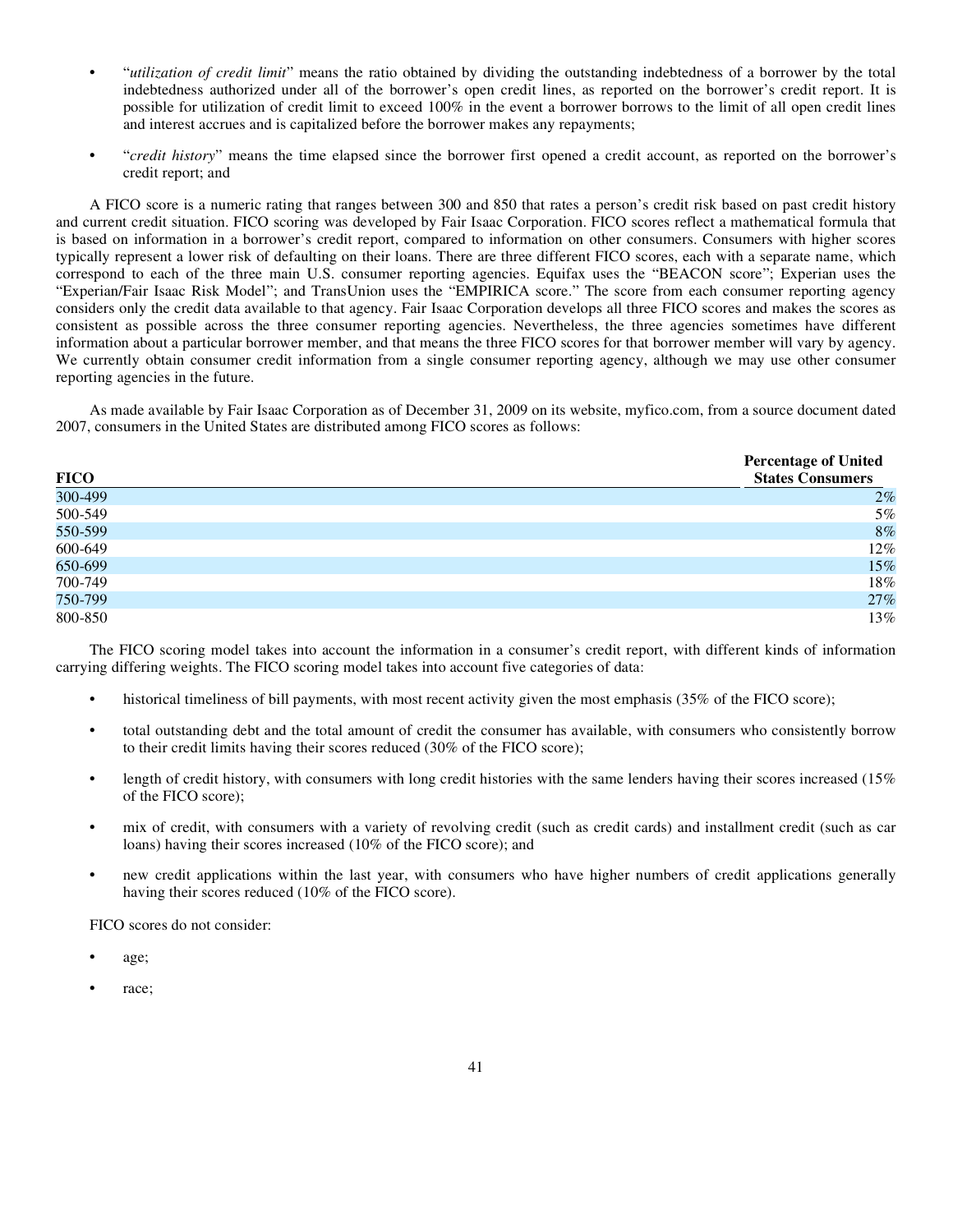- **•** sex;
- **•** job or length of employment, including military status;
- **•** income;
- **•** education;
- **•** marital status;
- **•** whether the consumer has been turned down for credit;
- **•** length of time at current address;
- **•** whether the consumer owns a home or rents; or
- **•** information not contained in the consumer's credit report.

After obtaining authorization from the borrower member, by arrangement with WebBank we obtain a credit report from a consumer reporting agency to determine if the borrower member meets the criteria explained in detail above: (i) a minimum FICO score of 660; (ii) a debt-to-income ratio (excluding mortgage) below 25%, or 30% if their credit score is 720 or higher, as calculated by LendingClub based on the debt (excluding mortgage) reported by a consumer reporting agency, and the income reported by the borrower member, which is not verified unless we display an icon in the loan listing indicating otherwise; and (iii) a credit profile (as reported by a consumer reporting agency) without any current delinquencies, recent bankruptcy, tax liens or non-medical related collections opened within the last 12 months, and reflecting at least three accounts ever opened, at least two accounts currently open, no more than 8 credit inquiries in the past six months (or no more than 3 credit inquiries in the past six months if their credit score is 740 or less), utilization of credit limit not exceeding 100%, revolving credit balance of less than \$150,000, and a minimum credit history of 36 months.

From the relaunch of our platform on October 13, 2008 until March 31, 2011, only 9.79% of individuals seeking member loans on our site (37,467 out of a total of 382,576) have met the credit criteria required to post their loan requests on our website and subsequently received a loan. For information about how we have changed our credit policy over time, see "Item 1. Business — About LendingClub — Business — Prior Operation of the LendingClub Platform — Our Prior Operating Structure."

During the loan application process, we also automatically screen borrower members using the U.S. Department of the Treasury Office of Foreign Asset Control's ("OFAC") lists, as well as our fraud detection systems. See "About LendingClub — Business — Technology — Fraud Detection."

After submission of the application, we inform potential borrowers whether they qualify to post a loan request on our platform. Potential borrowers then must enter into a borrower membership agreement with LendingClub and a loan agreement with WebBank. These agreements set forth the terms and conditions of the member loans and allow a borrower member to withdraw from a loan request at any time before the member loan is funded. See "About the Loan Platform — How the LendingClub Platform Operates — New Member Registration."

For borrower members who qualify, pursuant to the credit policy we assign one of 35 loan grades, from A1 through G5, to each loan request, based on the borrower member's FICO score, requested loan amount, currently open accounts, number of credit inquiries in the past six months, utilization of credit limit and length of credit history. Applying these grading criteria, the following factors lead to a loan request being more likely to be designated grade A1, which is the highest unsecured loan grade: higher credit score; lower requested loan amount; fewer credit inquiries; fewer open accounts, given a minimum of six open accounts; utilization of credit limit between 5% and 85%; and greater length of credit history and a three year term.

Specifically, we use the following step grading process to assign sub-grades for all loan applicants.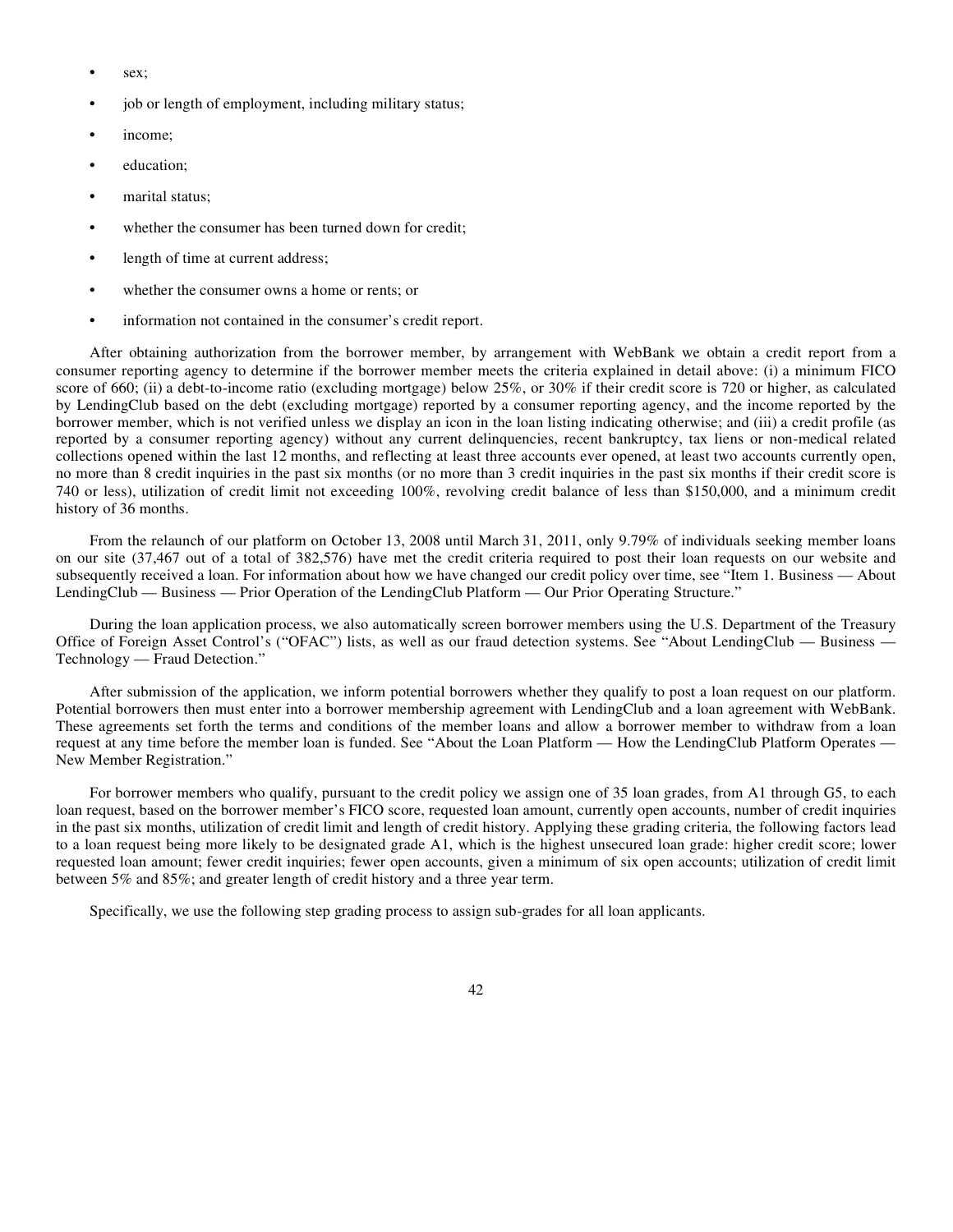First, using the FICO credit score, we assign each loan an initial base sub-grade. Base sub-grades are assigned as follows:

| <b>Sub-Grade</b> | <b>FICO</b> |
|------------------|-------------|
| A1               | 770-850     |
| A2               | 747-769     |
| A3               | 734-746     |
| A <sub>4</sub>   | 723-733     |
| A <sub>5</sub>   | 714-733     |
| B1               | 707-713     |
| B <sub>2</sub>   | 700-706     |
| B <sub>3</sub>   | 693-699     |
| <b>B4</b>        | 686-692     |
| B <sub>5</sub>   | 679-685     |
| C1               | 675-678     |
| C2               | 671-674     |
| C <sub>3</sub>   | 668-670     |
| C4               | 664-667     |
| C <sub>5</sub>   | 660-663     |

Grades D, E, F and G can only be assigned to a member loan as a result of downward credit grade adjustments based on the requested loan amount and the credit report metrics described above: currently open accounts, number of credit inquiries in the past six months, utilization of credit limit and length of credit history.

Second, we modify the sub-grade based on the ratio of the requested loan amount to the LendingClub pre-determined "guidance limit." Guidance limits are as follows:

| Base Loan Grade |   | Guidance Limit |
|-----------------|---|----------------|
| A <sub>1</sub>  |   | 35,000         |
| A2              |   | 30,000         |
| A <sub>3</sub>  | P | 25,000         |
| A4              | Ъ | 20,000         |
| $A5-B5$         | S | 15,000         |
| $\mathbf C$     | S | 12,500         |

There are no guidance limits for credit grades D-G as the loan grade used for this modifier is the credit grade based upon the borrower member's FICO credit score, which must be 660 or above.

Sub-grade modifications based on guidance limits are as follows:

| Loan Amount / Guidance Limit | Sub-Grade Modifier |
|------------------------------|--------------------|
| $0 - 24\%$                   | 0                  |
| 25-49%                       | $\overline{0}$     |
| 50-74%                       | $-2$               |
| 75-99%                       | $-2$               |
| 100-124%                     | $-4$               |
| 125-149%                     | $-4$               |
| 150-174%                     | $-6$               |
| 175%-199%                    | $-8$               |
| $200% +$                     | $-10$              |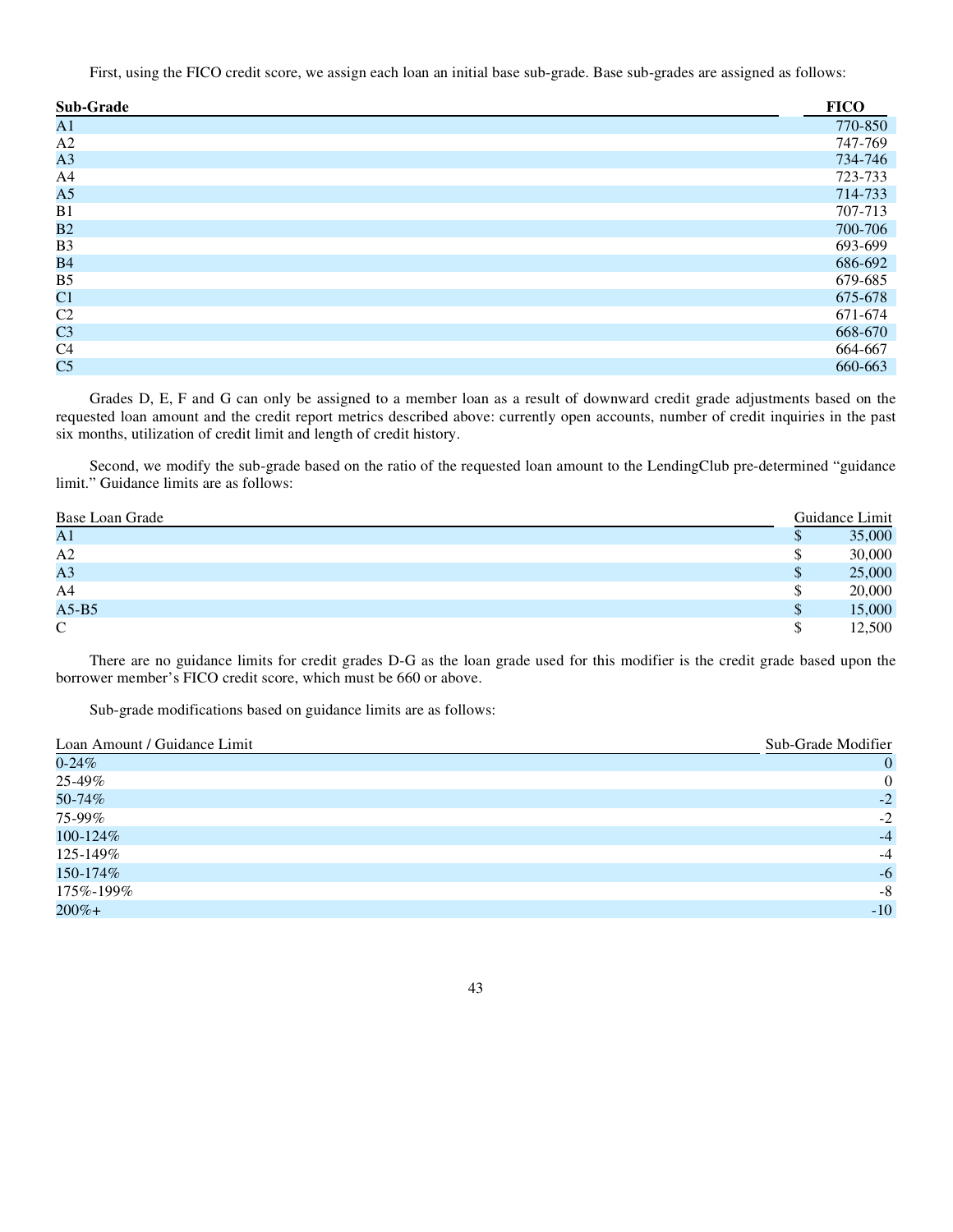Third, we modify the sub-grade according to the borrower member's currently open accounts (as reported by a consumer reporting agency). Sub-grade modifications based on currently open accounts (as reported by a consumer reporting agency) and provided the Borrower member has opened at least three accounts, are as follows:

| <b>Open Accounts</b> | Sub-Grade<br>Modifier |
|----------------------|-----------------------|
| $0 - 1$              | Decline               |
| $2 - 3$              | (4)                   |
| 4                    | (2)                   |
| 5                    | (1)                   |
| $6 - 21$             | $\theta$              |
| 22                   | (2)                   |
| 23                   | (3)                   |
| 24                   | (4)                   |
| 25                   | (8)                   |
| 26 or more           | (12)                  |

Fourth, we modify the sub-grade based on the borrower member's number of credit inquiries in the last six months (as reported by a consumer reporting agency). Sub-grade modifications based on the number of credit inquiries in the last six months (as reported by a consumer reporting agency) are as follows:

| <b>Number of Credit Inquiries in Last Six Months</b> | Sub-Grade<br><b>Modifier</b> |
|------------------------------------------------------|------------------------------|
| $0 - 3$                                              |                              |
| $\overline{4}$                                       | $\left(1\right)$             |
| 5                                                    | (2)                          |
| 6                                                    | (4)                          |
|                                                      | (6)                          |
| 8                                                    | (10)                         |
| 9 or more                                            | Decline                      |

provided, that if a borrower has a credit score of 740 or less the maximum number of credit inquiries allowed is 3, with the same modifier effect. In addition for 0 inquiries there is  $a +1$ ,  $+2$ , or  $+3$  modifier for grades A, B or C respectively.

Fifth, we modify the sub-grade based on the borrower member's utilization of his or her credit limit. Sub-grade modifications based on utilization of credit limit are as follows:

| <b>Utilization of Credit Limits</b> | <b>Sub-Grade</b><br><b>Modifier</b> |
|-------------------------------------|-------------------------------------|
| Less than $5.00\%$                  | (1)                                 |
| 5.00%-84.99%                        | $\overline{0}$                      |
| 85.00%-89.99%                       | (1)                                 |
| 90.00%-94.99%                       | (2)                                 |
| 95.00%-97.99%                       | (4)                                 |
| 98.00%-99.99%                       | (8)                                 |
| 100.00% or more                     | Decline                             |

Sixth, we modify the sub-grade based on length of the borrower member's credit history. Sub-grade modifications based on length of credit history are as follows:

| <b>Length of Credit History</b> | <b>Sub-Grade</b><br><b>Modifier</b> |
|---------------------------------|-------------------------------------|
| 36 months or less               | Decline                             |
| $37-42$ months                  | (4)                                 |
| $43-48$ months                  | (3)                                 |
| $49-54$ months                  | (2)                                 |
| $55-60$ months                  | (1)                                 |
| 60 months or more               | $\theta$                            |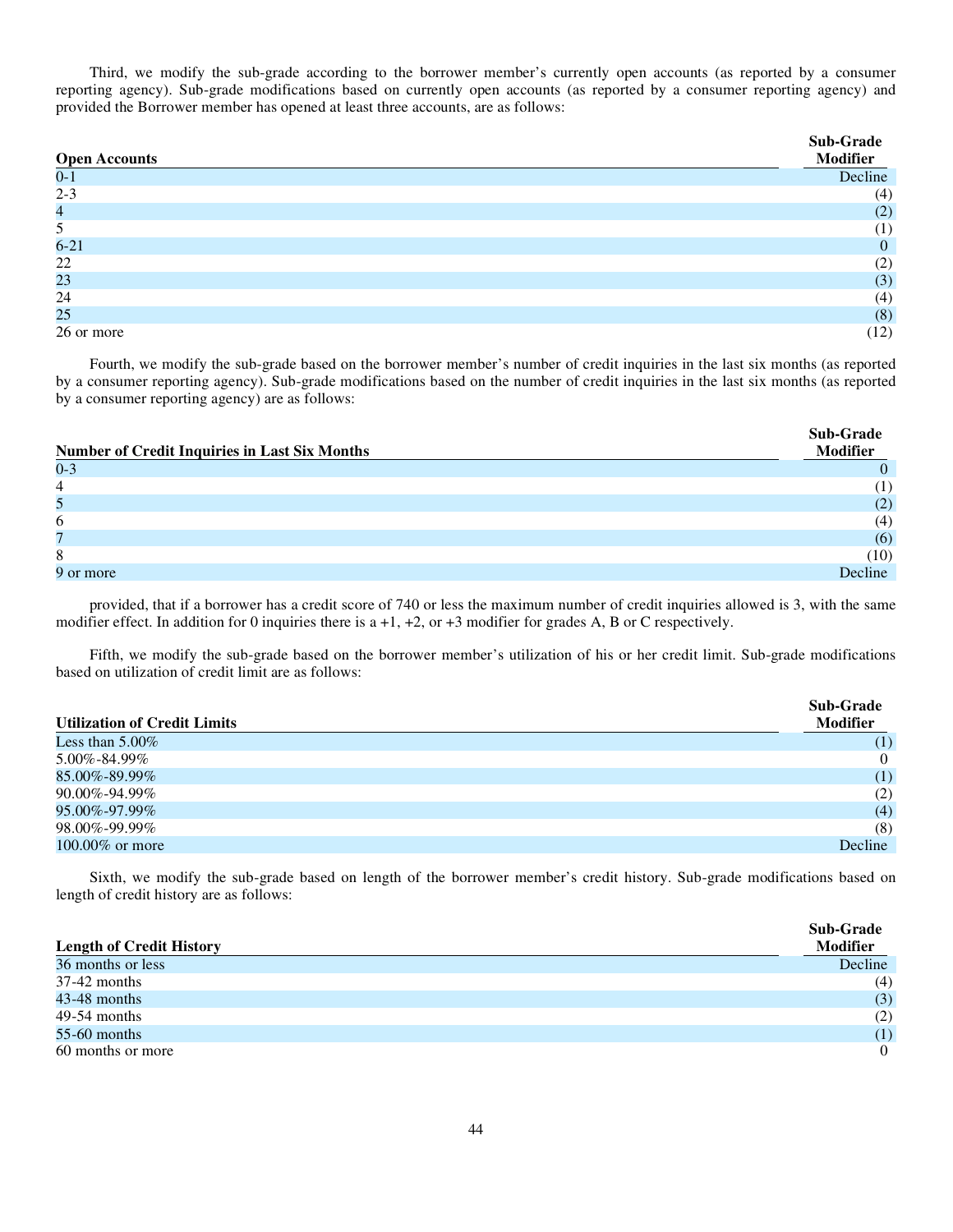Seventh, we modify the sub-grade based on the term of the loan as follows:

| <b>Loan Term</b> | Sub-Grade<br><b>Modifier</b> |
|------------------|------------------------------|
| Three years      | 0                            |
| Five years       |                              |
| $A1-A5$          | (5)                          |
| $B1-B5$          | (5)                          |
| $C1-G5$          | (6)                          |

By adding the modifiers to the initial sub-grade, we arrive at the final sub-grade of the requested loan based on the initial credit criteria.

## *Relist on Partial Loan*

Borrowers who receive only a partial loan amount can request, within 30 days of the original credit pull upon which the credit decision was made, to list a loan of up to the maximum amount LendingClub approved them for. Investors can use the filters provided to exclude borrowers they have previously invested in.

## *Verification of Borrower Information*

Approximately 61.0% of the applicants during fiscal year 2011 had their employment or income verified by us by requiring the borrower to submit paystubs, IRS Forms W-2 or other tax records between the initial posting of a loan request and the issuance of a member loan.

We perform targeted income verification primarily in the following situations:

- **•** if we believe there may be uncertainty about the borrower member's employment or future income. For example, the borrower member fails to state an employment or source of income; the stability of the borrower member's future income or employment status appears to be in question (based, for example, on self-reported loan description); or a borrower member has control over the accuracy of the information, such as being a principal of the company providing the employment or income information;
- **•** if we detect conflicting or unusual information in the loan request;
- **•** if the loan amount is high;
- if the borrower member is highly leveraged;
- **•** if we suspect the borrower member may have obligations not included in the borrower member's pre-loan or post-loan debt level, such as wage garnishment collection accounts; or
- **•** if we suspect a fraudulent loan request.

We also conduct random testing. From time to time, we also randomly select listings to verify information for the purpose of testing our policies and for statistical analysis.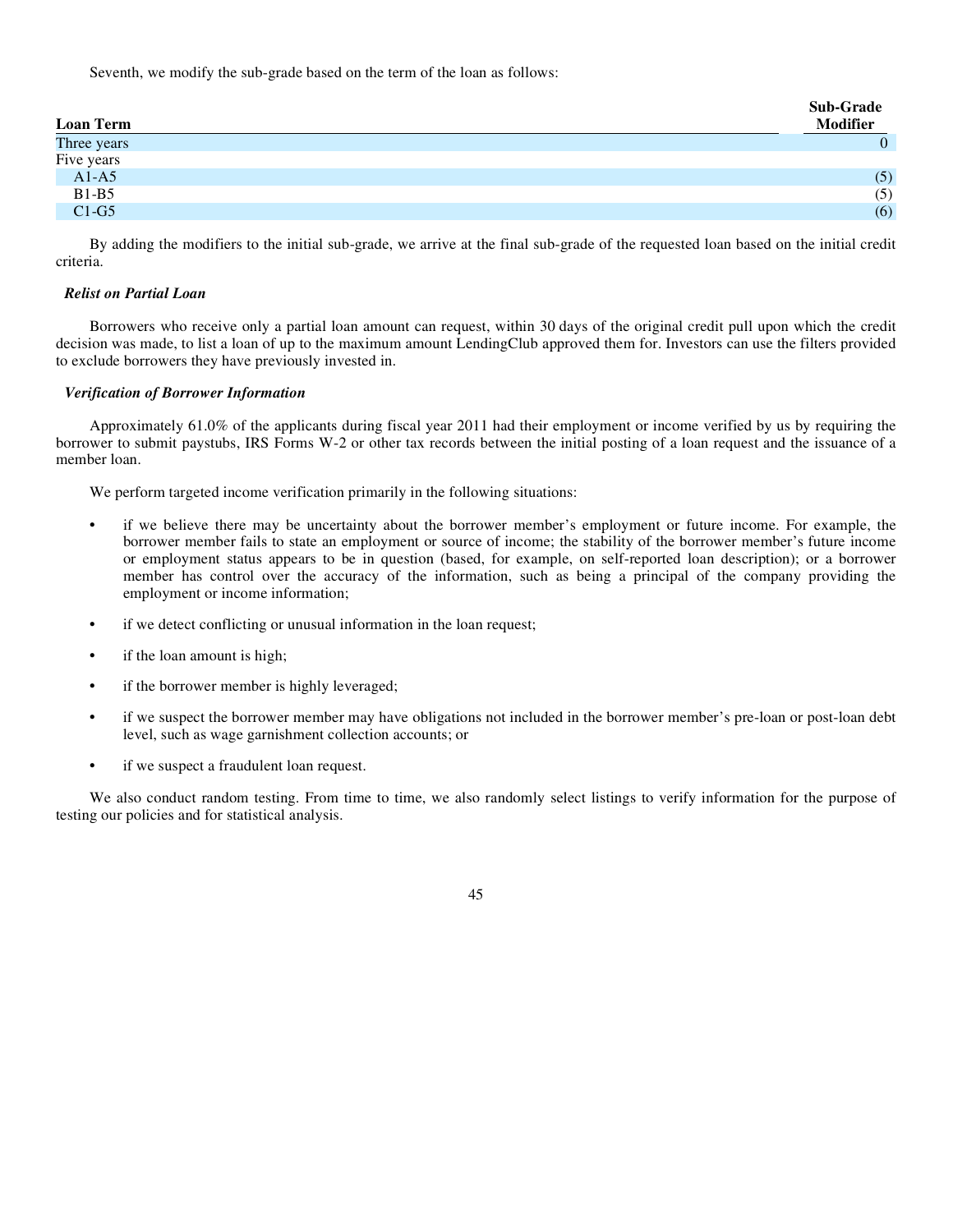If the borrower member fails to provide satisfactory information in response to an income or employment verification inquiry, we may remove the borrower member's loan listing or request additional information from the borrower member.

We conduct income or employment verification entirely in our discretion as an additional credit and loan screening mechanism. We believe that our ability to verify a borrower member's income may be useful in certain circumstances in screening our platform against exaggerated income and employment representations from borrower members. Investors, however, should not rely on a borrower member's stated employment or income, except when such income or employment has been verified as indicated on the loan details page, or on LendingClub's ability to perform income and employment verifications. We cannot assure investors that we will continue performing income and employment verifications. See "Risk Factors — Information supplied by borrower members may be inaccurate or intentionally false."

Except as discussed above, borrower member information such as loan title, description, and answers to investors' questions through the Q&A process are unverified and investors should not rely on this information. Additionally, we do not verify borrower member's ability to afford a loan the borrower member has requested.

Our participation in funding loans on the platform from time to time has had, and will continue to have, no effect on our income or employment verification process, the selection of loan requests verified or the frequency of income and employment verification.

If the borrower member fails to provide satisfactory information in response to an income or employment verification inquiry, we may remove the borrower member's loan listing or request additional information from the borrower member.

For the period ended March 31, 2010 of the borrower members undergoing income or employment verification:

- **•** approximately 65% of requested borrowers provided us with satisfactory responses;
- **•** approximately 13% of these borrowers withdrew their applications for loans; and
- **•** approximately 22% of these borrowers either failed to respond to our request in full or provided information that failed to verify their stated information.

### *Interest Rates*

After a loan request's loan grade has been determined under the credit policy, an interest rate is assigned to the loan request. Interest rates for member loans range from 5.42% to 23.59%.

The interest rates are assigned to borrower loan grades in three steps. First, the LendingClub base rate is determined. Second, an assumed default rate is determined that attempts to project loan default rates. Third, the assumed default rate is used to calculate an upward adjustment to the base rates, which we call the "Adjustment for Risk and Volatility."

The base rates are set by the Interest Rate Committee ("Committee"). This group is comprised of our Chief Executive Officer; Chief Financial Officer, Chief Risk Officer; Chief Marketing Officer, and General Counsel. The Committee's objective in setting the LendingClub base rate is to allocate the interest rate spread that exists between the cost of credit for borrower members and the return on bank deposits we understand are available to investors. We have selected this spread as an appropriate starting place for our base rates for the following reasons:

- **•** For borrower members, we believe the interest rate for unsecured consumer credit published by the Federal Reserve reflects the average interest rate at which our borrower members could generally obtain other financing. We believe that the difference between that interest rate and the base rate is a relevant measure of the savings that may be achieved by our borrower members.
- **•** For investors, we believe the interest rate on certificates of deposit reflects a widely available risk-free alternative investment for our members. We believe the difference between that interest rate and the base rate is a relevant measure of the value that may be delivered to our members.

By setting the initial allocation of the base rate near the middle of the spread between these two interest rates, we believe roughly equal value may be provided to both our borrower members and our investors. To make this initial base rate calculation, the Committee calculates the average between the interest rate for unsecured consumer credit published by the Federal Reserve, "commercial banks; all accounts," in Federal Reserve Statistical Release G19, and the interest rate for 6-month certificates of deposit, "secondary market; monthly," published by the Federal Reserve in Federal Reserve Statistical Release H15.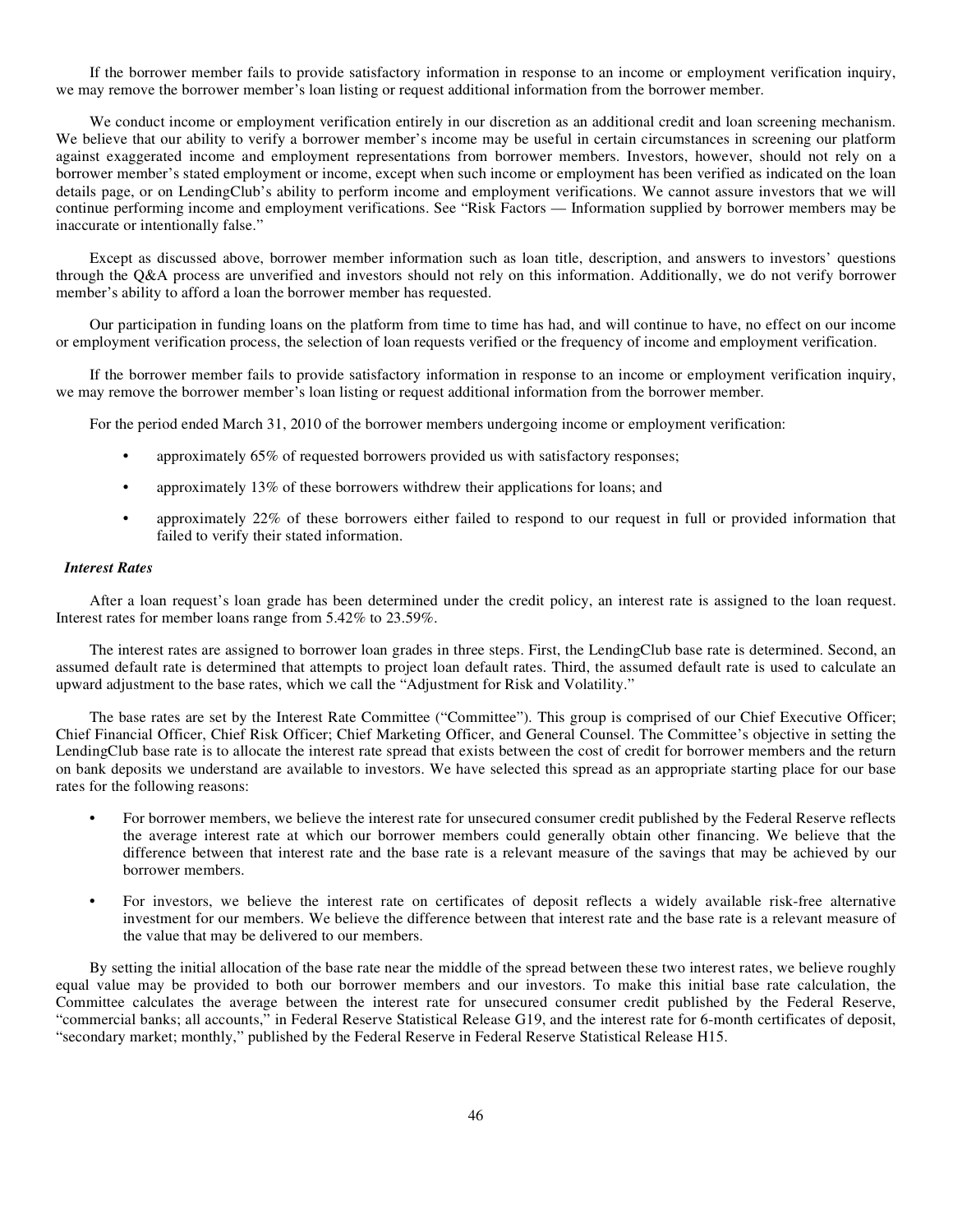Next, the Committee may modify this initial allocation, based on the following factors:

- **•** general economic environment, taking into account economic slowdowns or expansions;
- **•** the balance of supply and demand on the LendingClub platform, taking into account whether borrowing requests exceed investor commitments or vice versa; and
- **•** competitive factors, taking into account the rates set by other lending platforms and the rates set by major financial institutions.

The working group adjusts the LendingClub base rate from time to time based on this methodology.

When the working group met on June 9, 2011 to set the rates set forth in this prospectus, the interest rate for unsecured consumer credit published by the Federal Reserve, "commercial banks; all accounts assessed interest," in Federal Reserve Statistical Release G19 was 13.44%, and the average interest rate on 6-month certificates of deposit, "secondary market; monthly," published by the Federal Reserve in Federal Reserve Statistical Release H15 was 0.31%. The average of these two interest rates was 6.88% (calculated as  $(13.44\% + 0.31\%/2 = 6.88\%)$ . Applying the adjustments described above, the working group determined an adjustment of -1.83%. Therefore, the working group set the LendingClub base rate at 5.05%.

After the working group sets the LendingClub base rate, we determine assumed default rates. The assumed default rate reflects LendingClub's attempt to project the default rate for member loans of the loan grade. The 35 sub-grades, from A1 to G5, were obtained by dividing the difference between the assumed default rate of sub-grade A1 and the assumed default rate of sub-grade G5 into 35 equal intervals and assigning a sub-grade to each interval.

Lastly, the working group adjusts the base rate upward to reflect an adjustment based upon to the assumed default rate, volatility factors, investor value and other factors, which we collectively refer to as the "Adjustment for Risk and Volatility." The final interest rate is then calculated by adding the LendingClub base rate and the adjustment for risk &volatility.

Set forth below is a chart describing the interest rates currently assigned to member loans for each of the LendingClub loan grades:

| Sub-Grade      | LendingClub<br><b>Base Rate</b> | <b>Adjustment for</b><br><b>Risk &amp; Volatility</b> | <b>Interest</b><br>Rate |
|----------------|---------------------------------|-------------------------------------------------------|-------------------------|
| A <sub>1</sub> | $5.05\%$                        | $0.37\%$                                              | 5.42%                   |
| A2             | 5.05%                           | $0.94\%$                                              | 5.99%                   |
| A3             | 5.05%                           | 1.94%                                                 | 6.99%                   |
| A4             | 5.05%                           | 2.44%                                                 | 7.49%                   |
| A <sub>5</sub> | 5.05%                           | 3.44%                                                 | 8.49%                   |
| B1             | 5.05%                           | 4.94%                                                 | 9.99%                   |
| B2             | 5.05%                           | 5.54%                                                 | 10.59%                  |
| B <sub>3</sub> | 5.05%                           | 5.94%                                                 | 10.99%                  |
| <b>B4</b>      | 5.05%                           | 6.44%                                                 | 11.49%                  |
| B <sub>5</sub> | 5.05%                           | 6.94%                                                 | 11.99%                  |
| C1             | 5.05%                           | 7.94%                                                 | 12.99%                  |
| C2             | 5.05%                           | 8.44%                                                 | 13.49%                  |
| C <sub>3</sub> | 5.05%                           | 8.94%                                                 | 13.99%                  |
| C <sub>4</sub> | 5.05%                           | 9.74%                                                 | 14.79%                  |
| C <sub>5</sub> | $5.05\%$                        | 10.18%                                                | 15.23%                  |
| D1             | 5.05%                           | 10.57%                                                | 15.62%                  |
| D2             | 5.05%                           | 10.94%                                                | 15.99%                  |
| D <sub>3</sub> | 5.05%                           | 11.44%                                                | 16.49%                  |
| D <sub>4</sub> | 5.05%                           | 11.84%                                                | 16.89%                  |
| D <sub>5</sub> | 5.05%                           | 12.44%                                                | 17.49%                  |
| E1             | 5.05%                           | 12.94%                                                | 17.99%                  |
| E2             | 5.05%                           | 13.34%                                                | 18.39%                  |
| E3             | 5.05%                           | 13.74%                                                | 18.79%                  |
| E4             | 5.05%                           | 14.24%                                                | 19.29%                  |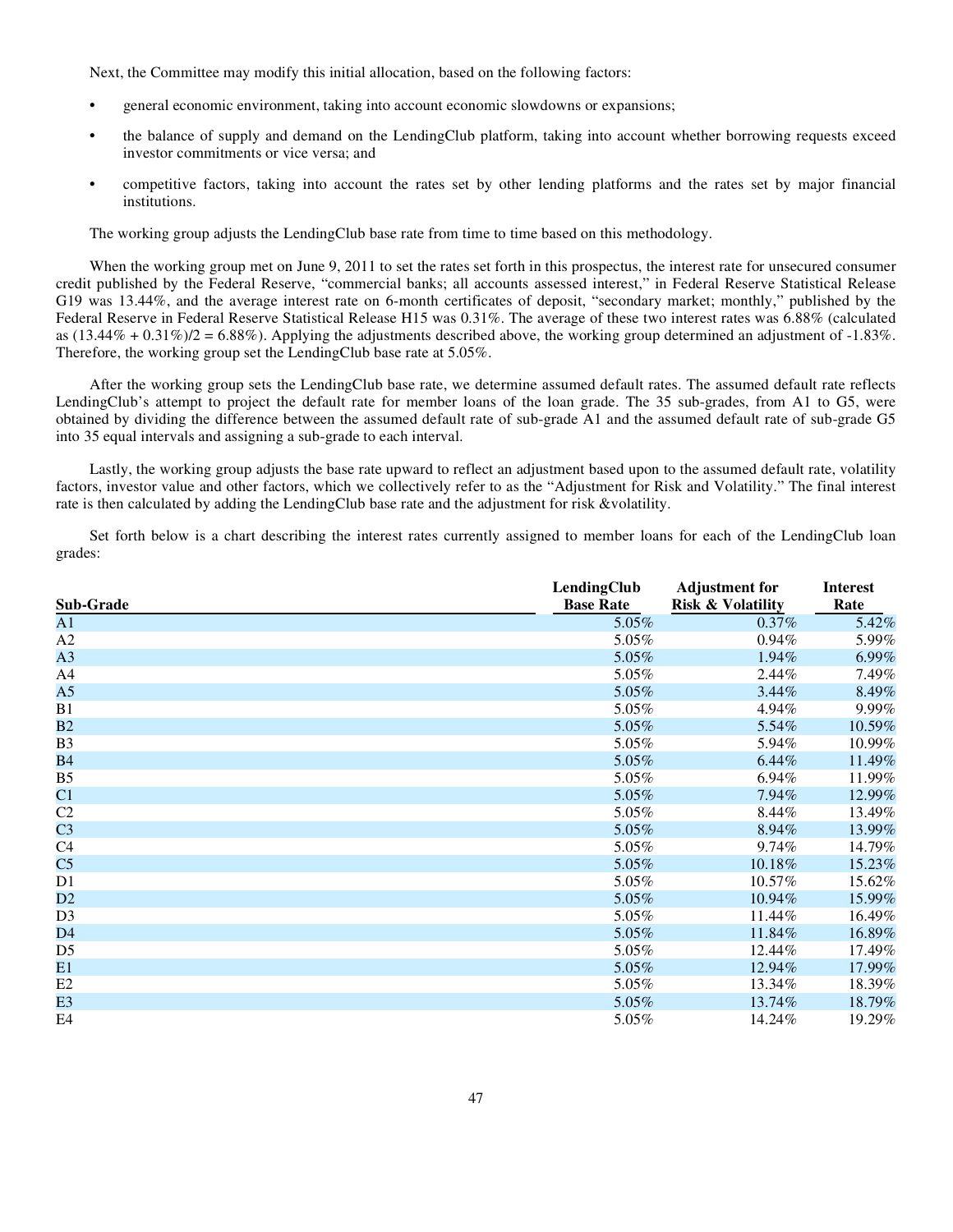| Sub-Grade      | LendingClub<br><b>Base Rate</b> | <b>Adjustment for</b><br><b>Risk &amp; Volatility</b> | Interest<br>Rate |
|----------------|---------------------------------|-------------------------------------------------------|------------------|
| E5             | 5.05%                           | 14.64%                                                | 19.69%           |
| F1             | 5.05%                           | 15.20%                                                | 20.25%           |
| F2             | $5.05\%$                        | 15.57%                                                | 20.62%           |
| F <sub>3</sub> | $5.05\%$                        | 15.94%                                                | 20.99%           |
| F4             | $5.05\%$                        | $16.31\%$                                             | 21.36%           |
| F <sub>5</sub> | $5.05\%$                        | 16.69%                                                | 21.74%           |
| G1             | $5.05\%$                        | 17.06%                                                | 22.11%           |
| G <sub>2</sub> | 5.05%                           | 17.43%                                                | 22.48%           |
| G <sub>3</sub> | $5.05\%$                        | 17.80%                                                | 22.85%           |
| G <sub>4</sub> | 5.05%                           | 18.17\%                                               | 23.22%           |
| G <sub>5</sub> | $5.05\%$                        | 18.54%                                                | 23.59%           |

The interest rate working group has adjusted the LendingClub base rate from time to time in the past and will continue to do so. When the working group makes adjustment to our base rate, we will supplement the prospectus and will file a post-effective amendment to the registration statement of which this prospectus forms a part.

## *Illustration of Service Charge and Annual Returns For Fully Performing Loans of Each Sub-Grade and For Sub-Grades Based on the Assumed Default Rate*

The following tables illustrate hypothetical annual return information with respect to the Notes, grouped by LendingClub subgrade and term. The information in these tables is not based on actual results for investors and is presented only to illustrate the effects by sub-grade on hypothetical annual Note returns of LendingClub's 1.00% service charge and an assumed default rates. By column, each table presents:

- **•** loan sub-grades;
- **•** the annual stated interest rate;
- the hypothetical assumed default rate, as discussed above (see "About the Loan Platform How the LendingClub Platform Operates — Interest Rates");
- the reduction in the annual return of the hypothetical assumed default rate result due to LendingClub's 1.00% service charge on both interest and principal payments; and
- the hypothetical annual returns on Notes assuming the assumed default rate were to occur, net of LendingClub's service charge.

For information about historical loan payment information and actual loss experience, see "About the Loan Platform — Historical Information about Our Borrower Members and Outstanding Loans."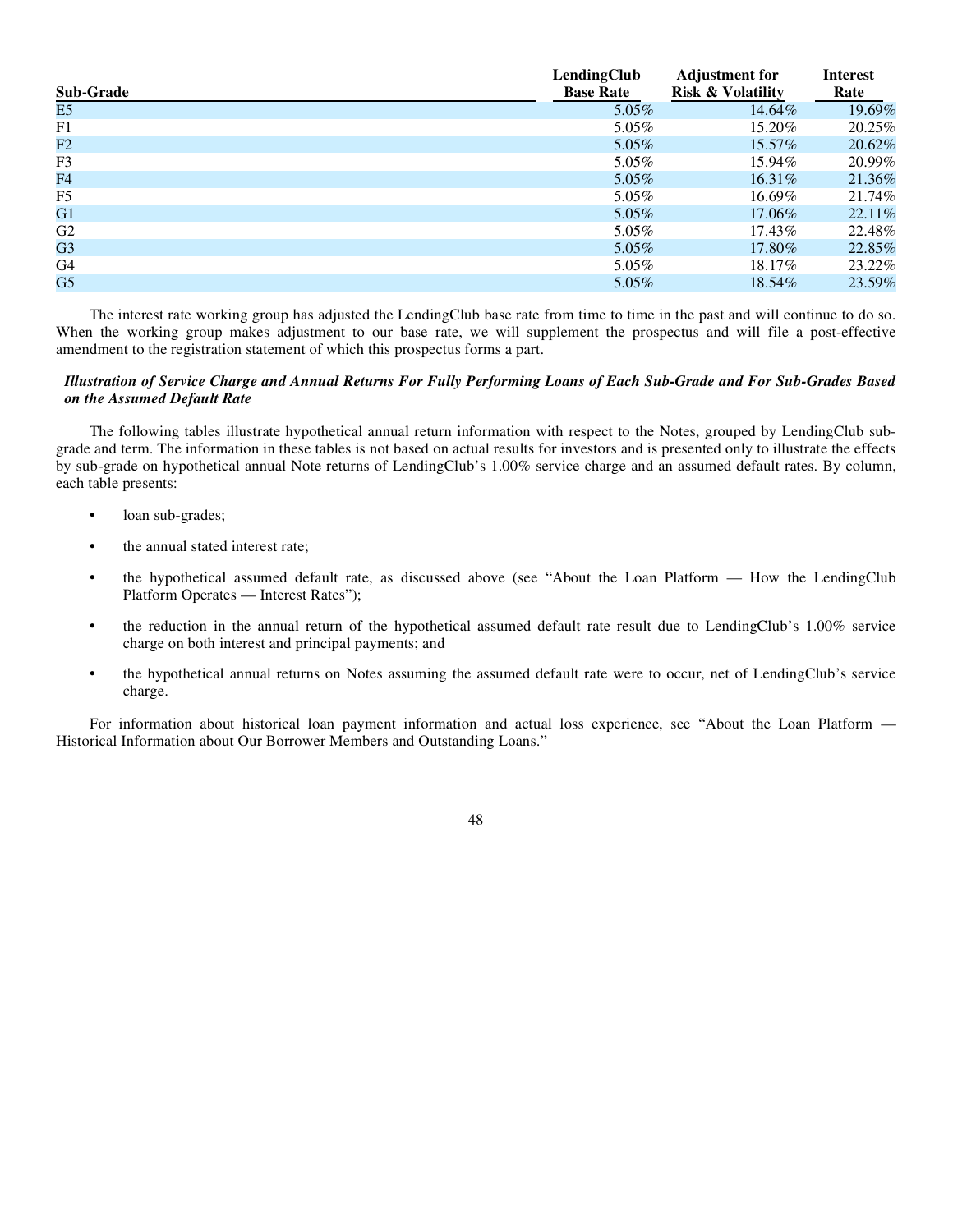| (Assuming Assumed<br><b>Returns Assuming</b><br><b>Default Rate)</b> Due to<br><b>Assumed Default Rate</b><br>LendingClub's 1.00%<br><b>Assumed Default</b><br><b>After LendingClub's</b><br><b>Service Charge</b><br><b>Loan Grade</b><br><b>Interest Rate</b><br>Rate<br>1.00% Service Charge<br>$\overline{A1}$<br>0.16%<br>5.42%<br>0.671%<br>$\rm A2$<br>5.99%<br>0.32%<br>$0.673\%$<br>A3<br>6.99%<br>0.47%<br>0.677% | 4.59%<br>4.99%<br>5.84%<br>6.17%<br>7.01%<br>8.34%<br>8.78%<br>9.02% |
|-----------------------------------------------------------------------------------------------------------------------------------------------------------------------------------------------------------------------------------------------------------------------------------------------------------------------------------------------------------------------------------------------------------------------------|----------------------------------------------------------------------|
|                                                                                                                                                                                                                                                                                                                                                                                                                             |                                                                      |
|                                                                                                                                                                                                                                                                                                                                                                                                                             |                                                                      |
|                                                                                                                                                                                                                                                                                                                                                                                                                             |                                                                      |
|                                                                                                                                                                                                                                                                                                                                                                                                                             |                                                                      |
|                                                                                                                                                                                                                                                                                                                                                                                                                             |                                                                      |
|                                                                                                                                                                                                                                                                                                                                                                                                                             |                                                                      |
|                                                                                                                                                                                                                                                                                                                                                                                                                             |                                                                      |
| 7.49%<br>A4<br>0.63%<br>0.679%                                                                                                                                                                                                                                                                                                                                                                                              |                                                                      |
| A <sub>5</sub><br>8.49%<br>0.79%<br>0.683%                                                                                                                                                                                                                                                                                                                                                                                  |                                                                      |
| B1<br>9.99%<br>0.95%<br>0.689%                                                                                                                                                                                                                                                                                                                                                                                              |                                                                      |
| B2<br>10.59%<br>1.11%<br>0.692%                                                                                                                                                                                                                                                                                                                                                                                             |                                                                      |
| B <sub>3</sub><br>10.99%<br>1.26%<br>0.693%                                                                                                                                                                                                                                                                                                                                                                                 |                                                                      |
| <b>B4</b><br>11.49%<br>1.42%<br>0.695%                                                                                                                                                                                                                                                                                                                                                                                      | 9.36%                                                                |
| 11.99%<br>1.58%<br>B <sub>5</sub><br>0.697%                                                                                                                                                                                                                                                                                                                                                                                 | 9.70%                                                                |
| C1<br>12.99%<br>1.74%<br>0.702%                                                                                                                                                                                                                                                                                                                                                                                             | 10.53%                                                               |
| C2<br>1.90%<br>13.49%<br>0.704%                                                                                                                                                                                                                                                                                                                                                                                             | 10.87%                                                               |
| C <sub>3</sub><br>13.99%<br>2.05%<br>0.706%                                                                                                                                                                                                                                                                                                                                                                                 | 11.21%                                                               |
| C <sub>4</sub><br>14.79%<br>2.21%<br>0.709%                                                                                                                                                                                                                                                                                                                                                                                 | 11.85%                                                               |
| C <sub>5</sub><br>2.37%<br>15.23%<br>0.711%                                                                                                                                                                                                                                                                                                                                                                                 | 12.13%                                                               |
| D1<br>15.62%<br>2.53%<br>0.713%                                                                                                                                                                                                                                                                                                                                                                                             | 12.35%                                                               |
| 15.99%<br>2.69%<br>0.714%<br>D2                                                                                                                                                                                                                                                                                                                                                                                             | 12.56%                                                               |
| D <sub>3</sub><br>16.49%<br>2.84%<br>0.716%                                                                                                                                                                                                                                                                                                                                                                                 | 12.91%                                                               |
| D4<br>16.89%<br>3.00%<br>0.718%                                                                                                                                                                                                                                                                                                                                                                                             | 13.14%                                                               |
| D <sub>5</sub><br>17.49%<br>3.16%<br>0.721%                                                                                                                                                                                                                                                                                                                                                                                 | 13.58%                                                               |
| E1<br>3.32%<br>0.723%<br>17.99%                                                                                                                                                                                                                                                                                                                                                                                             | 13.91%                                                               |
| E2<br>18.39%<br>3.48%<br>0.724%                                                                                                                                                                                                                                                                                                                                                                                             | 14.15%                                                               |
| E <sub>3</sub><br>18.79%<br>3.63%<br>0.726%                                                                                                                                                                                                                                                                                                                                                                                 | 14.40%                                                               |
| E <sub>4</sub><br>19.29%<br>3.79%<br>0.728%                                                                                                                                                                                                                                                                                                                                                                                 | 14.73%                                                               |
| E <sub>5</sub><br>19.69%<br>3.95%<br>0.730%                                                                                                                                                                                                                                                                                                                                                                                 | 14.97%                                                               |
| ${\rm F}1$<br>20.25%<br>4.11%<br>0.733%                                                                                                                                                                                                                                                                                                                                                                                     | 15.37%                                                               |
| F2<br>20.62%<br>4.26%<br>0.734%                                                                                                                                                                                                                                                                                                                                                                                             | 15.58%                                                               |
| F <sub>3</sub><br>20.99%<br>4.42%<br>0.736%                                                                                                                                                                                                                                                                                                                                                                                 | 15.79%                                                               |
| F <sub>4</sub><br>21.36%<br>4.58%<br>0.737%                                                                                                                                                                                                                                                                                                                                                                                 | 16.00%                                                               |
| ${\rm F}5$<br>21.74%<br>4.74%<br>0.739%                                                                                                                                                                                                                                                                                                                                                                                     | 16.21%                                                               |
| G1<br>4.90%<br>22.11%<br>0.741%                                                                                                                                                                                                                                                                                                                                                                                             | 16.42%                                                               |
| G2<br>22.48%<br>5.05%<br>0.742%                                                                                                                                                                                                                                                                                                                                                                                             | 16.64%                                                               |
| G <sub>3</sub><br>22.85%<br>5.21%<br>0.744%                                                                                                                                                                                                                                                                                                                                                                                 | 16.84%                                                               |
| G4<br>23.22%<br>5.37%<br>0.746%                                                                                                                                                                                                                                                                                                                                                                                             | 17.05%                                                               |
| G <sub>5</sub><br>5.53%<br>23.59%<br>0.747%                                                                                                                                                                                                                                                                                                                                                                                 | 17.26%                                                               |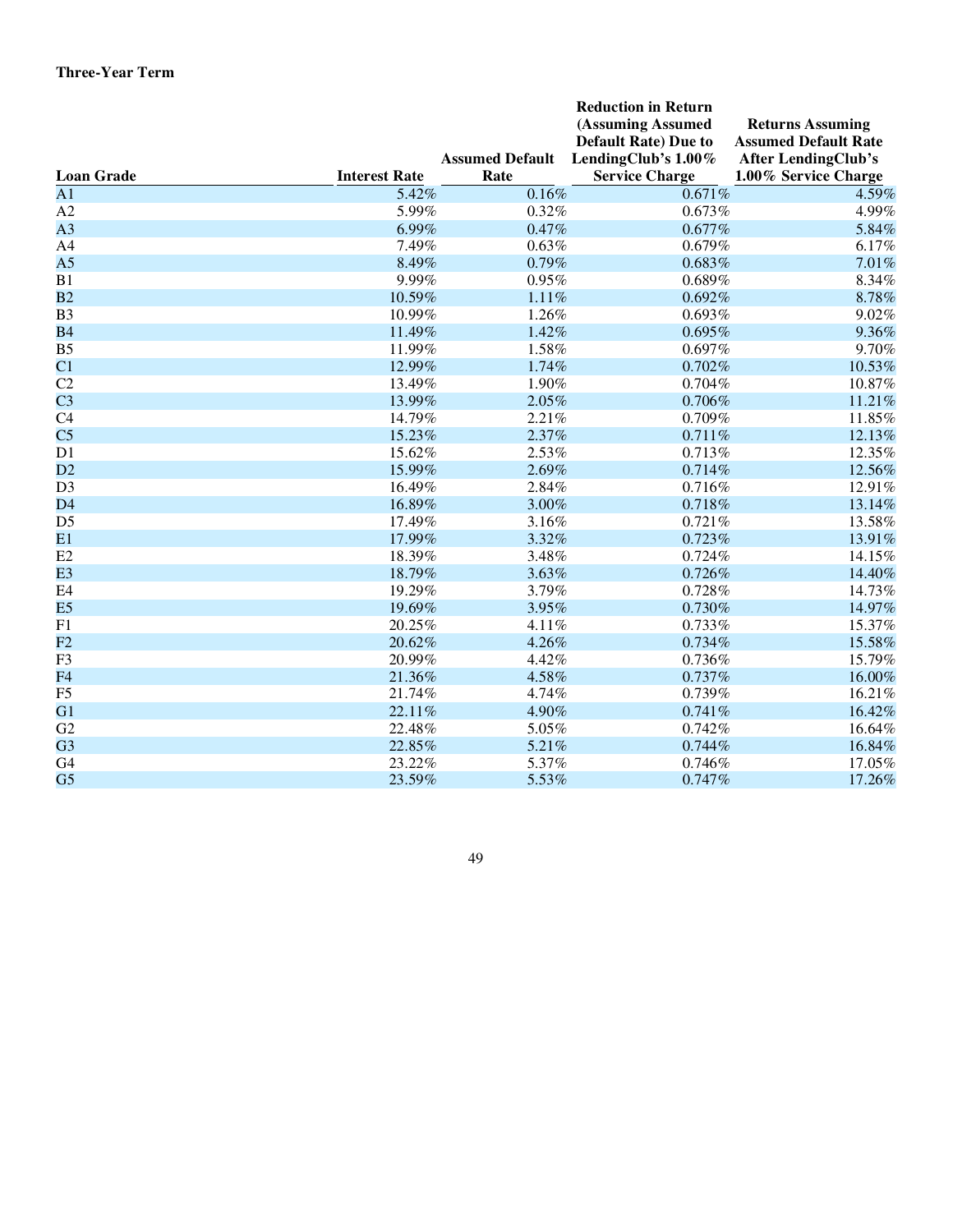|                   |                      |                        | <b>Reduction in Return</b>  |                             |
|-------------------|----------------------|------------------------|-----------------------------|-----------------------------|
|                   |                      |                        | (Assuming Assumed           | <b>Returns Assuming</b>     |
|                   |                      |                        | <b>Default Rate)</b> Due to | <b>Assumed Default Rate</b> |
|                   |                      | <b>Assumed Default</b> | LendingClub's 1.00%         | <b>After LendingClub's</b>  |
| <b>Loan Grade</b> | <b>Interest Rate</b> | Rate                   | <b>Service Charge</b>       | 1.00% Service Charge        |
| $\overline{A1}$   | 5.42%                | 0.16%                  | 0.415%                      | 4.84%                       |
| A2                | 5.99%                | 0.32%                  | 0.417%                      | 5.25%                       |
| A <sub>3</sub>    | 6.99%                | 0.47%                  | 0.421%                      | 6.09%                       |
| A4                | 7.49%                | 0.63%                  | 0.423%                      | 6.43%                       |
| A <sub>5</sub>    | 8.49%                | 0.79%                  | 0.427%                      | 7.27%                       |
| B1                | 9.99%                | 0.95%                  | 0.433%                      | 8.60%                       |
| B2                | 10.59%               | 1.11%                  | 0.436%                      | 9.03%                       |
| B <sub>3</sub>    | 10.99%               | 1.26%                  | 0.437%                      | 9.28%                       |
| <b>B4</b>         | 11.49%               | 1.42%                  | 0.439%                      | 9.62%                       |
| B <sub>5</sub>    | 11.99%               | 1.58%                  | 0.441%                      | 9.95%                       |
| C <sub>1</sub>    | 12.99%               | 1.74%                  | 0.446%                      | 10.79%                      |
| C2                | 13.49%               | 1.90%                  | 0.448%                      | 11.12%                      |
| C <sub>3</sub>    | 13.99%               | 2.05%                  | 0.450%                      | 11.47%                      |
| C4                | 14.79%               | 2.21%                  | $0.454\%$                   | 12.10%                      |
| C <sub>5</sub>    | 15.23%               | 2.37%                  | 0.456%                      | 12.38%                      |
| D1                | 15.62%               | 2.53%                  | 0.457%                      | 12.61%                      |
| D2                | 15.99%               | 2.69%                  | 0.459%                      | 12.81%                      |
| D <sub>3</sub>    | 16.49%               | 2.84%                  | 0.461%                      | 13.16%                      |
| D <sub>4</sub>    | 16.89%               | 3.00%                  | 0.463%                      | 13.40%                      |
| D <sub>5</sub>    | 17.49%               | 3.16%                  | 0.466%                      | 13.83%                      |
| E1                | 17.99%               | 3.32%                  | 0.468%                      | 14.17%                      |
| E2                | 18.39%               | 3.48%                  | 0.470%                      | 14.40%                      |
| E <sub>3</sub>    | 18.79%               | 3.63%                  | 0.472%                      | 14.65%                      |
| E <sub>4</sub>    | 19.29%               | 3.79%                  | 0.474%                      | 14.99%                      |
| E <sub>5</sub>    | 19.69%               | 3.95%                  | 0.476%                      | 15.22%                      |
| F1                | 20.25%               | 4.11%                  | 0.479%                      | 15.62%                      |
| F2                | 20.62%               | 4.26%                  | $0.480\%$                   | 15.84%                      |
| F <sub>3</sub>    | 20.99%               | 4.42%                  | 0.482%                      | 16.04%                      |
| F <sub>4</sub>    | 21.36%               | 4.58%                  | 0.484%                      | 16.25%                      |
| F <sub>5</sub>    | 21.74%               | 4.74%                  | 0.486%                      | 16.47%                      |
| G1                | 22.11%               | 4.90%                  | 0.488%                      | 16.67%                      |
| G2                | 22.48%               | 5.05%                  | 0.489%                      | 16.89%                      |
| G <sub>3</sub>    | 22.85%               | 5.21%                  | 0.491%                      | 17.10%                      |
| G <sub>4</sub>    | 23.22%               | 5.37%                  | $0.493\%$                   | 17.30%                      |
| G <sub>5</sub>    | 23.59%               | 5.53%                  | 0.495%                      | 17.51%                      |

# *Illustration of Service Charge if Prepayment Occurs*

The LendingClub platform allows a borrower member to prepay a member loan at any time without penalty, and all prepayments are subject to our 1.00% charge. Prepayments will reduce or eliminate the interest payments you expect to receive on a Note.

Thus, assume for example that an investor purchases a \$100.00 Note corresponding to a member loan bearing interest at 8.00%. If the member loan is paid in full according to its terms over its full three year term, the investor will receive aggregate Note principal payments of \$99.00, or \$100.00 minus the 1.00% service charge, and aggregate Note interest payments of \$12.62, or \$12.75 minus the 1.00% service charge.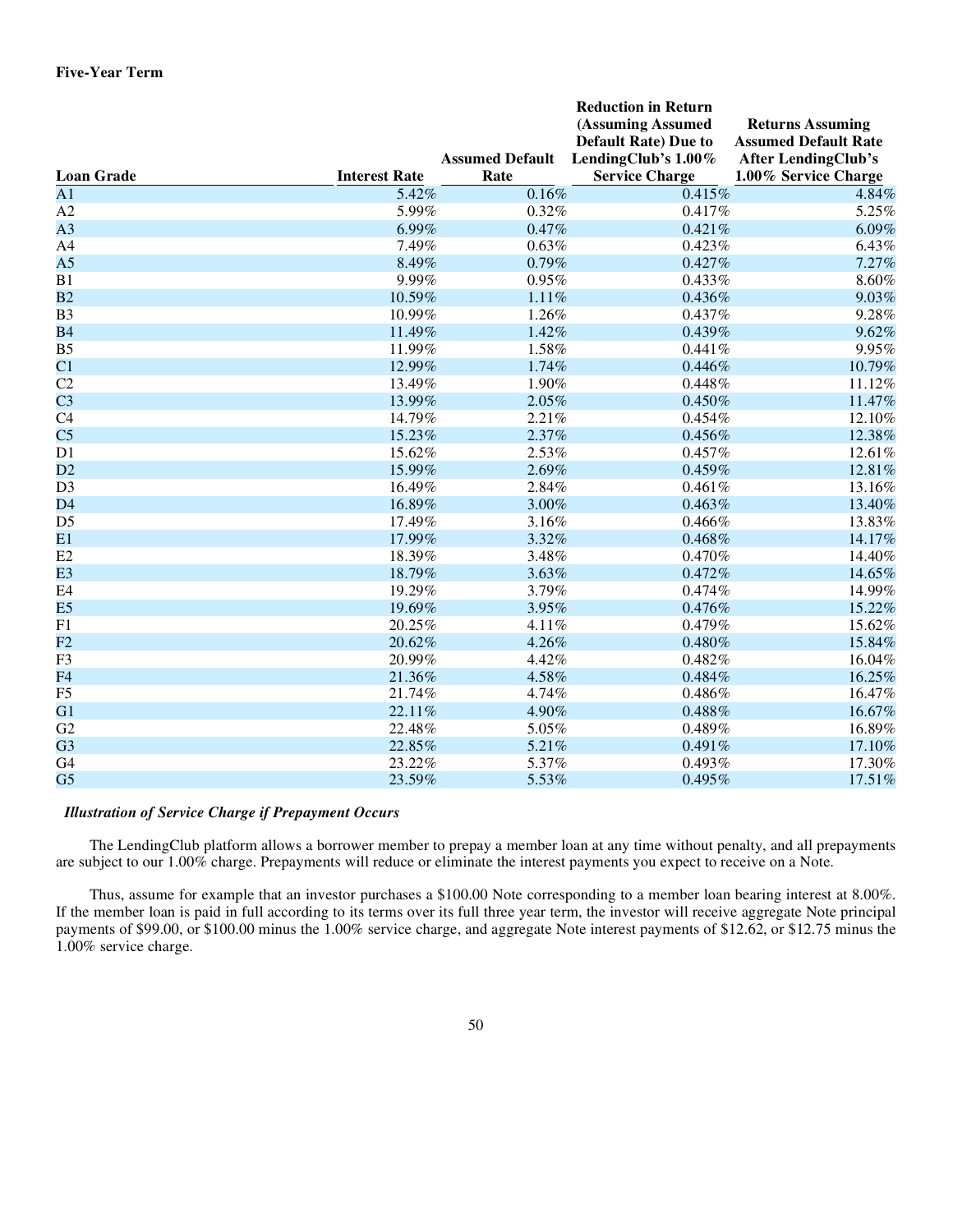Assume, however, that the member loan corresponding to the Note is fully prepaid:

- **•** If the member loan is prepaid one month after issuance, the investor will receive a Note principal payment of \$99.00, or \$100.00 minus the 1.00% service charge, and aggregate Note interest payments of \$0.66, or \$0.67 minus the 1.00% service charge.
- **•** If the member loan is prepaid following the first 6 months of payment, the investor will receive aggregate Note principal payments of \$99.00, or \$100.00 minus the 1.00% service charge, and aggregate Note interest payments of \$3.71, or \$3.75 minus the 1.00% service charge.
- **•** If the member loan is prepaid following the first 12 months of payment, the investor will receive aggregate Note principal payments of \$99.00, or \$100.00 minus the 1.00% service charge, and aggregate Note interest payments of \$6.81, or \$6.88 minus the 1.00% service charge.
- **•** If the member loan is prepaid following the first 24 months of payment, the investor will receive aggregate Note principal payments of \$99.00, or \$100.00 minus the 1.00% service charge, and aggregate Note interest payments of \$11.08, or \$11.19 minus the 1.00% service charge.

For information about historical loan prepayment information, see "About the Loan Platform — Historical Information about Our Borrower Members and Outstanding Loans."

### *Standard Terms of the Member Loans*

Member loans are unsecured obligations of individual borrowers with a fixed interest rate and a maturity of three years or five years. Member loans have an amortizing, monthly repayment schedule and may be repaid in whole or in part at any time without prepayment penalty. In the case of a partial prepayment, we automatically reduce the outstanding principal and the term of the loan is effectively reduced as the monthly payment is unchanged. See "About the Loan Platform — Description of the Notes."

### *Loan Postings and Borrower Member Information Available on the LendingClub Website*

Once a loan request is complete and we have assigned a loan grade and interest rate to the requested loan, the request is subsequently posted on our website and then becomes available for viewing by investors. Investors are also then able to commit to buy Notes that will be dependent for their payments on that member loan. Loan requests appear under screen names, not actual names. Investors are able to view:

- **•** the requested loan amount;
- **•** loan grade (determined using the process described above), interest rate and annual percentage rate for the member loan;
- **•** anonymized data from the borrower member's credit report, including FICO score range, level of debt, current delinquencies, recent bankruptcies, collections, open tax liens, open accounts, credit inquiries, utilization of credit limit and length of credit history;
- term, three or five year;
- **•** the borrower member's self-reported income and employer and whether that income or employment has been verified by LendingClub;
- **•** total funding that has been committed to date to Notes that will be dependent on the loan;
- the number of investors committed to funding Notes that will be dependent on the loan; and
- **•** the borrower member's self-reported intended use of funds.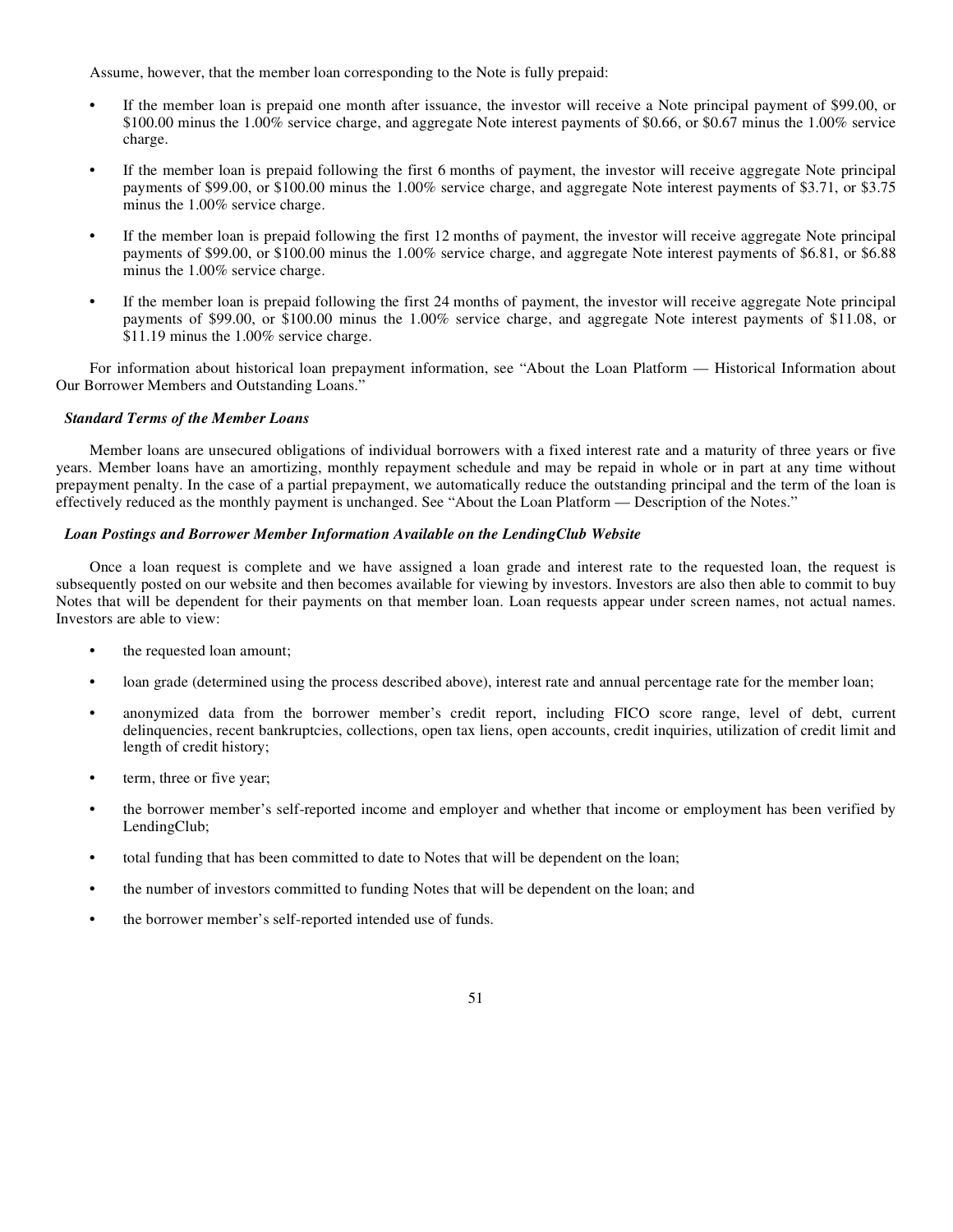As of June 1, 2011, among funded member loans, borrower members identified their intended use of loan proceeds as follows:

- **•** refinancing high-interest loans and credit card debt (approximately 64%);
- **•** significant expenses and purchases, such as home improvements or car purchases (approximately 15%);
- financing their home-based or small businesses (approximately 6%); and
- **•** all other purposes (approximately 15%).

Potential borrowers typically state the use of funds in a short sentence or clause, such as "Consolidate my credit card debt and be rid of it." We historically have not verified, and do not plan in the future to verify or monitor, a borrower member's actual use of funds.

One basic affiliation listed for every borrower member is the borrower member's home state, which is based on the borrower member's verified address. Borrower members may also choose to list an affiliation with a company, educational institution or association. We do not verify these additional stated affiliations, and borrower members are not required to list them.

Investors are also able to view the following information provided by borrower members, which we typically do not verify:

- home ownership status;
- **•** job title;
- **•** employer;
- length of employment with current employer;
- **•** gross income; and
- **•** debt-to-income ratio (excluding mortgage), as calculated by LendingClub based on (i) the debt (excluding mortgage) reported by a consumer reporting agency; and (ii) the income reported by the borrower member, which is not verified unless we display an icon in the loan listing indicating otherwise.

We also post the following credit history information from the consumer reporting agency report, and label the information as being provided by a credit bureau:

- **•** a numerical range within which the borrower member's FICO score falls;
- the borrower member's earliest credit line;
- the borrower member's number of open credit lines;
- the borrower member's total number of credit lines;
- the borrower member's revolving credit balance;
- the borrower member's revolving line utilization;
- the number of credit inquiries received by the consumer reporting agency with regard to the borrower member within the last six months;
- the number of reported delinquencies in the past two years;
- **•** public records; and
- the length of time (in months) since the borrower member's last reported delinquency.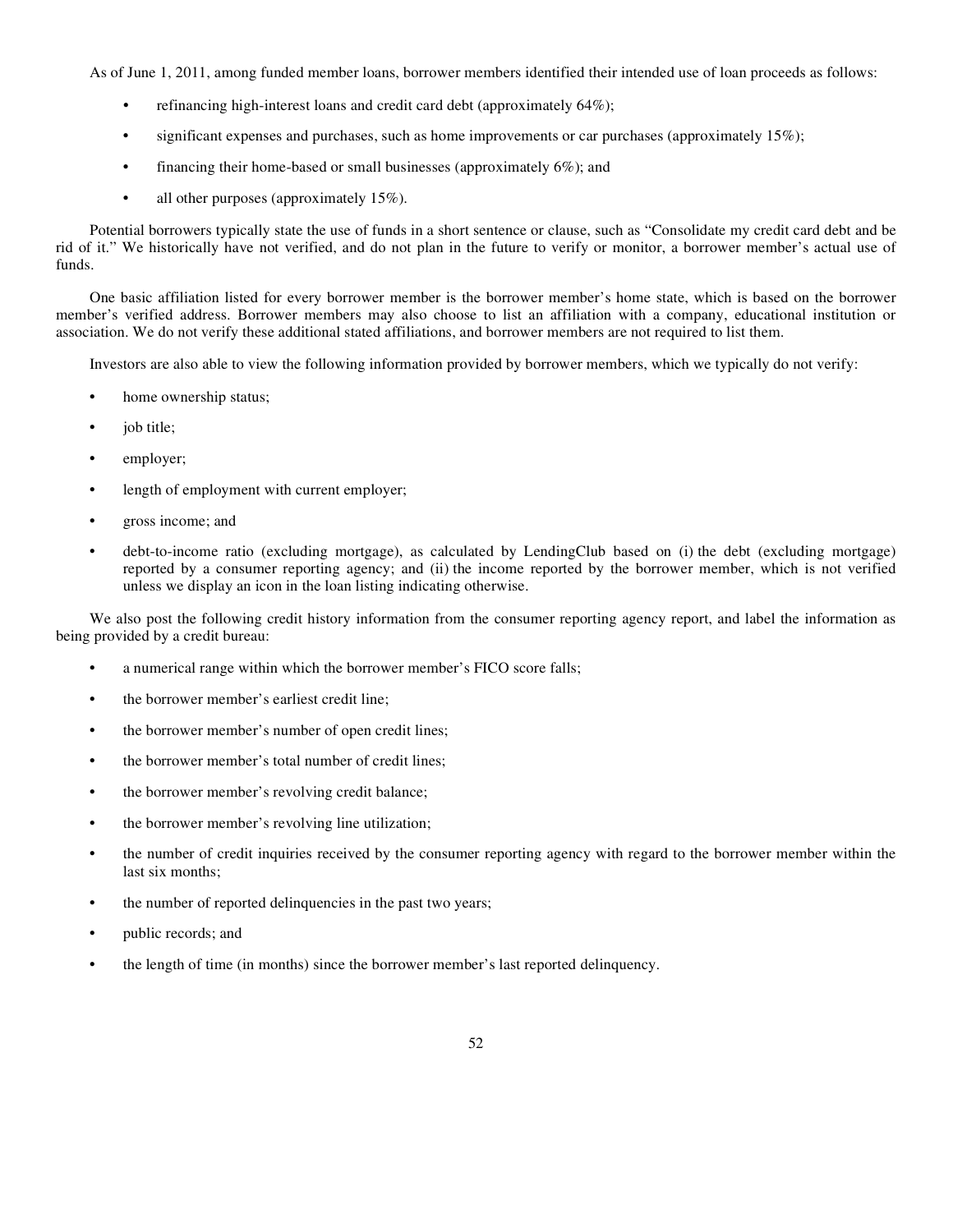Although borrower members and investors are anonymous to each other, investors may ask predefined questions on the loan listing and borrower members have the opportunity, but are not required, to post public responses. . We do not verify these responses.

Loan posting and borrower member information available on the LendingClub website will be statements made in connection with the purchase and sale of securities, and therefore subject to Rule 10b-5 of the Exchange Act. Loan posting and borrower member information filed in prospectus supplements will be subject to the liability provisions of the Securities Act. In this document, we advise potential investors in the Notes as to the limitations on the reliability of borrower member-supplied information. An investor's recourse in the event this information is false will be extremely limited.

Loan requests remain open for up to 14 days, during which time funding commitments to purchase Notes that will be dependent on the loans may be made by investors unless funding commitments for Notes aggregating the loan request amount are received earlier, in which case the member loan is funded as soon as practicable. If after the end of the 14 day listing period, a borrower member's loan request does not attract Note purchase commitments sufficient to fund at least 60% of the listed loan amount, the borrower member ceases to be under an obligation to accept the loan, although borrowers may still choose to accept partial funding (less than 60%) of their loan requests or may request that their loan request be re-listed on the our platform.

# *How to Purchase Notes*

After a loan request has been posted on our website, individual investors who have registered with us and who reside in states in which the Notes are available for sale may commit to purchase Notes dependent on the member loan requested by the borrower member.

Investors navigate our website as follows. Investors may browse all active loan listings. They may also use search criteria to narrow the list of loan listings they are viewing. The available search criteria include loan grade, borrower member credit score range, number of recent delinquencies and loan funding status, as well as a free-search field. The free-search field returns results based on the word entered as the search. As investors browse the loan listings, they can click on any of the listings to view additional detail. The loan detail page includes general information about the borrower member and the loan request that is viewable by non-members, and more detail (including credit data) viewable only by signed-in investors. Once signed-in, investors may select any of the displayed loan listings and add them to their "order," which is akin to a shopping basket. Investors may add as many member loans as they want to their order, provided that the aggregate amount of their order does not exceed the funds available in their LendingClub customer accounts. Once an investor has finished building an order, the investor may click the "check out" button, review the "order" one more time and then click the confirmation button to commit funds to the order. Funds committed represent binding commitments to purchase Notes issued by us that are dependent on the chosen member loans for payment. From that point on, the funds committed by the investor are no longer available in the investor's LendingClub account and may no longer be withdrawn or committed to other loans (unless and until loans included in the order are not funded, in which case the corresponding funds become available to the investor again).

A single borrower member's loan request is typically funded by Notes purchased by many different investors. Notes are available in a minimum denomination of \$25, and in \$25 increments thereafter. In the event that a borrower member's loan request does not attract Note purchase commitments sufficient to funding for the member loan of at least 60% of the listed loan amount, the borrower member ceases to be under an obligation to accept the loan, although borrowers may still choose to accept partial funding (less than 60% and \$1,000 or over) of their loan requests or may request that their loan request be re-listed on our platform.

From October 13, 2008 through March 31, 2011 among borrower members whose loan requests were only partially committed, approximately:

- **•** 91% chose to accept partial funding;
- **•** 6% chose to re-list their loan requests; and
- **•** 3% chose to decline partial funding and not relist their loan requests.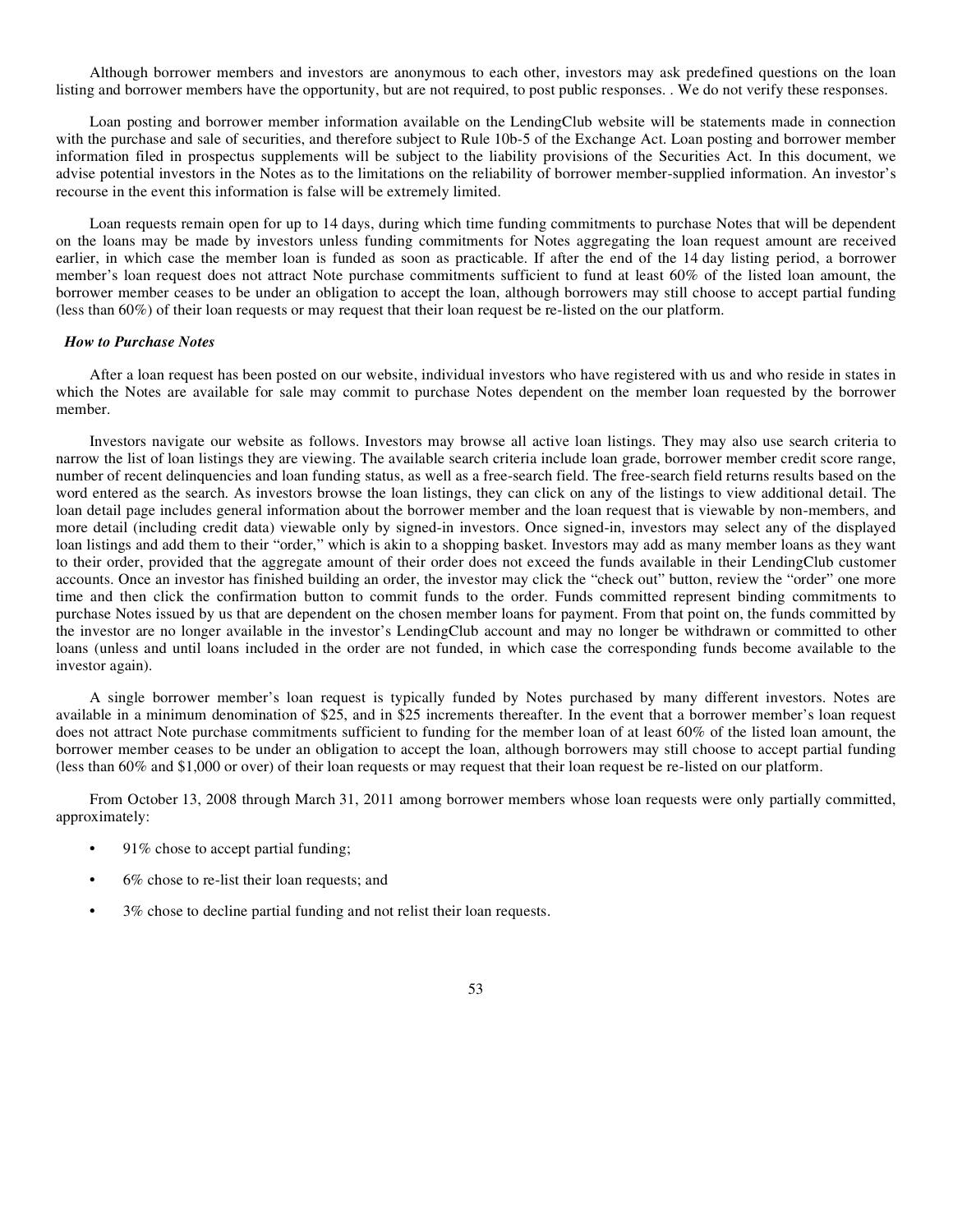#### *Portfolio Tool*

In making loan purchase commitments, as of July 1, 2011, approximately 30% of investors state that they use "Portfolio Tool", our proprietary tool that creates a suggested portfolio of Notes based upon investor provided information such as a target weighted average interest rate or other investment criteria selected by the investor. Investors may experiment with Portfolio Tool search results on our website without committing to purchase Notes.

The following steps are involved in an investor's use of Portfolio Tool:

- The investor indicates the aggregate principal amount of Notes that the investor wishes to purchase, which we refer to as a "portfolio."
- **•** The investor may then input preferences corresponding to LendingClub risk levels, such as by clicking search buttons or moving a cursor along a slider. These risk levels are calculated by applying a standard "Markowitz" formula. The calculation that performs assumes an initial search result from the loan requests currently available on the platform.
- **•** By using the search inputs, the investor can submit queries to present potential Notes that match the investor's search criteria (maximum debt-to-income ratio, home ownership, previously funded loans, security interest, among others). The engine then displays a sample portfolio for the investor.
- **•** The sample portfolio presented contains a list of Notes, displaying information about requested principal amounts, interest rates and the maturity dates of each member loan on which a Note is dependent. By changing the input criteria, an investor can repeat the request for a sample portfolio and view a new portfolio.
- **•** Once presented with a sample portfolio, an investor can choose to make modifications to the sample portfolio by removing Notes, adding new Notes or changing the amount of each Note purchased.
- **•** The investor then submits the desired portfolio, gets a confirmation page and selects "confirm" in order to buy the portfolio or "go back" to make further modifications or cancel the portfolio altogether.
- **•** If a loan request forming part of the portfolio is cancelled, either by LendingClub or by the borrower member, and the member loan will not be available, investors will be offered the opportunity to substitute a new loan request for the cancelled request. In this event, Portfolio Tool will present investors with the option to replace the cancelled loan request with another loan request of the same risk grade or a less risky risk grade or that meets the other investment criteria selected by the investor. Thus, a B5 loan would be replaced with the option to designate funding for another B5 loan and, if no B5 loan were available, a B4 loan, and if no B4 loan were available, a B3 loan, and so forth.

Investors may also browse loan requests or sort them using various search criteria including interest rate, FICO score range, debt-to-income ratio (calculated as described above), delinquencies in the last two years and percentage of the loan request already funded by Note commitments.

### *Loan Funding and Treatment of Investor Balances*

An investor's commitment to purchase a Note dependent on a member loan is a binding commitment, subject only to receipt of aggregate Note purchase commitments equal to at least 60% of the loan request amount or, if the total loan request amount is funded less than 60% of the loan request amount, a borrower member's decision to accept partial funding. In order to make Note purchase commitments, investors must have sufficient uncommitted funds in their LendingClub accounts. The placement of funds into an investor account is accomplished by having each investor authorize an electronic transfer using the ACH network from the investor's designated and verified bank account to the account currently maintained by us at Wells Fargo. This account is a pooled account titled in our name "in trust for" LendingClub investors, known as the ITF Account, and is a non-interest bearing demand deposit account. In connection with the ITF account, Wells Fargo is acting in a separate capacity from its role as trustee under the indenture governing the Notes.

Individual LendingClub members have no direct relationship with Wells Fargo. LendingClub is the trustee for the ITF account. In addition to outlining the rights of investors, the trust agreement provides that we disclaim any economic interest in the assets in the ITF account and also provides that each investor disclaims any right, title or interest in the assets of any other investor in the ITF account. No LendingClub monies are ever commingled with the assets of investors in the ITF account.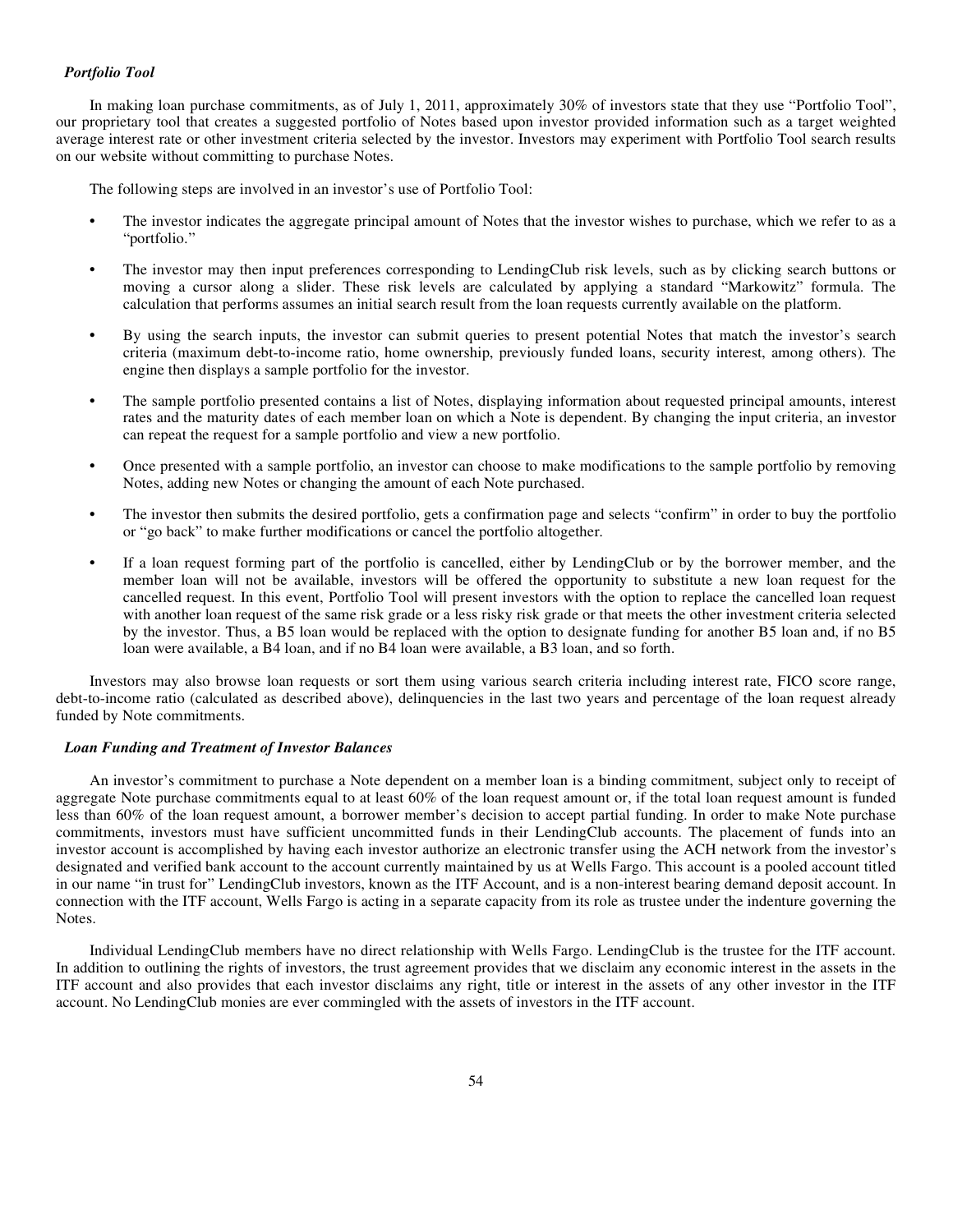Under the ITF account, we maintain sub-accounts for each of the investors on our platform to track and report funds committed by investors to purchase Notes dependent on member loans, as well as payments received from borrower members. These recordkeeping sub-accounts are purely administrative and reflect balances and transactions concerning the funds in the ITF account.

The ITF account is FDIC-insured on a "pass through" basis to the individual investors, subject to applicable limits. This means that each individual investor's balance is protected by FDIC insurance, up to the limits established by the FDIC. Other funds the investor has on deposit with Wells Fargo, for example, may count against any applicable FDIC insurance limits.

Funds of an investor may stay in the ITF account indefinitely. Such funds may include:

- funds in the investor's sub-account never committed to purchase Notes;
- **•** funds committed to the purchase of Notes for which the underlying member loan has not closed; or
- **•** payments received from us related to Notes previously purchased.

Upon request by the investor, we will transfer investor funds in the ITF account to the investor's designated and verified bank account by ACH transfer, provided such funds are not already committed to the future purchase of Notes.

#### *Purchases of Notes and Loan Closings*

Once an investor has decided to purchase one or more Notes that are dependent on member loans and prefunded the investor's LendingClub account with sufficient cash, we proceed with the purchase and sale of the Notes to the investor and facilitate the closing of the corresponding member loans. At a Note closing, when we issue a Note to an investor and register the Note on our books and records, we transfer the principal amount of such Note from such investor's sub-account under the ITF account to a funding account maintained by WebBank. This transfer represents the payment by the investor of the purchase price for the Note. These proceeds are designated for the funding of the particular member loan selected by the investor. WebBank is the true creditor for all member loans to borrower members, which allows our platform to be available on a uniform basis to borrower members throughout the United States, except that we do not currently offer member loans in Idaho, Indiana, Iowa, Maine, Mississippi, Nebraska, North Dakota and Tennessee. We are obligated to maintain funds in the funding account maintained by WebBank equal to \$2,000,000 or \$3,000,000 if the prior months loan total exceeds a determined amount. WebBank disburses the loan proceeds to the borrower member who is receiving the member loan. An individual member loan generally closes the first business day after i) we receive Note funding commitments in an aggregate amount equal to the amount of the loan request, or ii) the end of the 14 day listing period if we receive aggregate Note funding commitments equal to 60% or more of the amount of the loan request, or iii) when the borrower member agrees to take a lesser amount equal to the amount of Note commitments received up to that time.

At the closing of the borrower member's loan, we execute an electronic promissory note on the borrower member's behalf for the final loan amount under a power of attorney on behalf of the borrower member. WebBank then electronically indorses the promissory note to us and assigns the borrower member's loan agreement to us without recourse to WebBank.

The promissory note and the loan agreement contain customary agreements and covenants requiring the borrower members to repay their member loans and acknowledging our role as servicer for member loans. Borrowers authorize WebBank to disburse the loan proceeds by ACH transfer.

Investors know only the screen names, and do not know the actual names, of borrower members. The actual names and mailing addresses of the borrower members are known only to us and WebBank. We maintain custody of the electronically-executed promissory notes in electronic form on our platform.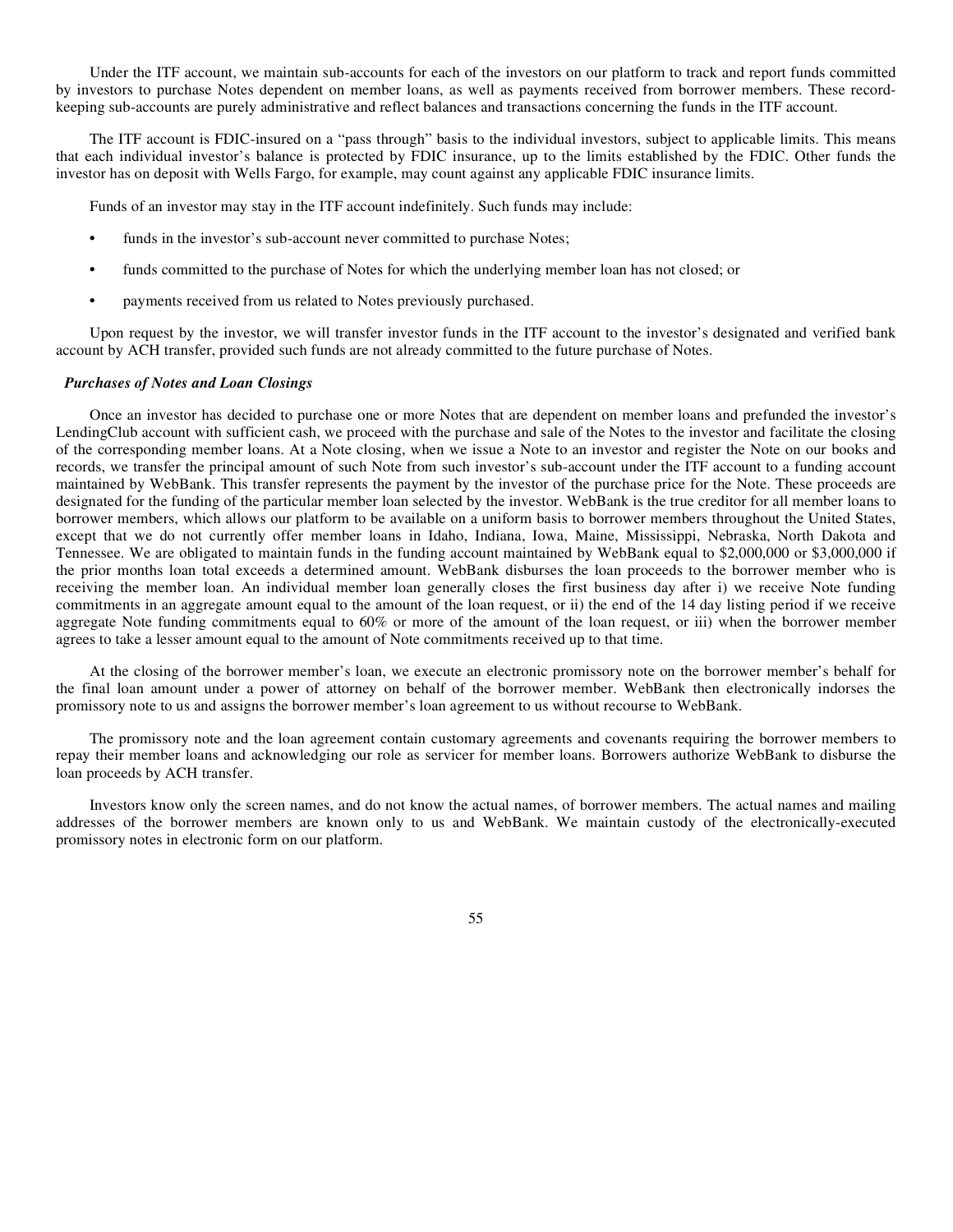Borrowers pay an origination fee upon the successful closing of the member loan. WebBank deducts the origination fee from the loan amount prior to disbursing the net amount to the borrower member and remits the fee to us. This fee is determined by the loan grade of the loan and ranges from 2.00% to 5.00% of the aggregate principal amount. The fees are:

# **Loan Origination Fees**

# **36 Month Loans**

|                   | LendingClub<br>Origination |
|-------------------|----------------------------|
| <b>Loan Grade</b> | Fee                        |
| $A1-A2$           | 2.00%                      |
| $A3-A5$           | 3.00%                      |
| $\bf{B}$          | 4.00%                      |
| $\mathsf{C}$      | 5.00%                      |
| $\mathbf D$       | 5.00%                      |
| E                 | 5.00%                      |
| F                 | 5.00%                      |
| G                 | 5.00%                      |

## **60 Month Loans**

|                           | LendingClub<br>Origination |
|---------------------------|----------------------------|
| <b>Loan Grade</b>         | Fee                        |
| A                         | 3.00%                      |
| $\bf{B}$                  | 5.00%                      |
| $\mathbf C$               | 5.00%                      |
| D                         | $5.00\%$                   |
| Е                         | $5.00\%$                   |
| $\boldsymbol{\mathrm{F}}$ | $5.00\%$                   |
| G                         | 5.00%                      |

## *Identity Fraud Reimbursement*

We reimburse investors for the unpaid principal balance of a Note that is dependent on a member loan obtained through identity fraud. We generally recognize the occurrence of identity fraud upon receipt of a police report regarding the identity fraud. This reimbursement for identity fraud only provides an assurance that our borrower identity verification is accurate; in no way is it a guarantee of a borrower's self-reported information (beyond the borrower's identity) or a borrower member's creditworthiness. We expect the incidence of identity fraud on our platform to be low because of our identity verification process. As of March 31, 2011, we had experienced 22 cases of confirmed identity fraud. In 20 of these cases, we received a police report from the victim of the identity fraud, evidencing that identity fraud had occurred. In the remaining cases, the identity appeared to be completely faked. We reimbursed the investors who had funded these member loans for the outstanding principal amount of these member loans.

## *Post-Closing Loan Servicing and Collection*

Following the purchase of Notes and the closing of the corresponding member loans, we begin servicing the CM Loans.

We assess investors a service charge in respect of their Notes. Our service charge is equal to an amount corresponding to 1.00% of the following amounts received by us from borrower members in respect of each corresponding member loan (in each case excluding any payments due to us on account of portions of the corresponding member loan, if any, funded by LendingClub itself):

- **•** principal;
- **•** interest; and
- late fees.

Our procedures generally involve the automatic debiting of borrower bank accounts by ACH transfer. If a borrower member chooses to pay by check, we impose a \$15.00 check processing fee per payment, subject to applicable law. We retain 100% of any check processing and other processing fees we receive to cover our costs.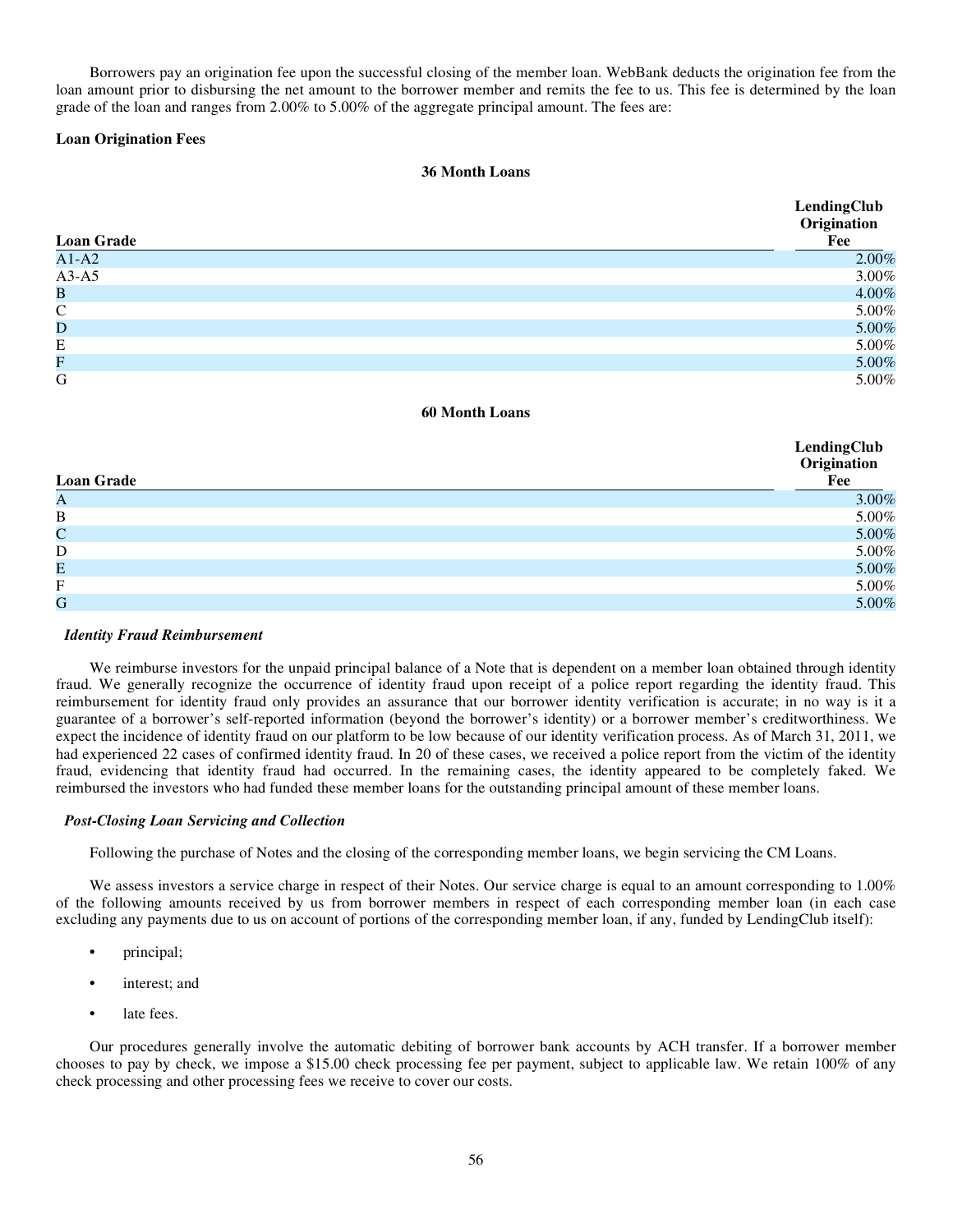Member loan payments are transferred to a clearing account in our name where they remain for four days. Thereafter, we make payments on the Notes by transferring the appropriate funds to the ITF account and allocating amounts received on specific member loans to the appropriate investor's sub-account. We transfer amounts due to us for servicing and borrower loans we hold from the clearing account to another operating account of ours. An investor may transfer uncommitted funds out of the investor's LendingClub sub-account in the ITF account by ACH to the investor's designated bank account at any time, subject to normal execution times for such transfers (generally 2-3 days).

We disclose on our website to the relevant investors and report to consumer reporting agencies regarding borrower members' payment performance on our member loans. We have also made arrangements for collection procedures in the event of borrower member default. When a member loan is past due and payment has not been received, we contact the borrower member to request payment. After a 15-day grace period, we may, in our discretion, assess a late payment fee. The amount of the late payment fee is the greater of 5.00% of the unpaid payment amount, or \$15.00, or such lesser amount as may be provided by applicable law. This fee may be charged only once per late payment. Amounts equal to any late payment fees we receive are paid to holders of the Notes dependent on the relevant member loans, net of our service charge. We often choose not to assess a late payment fee when a borrower promises to return a delinquent loan to current status and fulfills that promise. See "About the Loan Platform — Historical Information about Our Borrower Members and Outstanding Loans." We may also work with the borrower member to structure a new payment plan in respect of the member loan without the consent of any holder of the Notes corresponding to that member loan. Under the indenture for the Notes, we are required to use commercially reasonable efforts to service and collect member loans, in good faith, accurately and in accordance with industry standards customary for servicing loans such as the member loans.

Each time a payment request is denied due to insufficient funds in the borrower's account or for any other reason, we may assess an unsuccessful payment fee to the borrower in an amount of \$15.00 per unsuccessful payment, or such lesser amount as may be provided by applicable law. We retain 100% of this unsuccessful payment fee to cover our costs incurred because of the denial of the payment.

If a member loan becomes 31 days overdue, we identify the loan on our website as "Late (31-120)," and we either refer the member loan to an outside collection agent or to our in-house collections department. Currently, we generally use our in-house collections department as a first step when a borrower member misses a member loan payment. In the event that our initial in-house attempts to contact a borrower member are unsuccessful, we generally refer the delinquent account to the outside collection agent. Amounts equal to any recoveries we receive from the collection process are payable to investors on a pro rata basis, subject to our deduction of our 1.00% service charge and an additional collection fee. The investor is only charged the additional collection fee if the collection agency or LendingClub are able to collect a payment.

These fees, which are a percentage of the amount recovered, are listed below:

- **•** 30% if the member loan is less than 60 days past due and no more than 90 days from the date of origination;
- **•** 35% in all other cases, except litigation; and
- **•** 30%, or hourly attorneys' fees, in the event of litigation, plus costs.

Investors are able to monitor the status of collections as the status of a member loan switches from "Late (15-30 days)" to "Late (31-120 days)" to "current" for example, but cannot participate in or otherwise intervene in the collection process.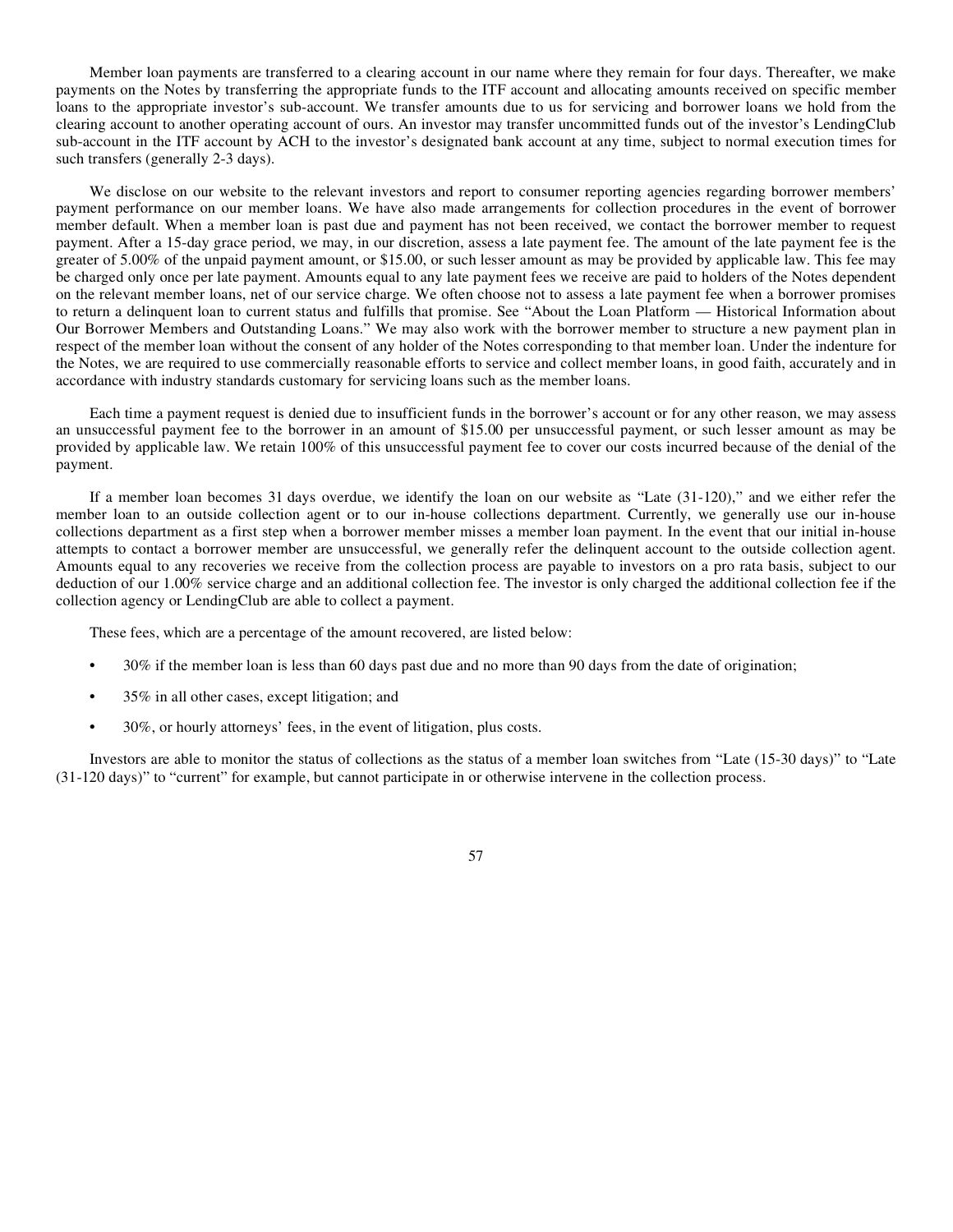The following table summarizes the fees that we charge and how these fees affect investors:

| <b>Description of Fee</b>               | <b>Fee Amount</b>                                                                                                                                                                                                                                                                                                              | <b>When Fee is Charged</b>                                                                                                                                    | <b>Effect on Investors</b>                                                                                                                                                                                                                                                |
|-----------------------------------------|--------------------------------------------------------------------------------------------------------------------------------------------------------------------------------------------------------------------------------------------------------------------------------------------------------------------------------|---------------------------------------------------------------------------------------------------------------------------------------------------------------|---------------------------------------------------------------------------------------------------------------------------------------------------------------------------------------------------------------------------------------------------------------------------|
| Service charge on Notes                 | 1.00% of the principal, interest<br>and late fees received by<br>LendingClub from borrower<br>members in respect of each<br>corresponding member loan (in<br>each case excluding any<br>payments due to LendingClub on<br>account of portions of the<br>corresponding member loan, if<br>any, funded by LendingClub<br>itself) | At the time of any payments<br>on the Notes, including Note<br>payments resulting from<br>prepayments or partial<br>payments on corresponding<br>member loans | The service charge will<br>reduce the effective<br>yield on your Notes<br>below their stated<br>interest rate                                                                                                                                                             |
| Member loan late fee                    | Assessed in our discretion; if<br>assessed, the late fee is the<br>greater of 5.00% of the unpaid<br>installment amount, or \$15.00, or<br>such lesser amount as may be<br>provided by applicable law, and<br>may be charged only once per<br>late payment                                                                     | In our discretion, when a<br>member loan is past due and<br>payment has not been<br>received after a 15-day grace<br>period                                   | Amounts equal to any late<br>payment fees we receive are paid<br>to holders of the Notes<br>corresponding to the relevant<br>member loan, net of our 1.00%<br>service charge                                                                                              |
| Member loan unsuccessful<br>payment fee | \$15.00 per unsuccessful<br>payment, or such lesser amount<br>as may be provided by applicable<br>law                                                                                                                                                                                                                          | May be assessed each time a<br>payment request is denied,<br>due to insufficient funds in<br>the borrower's account or for<br>any other reason                | We retain 100% of this<br>unsuccessful payment fee to<br>cover our costs incurred because<br>of the denial of the payment                                                                                                                                                 |
| Member loan collection fee              | Only charged after a member<br>loan becomes 31 days overdue if<br>the collection agency or<br>LendingClub is able to collect an<br>overdue payment; collection fee<br>is a percentage of the amount<br>recovered:                                                                                                              | At the time of successful<br>collection after a member<br>loan becomes 31 days<br>overdue                                                                     | Collection fees charged by us or<br>a third-party collection agency<br>will reduce payments and the<br>effective yield on the related<br>Notes; collection fees will be<br>retained by us or the third-party<br>collection agency as additional<br>servicing compensation |
|                                         | 30% if the member loan is<br>٠<br>less than 60 days past due<br>and no more than 90 days<br>from the date of origination;                                                                                                                                                                                                      |                                                                                                                                                               |                                                                                                                                                                                                                                                                           |
|                                         | 35% in all other cases, except<br>٠<br>litigation; and                                                                                                                                                                                                                                                                         |                                                                                                                                                               |                                                                                                                                                                                                                                                                           |
|                                         | 30%, or hourly attorneys'<br>٠<br>fees, in the event of<br>litigation, plus costs                                                                                                                                                                                                                                              |                                                                                                                                                               |                                                                                                                                                                                                                                                                           |
| Check processing fee                    | \$15.00 per check processed for<br>any payments made by check                                                                                                                                                                                                                                                                  | At the time a payment by<br>check is processed                                                                                                                | We retain 100% of this check<br>processing fee to cover our costs                                                                                                                                                                                                         |

If a borrower member dies while a member loan is in repayment, we require the executor or administrator of the estate to send a death certificate to us. We then file a claim against the borrower member's estate to attempt to recover the outstanding loan balance. Depending on the size of the estate, we may not be able to recover the outstanding amount of the loan. If the estate does not include sufficient assets to repay the outstanding member loan in full, we will treat the unsatisfied portion of a member loan as defaulted with zero value. In addition, if a borrower member dies near the end of the term of a member loan, it is unlikely that any further payments will be made on the Notes corresponding to such member loan, because the time required for the probate of the estate may extend beyond the initial maturity date and the final maturity date of the Notes.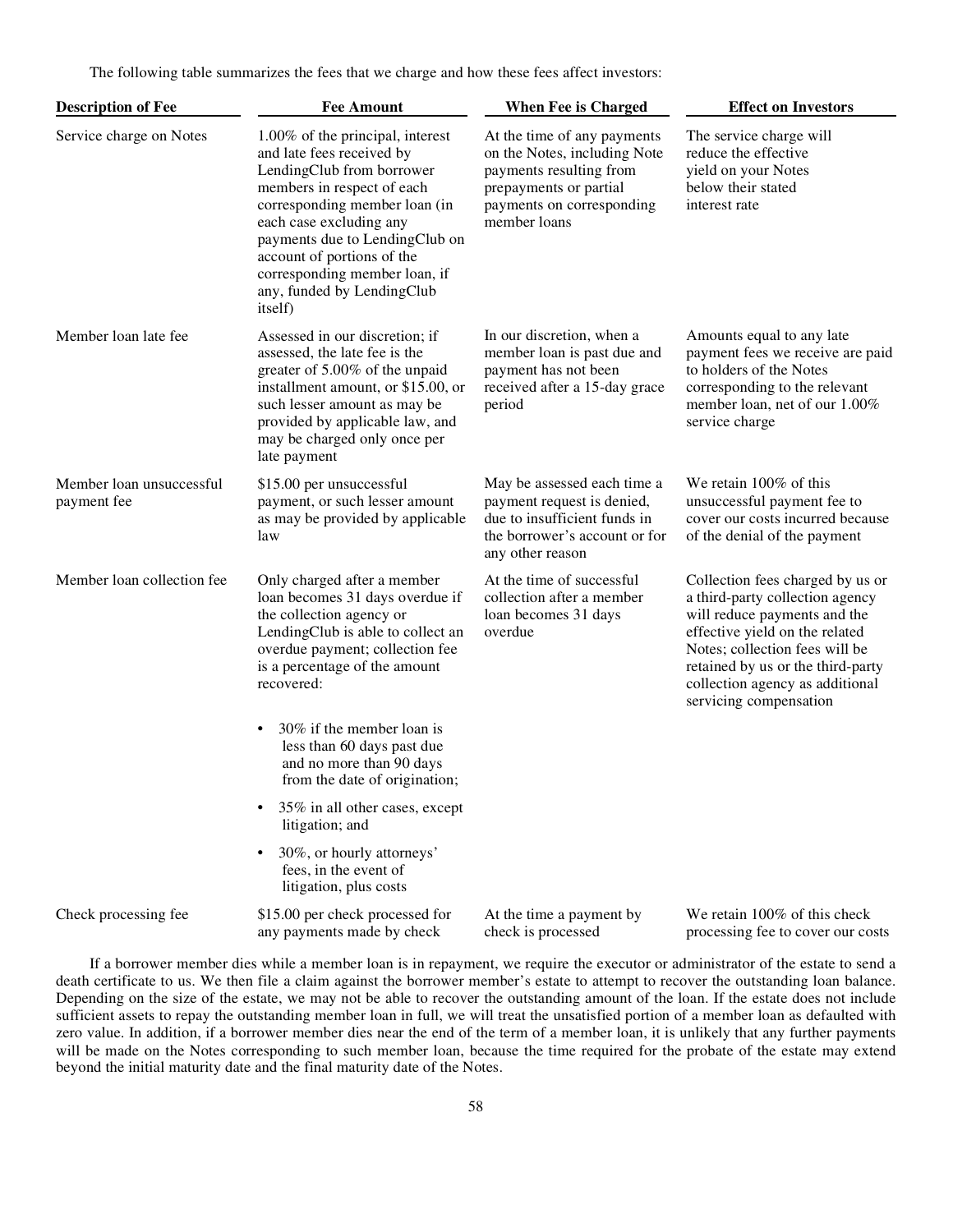Our normal collection process changes in the event of a borrower member bankruptcy filing. When we receive notice of the bankruptcy filing, as required by law, we cease all automatic monthly payments on the member loan. We also defer any other collection activity. The status of the member loan, which the relevant investors may view, switches to "bankruptcy." We next determine what we believe to be an appropriate approach to the member's bankruptcy. If the proceeding is a Chapter 7 bankruptcy filing, seeking liquidation, we attempt to determine if the proceeding is a "no asset" proceeding, based on instructions we receive from the bankruptcy court. If the proceeding is a "no asset" proceeding, we take no further action and assume that no recovery will be made on the member loan.

In all other cases, we will file a proof of claim involving the borrower member. The decision to pursue additional relief beyond the proof of claim in any specific matter involving a LendingClub borrower member will be entirely within our discretion and will depend upon certain factors including:

- **•** if the borrower member used the proceeds of a LendingClub member loan in a way other than that which was described the borrower member's loan application;
- **•** if the bankruptcy is a Chapter 13 proceeding, whether the proceeding was filed in good faith and if the proposed plan reflects a "best effort" on the borrower member's behalf; and
- **•** our view of the costs and benefits to LendingClub of any proposed action.

#### *Participation in the Funding of Loans by LendingClub and Its Affiliates*

From time to time, qualified loan requests on our platform are not fully committed to by investors. To address these situations, we have funded portions of certain member loan requests. As of March 31, 2011, we had funded approximately \$17.9 million of loan requests. Although we have no obligation to do so, we may fund portions of loan requests in the future.

Our affiliates, including our executive officers, directors and 5% stockholders, also have funded portions of loans requests from time to time in the past, and may do so in the future. For the twelve months ended March 31, 2011, these affiliates had funded \$933,375 of new loan requests and their outstanding principal balance was \$759,610 as of March 31, 2011. For the twelve months ended March 31, 2010, these affiliates had funded \$43,975 of new loan requests and their outstanding principal balance was \$151,805 as of March 31, 2010.

#### **Trading Platform**

Investors may not transfer their Notes except through the resale trading platform operated by FOLIO*fn* Investments, Inc. ("FOLIO*fn*"), an unaffiliated registered broker-dealer. This trading platform is an internet-based trading platform on which LendingClub investors who establish a brokerage relationship with the registered broker-dealer operating the trading platform may offer their Notes for sale. In this section, we refer to our investors who have established such brokerage relationships as "subscribers." Only transactions involving resales of previously issued Notes will be effected through the trading platform; the trading platform will not handle any aspect of transactions involving the initial offer and sale of Notes by us. Subscribers may post orders to sell their Notes on the trading platform at prices established by the subscriber. Other subscribers will have the opportunity to view these prices, along with historical information from the original loan posting for the member loan corresponding to the Note, an updated credit score range of the borrower member and the payment history for the Note.

Currently, the only fees payable by subscribers in respect of the trading platform is the 1% fee charged by the registered brokerdealer to subscribers who sell Notes. All Notes traded through the trading platform will continue to be subject to our ongoing fees, including the ongoing 1.00% service charge.

LendingClub is not a registered national securities exchange, securities information processor, clearing agency or broker-dealer. All securities services relating to the trading platform are provided by FOLIO*fn*. Neither LendingClub nor FOLIO*fn* will make any recommendations with respect to transactions on the trading platform. There is no assurance that investors will be able to establish a brokerage relationship with the registered broker-dealer. Furthermore, we cannot assure subscribers that they will be able to sell Notes they offer for resale through the trading platform at the offered price or any other price nor can we offer any assurance that the trading platform will continue to be available to subscribers. The trading platform is not available to residents of all states. As of March 31, 2011, it has taken an average of 5.5 days to sell a note with an offer price at or below par.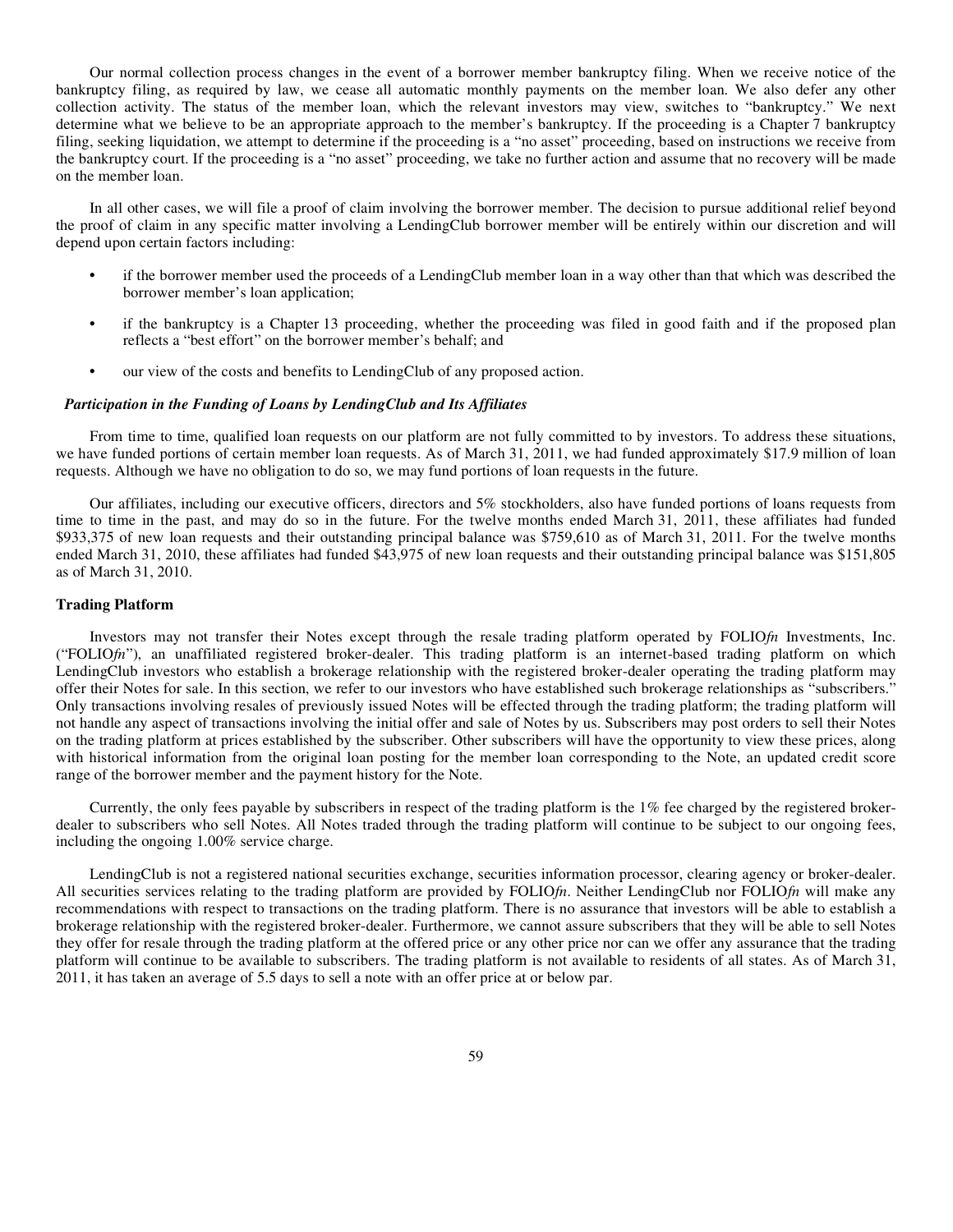#### **Customer Support**

We provide customer support to our borrower members and investors. For most LendingClub members, their experience is entirely web-based. We include detailed frequently asked questions ("FAQs") on our website. We also post detailed fee information and the full text of our member legal agreements.

We make additional customer support available to members by email and phone. Our customer support team was located at our headquarters in Redwood City, California until May 13, 2011. Since May 16, 2011, our customer support team has been located at our headquarters in San Francisco, California.

## **Historical Information about Our Borrower Members and Outstanding Loans**

In regards to the following historical information, prior performance is no guarantee of future results or outcomes.

For purposes of the following information and tables, we have excluded from the data all previously issued loans that would not meet the current credit policy. To review the information and tables that include this data, please see the information and tables staring on the following page.

As of March 31, 2011, we had facilitated member loans with an average original principal amount of approximately \$10,000 and an aggregate original principal amount of \$224,584,775. Out of 22,189 facilitated member loans, 2,625 member loans with an aggregate original principal amount of which \$24,601,550, or 10.95% had fully paid. Including loans which were fully paid, 20,256 loans representing \$202,753,050 of outstanding principal balance at March 31, 2011 had been through at least one billing cycle.

Of the \$202,753,050 of original principal balance at March 31, 2011 that had been through at least one billing cycle, \$5,195,015 of outstanding principal balance less interest and fees received, or 2.56%, was either in default or has charged off. The defaulted loans and charged off loans were comprised of 733 member loans, of which 526 loans representing \$3,640,780 in outstanding principal balance less interest and fees received, were defaults and charge offs due to delinquency, while the remaining 207 loans were loans in which the borrower member filed for a Chapter 7 bankruptcy seeking liquidation. A member loan is considered defaulted when at least one payment is more than 120 days late.

Of remaining loans that had been through at least one billing cycle as of March 31, 2011, \$132,832,400 of principal remained outstanding of which 97.52% was current, 0.22% was 16 to 30 days late, 1.39% was between 31 and 120 days late and 0.87% were on a performing payment plan. During the three months ended March 31, 2011, of the 13,924 member loans which were not delinquent prior to the start of the quarter, 368 member loans became delinquent for some amount of time during the quarter, excluding those that entered the  $0 - 15$  day grace period. Of those loans which became delinquent for more than 15 days during the quarter, we charged late fees totaling \$2,968 on 125 loans and received late fees of \$863 on 37 loans.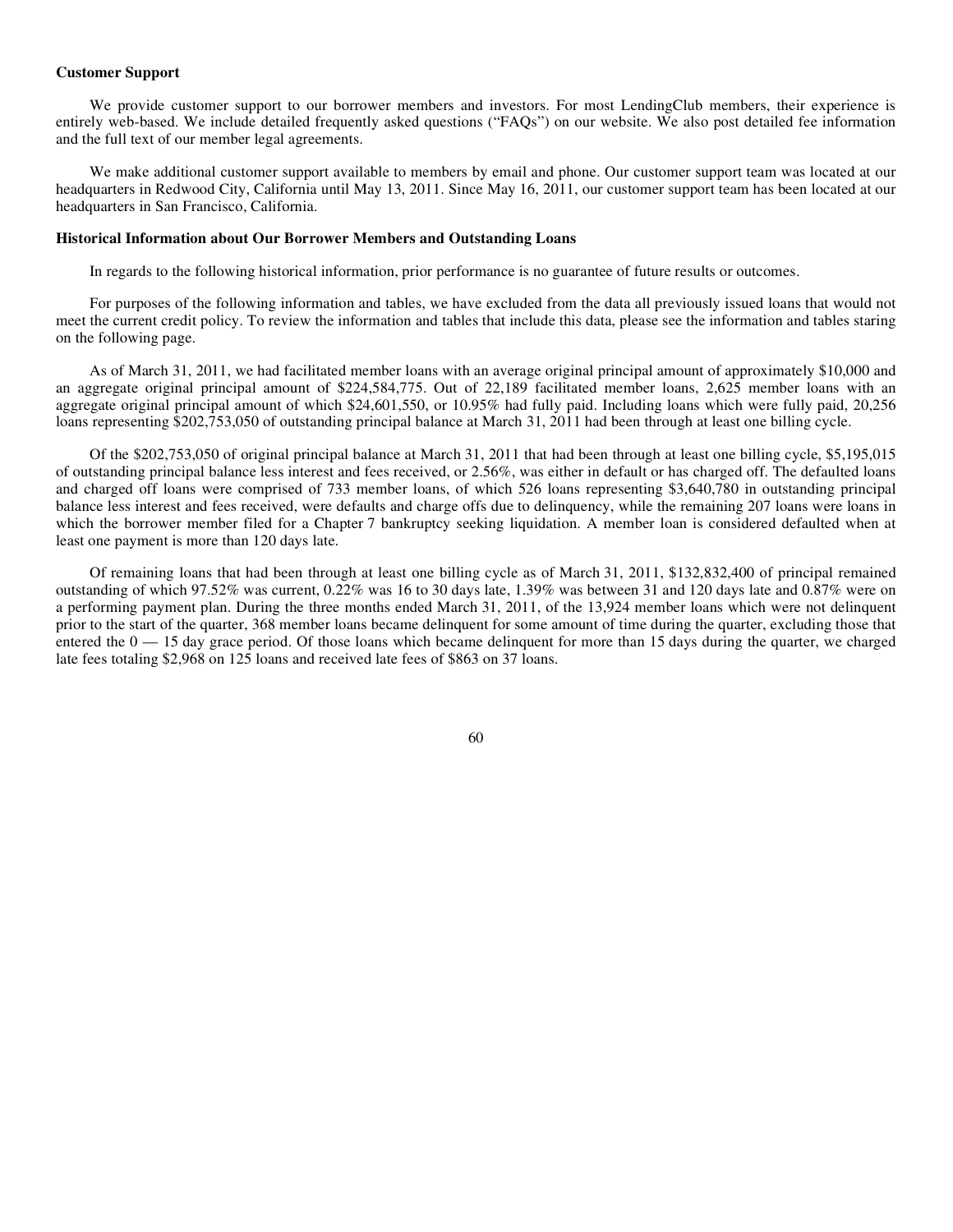The following table presents aggregated information about borrower members and their loans for the period from May 24, 2007 to March 31, 2011, grouped by the loan grade assigned by us:

|                   | Number of | Average                        | <b>Average Annual</b>  | <b>Average Total</b>     |
|-------------------|-----------|--------------------------------|------------------------|--------------------------|
| <b>Loan Grade</b> |           | <b>Borrowers Interest Rate</b> | <b>Percentage Rate</b> | <b>Funded Commitment</b> |
| $\overline{A1}$   | 309       | 5.96%                          | 7.23%                  | \$<br>5,697              |
| A2                | 701       | 6.49%                          | 7.72%                  | 5,933                    |
| A <sub>3</sub>    | 1,109     | 7.13%                          | 8.43%                  | 7,084                    |
| A4                | 1,517     | 7.67%                          | 9.01%                  | 8,071                    |
| A <sub>5</sub>    | 1,805     | 8.10%                          | 9.39%                  | 9,113                    |
| B1                | 1,018     | 10.07%                         | 12.51%                 | 9,312                    |
| B2                | 1,160     | 10.43%                         | 12.85%                 | 10,199                   |
| B <sub>3</sub>    | 1,433     | 10.75%                         | 13.17%                 | 10,786                   |
| <b>B4</b>         | 1,477     | 11.12%                         | 13.49%                 | 10,588                   |
| B <sub>5</sub>    | 1,570     | 11.48%                         | 13.87%                 | 10,440                   |
| C <sub>1</sub>    | 1,178     | 12.59%                         | 15.25%                 | 9,982                    |
| C <sub>2</sub>    | 1,129     | 13.01%                         | 15.73%                 | 10,051                   |
| C <sub>3</sub>    | 1,020     | 13.36%                         | 16.05%                 | 9,850                    |
| C <sub>4</sub>    | 800       | 13.55%                         | 16.28%                 | 9,760                    |
| C <sub>5</sub>    | 743       | 13.95%                         | 16.69%                 | 9,306                    |
| D1                | 593       | 14.31%                         | 17.34%                 | 10,425                   |
| D2                | 761       | 14.72%                         | 17.50%                 | 10,780                   |
| D <sub>3</sub>    | 681       | 15.11%                         | 17.86%                 | 11,507                   |
| D <sub>4</sub>    | 537       | 15.44%                         | 18.16%                 | 11,847                   |
| D <sub>5</sub>    | 479       | 15.86%                         | 18.59%                 | 12,575                   |
| E1                | 428       | 16.18%                         | 18.90%                 | 12,487                   |
| E2                | 341       | 16.49%                         | 19.10%                 | 12,888                   |
| E <sub>3</sub>    | 288       | 16.89%                         | 19.52%                 | 12,890                   |
| E4                | 234       | 17.23%                         | 19.77%                 | 14,549                   |
| E5                | 197       | 17.63%                         | 20.30%                 | 14,887                   |
| F1                | 153       | 18.03%                         | 20.63%                 | 15,678                   |
| F2                | 133       | 18.28%                         | 20.86%                 | 14,653                   |
| F3                | 88        | 18.73%                         | 21.36%                 | 15,501                   |
| F <sub>4</sub>    | 75        | 19.08%                         | 21.77%                 | 14,702                   |
| F <sub>5</sub>    | 57        | 19.46%                         | 22.15%                 | 18,102                   |
| G1                | 44        | 19.85%                         | 22.56%                 | 17,055                   |
| G2                | 49        | 20.27%                         | 22.91%                 | 18,664                   |
| G <sub>3</sub>    | 30        | 20.74%                         | 23.33%                 | 18,802                   |
| G4                | 33        | 20.96%                         | 23.63%                 | 19,136                   |
| G <sub>5</sub>    | 19        | 21.10%                         | 23.91%                 | 18,028<br>\$             |
| <b>Total</b>      | 22,189    | 11.76%                         | 14.03%                 | \$<br>10,121             |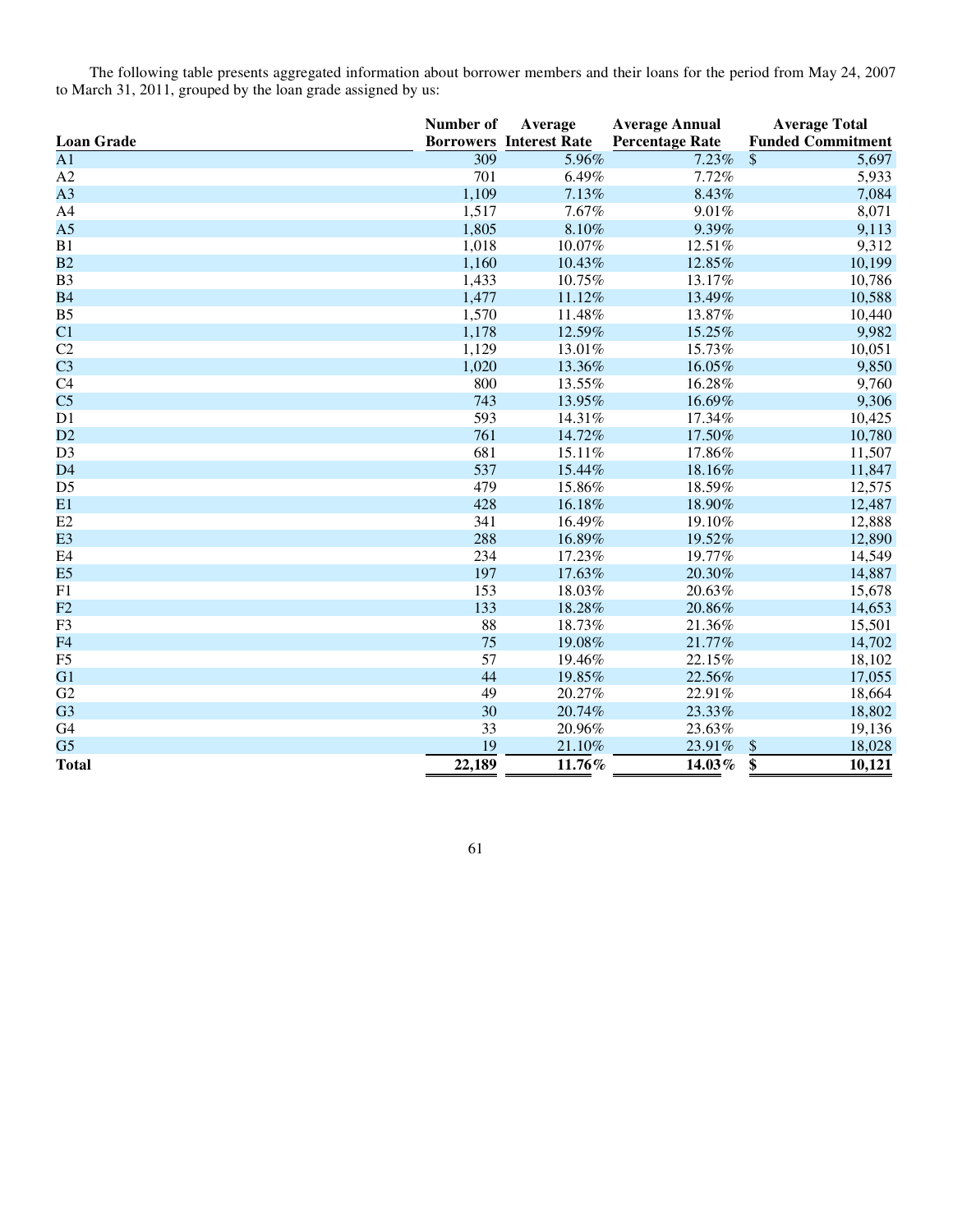The following table presents aggregated information for the period from May 24, 2007 to March 31, 2011, self-reported by borrower members at the time of their loan applications, grouped by the loan grade assigned by us. We do not independently verify this information:

|                   | Percentage of<br><b>Borrowers Stating</b><br><b>They Own Their</b> |                     | <b>Average Annual Average Debt to</b> |
|-------------------|--------------------------------------------------------------------|---------------------|---------------------------------------|
| <b>Loan Grade</b> | <b>Own Homes</b>                                                   | <b>Gross Income</b> | Income Ratio (1)                      |
| A <sub>1</sub>    | 67.96% \$                                                          | 63,998              | 9.70%                                 |
| A2                | 64.48%                                                             | 66,568              | 10.57%                                |
| A <sub>3</sub>    | 61.14%                                                             | 70,691              | 10.68%                                |
| A <sub>4</sub>    | 56.03%                                                             | 65,942              | 11.60%                                |
| A <sub>5</sub>    | 56.07%                                                             | 70,511              | 11.93%                                |
| B1                | 51.47%                                                             | 67,469              | 12.08%                                |
| B2                | 48.28%                                                             | 71,833              | 12.31%                                |
| B <sub>3</sub>    | 51.22%                                                             | 73,306              | 12.83%                                |
| <b>B4</b>         | 51.05%                                                             | 70,680              | 13.23%                                |
| B <sub>5</sub>    | 49.68%                                                             | 65,888              | 13.26%                                |
| C1                | 46.35%                                                             | 72,802              | 13.06%                                |
| C2                | 44.73%                                                             | 66,074              | 13.25%                                |
| C <sub>3</sub>    | 47.25%                                                             | 66,393              | 13.22%                                |
| C4                | 45.75%                                                             | 66,564              | 14.00%                                |
| C <sub>5</sub>    | 41.05%                                                             | 67,491              | 13.57%                                |
| D1                | 39.46%                                                             | 64,781              | 13.40%                                |
| D2                | 43.63%                                                             | 71,031              | 13.55%                                |
| D <sub>3</sub>    | 46.55%                                                             | 69,411              | 13.64%                                |
| D <sub>4</sub>    | 41.90%                                                             | 71,830              | 13.40%                                |
| D <sub>5</sub>    | 45.51%                                                             | 69,507              | 13.44%                                |
| E1                | 45.09%                                                             | 68,871              | 13.73%                                |
| E2                | 47.51%                                                             | 72,402              | 13.97%                                |
| E <sub>3</sub>    | 44.10%                                                             | 71,086              | 13.12%                                |
| E4                | 52.99%                                                             | 76,530              | 13.50%                                |
| E <sub>5</sub>    | 51.27%                                                             | 88,194              | 13.81%                                |
| F1                | 54.90%                                                             | 83,199              | 13.62%                                |
| F2                | 48.87%                                                             | 79,161              | 13.71%                                |
| F <sub>3</sub>    | 44.32%                                                             | 77,158              | 14.49%                                |
| F <sub>4</sub>    | 52.00%                                                             | 79,410              | 13.57%                                |
| F <sub>5</sub>    | 64.91%                                                             | 86,766              | 13.62%                                |
| G1                | 63.64%                                                             | 67,848              | 11.91%                                |
| G <sub>2</sub>    | 61.22%                                                             | 85,654              | 15.09%                                |
| G <sub>3</sub>    | 53.33%                                                             | 80,690              | 15.71%                                |
| G4                | 60.61%                                                             | 98,011              | 12.36%                                |
| G <sub>5</sub>    | 47.37% \$                                                          | 103,005             | 13.18%                                |
| <b>Total</b>      | 50.29% \$                                                          | 69,665              | 12.74%                                |

 (1) Average debt to income ratio, excluding mortgage debt, calculated by us based on (i) the debt reported by a consumer reporting agency, and (ii) the income reported by the borrower member.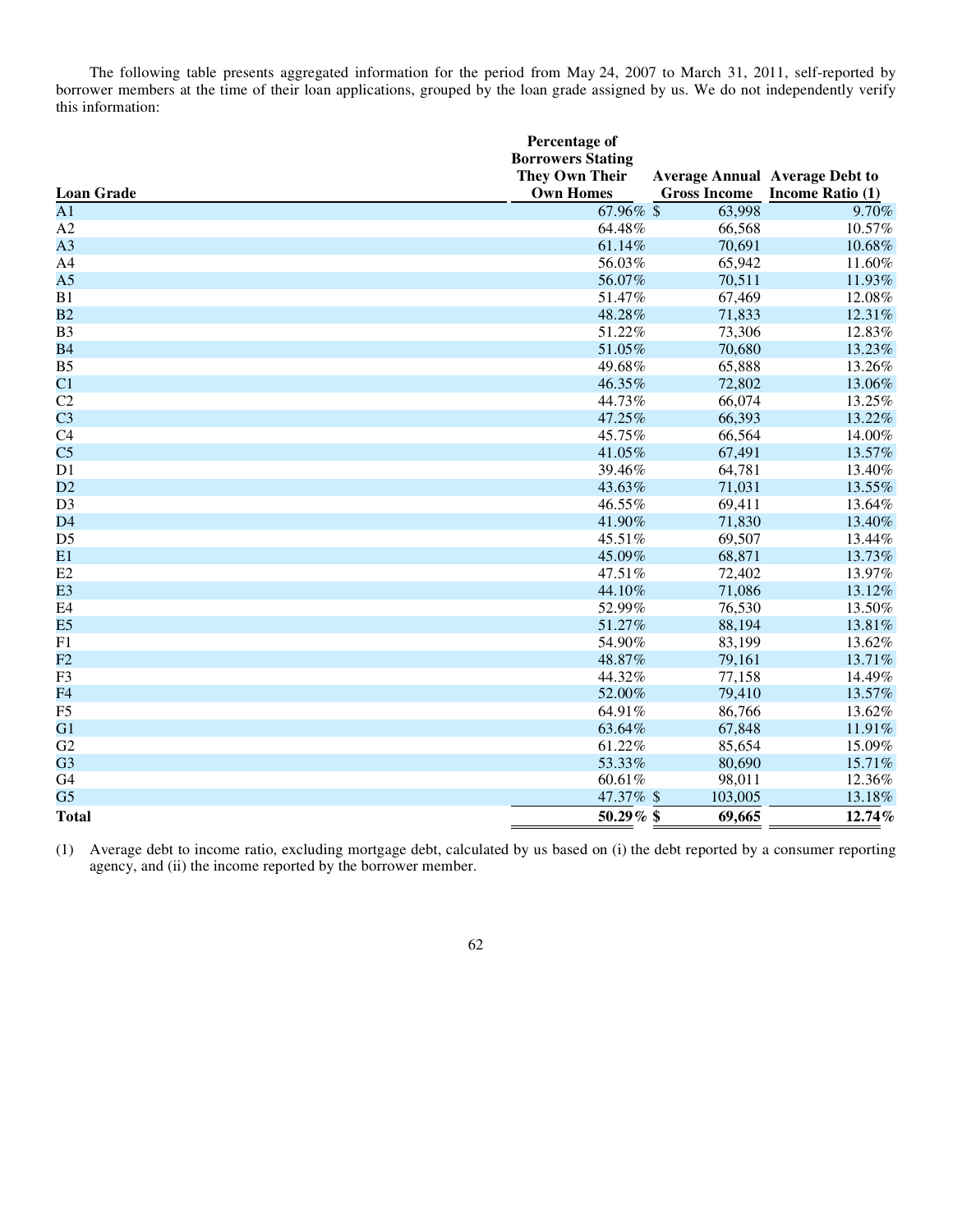The following table presents aggregated information for the period from May 24, 2007 to March 31, 2011, reported by a consumer reporting agency about our borrower<br>members at the time of their loan applications, grouped by members at the time of their loan applications, grouped by the loan grade assigned by us. As used in this table, "Delinquencies in the Last Two Years" means the number of 30+ days The following table presents aggregated information for the period from May 24, 2007 to March 31, 2011, reported by a consumer reporting agency about our borrower past-due incidences of delinquency in the borrower member's credit file for the past two years. past-due incidences of delinquency in the borrower member's credit file for the past two years.

| ;                                                                                                                    |
|----------------------------------------------------------------------------------------------------------------------|
| l                                                                                                                    |
|                                                                                                                      |
| i                                                                                                                    |
|                                                                                                                      |
| $\overline{\phantom{a}}$                                                                                             |
| くく                                                                                                                   |
|                                                                                                                      |
|                                                                                                                      |
|                                                                                                                      |
| ١                                                                                                                    |
|                                                                                                                      |
|                                                                                                                      |
|                                                                                                                      |
|                                                                                                                      |
| -<br>-<br>-                                                                                                          |
|                                                                                                                      |
|                                                                                                                      |
|                                                                                                                      |
| ţ<br>l                                                                                                               |
|                                                                                                                      |
|                                                                                                                      |
| ı                                                                                                                    |
|                                                                                                                      |
|                                                                                                                      |
| :                                                                                                                    |
|                                                                                                                      |
|                                                                                                                      |
| ֧֦֦֦֧֦֧ׅ֧֧֧֧֧֧֧֧֧ׅ֧֧֧֧֧֛֧֧֧ׅ֧֧֛֪֛֚֚֚֚֚֚֚֚֚֚֚֚֚֚֚֚֚֚֚֚֚֝֝֝֝֬֝֝֝֝֝֝֝֝֝֝֬֝֝֝֬֝֝֬֝֝֬֝֬֝֬֝֬֝֬֝֬֝֬֝֬֝֝֬֝֬֝֬֝֬֝֝֝֬֝֬֝֬֝֝֬֝֝ |
|                                                                                                                      |
|                                                                                                                      |
| $\frac{1}{2}$                                                                                                        |
| ï                                                                                                                    |
|                                                                                                                      |
|                                                                                                                      |
|                                                                                                                      |
|                                                                                                                      |
|                                                                                                                      |
|                                                                                                                      |
|                                                                                                                      |
| 1<br>i                                                                                                               |

|                | Average<br>FICO | Average Open<br>Credit Lines | age Total<br>Avera | Revolving<br>Average              | Revolving Line<br>Average | Inquiries in the<br>Average | Delinquencies in<br>Average | <b>Average Months</b><br>Since Last |
|----------------|-----------------|------------------------------|--------------------|-----------------------------------|---------------------------|-----------------------------|-----------------------------|-------------------------------------|
| Loan Grade     |                 |                              | dit Lines<br>Crec  | $\frac{Credit \, Balance}{8,425}$ | Utilization               | Last Six Months             | the Last Two Years          | Delinquency                         |
| $\overline{z}$ |                 |                              |                    | 8,425                             | 17.83%                    |                             |                             |                                     |
| 23             |                 |                              |                    | 8,895                             | 18.92%                    |                             | $\circ$                     | 358                                 |
|                |                 |                              |                    | 10,296                            | 23.65%                    |                             | $\circ$                     |                                     |
| A4<br>A5       |                 |                              |                    | 11,648                            | 29.40%                    |                             |                             |                                     |
|                |                 |                              |                    | 12,802                            | 33.15%                    |                             | $\circ$                     | 35                                  |
| $\overline{B}$ |                 |                              |                    | 12,211                            | 38.10%                    |                             |                             |                                     |
|                |                 |                              |                    | 12,986                            | 40.43%                    |                             |                             | 57                                  |
|                |                 |                              |                    | 14,420                            | 43.18%                    |                             | $\circ$                     |                                     |
|                |                 |                              |                    | 14,474                            | 45.63%                    |                             | $\circ$                     |                                     |
|                |                 |                              |                    | 13,776                            | 49.52%                    |                             | $\circ$                     | នននិងក្នុងដន្ទាន់នាំងន              |
|                |                 |                              |                    | 13,539                            | 54.33%                    |                             | $\circ$                     |                                     |
|                |                 |                              |                    | 12,992                            | 55.71%                    |                             |                             |                                     |
|                |                 |                              |                    | 13,622                            | $54.58\%$                 |                             | $\circ$                     |                                     |
|                |                 |                              |                    | 14,056                            | 58.49%                    |                             | ○                           |                                     |
|                |                 |                              |                    | 13,412                            | 60.65%                    |                             | 0                           |                                     |
|                |                 |                              |                    | 13,124                            | 61.44%                    |                             | c                           |                                     |
|                |                 |                              |                    | 13,624                            | 61.16%                    |                             | っ                           |                                     |
|                |                 |                              |                    | 14,305                            | 62.23%                    |                             | っ                           |                                     |
|                |                 |                              |                    | 13,831                            | 63.94%                    |                             | ○                           |                                     |
|                |                 |                              |                    | 15,085                            | $63.08\%$                 |                             | っ                           |                                     |
|                |                 |                              |                    | 13,616                            | 65.73%                    |                             | ○                           | 38                                  |
|                |                 |                              |                    | 15,130                            | 67.93%                    |                             | っ                           |                                     |
|                |                 |                              |                    | 15,345                            | 70.21%                    |                             | $\circ$                     |                                     |
|                |                 |                              |                    | 17,125                            | 67.93%                    |                             | $\circ$                     | $-8488$                             |
|                |                 |                              |                    | 16,787                            | 67.75%                    |                             | $\circ$                     |                                     |
|                |                 |                              |                    | 18,764                            | 67.07%                    |                             |                             |                                     |
|                |                 |                              |                    | 17,519                            | 71.82%                    |                             | $\circ$                     | $R$ ន $R$ ន $R$ គ $R$               |
|                |                 |                              |                    | 15,758                            | 72.03%                    |                             | $\circ$                     |                                     |
|                |                 |                              |                    | 13,437                            | 71.55%                    |                             | $\circ$                     |                                     |
|                |                 |                              |                    | 20,159                            | 72.69%                    |                             | $\circ$                     |                                     |
|                |                 |                              |                    | 13,187                            | 66.53%                    |                             | $\circ$                     |                                     |
|                |                 |                              |                    | 21,178                            | 76.86%                    |                             | $\circ$                     |                                     |
|                |                 |                              |                    | 17,088                            | 82.17%                    |                             |                             | $\%$                                |
|                |                 |                              |                    | 23,395                            | 72.28%                    |                             | $\circ$                     | $\mathbb{S}$                        |
|                |                 |                              |                    | 26,500<br>$\leftrightarrow$       | 78.12%                    |                             | $\circ$                     | $\mathbb{R}$                        |
| Total          | 717             |                              |                    | 13,310<br>₩                       | 47.56%                    |                             |                             |                                     |
|                |                 |                              |                    |                                   |                           |                             |                             |                                     |

grouped by the loan grade assigned by us. The default and delinquency information presented in the table includes data only for member loans that had been through at least one billing cycle as of March 31, 2011. With respect to late member loans, the following table shows the entire amount of the principal remaining due, not just that particular payment. The third and fifth columns show the late member loan amounts as a percentage of member loans thave been through at least one billing cycle. Member loans are placed on nonaccrual status and considered as defaulted when they become 120 days late. The data presented in the table below comes from a set of member loans that have been outstanding, on average, for grouped by the loan grade assigned by us. The default and delinquency information presented in the table includes data only for member loans that had been through at least one billing cycle as of March 31, 2011. With respect to late member loans, the following table shows the entire amount of the principal remaining due, not just that particular payment. The third and fifth columns show the late member loan amounts as a percentage of member loans that have been through at least one billing cycle. Member loans are placed on nonaccrual status and considered as defaulted when they become 120 days late. The data presented in the table below comes from a set of member loans that have been outstanding, on average, for The following table presents additional aggregated information for the period from May 24, 2007 to March 31, 2011, about delinquencies, default and borrower paid off loans, The following table presents additional aggregated information for the period from May 24, 2007 to March 31, 2011, about delinquencies, default and borrower paid off loans, approximately twelve months. approximately twelve months.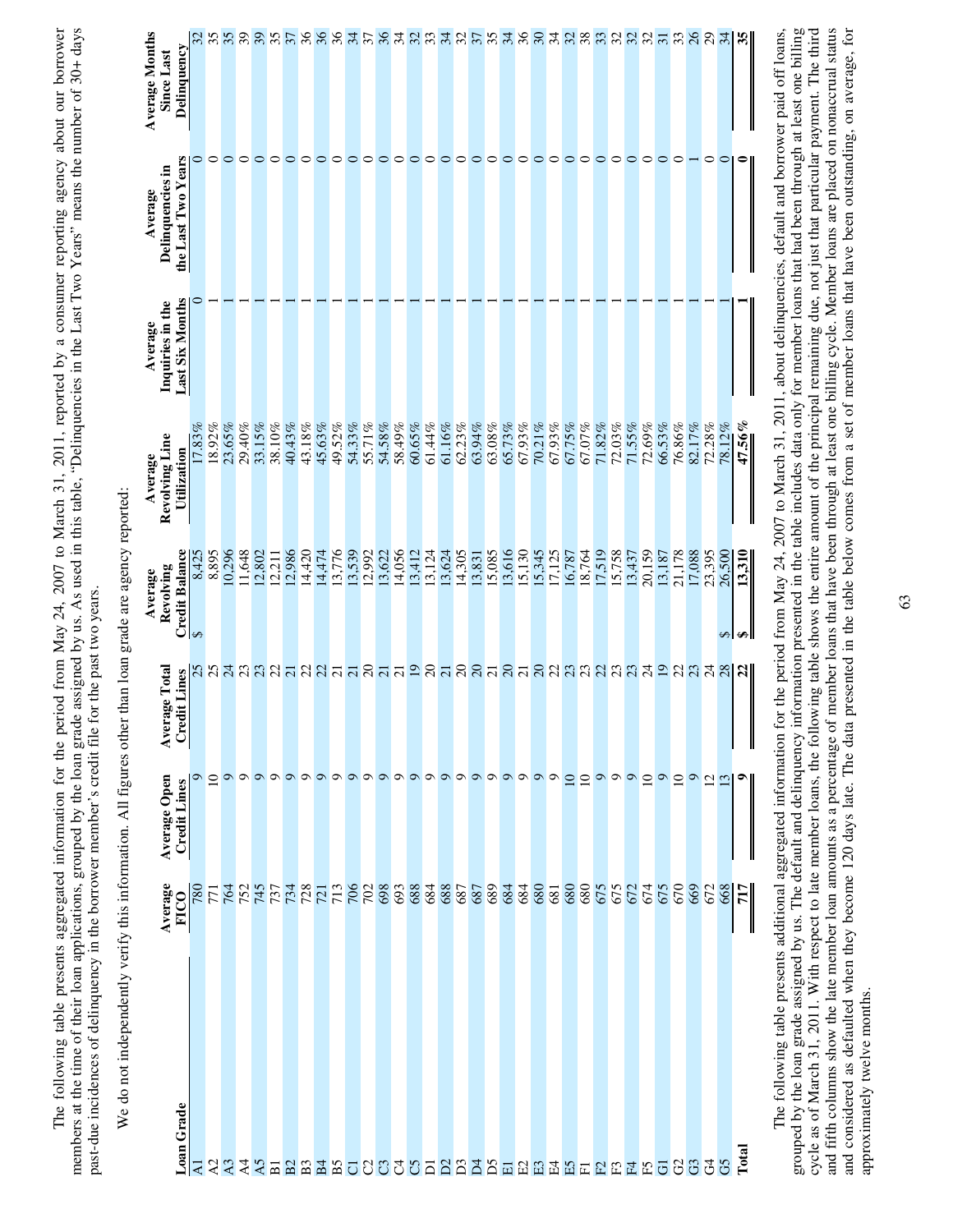Because of our limited operating history, the data in the following table regarding loss experience may not be representative of the loss experience that will develop over time as<br>additional member loans are originated thr additional member loans are originated through our platform and the member loans already originated through our platform have longer payment histories. In addition, because of our limited operating history, the data in the following table regarding prepayments may not be representative of the prepayments we expect over time as additional member loans are Because of our limited operating history, the data in the following table regarding loss experience may not be representative of the loss experience that will develop over time as originated through our platform and the member loans already originated through our platform have longer payment histories.

|                    | % Default<br>¥              | Charged-          | ð                         | 0.34%               | 0.22%       | 0.49%          | 0.37%      | $1.01\%$  | $1.98\%$        | 2.21%               | 2.27%          | 1.82%            | 2.39%     | 2.56%           | 2.68%     | 2.61%           | 3.04%     | 4.64%     | 5.15%     | 2.60%        | 3.56%        | 4.20%     | 2.14%     | 2.46%           | 2.38%     | 3.35%          | 3.37%            | 2.74%        | 0.62%          | 2.94%     | 1.74%          | 4.82%    | 3.41%    | 2.67%          | 1.41%          | 3.79%          | $0.00\%$ | 7.68%             |
|--------------------|-----------------------------|-------------------|---------------------------|---------------------|-------------|----------------|------------|-----------|-----------------|---------------------|----------------|------------------|-----------|-----------------|-----------|-----------------|-----------|-----------|-----------|--------------|--------------|-----------|-----------|-----------------|-----------|----------------|------------------|--------------|----------------|-----------|----------------|----------|----------|----------------|----------------|----------------|----------|-------------------|
| Total              | Amount for<br>Origination   | <b>All Issued</b> | Loans                     | ,760,475            | 4,158,900   | 7,856,500      | 12,243,575 | 6,448,100 | 9,479,300       | 1,830,875           | 5,456,875      | 5,638,050        | 6,390,450 | 1,759,000       | 1,348,025 | 10,047,400      | 7,808,350 | 6,914,000 | 6,181,775 | 8,203,750    | 7,836,475    | 6,361,625 | 6,023,500 | 5,344,300       | 4,394,725 | 3,712,350      | 3,404,525        | 2,932,725    | 2,398,800      | 1,948,850 | .364,075       | ,102,650 | ,031,800 | 750,400        | 914,525        | 564,050        | 631,475  | 342,525           |
|                    | Number<br>of All            | <b>Issued</b>     | Loans                     | $\Theta$            |             | .09            | 1,517      | 1,805     | 0.018           | 1,160               | 1,433          | $-477$           | 0.251     | ,178            | 1,129     | 1,020           | 800       | 743       | 593       | 761          | 681          | 537       | 479       | 428             | 341       | 288            | 234              | 197          | 153            | <b>33</b> | 88             | 75       | 57       | $\overline{4}$ | $\frac{9}{4}$  | $\mathfrak{S}$ |          | ₩<br>$\mathbf{S}$ |
|                    | Fully                       | Paid              | $(\%)$                    | 4.29%               | 9.54%       | 1.79%          | 12.29%     | 12.31%    | 13.20%          | 16.20%              | 14.16%         | 10.99%           | $10.01\%$ | 11.67%          | $10.60\%$ | 12.17%          | 12.35%    | 1.66%     | 14.16%    | 10.08%       | 8.50%        | 7.26%     | 7.04%     | $8.00\%$        | 7.70%     | 6.46%          | 9.22%            | 7.39%        | 7.18%          | 8.69%     | 4.91%          | 4.01%    | 2.89%    | 12.66%         | $0.00\%$       | $0.00\%$       | $0.00\%$ | 6.62%             |
|                    |                             | Fully             | Paid (\$)                 | 75,550              | 396,950     | 925,925        | 1,504,550  | 2,024,800 | 1,250,950       | 1,916,750           | 2,188,625      | .,718,850        | 1,640,350 | ,371,800        | ,203,175  | ,222,600        | 964,375   | 806,300   | 875,050   | 827,300      | 665,925      | 461,850   | 423,800   | 427,300         | 338,375   | 239,675        | 313,775          | 216,625      | 172,175        | 169,425   | 67,000         | 44,250   | 29,800   | 95,000         |                |                |          | 22,675            |
| Number             | Loans<br>ಕ                  | Fully             | Paid                      | ↔<br>$\frac{8}{93}$ |             | 153            | 209        | 237       | $\overline{54}$ | $\overline{\Gamma}$ | 991            | 63               | 77        | $\overline{54}$ | 25        | $\overline{13}$ | 107       | 85        |           | 94           | $\infty$     | 48        | 43        | $\frac{37}{28}$ |           | $\frac{8}{23}$ |                  | $\Box$       | $\overline{5}$ | $\Xi$     |                | 4        |          |                |                |                |          | ↮<br>2            |
| of Loans<br>Number | <b>Issued &amp;</b><br>excl | Fully             | Paid                      | 219                 | 524         | 876            | ,159       | ,455      | 806             | 903                 | ,086           | $\overline{211}$ | ,270      | 941             | 921       | 831             | 642       | 608       | 486       | 627          | 562          | 441       | 379       | 342             | 269       | 231            | $\overline{181}$ | 157          | $\overline{5}$ | $\Xi$     | $\overline{7}$ | 55       | 36       | $\Xi$          | 37             |                | 29       |                   |
|                    | Charged-<br>Off &/or        | Default           | $(\mathscr{C})$           | 0.43%               | 0.26%       | 0.53%          | $0.41\%$   | 1.08%     | 2.08%           | 2.35%               | 2.55%          | 1.95%            | 2.59%     | 2.79%           | 2.93%     | 2.77%           | 3.27%     | 5.07%     | 5.45%     | 2.88%        | 3.92%        | 4.71%     | 2.48%     | 2.92%           | 2.83%     | 3.97%          | 4.00%            | 3.32%        | 0.84%          | 3.60%     | $2.11\%$       | 6.64%    | 5.73%    | 3.26%          | 2.02%          | 4.96%          | $0.00\%$ | 9.47%             |
|                    | Charged-<br>Off &/or        | Default           | ⊕                         | 6,013               | 9,201       | 38,456         | 45,512     | 166,892   | 187,830         | 261,048             | 351,103        | 284,978          | 391,176   | 301,265         | 304,277   | 261,974         | 237,320   | 320,491   | 318,587   | 213,148      | 279,130      | 266,957   | 128,755   | 131,631         | 104,668   | 124,478        | 114,771          | 80,398       | 14,989         | 57,284    | 23,726         | 53,152   | 35,149   | 20,071         | 12,905         |                |          | 26,309            |
|                    | Days                        | Late              | $(\%)$                    | 2.13%               | 0.54%       | 0.39%          | 0.15%      | 0.38%     | 0.86%           | 1.10%               | .50%           | .23%             | .20%      | 17%             | 0.75%     | 1.65%           | 1.82%     | $.51\%$   | 2.58%     | 1.85%        | 2.03%        | 1.13%     | 4.30%     | 1.03%           | 2.21%     | 0.58%          | $2.59\%$         | 2.50%        | 4.32%          | 2.13%     | $0.00\%$       | 0.24%    | 2.76%    | 0.00%          | 0.00%          | 1.54%          | $0.00\%$ | $\Theta$<br>9.66% |
|                    | Days<br>$\frac{1}{31}$      | Late              | ⊕                         | 23,419              | 14,326      | 18,964         | 10,789     | 38,665    | 50,907          | 74,904              | 132,329        | 123,381          | 126,987   | 83,045          | 52,971    | 104,223         | 81,553    | 60,455    | 94,616    | 95,225       | 103,152      | 46,398    | 168,654   | 34,467          | 61,053    | 14,019         | 56,981           | 47,593       | 60,753         | 26,431    |                | 1,505    | 14,100   |                |                | 6,242          |          | 20,930            |
|                    | Days<br>$16 - 30$           | Late              | $\widetilde{\mathscr{C}}$ | $0.00\%$            | 0.12%       | $0.11\%$       | $0.11\%$   | 0.05%     | 0.05%           | 0.26%               | 0.28%          | 0.52%            | 0.03%     | 0.23%           | 0.32%     | 0.33%           | 0.29%     | 0.00%     | $0.31\%$  | $0.36\%$     | 0.29%        | 0.12%     | $0.30\%$  | 0.58%           | 0.24%     | 0.00%          | $0.00\%$         | 0.00%        | 1.10%          | 0.00%     | 0.00%          | $0.00\%$ | 0.00%    | 0.00%          | 0.00%          | $0.00\%$       | $0.00\%$ | $0.00\%$ \$       |
|                    | 16-30<br>Days               | Late              | $\widehat{\mathbf{e}}$    |                     | 3,197       | 5,460          | 8,227      | 5,249     |                 | 17,866              | 24,567         | 51,850           | 2,706     | 16,168          | 22,559    | 20,538          | 13,011    |           | 11,284    | 18,326       | 14,668       | 4,751     | 11,731    | 19,423          | 6.694     |                |                  |              | 525<br>15      |           |                |          |          |                |                |                |          | $\Theta$          |
|                    |                             | Loan              | Grade                     | $\overline{z}$      | $\lambda$ 2 | A <sub>3</sub> | $\vec{A}$  | A5        | $\overline{B}$  | B <sub>2</sub>      | B <sub>3</sub> | $\Xi$            | Β5        | ō               | S         | ී               | J         | 5         | ದ         | $\mathbb{S}$ | $\mathbf{D}$ | Ă         | Σá        | 囩               | E         | E3             | 모                | $\mathbb{E}$ | 匸              | E         | E              | 묘        | £        | $\overline{5}$ | $\mathbb{S}^2$ | C3             | 3        | G5                |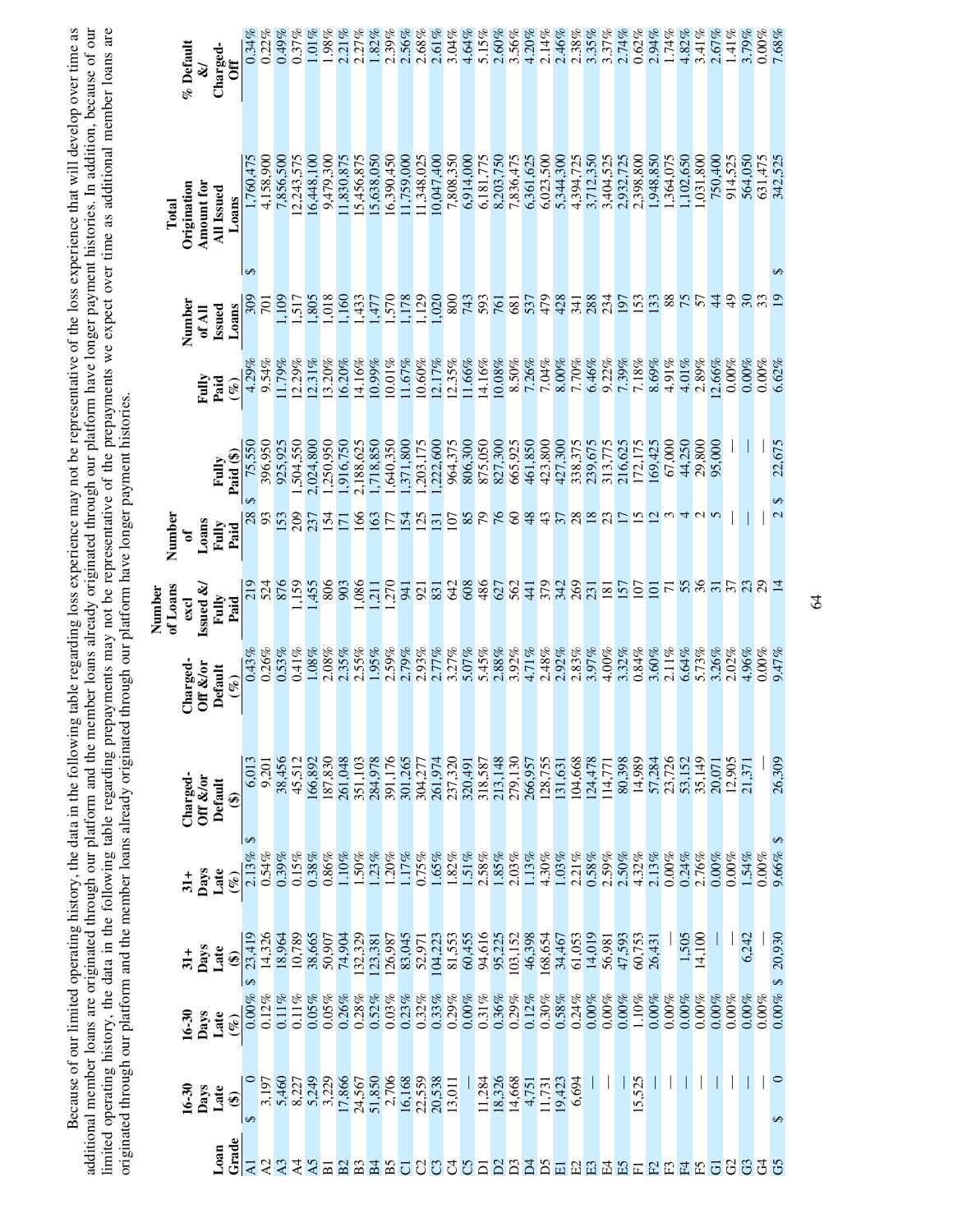For information about member loan modifications following delinquencies, see "- Description of the Notes - Servicing Covenant." For information about member loan modifications following delinquencies, see "— Description of the Notes — Servicing Covenant."

loans that became more than 30 days past due at any time, grouped by credit grade. For purposes of this analysis, we have excluded the 20 loans that we repurchased due to identity The following table presents aggregated information for the period from May 24, 2007 to March 31, 2011 on the results of our collection efforts for all corresponding member The following table presents aggregated information for the period from May 24, 2007 to March 31, 2011 on the results of our collection efforts for all corresponding member loans that became more than 30 days past due at any time, grouped by credit grade. For purposes of this analysis, we have excluded the 20 loans that we repurchased due to identity fraud.

|            |                                  |                        |                                                   |              |                                    | Aggregate                         |                     |
|------------|----------------------------------|------------------------|---------------------------------------------------|--------------|------------------------------------|-----------------------------------|---------------------|
|            |                                  |                        |                                                   | Gross Amount |                                    | <b>Principle Balance</b>          |                     |
|            |                                  |                        |                                                   | Collected on |                                    | Number of Loans of Loans Charged- | <b>Gross Amount</b> |
|            | Number of Loans Total Originatio | F                      | Aggregate Amount Accounts Sent to Charged-Off Due |              |                                    | Off Due to                        | Recovered on Loans  |
| Loan Grade | In Collection (1)                | Amount (1)             | Sent to Collectons (1)                            |              | Collections (2) to Delinquency (3) | Delinquency (3)                   | Charged-Off (4)     |
|            | 109                              | 741,07                 | 125,043                                           | 62,829       | ्<br>स                             | 182,986 \$                        | 9,823               |
|            | 308                              | ,124,00                | 545,672                                           | 260,166      | 123                                | 373,371                           | 14,651              |
|            | 344                              |                        | 585,448                                           | 296,048      | <b>53</b>                          | 923,683                           | 12,258              |
|            |                                  | 3,031,975<br>2,624,575 | 522,050                                           | 246,148      | S                                  | 860,068                           | 13,594              |
|            | 108                              | , 381, 55              | 254,928                                           | 10,416       |                                    | 422,063                           | 2,800               |
|            |                                  | 550,27                 | 125,469                                           | 61,665       |                                    | 128,559                           | 2,840               |
|            |                                  | 234,82                 | 35,065                                            | 17,812       |                                    | 59,285                            |                     |
| Total      |                                  | 588.27                 | 2,193,675                                         | .055.084     | 50 <sub>q</sub>                    | 3,450,015                         | 55.966              |
|            |                                  |                        |                                                   |              |                                    |                                   |                     |

1) Represents accounts 31 to 120 days past due. Represents accounts 31 to 120 days past due.  $\Omega$ 

2) Represents the gross amounts collected on corresponding member loans while such accounts were in collection during the 31-120 days past-due period. This amount does not Represents the gross amounts collected on corresponding member loans while such accounts were in collection during the 31-120 days past-due period. This amount does not represent payments received after an account has been sent to collection, cured and returned to current status. Of this amount, investors received \$1,044,533 (99%). The represent payments received after an account has been sent to collection, cured and returned to current status. Of this amount, investors received \$1,044,533 (99%). The remainder was fees to us of \$10,551 (1%). The amounts retained by us are reflected as loan servicing fees in our consolidated financial statements. remainder was fees to us of \$10,551 (1%). The amounts retained by us are reflected as loan servicing fees in our consolidated financial statements.  $\widehat{\infty}$ 

3) Represents accounts that have been delinquent for 120 days at which time the account is charged-off. Any money recovered after 120 days is no longer included as amounts Represents accounts that have been delinquent for 120 days at which time the account is charged-off. Any money recovered after 120 days is no longer included as amounts collected on accounts sent to collection. For this qu collected on accounts sent to collection. For this quarter, total 504 loans charged off due to delinquency, 4 of them were on a performing payment plan as of March 31, 2011.  $\widehat{\mathfrak{D}}$ 

Represents the gross amounts we received on charged-off accounts after the accounts were charged-off—e.g., a dollar received on an account 121 days past due. Represents the gross amounts we received on charged-off accounts after the accounts were charged-off—e.g., a dollar received on an account 121 days past due.  $\widehat{+}$ 

The above information is presented on a cumulative, non-annualized basis. The above information is presented on a cumulative, non-annualized basis.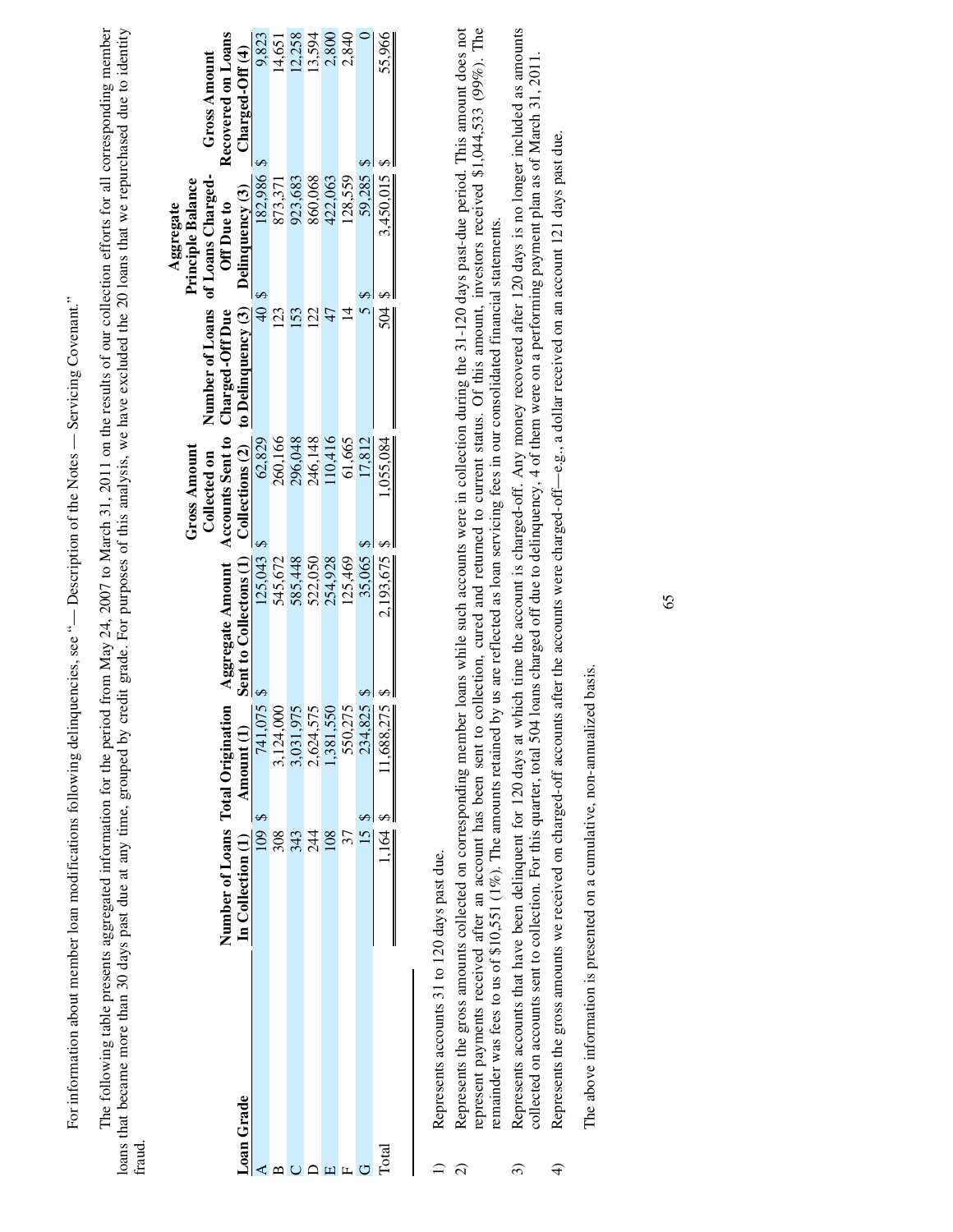### **Use of Proceeds**

We will use the proceeds of each series of Notes to fund a member loan through the LendingClub platform designated by the investors purchasing such series of Notes. See "About the Loan Platform" for more information.

#### **Plan of Distribution**

The Notes will be offered by LendingClub or through the efforts of brokers or dealers with whom we may enter into agreements with from time to time. In connection with such agreements, we may agree to indemnify these brokers or dealers for certain liabilities, including liabilities under the Securities Act, liabilities arising from breaches of representations and warranties contained in any agreement with such brokers or dealers, and, potentially, to contribute to payments that the brokers or dealers may be required to make for these liabilities. We will pay all commissions to brokers or dealers, or in certain circumstances we, at the request of the broker or dealer, will deliver any payment that would have been paid to the broker or dealer to a specified investor.

All purchases of Notes will be made by investors through our website.

All Notes will be offered to LendingClub investors at 100% of their principal amount, there will be no underwriters or underwriting discounts or commissions paid on the Notes.

#### **Electronic Distribution**

The information on any website maintained by any other third party is not part of the prospectus or this registration statement of which the prospectus forms a part, has not been approved and/or endorsed by us and should not be relied upon by any investor.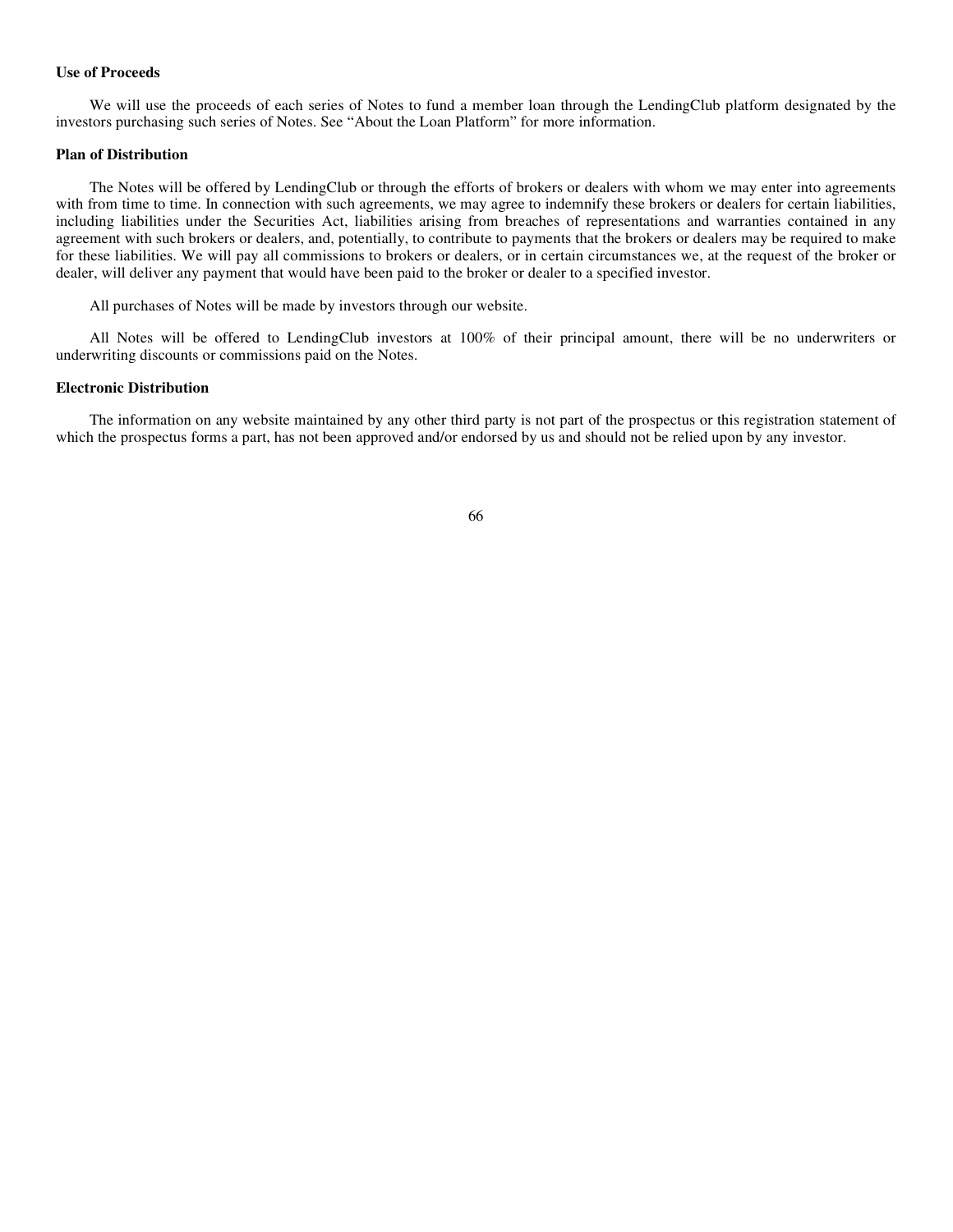### **Financial Suitability Requirements**

The Notes are highly risky and speculative. Investing in the Notes should be considered only by persons who can afford the loss of their entire investment.

In addition, minimum financial suitability standards and maximum investment limits have been established for investors. These minimum suitability standards and maximum investment limits are as follows. Any additional or different requirements for residents of the state in which you reside will be added by prospectus supplement.

In states other than California or Kentucky, investors must either:

- **•** have an annual gross income of at least \$70,000 and a net worth (exclusive of home, home furnishings and automobile) of at least \$70,000; or
- have a net worth (determined with the same exclusions) of at least \$250,000.

In California, investors:

- **•** must have an annual gross income of at least \$85,000 and a net worth (exclusive of home, home furnishings and automobile) of at least \$85,000; or
- **•** must have a net worth (determined with the same exclusions) of at least \$200,000.

If a California investor does not satisfy either of the above tests, the investor may still invest up to \$2,500 in our Notes.

In Kentucky, investors

**•** must qualify as "accredited investors" as defined in Rule 501(a) of Regulation D of the Securities Act.

In addition, no investor may purchase Notes in an amount in excess of 10% of the investor's net worth, determined exclusive of home, home furnishings and automobile.

Investors must represent in the investor agreement that they meet the applicable minimum suitability requirements.

### **Description of the Notes**

# *General*

The Notes will be issued in series under an indenture dated October 10, 2008, as amended or supplemented, between LendingClub and Wells Fargo.

Each series of Notes corresponds to one borrower member loan. All Notes will be U.S. dollar denominated, fully amortizing and have a fixed rate of interest. The Notes of each series will have a stated interest rate that is the same as the interest rate for the corresponding borrower member loan and an aggregate stated principal amount equal to the investors' aggregate commitment to purchase Notes the proceeds of which they have designated to fund the corresponding member loan.

Notwithstanding the foregoing, LendingClub has no obligation to make any payments on the Notes unless, and then only to the extent that, LendingClub has received payments on the corresponding member loan, as described under "— Payments on the Notes." The Notes will also be subject to prepayment without penalty under certain circumstances as described under "— Prepayments."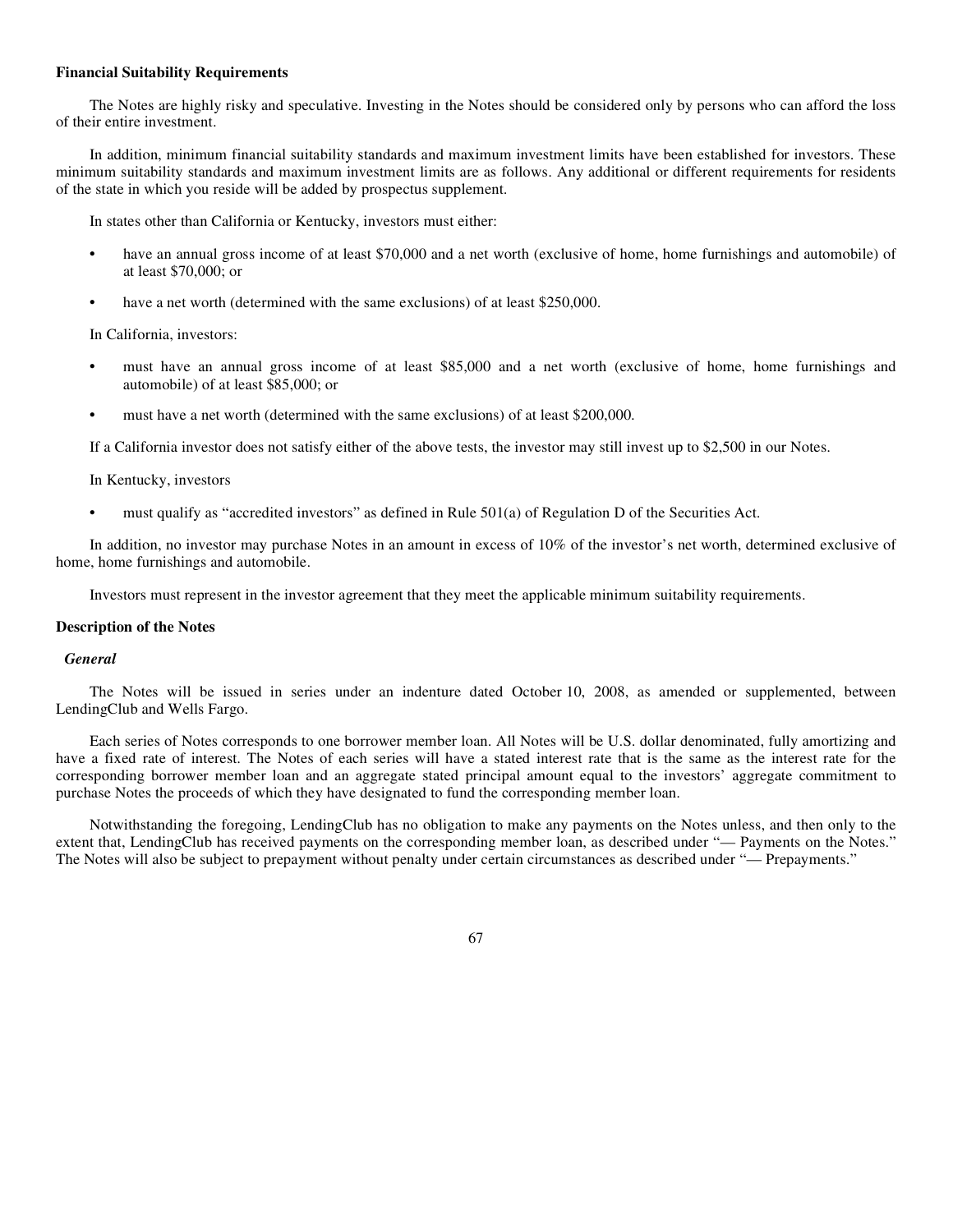Notes of each series will have an initial term of three or five years and four business days, which is four business days longer than the term of the corresponding member loan. The four business days allow us to assure the finality of the transfer of funds under the ACH rules after we receive payments from borrower members. If there are amounts owing to LendingClub in respect of the corresponding member loan with a three-year term at the initial maturity of a Note, the term of the Note will be automatically extended to the fifth anniversary of initial issuance, which we refer to as the "final maturity," to allow the holder to receive any payments that LendingClub receives on the corresponding member loan after the maturity of the corresponding member loan. LendingClub will not extend the term for any Note corresponding to a loan with a term of five-years. Following the final maturity of a Note, the holder of that Note will have no rights to receive any further payments from LendingClub.

The indenture does not limit the aggregate principal amount of Notes that LendingClub can issue under the indenture, but each series of Notes will be effectively limited to a maximum principal amount of \$35,000, which is the largest possible initial principal amount of a member loan. If in the future LendingClub changes the maximum amount of a permitted borrower loan request, then the maximum aggregate principal amount of Notes per series would also increase. The aggregate principal amount of Notes of each series will equal the aggregate amount of funds designated by investors to fund the corresponding member loan. When LendingClub funds some or all of a member loan itself, no Notes will be issued to LendingClub for the amounts of the member loan that LendingClub determines to fund itself.

We will use all proceeds we receive from purchases of the Notes to purchase the corresponding member loans from WebBank.

### *Ranking*

The Notes will not be contractually senior or contractually subordinated to any other indebtedness of LendingClub. The Notes will be unsecured special, limited obligations of LendingClub. LendingClub will be obligated to pay principal and interest on each Note in a series only if and to the extent that LendingClub receives principal, interest or late fee payments from the borrower member on the corresponding member loan funded by the proceeds of that series, and such borrower member loan payments will be shared ratably among all Notes of the series after deduction of LendingClub's service charge and any payments due to LendingClub on account of the portions of the member loan, if any, funded by LendingClub itself. In the event of a bankruptcy or similar proceeding of LendingClub, the relative rights of the holder of a Note as compared to the holders of other unsecured indebtedness of LendingClub with respect to payment from the proceeds of the member loan corresponding to that Note or other assets of LendingClub is uncertain. If LendingClub were to become subject to a bankruptcy or similar proceeding, the holder of a Note will have an unsecured claim against LendingClub that may or may not be limited in recovery to the corresponding borrower member loan payments.

The indenture does not contain any provisions that limit LendingClub's ability to incur indebtedness in addition to the Notes.

### *Payments and Paying Agents*

Subject to the limitations described under "— Limitations on Payments," LendingClub will make payments of principal and interest on the Notes within four business days of receiving Member Loan Payments (as defined below) in respect of the corresponding member loan, in accordance with the payment schedule for each Note. Each Note will have a payment schedule providing for either 36 or 60 monthly payments on payment dates that fall four business days following the due date for each installment of principal and interest on the corresponding member loan. The extra four business days allow us to assure the finality of the transfer of funds under the ACH rules after we receive payments from borrowers.

The stated interest rate on each Note will be the same as the interest rate on the corresponding member loan and interest will be computed and will accrue on the Note in the same manner as the interest on the corresponding member loan is computed and accrues. The Service Charge described below will reduce the effective yield on your Notes below their stated interest rate.

LendingClub will be the initial paying agent for the Notes. LendingClub will make all required payments on each Note to the LendingClub account of the holder in whose name the Note is registered on the record date for the relevant payment date. The record date for each payment date shall be the second business day prior to the actual payment date. If a payment date falls on a date that is not a business day, then such payment will be made on the next succeeding business day.

"*Business day*" means each Monday, Tuesday, Wednesday, Thursday and Friday that is (1) not a day on which the ACH system operated by the U.S. Federal Reserve Bank (the "ACH System") is closed and (2) not a day on which banking institutions in San Francisco, California or New York, New York are authorized or obligated to close.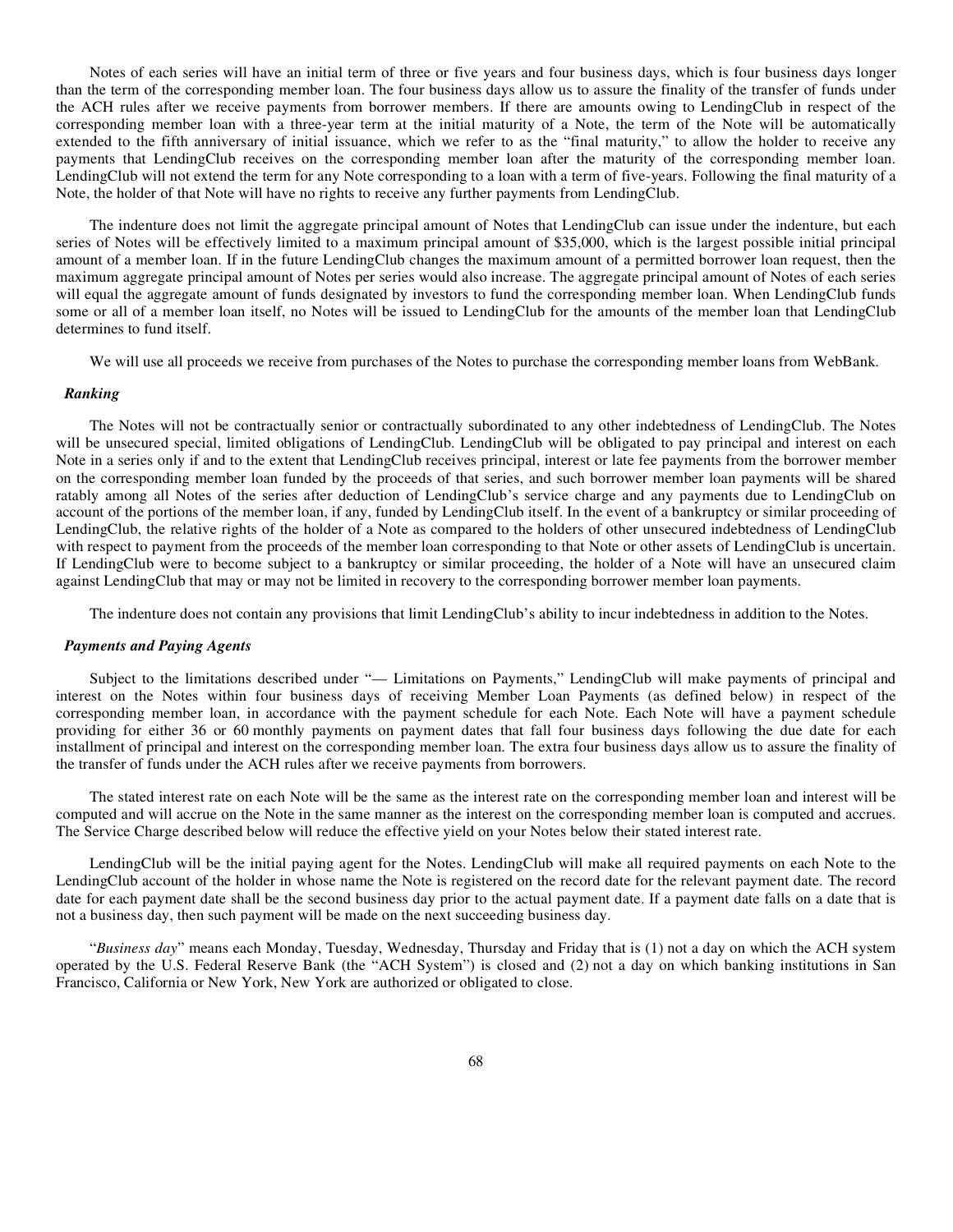#### *Limitations on Payments*

Each holder of a Note's right to receive principal and interest payments and other amounts in respect of that Note is limited in all cases to the holder's pro rata portion of the Member Loan Net Payments, if any.

For each series of Notes, "*Member Loan Net Payments*" means the amounts, if any, equal to the Member Loan Payments from the corresponding member loan minus the applicable Service Charge.

"*Member Loan Payments*" for each series of Notes means all amounts received by LendingClub in connection with the corresponding member loan, including without limitation, all payments or prepayments of principal and interest, any late fees and any amounts received by LendingClub upon collection efforts with respect to the corresponding member loan, but excluding the Unsuccessful Payment Fee, any check processing fees, any collection fees imposed by LendingClub or LendingClub's third-party collection agency and any payments due to LendingClub on account of portions of the corresponding member loan, if any, funded by LendingClub itself.

The "*Service Charge*" is an amount equal to 1.00% of all Member Loan Payments.

The "*Unsuccessful Payment Fee*" is a \$15.00 fee or such lesser amount permitted by law charged by LendingClub when LendingClub's payment request is denied for any reason, including but not limited to, insufficient funds in the borrower member's bank account or the closing of that bank account.

To the extent that anticipated Member Loan Payments from a member loan are not received by LendingClub, no payments will be due and payable by LendingClub on the Notes related to that member loan, and a holder of a Note will not have any rights against LendingClub, the borrower member or the member loan corresponding to such holder's Note.

### *Prepayments*

To the extent that a borrower member prepays a corresponding member loan, such prepayment amount will be a Member Loan Payment and holders of Notes related to that corresponding member loan will be entitled to receive their pro rata shares of the prepayment net of the applicable service charge. In the case of a partial prepayment of a corresponding member loan, we automatically reduce the outstanding principal and the term of the loan is effectively reduced as the monthly payment amount remains unchanged.

#### *Mandatory Redemption*

Upon the occurrence of a confirmed identity fraud incident with respect to a member loan, LendingClub will redeem all of the Notes of the series corresponding to such member loan for 100% of the outstanding principal amount of such Notes. An "identity fraud incident" means that the corresponding member loan has been obtained as a result of identity theft or fraud on the part of the purported borrower member. We may, in our discretion, require proof of the identity theft or fraud, such as a copy of the police report filed by the person whose identity was wrongfully used to obtain the corresponding member loan.

#### *Servicing Covenant*

LendingClub is obligated to use commercially reasonable efforts to service and collect the member loans, in good faith, accurately and in accordance with industry standards customary for servicing loans such as the member loans. If LendingClub refers a delinquent member loan to a collection agency on the 31st day of its delinquency, that referral shall be deemed to constitute commercially reasonable servicing and collection efforts. Furthermore, LendingClub may, at any time and from time to time, amend or waive any term of a member loan, and may transfer, sell or cancel any member loan where any payment is more than 120 days delinquent without the consent of any holder of any Notes of the series corresponding to such member loan. As of March 31, 2011, we have restructured the payment schedules of approximately 710 member loans, and we have modified the terms of 9 member loans to accept payment of less than the principal amount originally borrowed. Of the approximately 701 member loans with restructured payment schedules, the new payment schedules call for 100% principal repayment and additional interest payments to reflect the changed payment schedules. The balance of the loans call for less than 100% principal and interest repayment. As of March 31, 2011, we have never transferred or sold a member loan. In the event that LendingClub undertakes such a modification, waiver, transfer, sale or cancellation, LendingClub will notify the relevant investor by email, and the impact of such action will be reflected in the investor's account. See "About the Loan Platform — How the LendingClub Platform Operates — Post-Closing Loan Servicing and Collection" for a description of LendingClub's imposition of late fees. LendingClub will also be obligated to use commercially reasonable efforts to maintain backup servicing arrangements providing for the servicing of the member loans.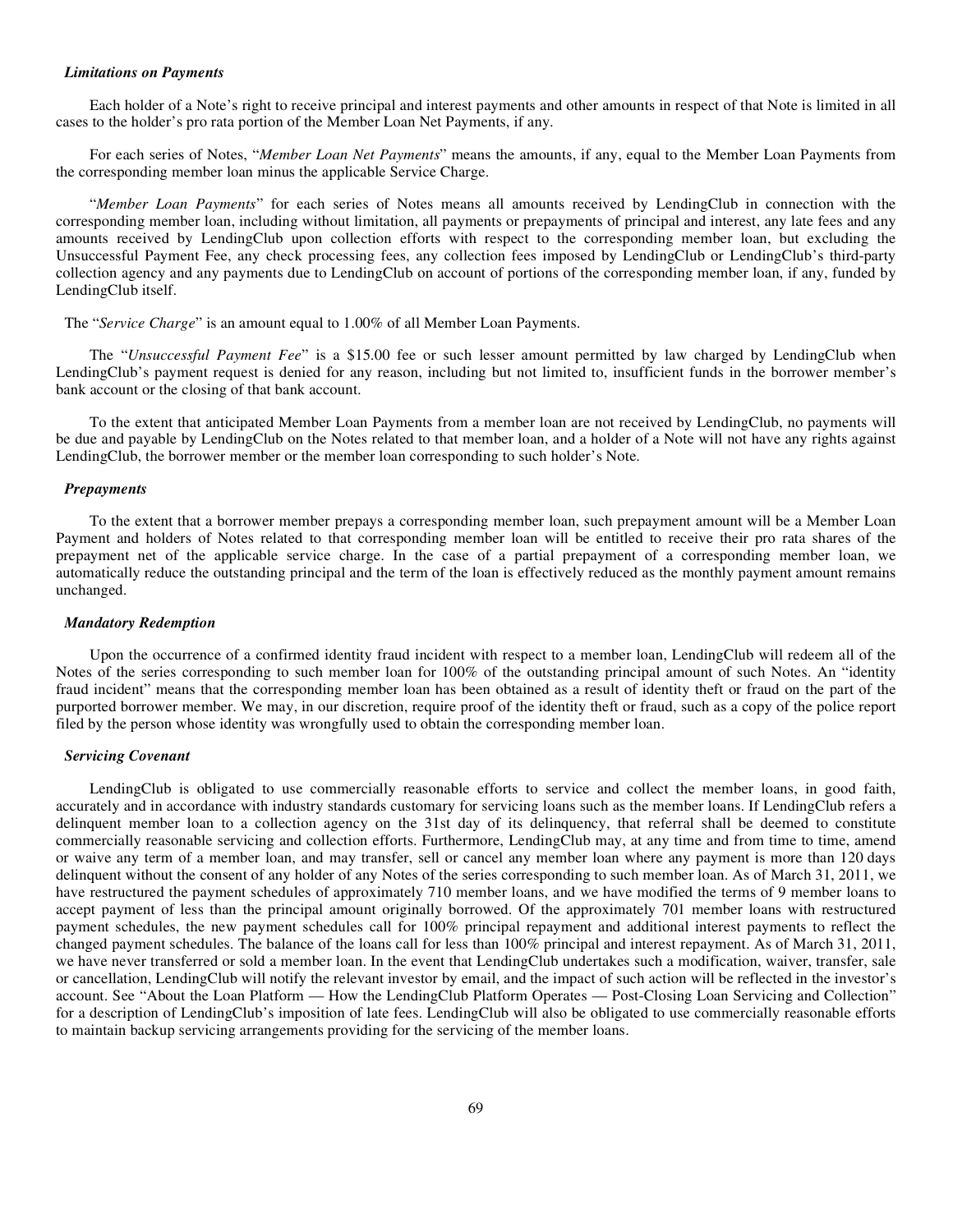The indenture contains no financial covenants or other covenants limiting LendingClub's operations or activities, including the incurrence of indebtedness.

#### *Consolidation, Merger, Sale of Assets*

The indenture prohibits LendingClub from consolidating with or merging into another business entity or conveying, transferring or leasing our properties and assets substantially as an entirety to any business entity, unless:

- **•** the surviving or acquiring entity is a U.S. corporation, limited liability company, partnership or trust and it expressly assumes our obligations with respect to the outstanding Notes by executing a supplemental indenture;
- **•** immediately after giving effect to the transaction, no default shall have occurred or be continuing; and
- **•** we have delivered to the trustee an officers' certificate and an opinion of counsel, each stating that the transaction, and if a supplemental indenture is required in connection with such transaction, such supplemental indenture, comply with the indenture and all conditions precedent relating to such transaction have been complied with.

### *Denominations, Form and Registration*

Except as may be provided otherwise for a particular series of Notes, we will issue Notes in denominations of \$25 or integral multiples of \$25. The Notes will be issued only in registered form and only in electronic form. This means that each Note will be stored on our website. You can view your Notes online and print copies for your records, by visiting your secure, password-protected webpage in the "My Account" section of our website. We will not issue certificates for the Notes. Investors will be required to hold their Notes through LendingClub's electronic Note register.

The laws of some states in the United States require that certain persons take physical delivery in definitive, certificated form, of securities that they own. This may limit or curtail the ability of such persons to purchase Notes.

We reserve the right to issue certificated Notes only if we determine not to have the Notes held solely in electronic form.

We and the trustee will treat the investors in whose names the Notes are registered as the owners thereof for the purpose of receiving payments and for any and all other purposes whatsoever with respect to the Notes.

#### *Restrictions on Transfer*

The Notes will not be listed on any securities exchange. All Notes must be held by LendingClub members. The Notes will not be transferable except through the Note Trading Platform by FOLIO*fn*. Under the terms of the Notes, any transfer of a Note will be wrongful unless (1) the transfer is effected on a trading system that we approve as a resale trading system and (2) the Note has been presented by the registered holder to us or our agent for registration of transfer. The registrar for the Notes, which initially will be us, will not be obligated to recognize any purported transfer of a Note, except a transfer through the trading system or except as required by applicable law or court order. There can be no assurance, however, that an active market for Notes will develop on the trading system, that particular Notes will be resold or that the system will continue to operate. The trading platform is not available to residents of all states. Therefore, investors must be prepared to hold their Notes to maturity. See "About the Loan Platform — Trading Platform."

### *Full Amortization; No Sinking Fund*

The Notes are fully amortizing. There will be no sinking fund for the Notes.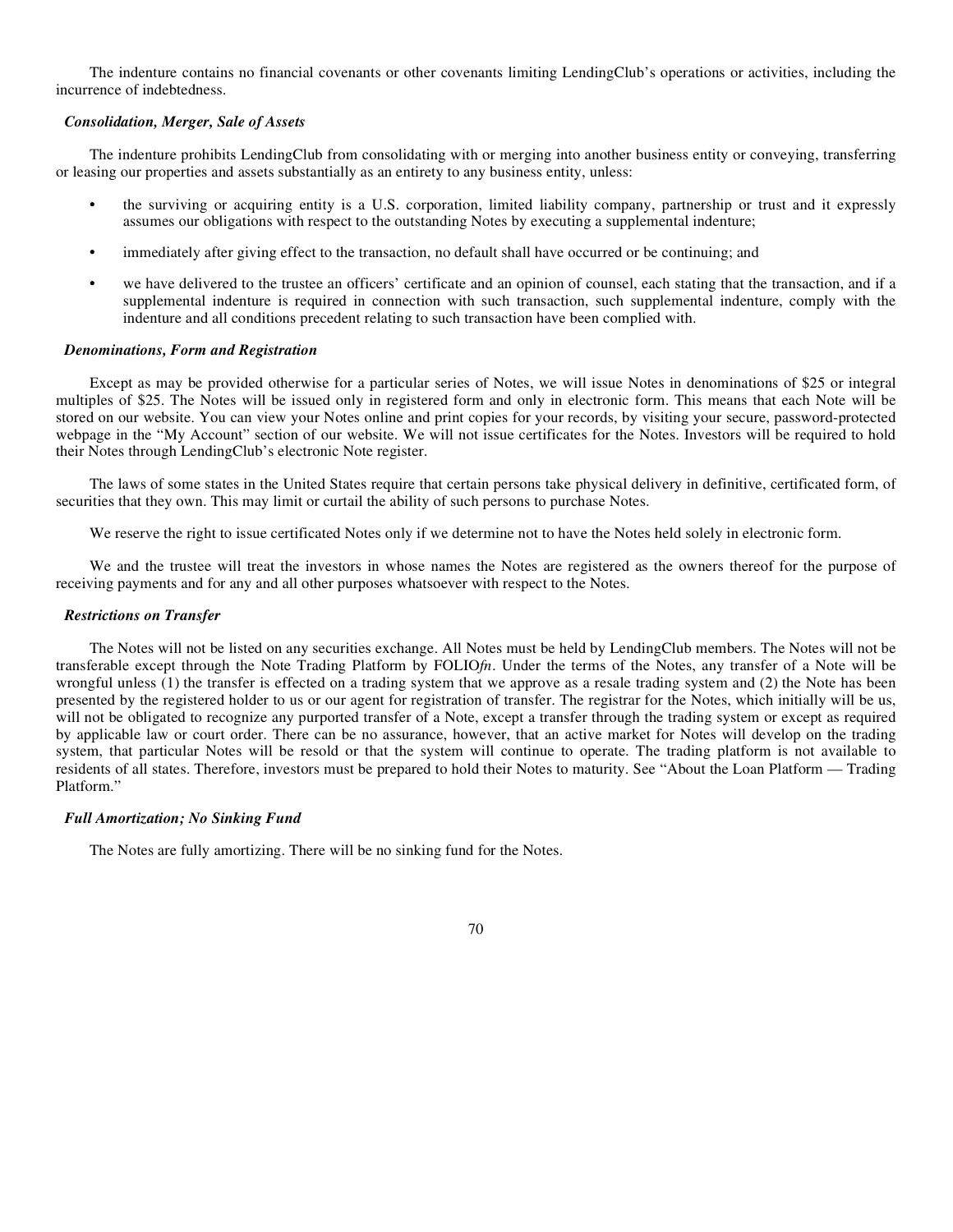# *Events of Default*

Under the terms of the indenture, any of the following events will constitute an event of default for a series of Notes:

- failure by LendingClub to make required payments on the Notes for 30 days past the applicable due date;
- failure by LendingClub to perform, or the breach of, any other covenant for the benefit of the holders of the Notes of such series which continues for 90 days after written notice from the Trustee or holders of 25% of the outstanding principal amount of the debt securities of all series for which such default exists as provided in the indenture, subject to an additional 90 day cure period; or
- specified events relating to LendingClub's bankruptcy, insolvency or reorganization.

It is not a default or event of default under the terms of the indenture if we do not make payments when a borrower member does not make payments to us on the member loan corresponding with the particular series of Notes. In that case, LendingClub is not required to make payments on Notes, so no default occurs. See "Risk Factors — Payments on the Notes depend entirely on payments we receive on corresponding member loans." An event of default with respect to one series of Notes is not automatically an event of default for any other series.

If an event of default occurs due to bankruptcy, insolvency or reorganization as provided in the indenture then the stated principal amount of the Notes shall become due and payable immediately without any act by the trustee or any holder of Notes.

The holders of a majority in aggregate principal amount of the outstanding Notes of any series, by notice to the trustee (and without notice to any other holder of Notes), may on behalf of the holders of all such notes waive an existing default with respect to such Notes and its consequences except (1) a default in the payment of amounts due in respect of such Notes or (2) a default in respect of a provision of the indenture that cannot be amended without the consent of each holder affected by such waiver. When a default is waived, it is deemed cured, but no such waiver shall extend to any subsequent or other default or impair any consequent right.

A holder of any Note of any series may not institute a suit against us for enforcement of such holder's rights under the indenture or pursue any other remedy with respect to the indenture or the Notes unless:

- **•** the holder gives to the trustee written notice stating that an event of default with respect to the Notes is continuing;
- the holders of at least 25% in aggregate principal amount of the outstanding Notes of that series make a written request to the trustee to pursue the remedy;
- such holder or holders offer to the trustee security or indemnity satisfactory to it against any loss, liability or expense satisfactory to the trustee;
- **•** the trustee does not comply with the request within 60 days after receipt of the notice, the request and the offer of security or indemnity; and
- **•** the holders of a majority in aggregate principal amount of the outstanding Notes of that series do not give the trustee a direction inconsistent with such request during such 60-day period.

The indenture requires us every year to deliver to the trustee a statement as to performance of our obligations under the indenture and as to any defaults.

A default in the payment of any of the Notes or a default with respect to the Notes that causes them to be accelerated, may give rise to a cross-default under our other indebtedness.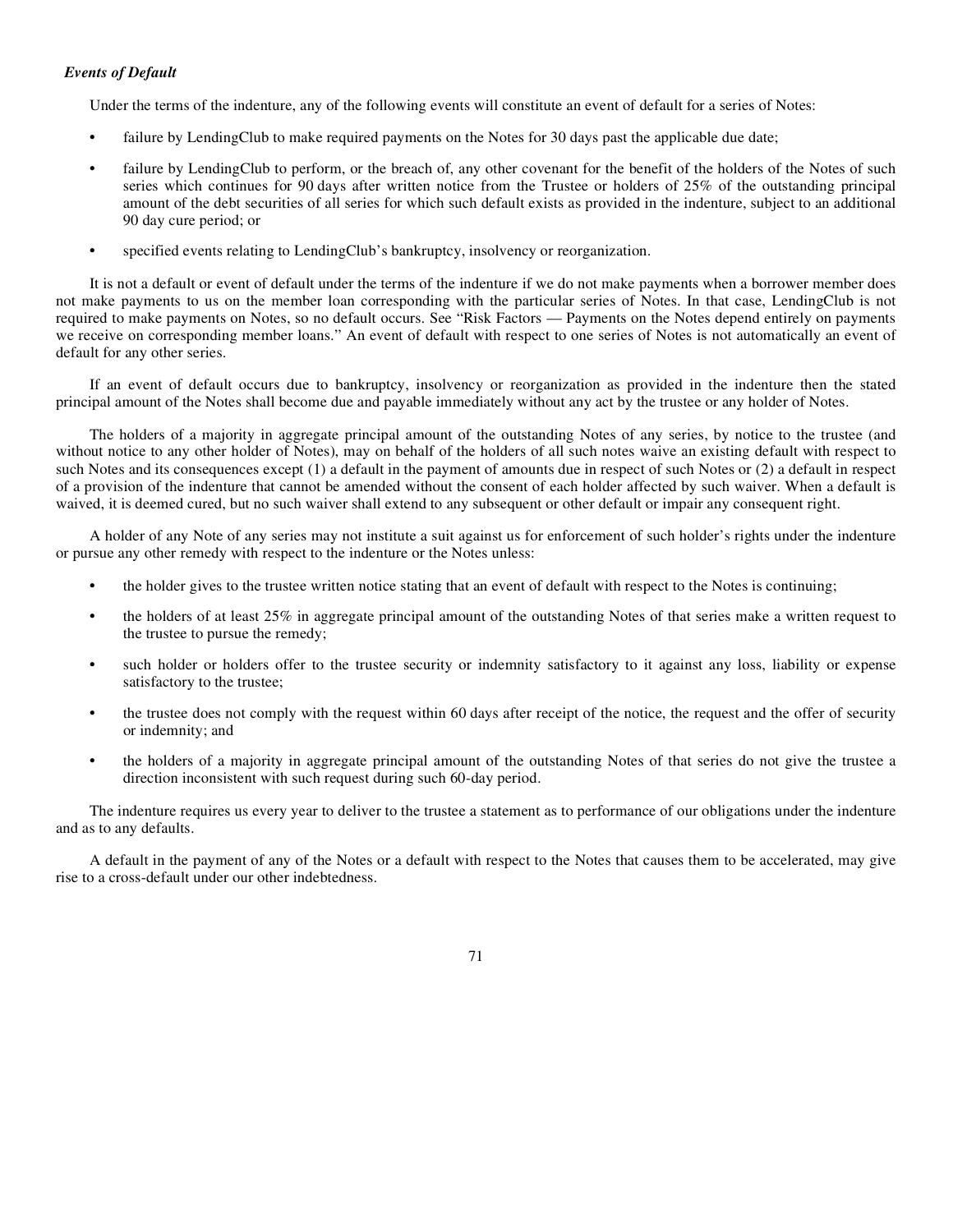#### *Satisfaction and Discharge of the Indenture*

The indenture will generally cease to be of any further effect with respect to a series of Notes if:

- **•** all of the Notes of that series (with certain limited exceptions) have been delivered for cancellation; or
- **•** all of the Notes of that series not previously delivered for cancellation have become due and payable or will become due and payable within one year and we have deposited with the trustee as trust funds the entire amount sufficient to pay at maturity all of the amounts due with respect to those Notes;

if in either case, we also pay or cause to be paid all other sums payable under the indenture by us and deliver to the trustee an officers' certificate and opinion of counsel stating that all conditions precedent to the satisfaction and discharge of the indenture have been complied with.

The indenture does not contain any provisions for legal or covenant defeasance of the Notes.

### *Governing Law*

The indenture and the Notes will be governed by the laws of the State of New York without regard to any principle of conflict of laws that would require or permit the application of the laws of any other jurisdiction.

### *Information Concerning the Trustee*

Wells Fargo is the trustee under the indenture. From time to time, we maintain deposit accounts including and conduct other banking transactions with the trustee and its affiliates in the ordinary course of business. If and when the trustee becomes a creditor of ours, the trustee will be subject to the provisions of the Trust Indenture Act regarding the collection of claims against us. The trustee and its affiliates will be permitted to engage in other transactions; however, if they acquire any conflicting interest, the conflict must be eliminated or the trustee must resign.

### *Investor Agreement*

When an investor registers on the platform, the investor enters into an investor agreement with us that governs the investor's purchases of Notes from time to time from us. Under the agreement, we provide the investor the opportunity through the platform to review loan requests, purchase Notes and instruct us to apply the proceeds from the sale of each Note to the funding of a specific member loan the investor has designated.

Under the agreement, the investor must commit to purchase a Note to fund a member loan prior to the origination of that loan. At the time the investor commits to purchase a Note the investor must have sufficient funds in the investor's account with us to complete the purchase, and the investor will not have access to those funds after making the purchase commitment unless and until we notify the investor that the member loan will not be funded. Once the investor makes a purchase commitment, it is irrevocable regardless of whether the full amount of the borrower member's loan request is funded. If the member loan does not close, then we will inform the investor and release him or her from the purchase commitment.

The agreement describes our limited obligation to redeem Notes in the case of identity fraud, which is described above. The investor agrees that in such circumstances the investor will have no rights with respect to any such Notes except the crediting of the purchase price to the investor's account.

The investor agrees that the investor has no right to make any attempt, directly or through any third party, to take any action to collect from the borrower members on the investor's Notes or the corresponding member loans.

The investor acknowledges that the Notes are intended to be indebtedness of LendingClub for U.S. federal income tax purposes and agrees not to take any position inconsistent with that treatment of the Notes for tax, accounting, or other purposes, unless required by law. The investor also acknowledges that the Notes will be subject to the original issue discount rules of the Internal Revenue Code of 1986, as amended, as described under "Material U.S. Federal Income Tax Considerations — Taxation of Payments on the Notes."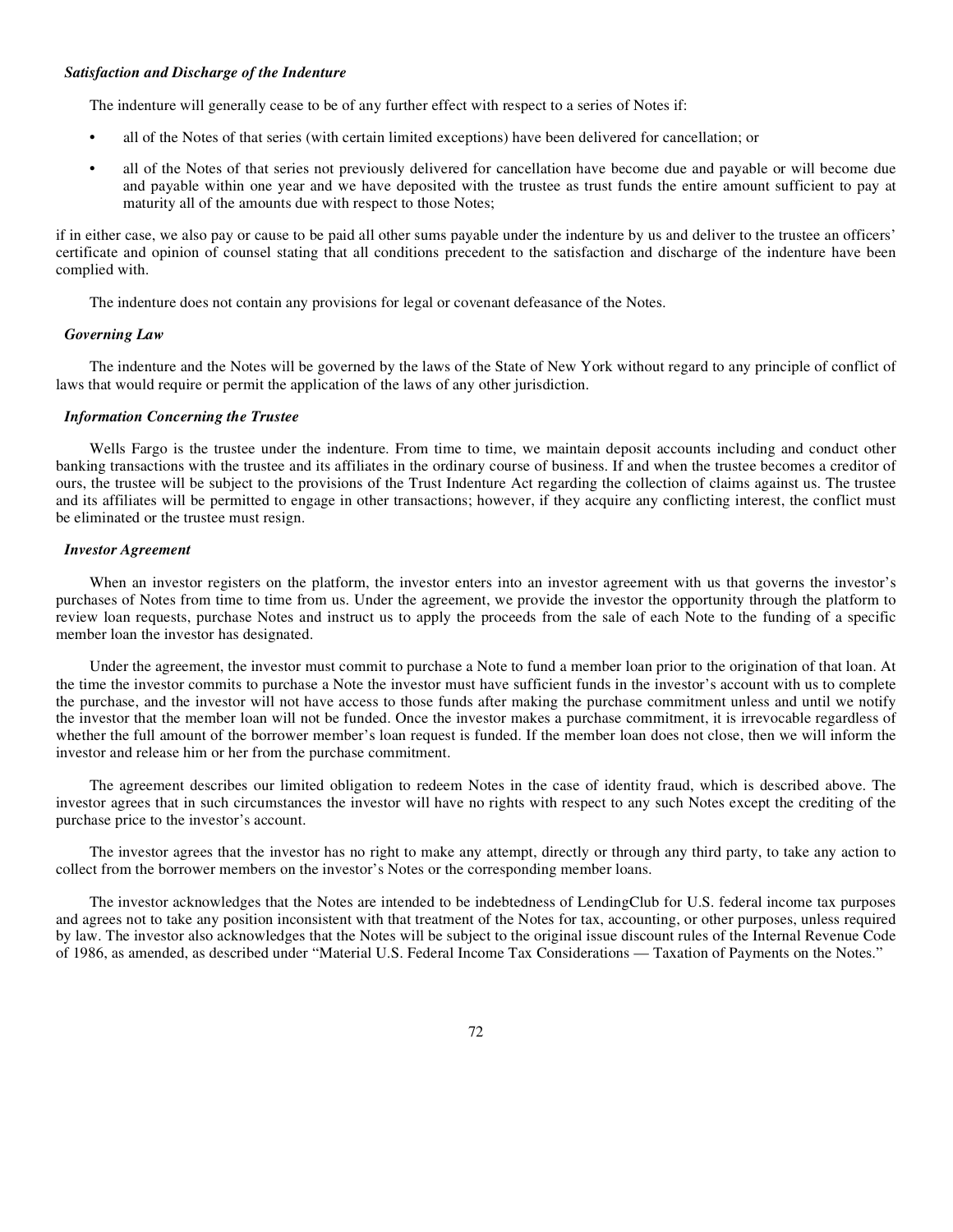The investor acknowledges that the Notes are not transferable at this time and that the investor intends to hold the Notes until maturity and has no intention to distribute the Notes.

The agreement describes the limitations on payments on the Notes, which are described above. We expressly disclaim any representations as to a borrower member's ability to pay the corresponding member loan and do not act as a guarantor of any corresponding member loan payments by any borrower member.

The parties make customary representations and warranties to each other, and the investor represents and warrants that the investor has not made a decision in connection with any loan requests on the LendingClub platform on any prohibited basis set forth in the Equal Credit Opportunity Act and Regulation B or any applicable state or local laws, regulations, rules or ordinances concerning credit discrimination.

The investor acknowledges and agrees that we assume no advisory or fiduciary responsibility in the investor's favor in connection with the purchase and sale of the Notes and we have not provided the investor with any legal, accounting, regulatory or tax advice with respect to the Notes.

The investor represents and warrants that the investor meets minimum financial suitability standards and maximum investment limits. See "About the Loan Platform — Financial Suitability Requirements."

The agreement provides that neither party is liable to the other party for any lost profits, or special, exemplary, consequential or punitive damages.

The agreement provides that it is subject to binding arbitration. It also provides that the parties waive a jury trial in any litigation related to the agreement and any member loans or other agreements related to the investor agreement. The agreement will be governed by the laws of the State of New York without regard to any principle of conflict of laws that would require or permit the application of the laws of any other jurisdiction.

# **Material U.S. Federal Income Tax Considerations**

The following discussion sets forth the material U.S. federal income tax considerations generally applicable to purchasers of Notes. This discussion is based on the U.S. Internal Revenue Code of 1986, as amended (the "Code"), Treasury regulations promulgated thereunder ("Treasury Regulations"), administrative pronouncements of the U.S. Internal Revenue Service ("IRS") and judicial decisions, all as currently in effect and all of which are subject to change and to different interpretations. Changes to any of the foregoing authorities could apply on a retroactive basis, and could affect the U.S. federal income tax consequences described below.

This discussion does not address all of the U.S. federal income tax considerations that may be relevant to a particular investor's circumstances, and does not discuss any aspect of U.S. federal tax law other than income taxation or any state, local or non-U.S. tax consequences of the purchase, ownership and disposition of the Notes. This discussion applies only to investors who hold the Notes as capital assets within the meaning of the Code (generally, property held for investment). This discussion does not address U.S. federal income tax considerations applicable to investors that may be subject to special tax rules, such as:

- **•** securities dealers or brokers, or traders in securities electing mark-to-market treatment;
- banks, thrifts, or other financial institutions;
- **•** insurance companies;
- **•** regulated investment companies or real estate investment trusts;
- **•** tax-exempt organizations;
- **•** persons holding Notes as part of a "straddle," "hedge," "synthetic security" or "conversion transaction" for U.S. federal income tax purposes, or as part of some other integrated investment;
- **•** partnerships or other pass-through entities;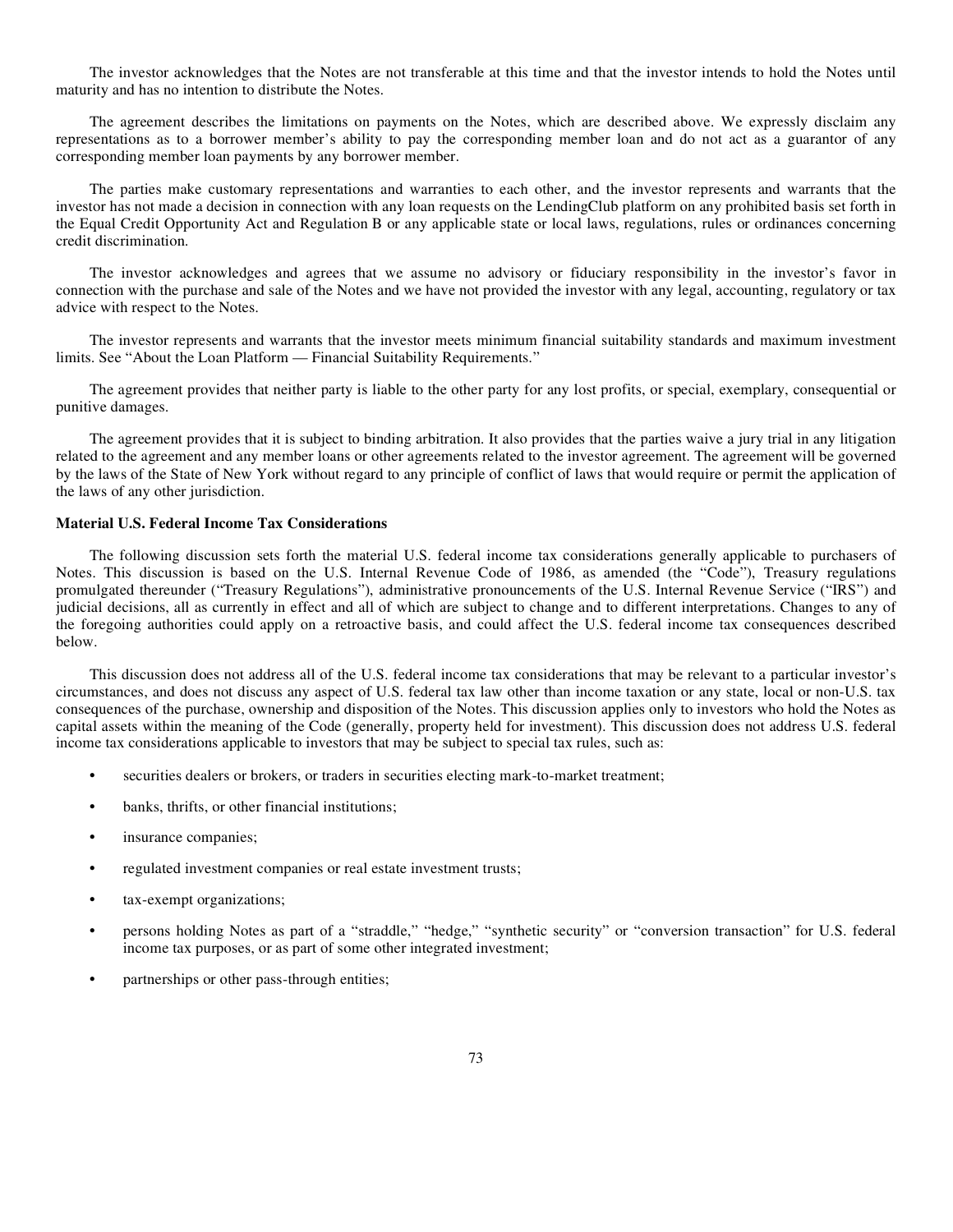- **•** persons subject to the alternative minimum tax;
- **•** certain former citizens or residents of the United States;
- **•** Non-U.S. Holders (as defined below); or
- **•** U.S. Holders (as defined below) whose functional currency is not the U.S. dollar.

As used herein, a "U.S. Holder" is a beneficial owner of Notes that is, for U.S. federal income tax purposes, (i) an individual citizen or resident of the United States, (ii) a corporation (or any other entity treated as a corporation for U.S. federal income tax purposes) created or organized in or under the laws of the United States, any state thereof or the District of Columbia, (iii) an estate whose income is subject to U.S. federal income tax regardless of its source, or (iv) a trust if (A) a United States court has the authority to exercise primary supervision over the administration of the trust and one or more U.S. persons (as defined under the Code) are authorized to control all substantial decisions of the trust or (B) it has a valid election in place to be treated as a U.S. person. A "Non-U.S. Holder" is any beneficial owner of a Note that, for U.S. federal income tax purposes, is not a U.S. Holder and that is not a partnership (or other entity treated as a partnership for U.S. federal income tax purposes).

If a partnership (or other entity treated as a partnership for U.S. federal income tax purposes) holds Notes, the U.S. federal income tax treatment of a partner will generally depend on the status of the partner and the activities of the partnership. A partnership holding Notes, and partners in such a partnership, should consult their own tax advisors with regard to the U.S. federal income tax consequences of the purchase, ownership and disposition of the Notes by the partnership.

THIS DISCUSSION OF THE MATERIAL U.S. FEDERAL INCOME TAX CONSIDERATIONS OF THE PURCHASE, OWNERSHIP AND DISPOSITION OF THE NOTES IS NOT INTENDED TO BE, NOR SHOULD IT BE CONSTRUED TO BE, LEGAL OR TAX ADVICE TO ANY PARTICULAR PERSON. ACCORDINGLY, ALL PROSPECTIVE INVESTORS ARE URGED TO CONSULT THEIR OWN TAX ADVISORS WITH RESPECT TO THE U.S. FEDERAL, STATE, LOCAL AND NON-U.S. TAX CONSEQUENCES RELATING TO THE PURCHASE, OWNERSHIP AND DISPOSITION OF THE NOTES BASED ON THEIR PARTICULAR CIRCUMSTANCES.

### *Classification of the Notes*

No authority directly addresses the treatment of the Notes or instruments similar to the Notes for U.S. federal income tax purposes. In general, a taxpayer is bound by the form of a transaction for U.S. federal income tax purposes. In form, the Notes will be obligations of LendingClub. Accordingly, although the matter is not free from doubt, LendingClub intends to treat the Notes as indebtedness of LendingClub for U.S. federal income tax purposes.

The IRS may take contrary positions and, accordingly, no assurance can be given that the IRS or a court will agree with the tax characterizations and tax consequences described below. Where the form of a transaction does not reflect the economic realities of the transaction, the substance rather than the form should determine the tax consequences. Each series of Notes will correspond to a member loan, and LendingClub has no obligation to make any payments on the Notes unless, and then only to the extent that, LendingClub has received payments on the corresponding member loan. Accordingly, the IRS could determine that, in substance, each investor owns a proportionate interest in the corresponding member loan for U.S. federal income tax purposes. The IRS could also determine that the Notes are not indebtedness of LendingClub but another financial instrument.

The following discussion is based upon the assumption that each Note will be treated as a debt instrument of LendingClub for U.S. federal income tax purposes. Any differing treatment of the Notes could significantly affect the amount, timing and character of income, gain or loss in respect of an investment in the Notes. Accordingly, all prospective purchasers of the Notes are advised to consult their own tax advisors regarding the U.S. federal, state, local and non-U.S. tax consequences of the purchase, ownership and disposition of the Notes (including any possible differing treatments of the Notes).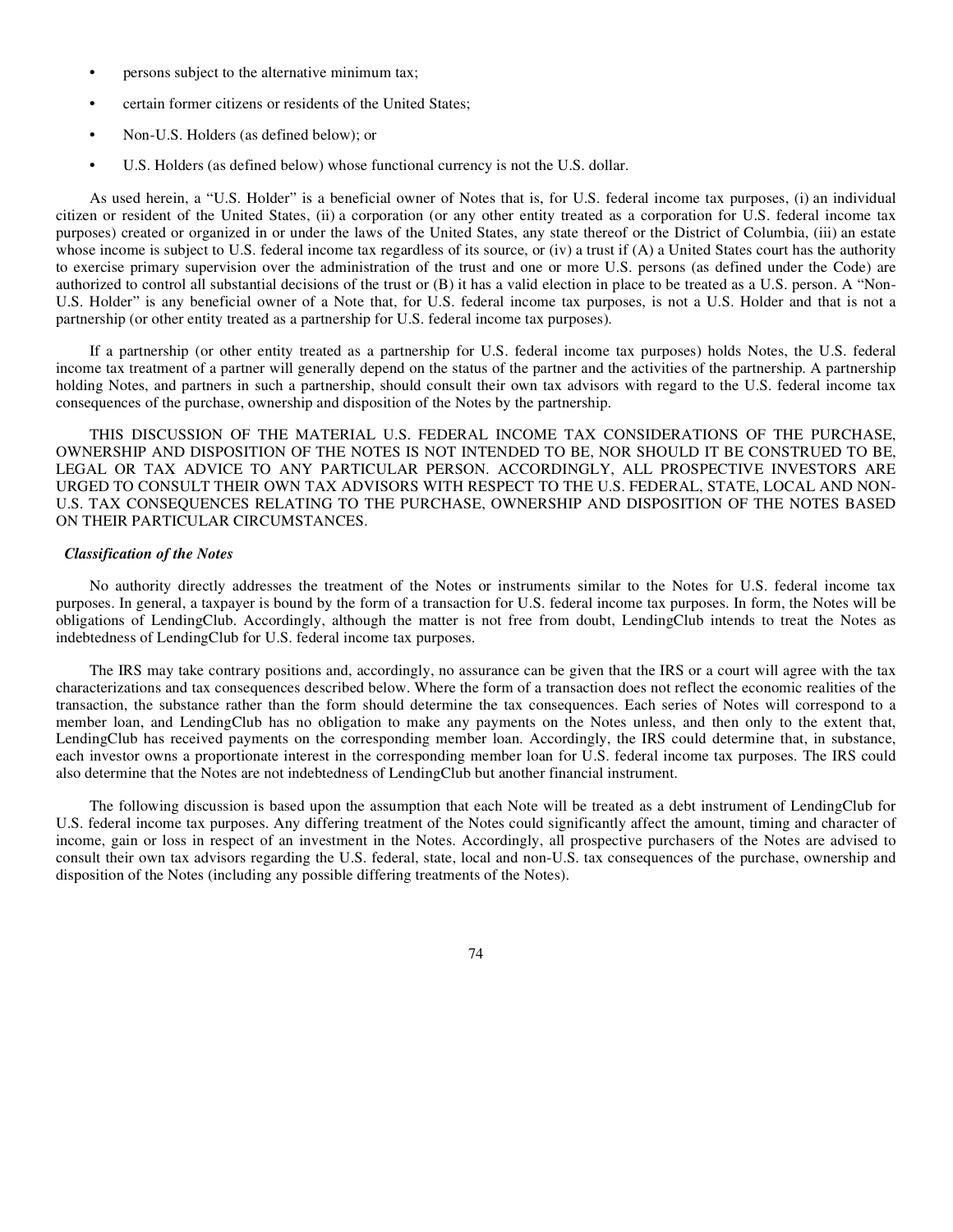#### *Taxation of Payments on the Notes*

The Notes will have original issue discount, or OID, for U.S. federal income tax purposes because the interest on the Notes is not unconditionally payable by LendingClub but rather payments are made to the investors to the extent payments are received by LendingClub on the corresponding member loan. A U.S. Holder of a Note will be required to include such OID in income as ordinary interest income for U.S. federal income tax purposes as it accrues under a constant yield method, regardless of such U.S. Holder's regular method of tax accounting. If a Note is paid in accordance with its payment schedule, which will be available on the holder's account page at www.lendingclub.com, the amount of OID includible in income by a U.S. Holder is anticipated to be based on the yield of the Note determined net of the 1.00% service charge, as described below, which yield will be lower than the stated interest rate on the Note. As a result, the holder will generally be required to include an amount of OID in income that is less than the amount of stated interest paid on the Note. On the other hand, if a payment on a Note is not made in accordance with such payment schedule, for example because the borrower member did not make timely payment in respect of the corresponding member loan, a U.S. Holder will be required to include such amount of OID in taxable income as interest even though such interest has not been paid.

The Treasury Regulations governing OID provide special rules for determining the amount and accrual of OID for debt instruments that provide for one or more alternative payment schedules applicable upon the occurrence of contingencies. If the timing and amounts of the payments that comprise each payment schedule are known as of the issue date, and based on all the facts and circumstances as of the issue date, a single payment schedule for a debt instrument, including the stated payment schedule, is significantly more likely than not to occur, the amount and accrual of OID is determined based on that payment schedule. In addition, under the applicable Treasury Regulations, remote and/or incidental contingencies generally may be ignored. A contingency relating to the amount of a payment is incidental if, under all reasonably expected market conditions, the potential amount of the payment is insignificant relative to the total expected amount of the remaining payments on the debt instrument. A contingency relating to the timing of a payment is incidental if, under all reasonably expected market conditions, the potential difference in the timing of the payment is insignificant.

The Notes provide for one or more alternative payment schedules because LendingClub is obligated to make payments on a Note only to the extent that LendingClub receives payments on the corresponding member loan. The payment schedule for each Note, which will be available on the holder's account page at www.lendingclub.com, provides for payments of principal and interest (net of the 1.00% service charge) on the Note in accordance with the payment schedule for the corresponding member loan. In addition to scheduled payments, LendingClub will prepay a Note to the extent that a borrower member prepays the member loan corresponding to the Note, and late fees collected on the member loan corresponding to a Note will be paid to the holders of the Note. Notwithstanding such contingencies, LendingClub has determined to use the payment schedule of a Note to determine the amount and accrual of OID on the Note because LendingClub believes that a Note is significantly more likely than not to be paid in accordance with such payment schedule and/or the likelihood of nonpayment, prepayment, or late payment by the borrower member on the member loan corresponding to such Note will be remote or incidental. If in the future LendingClub determines that the previous sentence does not apply to a Note, LendingClub anticipates that it will be required to determine the amount and accrual of OID for such Note pursuant to the rules applicable to contingent payment debt instruments, which are described below, and shall so notify U.S. Holders of the Note.

LendingClub's determination is not binding on the IRS. If the IRS determines that the Notes are "contingent payment debt instruments" due to the contingencies described above (or in the future, if LendingClub so concludes with respect to a particular series of Notes), the Notes will be subject to special rules applicable to contingent payment debt instruments. Such rules generally require a holder to (i) accrue interest income based on a projected payment schedule and comparable yield, which may be higher or lower than the stated interest rate on the Notes, and (ii) treat as ordinary income, rather than capital gain, any gain recognized on the sale, exchange, or retirement of the debt instrument and treat any loss recognized on such a disposition as an ordinary loss to the extent of prior OID inclusions and as capital loss thereafter. This discussion assumes that the Notes are not subject to the contingent payment debt instrument rules.

The OID on a Note will equal the excess of the Note's "stated redemption price at maturity" over its "issue price." The stated redemption price at maturity of a Note includes all payments of principal and stated interest on the Note (net of the 1.00% service charge) under the payment schedule of the Note. The issue price of the Notes will equal the principal amount of the Notes.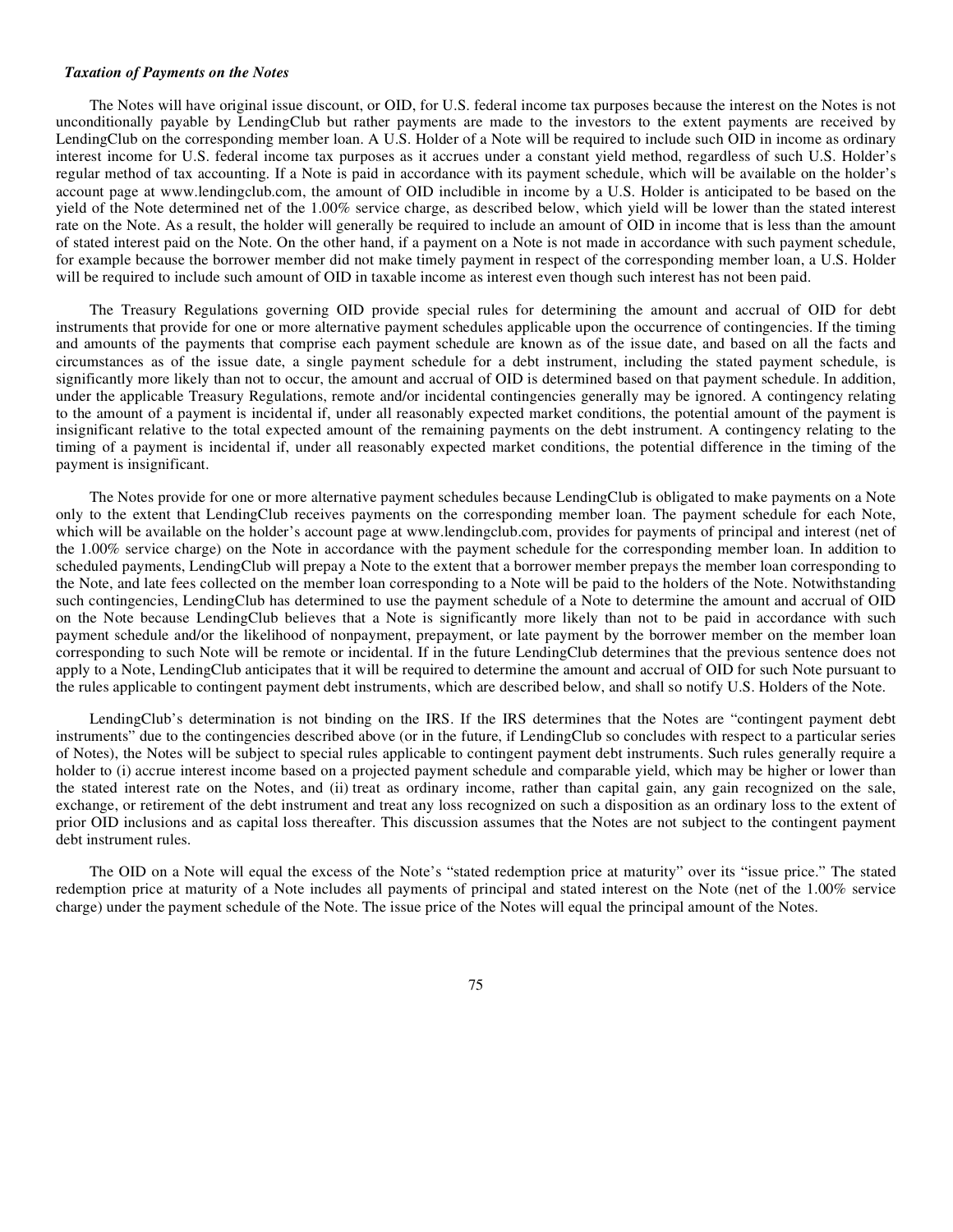The amount of OID includible in a U.S. Holder's income for a taxable year is the sum of the "daily portions" of OID with respect to the Note for each day during the taxable year in which the holder held the Note. The daily portion of OID is determined by allocating to each day of any accrual period within a taxable year a pro rata portion of an amount equal to the product of such Note's adjusted issue price at the beginning of the accrual period and its yield to maturity (properly adjusted for the length of the period). The adjusted issue price of a Note at the beginning of any accrual period should be its issue price, increased by the aggregate amount of OID previously accrued with respect to the Note, and decreased by any payments of principal and interest previously made on the Note (net of the 1.00% service charge). A Note's yield to maturity should be the discount rate that, when used to compute the present value of all payments of principal and interest to be made on the Note (net of the 1.00% service charge) under the payment schedule of the Note, produces an amount equal to the issue price of such note.

Cash payments of interest and principal (net of the 1.00% service charge) under the payment schedule on the Notes will not be separately included in income, but rather will be treated first as payments of previously accrued but unpaid OID and then as payments of principal.

## *Sale, Retirement or Other Taxable Disposition of Notes*

Upon the sale, retirement or other taxable disposition of a Note, a U.S. Holder generally will recognize gain or loss equal to the difference, if any, between the amount realized upon the sale, retirement or other taxable disposition and the U.S. Holder's adjusted tax basis in the Note. In general, the U.S. Holder's adjusted tax basis of the Note will equal the U.S. Holder's cost for the Note, increased by the OID and market discount previously included in gross income by the holder, as discussed below, and reduced by any payments previously received by the holder in respect of the Note.

Except as described below with respect to any Note acquired at a market discount or, as discussed above, treated as a contingent payment debt instrument, such gain or loss generally will be capital gain or loss and will be long-term capital gain or loss if at the time of sale, retirement or other taxable disposition, such Note has been held for more than one year. Under current U.S. federal income tax law (presently effective for taxable years beginning before January 1, 2011), certain non-corporate U.S. Holders, including individuals, are eligible for preferential rates of U.S. federal income taxation in respect of long-term capital gains. The deductibility of capital losses is subject to limitations under the Code.

## *Prepayments*

As discussed above, LendingClub will prepay a Note to the extent that a borrower member prepays the member loan corresponding to the Note. If LendingClub prepays a note in full, the Note will be treated as retired, and, as described above, a U.S. Holder generally will have gain or loss equal to the difference, if any, between the amount realized upon the retirement and the U.S. Holder's adjusted tax basis in the Note. If LendingClub prepays a Note in part, a portion of the Note will be treated as retired. Generally, for purposes of determining (i) the gain or loss attributable to the portion of the Note retired and (ii) the OID accruals on the portion of the Note remaining outstanding, the adjusted issue price, holder's adjusted tax basis, and the accrued but unpaid OID of the Note, determined immediately before the prepayment, will be allocated between the two portions of the Note based on the portion of the Note that is treated as retired. The yield to maturity of a Note is not affected by a partial prepayment.

### *Market Discount*

If a U.S. Holder purchases a Note on the trading platform for an amount that is less than the adjusted issue price of the Note at the time of purchase, the amount of the difference will be treated as "market discount" for U.S. federal income tax purposes, unless that difference is less than a specified *de minimis* amount. Under the market discount rules, a U.S. Holder generally will be required to treat any principal payments received in respect of the Note, and any gain derived from the sale, retirement or other disposition of the Note, as ordinary income to the extent of the market discount that has accrued on the Note but that has not previously been included in gross income by the U.S. Holder. Such market discount will accrue on the Note on a ratable basis over the remaining term of the Note unless the U.S. Holder elects to accrue market discount on a constant yield basis. In addition, a U.S. Holder may be required to defer until the maturity of the Note, or its earlier disposition in a taxable transaction, the deduction of all or a portion of any interest expense incurred on indebtedness incurred or continued to purchase or carry such Note.

A U.S. Holder may elect to currently include market discount in gross income as it accrues, under either a ratable or constant yield method, in which case the rules described in the prior paragraph regarding characterization of payments and gain as ordinary income and the deferral of interest deductions will not apply. An election to currently include market discount in gross income, once made, applies to all market discount obligations acquired by the U.S. Holder on or after the first taxable year to which the election applies and may not be revoked without the consent of the IRS. Investors should consult their own tax advisors before making this election.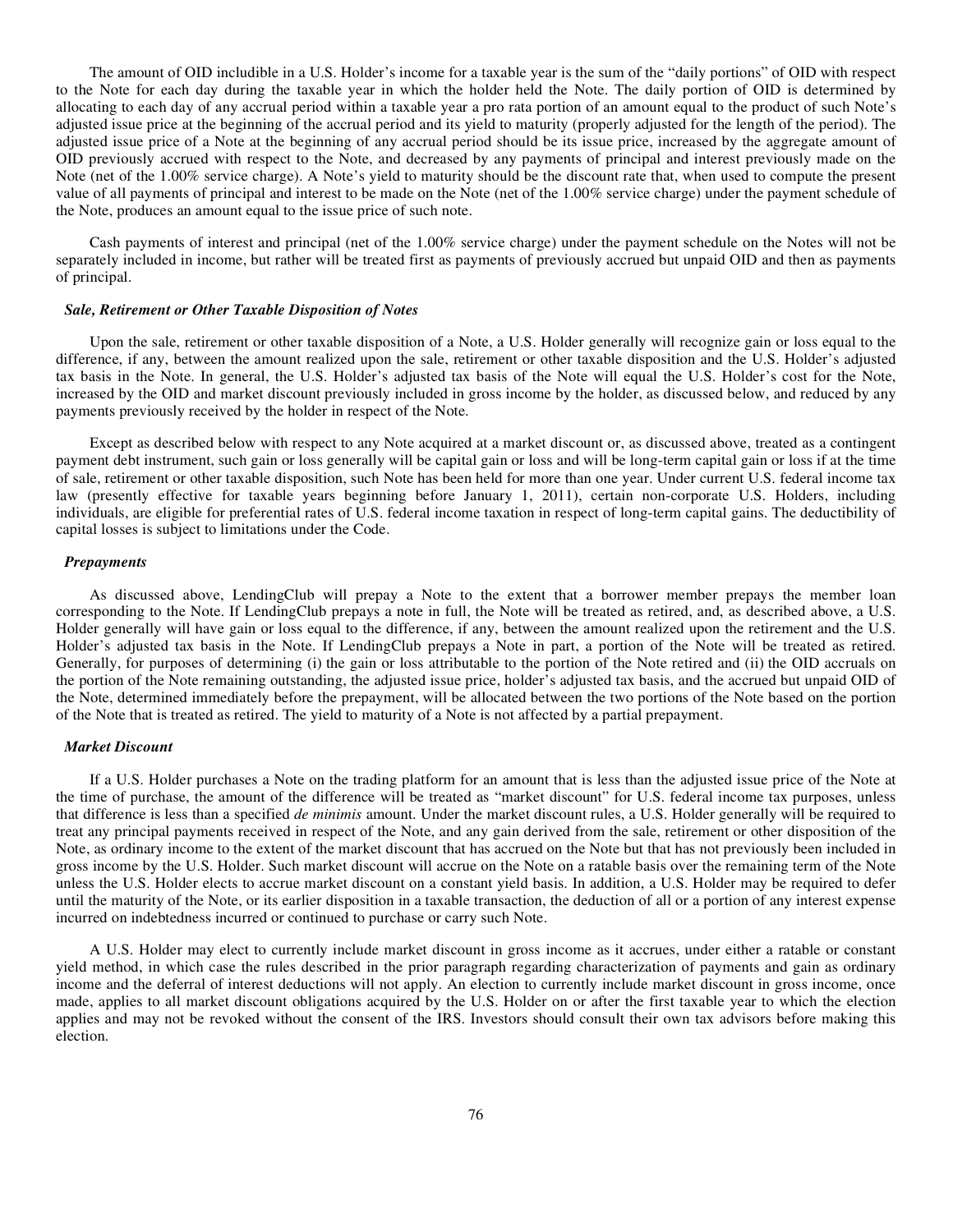#### *Acquisition Premium*

If a U.S. Holder purchases a Note on the trading platform for an amount greater than the Note's adjusted issue price but less than the sum of all amounts payable on the Note after the purchase date, the Note will be treated as acquired at an acquisition premium. For a Note acquired with an acquisition premium, the amount of OID that the U.S. Holder must include in gross income with respect to the Note for any taxable year will be reduced by the portion of the acquisition premium properly allocable to such taxable year.

If a U.S. Holder purchases a Note on the trading platform for an amount in excess of the sum of all amounts payable on the Note after the purchase date, the U.S. holder will not be required to include OID in income with respect to the Note.

## *Late Payments*

As discussed above, late fees collected on the member loan corresponding to the Notes will be paid to the holders of the Notes. LendingClub anticipates that any late fees paid will be insignificant relative to the total expected amount of the remaining payments on the Note. In such case, any late fees paid to a U.S. Holder of Notes should be taxable as ordinary income at the time such fees are paid or accrued in accordance with the U.S. Holder's regular method of accounting for U.S. federal income tax purposes.

## *Nonpayment of Member Loans Corresponding to Note — Automatic Extension*

In the event that LendingClub does not make scheduled payments on a Note as a result of nonpayment by a borrower member on the member loan corresponding to the Note, a U.S. Holder must continue to accrue and include OID on a Note in taxable income until the initial maturity date or, in the case of an automatic extension for a three (3) year term loan, the final maturity date, except as described below. Solely for purposes of the OID rules, the Note may be treated as retired and reissued on the scheduled payment date for an amount equal to the Note's adjusted issue price on that date. As a result of such reissuance, the amount and accrual of OID on the Note may change. At the time of the deemed reissuance, due to nonpayment by the borrower member, LendingClub may not be able to conclude that it is significantly more likely than not that the Note will be paid in accordance with one payment schedule and/or that the likelihood of future nonpayment, prepayment, or late payment by the borrower member on the member loan corresponding to such Note will be remote or incidental. Accordingly, the Note may become subject to the contingent payment debt instrument rules. In addition, in the event that a three (3) year term Note's maturity date is automatically extended because amounts remain due and payable on the initial maturity date by the borrower member on the member loan corresponding to the Note, the Note likely will be treated as reissued and become subject to the contingent payment debt instrument rules. As discussed above, contingent payment debt instruments are subject to special rules. If LendingClub determines that a Note is subject to the contingent payment debt instrument rules as a result of such a reissuance, it will notify the U.S. holders and provide the projected payment schedule and comparable yield.

The maturity date on a five (5) year term Note will not be extended. If a Note had a maturity date beyond five (5) years, the applicable high yield debt obligation provisions would likely apply because payments on the Notes are dependent on payments on the corresponding member loans and so have significant OID. The applicable high yield debt obligation provisions only apply to loans with terms longer than 5 years (and meet certain other requirements). The applicable high yield debt obligation provisions would disallow a deduction to LendingClub for a portion of the interest paid on the Notes.

If collection on a Note becomes doubtful, a U.S. Holder may be able to stop accruing OID on the Note. Under current IRS guidance, it is not clear whether a U.S. Holder may stop accruing OID if scheduled payments on a Note are not made. U.S. Holders should consult their own tax advisors regarding the accrual and inclusion of OID in income when collection on a Note becomes doubtful.

### *Losses as a result of Worthlessness*

In the event that a Note becomes wholly worthless, a U.S. Holder generally should be entitled to deduct the holder's adjusted tax basis in the Note as a capital loss in the taxable year the Note becomes wholly worthless. The portion of the U.S. Holder's adjusted tax basis attributable to accrued but unpaid OID may be deductible as an ordinary loss, although such treatment is not entirely free from doubt. U.S. Holders should consult their own tax advisors regarding the character and timing of losses attributable to Notes that become worthless.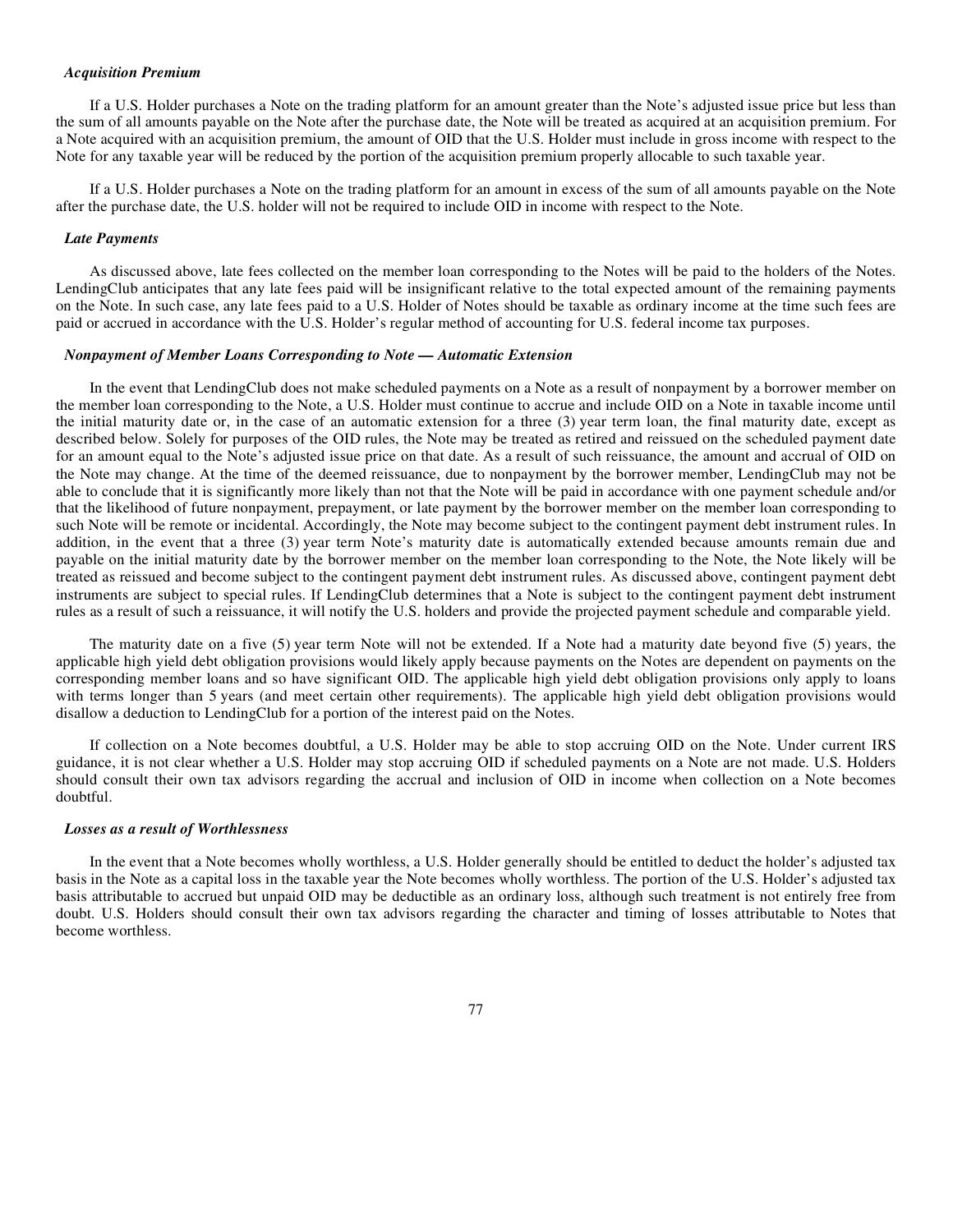# *Backup Withholding and Information Reporting*

In general, LendingClub will be required to provide information returns to non-corporate U.S. Holders, and corresponding returns to the IRS, with respect to (i) payments, and accruals of OID, on the Notes and (ii) payments with respect to proceeds from a sale, retirement or other taxable disposition of a Note. In addition, a non-corporate U.S. Holder may be subject to backup withholding (currently at a 28% rate) on such payments if the U.S. Holder (i) fails to provide an accurate taxpayer identification number to the payor; (ii) has been notified by the IRS of a failure to report all interest or dividends required to be shown on its U.S. federal income tax returns; or (iii) in certain circumstances, fails to comply with applicable certification requirements or otherwise establish an exemption from backup withholding.

Any amounts withheld under the backup withholding rules will be allowed as a refund or a credit against a U.S. Holder's U.S. federal income tax liability provided the required information is furnished to the IRS on a timely basis. U.S. Holders should consult their tax advisors regarding the application of information reporting and backup withholding rules in their particular situations, the availability of an exemption therefrom, and the procedure for obtaining such an exemption, if applicable.

# **ABOUT LENDINGCLUB**

# **MANAGEMENT'S DISCUSSION AND ANALYSIS OF FINANCIAL CONDITION AND RESULTS OF OPERATIONS**

See "Item 7. Management's Discussion and Analysis of Financial Condition and Results of Operations" of our Annual Report on Form 10-K for the fiscal year ended March 31, 2011, pages 57-67.

As of June 1, 2011, we did not offer member loans in Idaho, Indiana, Iowa, Maine, Mississippi, Nebraska, North Dakota and Tennessee.

# **BUSINESS**

# **Overview**

LendingClub is the operator of the online financial community that provides a number of benefits to our borrower and investor members. We believe the key features of our experience are the following:

- **•** Better interest rates than those available from traditional banks and credit cards;
- **•** 24-hour online availability to initiate a loan request;
- **•** Convenient, electronic payment processing; and
- **•** Amortizing, fixed rate loans, which represent a more responsible way for consumers to borrow than revolving credit facilities.

## *Business Strengths*

We believe that the following business strengths differentiate us from competitors and are key to our success:

- **•** *Focus on high quality borrowers*. Our current initial credit criteria require borrower members to have: (i) a minimum FICO score of at least 660; (ii) a debt-to-income ratio below 25% for borrowers with credit scores between 660-719 and for borrowers with a credit score of 720 or higher a debt-to-income ratio below 30%, as calculated by us based on the debt reported by a consumer reporting agency, and the income reported by the borrower member, which is not verified unless we display an icon in the loan listing indicating otherwise; and (iii) a credit file without any current delinquencies, recent bankruptcy, tax liens or non-medical related collections opened within the last 12 months, and reflecting at least two accounts currently open, no more than 8 credit inquiries in the past six months for credit scores 740 and higher and no more than 3 credit inquiries in the past six months for credit scores below 740, utilization of credit limit not exceeding 100%, revolving credit of less than \$150,000 and a minimum credit history of 36 months.
- **•** *Efficient distribution channels*. We acquire many of our members through online communities, social networks and marketers in a cost-efficient way.
- **•** *Superior technology*. We believe our Portfolio Tool technology helps investors easily diversify their Note purchases to correlate with corresponding member loans that the investors select as the most suitable for them, based on their needs.
- **•** *Management team*: LendingClub has a management team with experience in a broad set of areas that are essential to the operation of our business.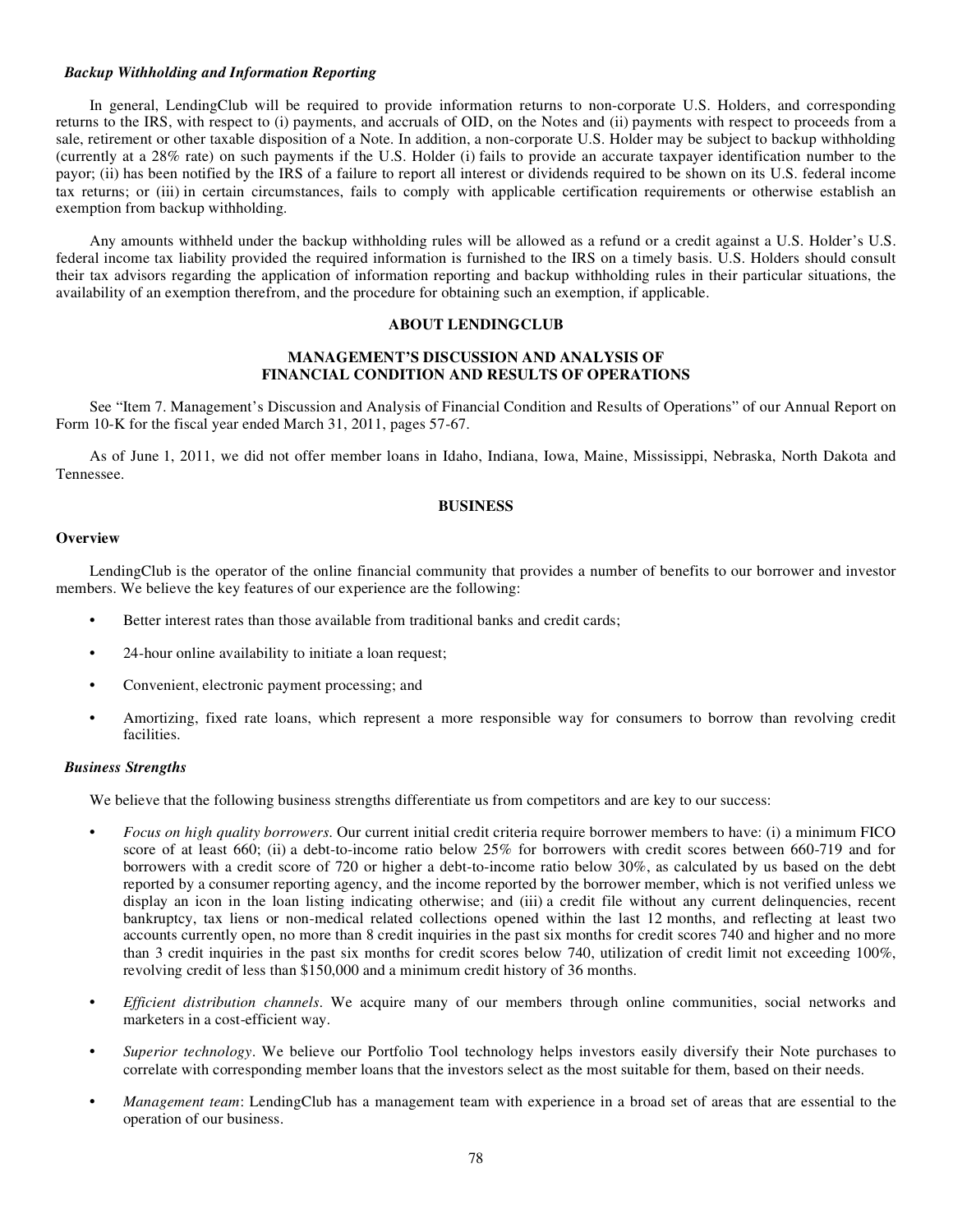### *Corporate History*

We were incorporated in Delaware in October 2006 under the name SocBank Corporation. We changed our name to LendingClub Corporation in November 2006. In May 2007, we began operations as an application on Facebook.com. In August 2007, we expanded our operations with the launch of our public web site, www.lendingclub.com. We have been operating since December 2007 pursuant to agreements with WebBank, an FDIC-insured, Utah state-chartered industrial bank that serves as the lender for all loans listed on our platform.

## **Sales, Marketing and Customer Service**

Our marketing efforts are designed to attract members to our website, to enroll them as members and to close transactions with them. We employ a combination of paid and unpaid sources to market our platform. We also invest in public relations to build our brand and visibility. We measure website visitor-to-member conversion and test graphics and layout alternatives to improve website conversion. We also seek to customize our website to our members' needs whenever possible. We carefully analyze visitor website usage to understand and overcome barriers to conversion. For the year ended March 31, 2011 and 2010, we spent approximately \$6.0 million and \$3.6 million, respectively, on marketing.

From time to time, we may conduct special promotions to increase the participation of existing members on our platform or to attract new members. These promotions could include offering special incentives for registering as a lender or a borrower, posting a loan listing, or moving money onto our platform. These promotions may be offered to all customers for all products or could be restricted to particular products or types of customers.

# **Technology**

Our system hardware is located in a hosting facility located in Las Vegas, Nevada, owned and operated by SwitchNet. The facility provides around-the-clock security personnel, video surveillance and biometric access screening and is serviced by onsite electrical generators, fire detection and suppression systems. The facility has multiple Tier 1 interconnects to the internet. We also maintain a real time backup system located in Santa Clara, California and operated by SAVVIS.

We own all of the hardware deployed in support of our platform. We continuously monitor the performance and availability of our platform. We have a scalable infrastructure that utilizes standard techniques such as load-balancing and redundancies.

We have developed our own cash management software to process electronic cash movements, record book entries and calculate cash balances in our members' funding accounts. We process electronic deposits and payments by originating ACH transactions. Our software puts these transactions in the correct ACH transaction data formats and makes book entries between individual members' accounts using a Write-Once-Read-Many (WORM) ledger system.

We have also executed a backup and successor servicing agreement with Portfolio Financial Servicing Company ("PFSC"). Pursuant to this agreement, PFSC will prepare and then stand ready to service the member loans. . Following five business days' prior written notice from us or from the indenture trustee for the Notes, PFSC will begin servicing the member loans. Pursuant to our agreement with PFSC, we have agreed to pay PFSC monthly start-up preparation fees and a one-time preparation fee, and then to pay PFSC a monthly standby fee. Upon PFSC becoming the servicer of the member loans, we will pay PFSC a one-time declaration fee, and PFSC will be entitled to retain up to 5% of the amounts it collects as servicer. Our agreement with PFSC ends in September 2011 and we expect to renew this agreement. If our agreement with PFSC were to be terminated, we would seek to replace PFSC with another backup servicer.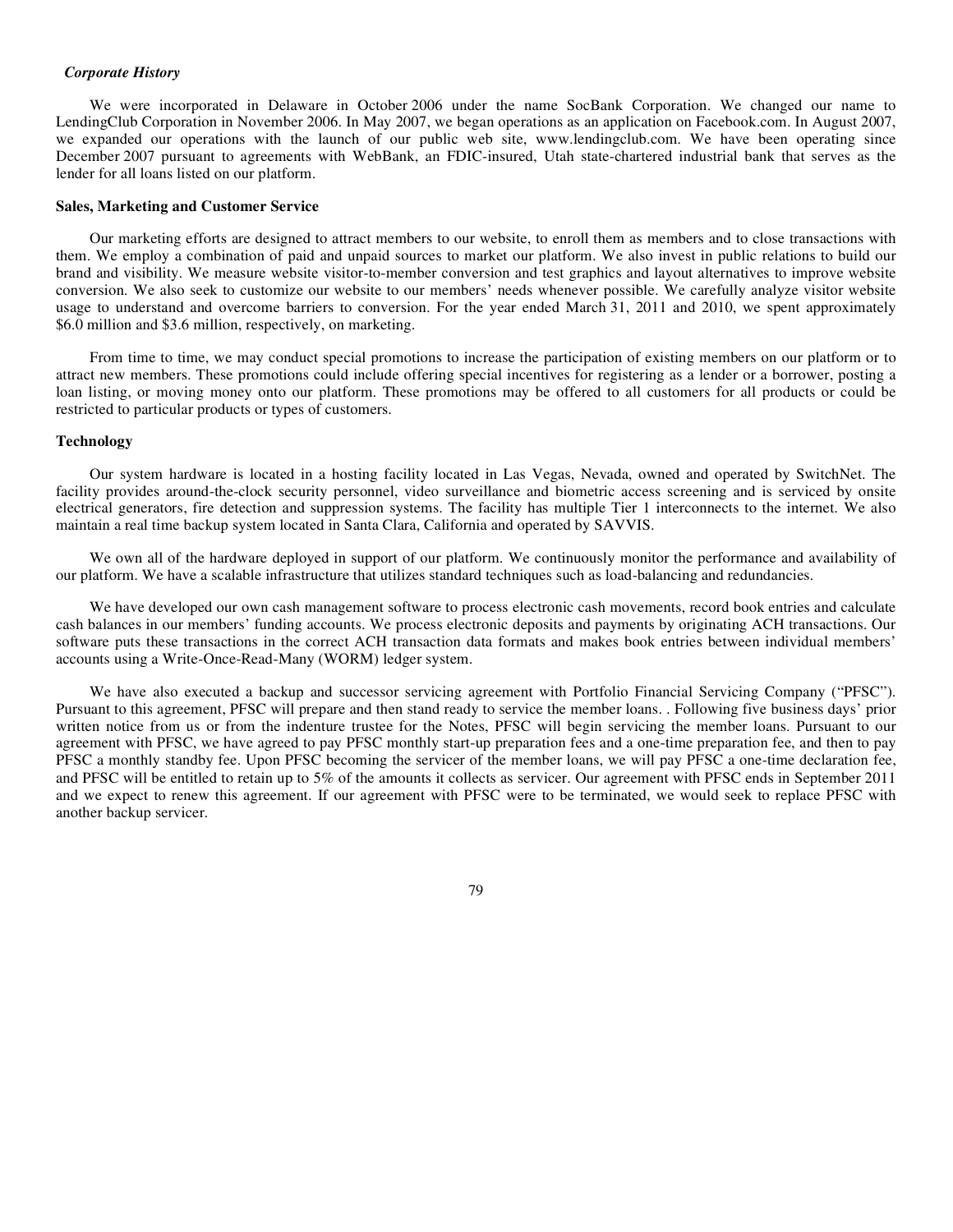# *Scalability*

Our platform is scalable. The platform is designed as a collection of many small symmetrical servers capable of replacing each other with no strict dependency between them. This design allows us to either scale up either by deploying one or a limited small number of our servers and configuring them to take advantage of the machine they run on, or deploying a large number of servers and configuring them to run on lightweight machines. Our online deployment employs a fast load balancer as a reverse proxy for all the machines containing the actual symmetrical servers, which allows us to intercept end-user requests and route them to the least busy server.

# *Data integrity and security*

All data received from end users or from our business counterparties are transported in a secure manner; for example, we only expose data or actions pages of our application in SSL mode. We have received an SSL certificate from VeriSign. For communication with our banking counterparties, we require a dedicated, fully authenticated connection (VPN), in addition to the SSL encryption of the data. Data storage follows specific rules for specific cases. For example, the most sensitive information is stored using one-way encryption, which makes it impossible to read in the clear, while the next level of data security uses regular encryption, which requires a key in order to decrypt the data, and for regular data, a set of access control rules have been created to limit the visibility of the data and to protect the privacy of each user.

We utilize a state of the art network firewall technology for perimeter level threat protection. The philosophy of least privilege is used throughout the infrastructure. In short, each person has access to only what they must have access to do their job. The following are used as part of our security process: centralized logging with custom real-time alerts (servers and firewalls), host based intrusion detection, individual firewalls in addition to TCP wrappers, system/service level monitoring, active blocking of attacks, disabled root ssh logins, and centralized configuration management. In addition, no two accounts use the same name on any two servers.

#### *Fraud detection*

We consider fraud detection to be of utmost importance to the successful operation of our business. We employ a combination of proprietary technologies and commercially available licensed technologies and solutions to prevent and detect fraud. We employ techniques such as knowledge based authentication (KBA), out-of-band authentication and notification, behavioral analytics and digital fingerprinting to prevent identity fraud. We use services from third-party vendors for user identification, credit checks and OFAC compliance. In addition, we use specialized third-party software to augment our identity fraud detection systems. In addition to our identity fraud detection system, we also have a dedicated team which conducts additional investigations of cases flagged for high fraud risk by verifying the income and employment data reported by borrower members. See "Business — About the Platform — How the LendingClub Platform Operates — Borrower Financial Information is Generally Unverified." We also enable our investors to report suspicious activity to us, which we may then decide to evaluate further.

### **Engineering**

We have made substantial investment in software and website development and we expect to continue or increase the level of this investment as part of our strategy to continually improve the our platform. In addition to developing new products and maintaining an active online deployment, the engineering department also performs technical competitive analysis as well as systematic product usability testing. As of March 31, 2011, we had an engineering team of 6 permanent employees and 14 contractors working on designing and implementing the ongoing releases of our platform. Our engineering expense totaled approximately \$1.9 and \$1.7 million for the year ended March 31, 2011 and 2010, respectively.

### **Competition**

The market for lending is competitive and rapidly evolving. We believe the following are the principal competitive factors in the lending market:

- **•** pricing and fees;
- **•** website attractiveness;
- **•** member experience, including borrower full funding rates and investor returns;
- **•** branding; and
- **•** ease of use.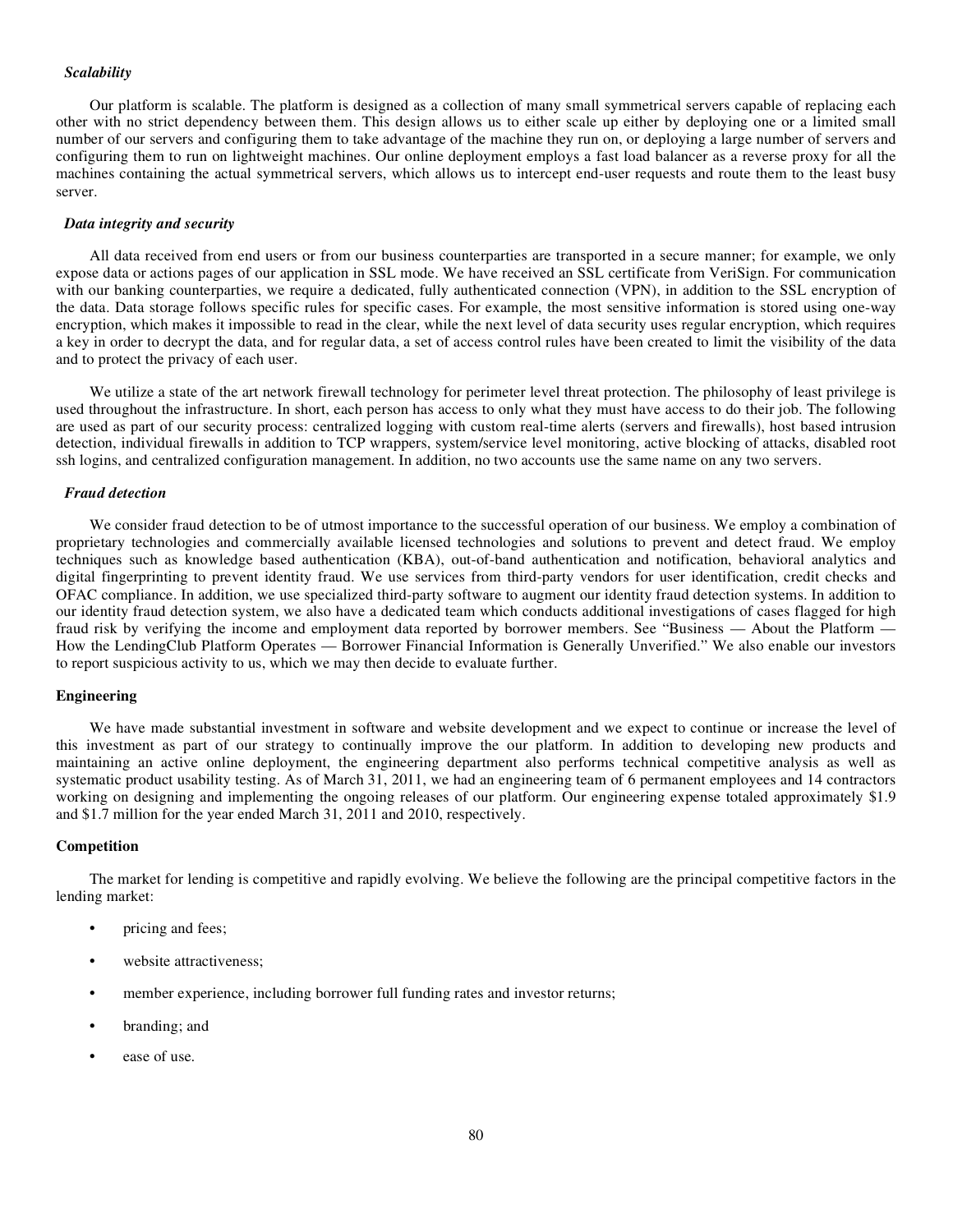We face competition from other online lending platforms such as Prosper Marketplace, Inc. We also face competition from major banking institutions, credit unions, credit card issuers and other consumer finance companies.

We may also face future competition from new companies entering our market, which may include large, established companies, such as eBay Inc., Google Inc. and Yahoo! Inc. These companies may have significantly greater financial, technical, marketing and other resources than we do and may be able to devote greater resources to the development, promotion, sale and support of their consumer lending platforms. These potential competitors may be in a stronger position to respond quickly to new technologies and may be able to undertake more extensive marketing campaigns. These potential competitors may have more extensive potential borrower bases than we do. In addition, these potential competitors may have longer operating histories and greater name recognition than we do. Moreover, if one or more of our competitors were to merge or partner with another of our competitors or a new market entrant, the change in competitive landscape could adversely affect our ability to compete effectively.

# **Intellectual Property**

Our intellectual property rights are important to our business. We rely on a combination of copyright, trade secret, trademark, and other rights, as well as confidentiality procedures and contractual provisions to protect our proprietary technology, processes and other intellectual property.

Although the protection afforded by copyright, trade secret, trademark and patent law, written agreements and common law may provide some advantages, we believe that the following factors help us to maintain a competitive advantage:

- **•** the technological skills of our software and website development personnel;
- **•** frequent enhancements to our platform; and
- **•** high levels of member satisfaction.

Our competitors may develop products that are similar to our technology. We enter into agreements with our employees, consultants and partners, and through these and other written agreements, we attempt to control access to and distribution of our software, documentation and other proprietary technology and information. Despite our efforts to protect our proprietary rights, third parties may, in an authorized or unauthorized manner, attempt to use, copy or otherwise obtain and market or distribute our intellectual property rights or technology or otherwise develop a product with the same functionality as our solution. Policing all unauthorized use of our intellectual property rights is nearly impossible. Therefore, we cannot be certain that the steps we have taken or will take in the future will prevent misappropriations of our technology or intellectual property rights.

*"LendingClub"* is a registered trademark in the United States.

We have developed our own software and do not use software licensed to us by third parties for processing electronic cash movements, recording book entries and calculating cash balances in lender members' accounts.

## **Employees**

As of March 31, 2011, we employed 55 full-time employees. Of these employees:

- **•** 34 were in sales, marketing and customer service;
- **•** 6 were in engineering; and
- **•** 15 were in general and administration, which includes the employees who conduct our credit, collection and treasury activities.

None of our employees are represented by labor unions. We have not experienced any work stoppages and believe that our relations with our employees are good.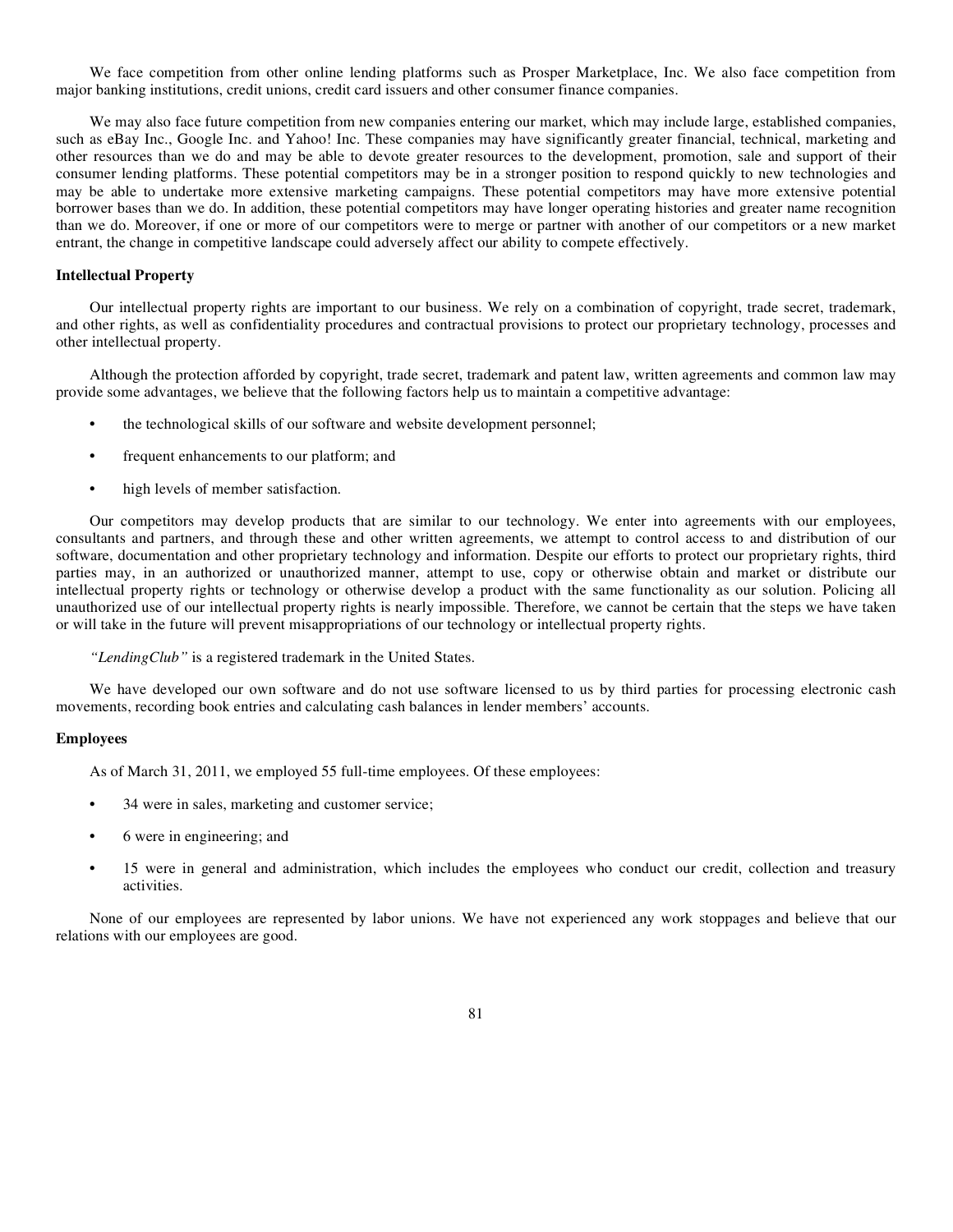# **Facilities**

As of March 31, 2011, our corporate headquarters, including our principal administrative, marketing, technical support and engineering functions, were located in Redwood City, California. The lease was for a total of 6,400 square feet. On November 18, 2011, we notified our landlord that we were providing the required 6 month's notice to terminate the lease for our corporate headquarters.

In April 2011, we entered into a sublease agreement for approximately 18,200 square feet of space in San Francisco, CA for our corporate headquarters, including our principal administrative, marketing, technical support and engineering functions. The sublease has a term of 6 years and began on May 1, 2011. We can terminate the sublease upon 9 months notice prior to the third anniversary of the sublease. The average annual rent for our new corporate headquarters is approximately \$42,000 and we pledged \$200,000 as a security deposit. We believe that this new facility will be adequate to meet our current needs, that we have the ability to request more space as needed, and that suitable additional alternative spaces will be available in the future on commercially reasonable terms.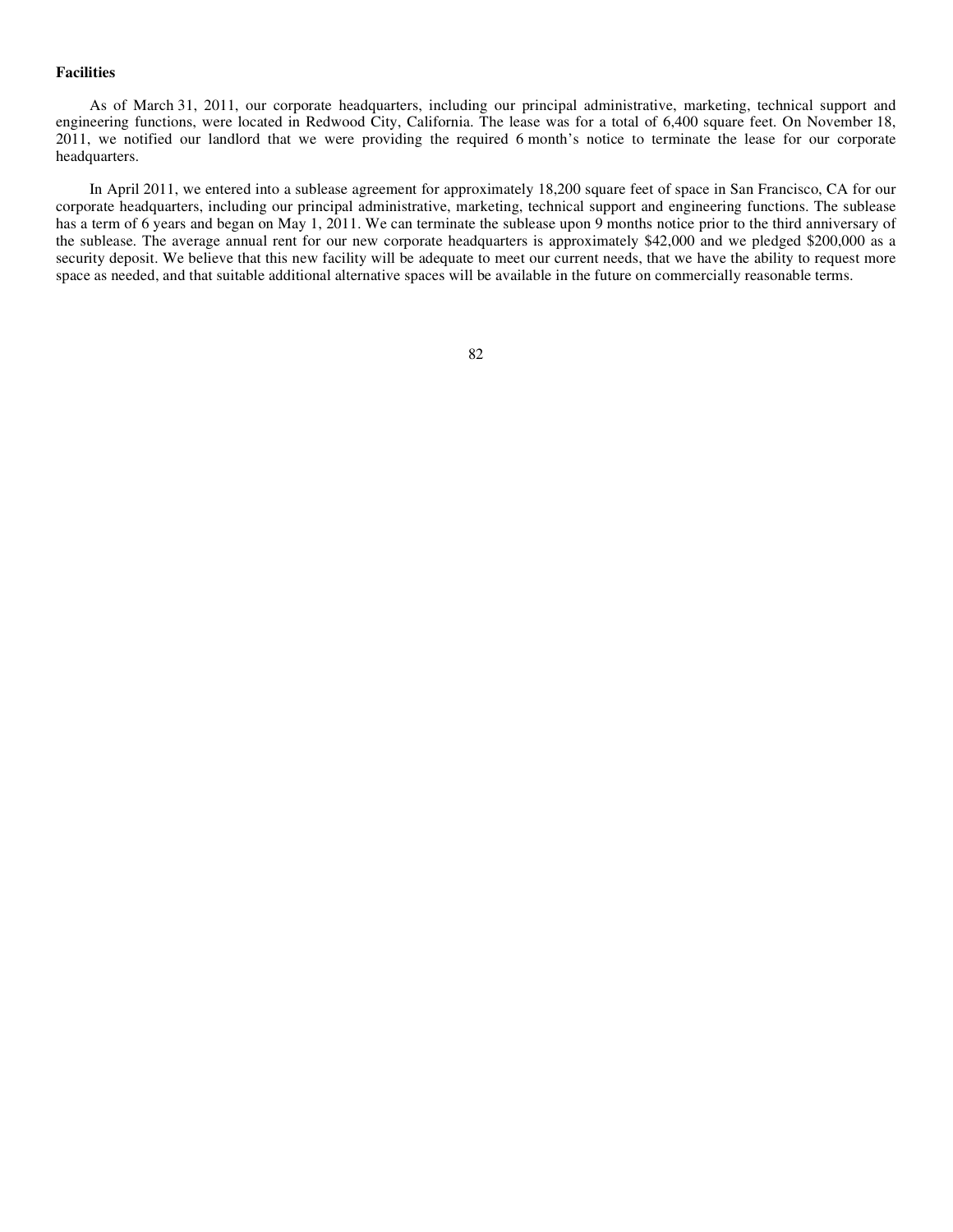Effective June 1, 2010, we entered into a 12 month lease for approximately 238 square feet in Fairfield, Connecticut for use by our Chief Operating Officer. This lease may be extended for an additional 12 month lease term if the landlord is notified no later than 60 days prior to the leases' expiration. On July 14, 2010, we entered into a month-to-month lease agreement for the lease of 250 square feet for a New York City office. We terminated this lease and office in October 2010. On August 8, 2010, we entered into a twelve month lease agreement for the lease of approximately 400 square feet for a second New York office. Notice was given on this lease in May 12, 2011 and will be terminated as of August 12, 2011.

## **Subsidiaries.**

We have recently created a wholly-owned subsidiary, LC Advisors, LLC (LCA) that is registered as an investment advisor with the SEC. LCA has had no material operations to date.

### **Legal Proceedings**

We are not currently subject to any material legal proceedings. We are not aware of any litigation matters which have had, or are expected to have, a material adverse effect on us. We have received inquiries from a number of states in respect of the prior sales of loans under our prior operating structure, as described below under " — Prior Operation of the LendingClub Platform"; neither the SEC nor any state, however, has taken or threatened administrative action or litigation over such loan sales.

#### **Prior Operation of the LendingClub Platform**

#### *Our Prior Operating Structure*

From the launch of our platform in May 2007 until April 7, 2008, the operation of our platform differed from the structure described elsewhere in this document, and we did not offer Notes. Instead, our platform allowed members to purchase assignments of unsecured member loans directly.

Under this structure, members received anonymized individual promissory notes with original principal amounts corresponding to their purchase price. Each member loan was automatically divided from inception into separate promissory notes in amounts that matched the purchase commitments from members for the particular member loan. At closing, WebBank indorsed the promissory notes to us, and we assigned each promissory note to the applicable member, subject to our loan sale and servicing agreement. Our loan sale and servicing agreement provided that we retained the right to service the member loans. Borrower member names appeared as LendingClub screen names on the electronically executed promissory notes. We maintained custody of the promissory notes on behalf of members. We charged members a fee of 1.00% of all payments of interest, principal, late fees and recoveries received in respect of the member loans. We disclaimed any obligation to guarantee the promissory notes or support the credit risk of borrower members.

From April 7, 2008 until October 13, 2008, we did not offer members the opportunity to make any purchases on our platform. During this time, we also did not accept investor registrations or allow new funding commitments from existing members. We continued to service all previously funded member loans, and members had the ability to access their accounts, monitor their member loans, and withdraw available funds without changes. The borrowing side of our platform was generally unaffected during this period. Borrower members could still apply for member loans, but these member loans were funded and held only by LendingClub. Our decision to temporarily stop accepting member purchase commitments, effective from April 7, 2008 until October 13, 2008, slowed the ramp up of our operations and expended liquidity as we funded member loans ourselves during this period.

In addition, our credit criteria and loan grading criteria differed over time from the credit criteria and loan grading criteria described elsewhere in this document. During the period from our inception until October 13, 2008, under our minimum borrower member criteria, our prospective borrower members needed to have:

- **•** a minimum FICO score of 640 (as reported by a consumer reporting agency);
- **•** a debt-to-income ratio (excluding mortgage) below 30%, as calculated by LendingClub based on (i) the borrower member's debt reported by a consumer reporting agency; and (ii) the income reported by the borrower member, which we verified for approximately 25% of loan requests that proceeded past the initial credit check stage and were posted on our website; and
- **•** a credit profile (as reported by a consumer reporting agency) without any current delinquencies, recent bankruptcy, collections or open tax liens.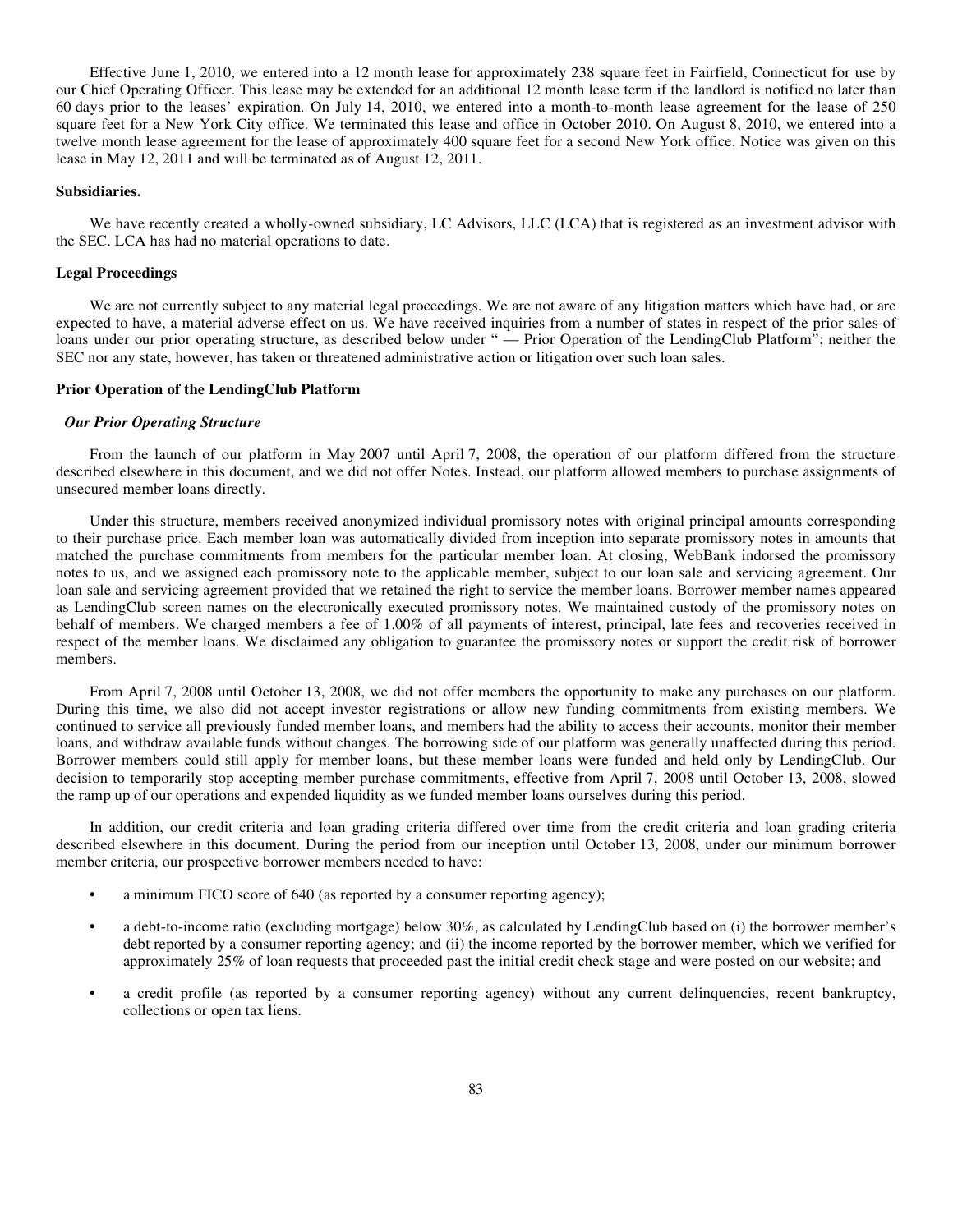Under this former loan grading criteria, for borrower members that qualified, we assigned one of 35 loan grades, from A1 through G5, to each loan request, based on the borrower member's FICO score, debt-to-income ratio (calculated as described above) and requested loan amount. A higher credit score, lower debt-to-income ratio and lower requested loan amount were factors that led to a loan request being more likely to be designated grade A1.

Effective October 13, 2008, we changed our minimum borrower member criteria to the criteria reflected elsewhere in this document, except that the minimum FICO score remained 640. Effective November 25, 2008, we raised the minimum FICO score to 660.

# **GOVERNMENT REGULATION**

# **Overview**

The consumer loan industry is highly regulated. LendingClub, and the member loans made through our platform, are subject to extensive and complex rules and regulations, licensing and examination by various federal, state and local government authorities. These authorities impose obligations and restrictions on our activities and the member loans made through our platform. In particular, these rules limit the fees that may be assessed on the member loans, require extensive disclosure to, and consents from, our participants, prohibit discrimination and impose multiple qualification and licensing obligations on platform activities. Failure to comply with these requirements may result in, among other things, revocation of required licenses or registration, loss of approved status, voiding of the loan contracts, class action lawsuits, administrative enforcement actions and civil and criminal liability. While compliance with such requirements is at times complicated by our novel business model, we believe we are in substantial compliance with these rules and regulations. These rules and regulations are subject to continuous change, however, and a material change could have an adverse effect on our compliance efforts and ability to operate.

#### *Licensing and Consumer Protection Laws*

#### *State Licensing Requirements*

We hold licenses in a number of states and is otherwise authorized to conduct its activities on a uniform basis in all other states and the District of Columbia, with the exceptions of Idaho, Indiana, Iowa, Maine Mississippi, Nebraska, North Dakota and Tennessee. State licensing statutes impose a variety of requirements and restrictions, including:

- **•** recordkeeping requirements;
- restrictions on loan origination and servicing practices, including limits on finance charges and fees;
- **•** disclosure requirements;
- **•** examination requirements;
- **•** surety bond and minimum net worth requirements;
- **•** financial reporting requirements;
- notification requirements for changes in principal officers, stock ownership or corporate control;
- **•** restrictions on advertising; and
- **•** review requirements for loan forms.

The statutes also subject us to the supervisory and examination authority of state regulators in certain cases.

In June 2011, we entered into a consent order with the Commonwealth of Massachusetts where we agreed to stop making loans to Massachusetts residents that are \$6,000 or less and have an annual percentage rate greater than 12%. We expect that the total cost of the consent order will be approximately \$50,000 and we do not believe that the restriction will have a material effect on our business.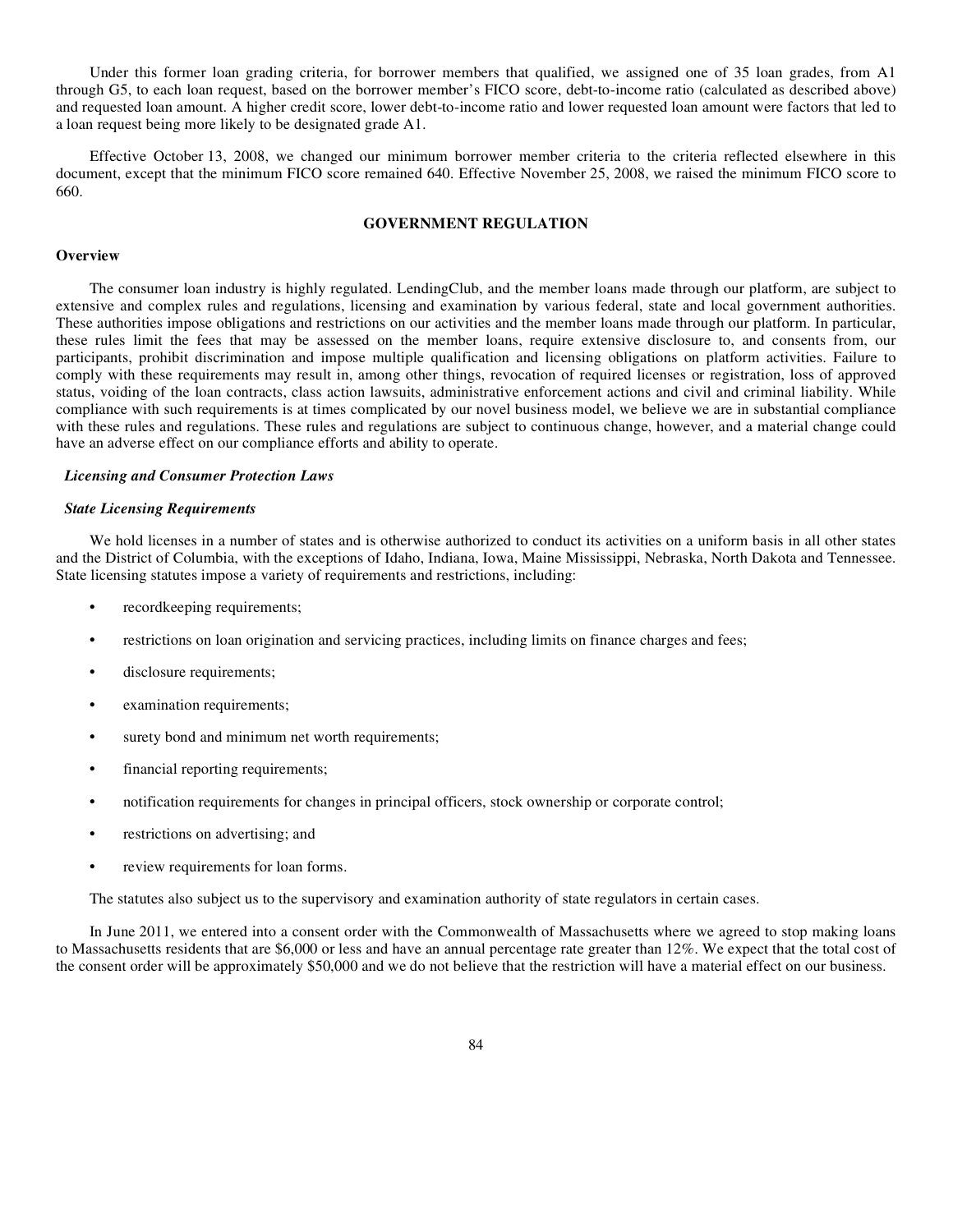#### *State Usury Limitations*

Applicable federal law and judicial interpretations permit FDIC-insured depository institutions, such as WebBank, to "export" the interest rate permitted under the laws of the state where the bank is located, regardless of the usury limitations imposed by the state law of the borrower's residence unless the state has chosen to opt out of the exportation regime. WebBank is located in Utah, and Utah law does not limit the amount of interest that may be charged on loans of the type offered through our platform. Although some states have opted out of the exportation regime, judicial interpretations support the view that such opt outs only apply to loans "made" in those states. A loan made through our platform by WebBank may be subject to state usury limits if the loan is deemed subject to the usury laws of a state that has opted-out of the exportation regime.

### *State Disclosure Requirements and Other Substantive Lending Regulations*

We are subject to state laws and regulations that impose requirements related to loan disclosures and terms, credit discrimination, credit reporting, debt collection and unfair or deceptive business practices. Our ongoing compliance program seeks to comply with these requirements.

## *Truth in Lending Act*

The Truth in Lending Act ("TILA"), and Regulation Z, which implements it, require lenders to provide consumers with uniform, understandable information concerning certain terms and conditions of their loan and credit transactions. These rules apply to WebBank as the creditor for member loans originated on our platform, but because the transactions are carried out on our hosted website, we facilitate compliance. For closed-end credit transactions of the type provided through our platform, these disclosures include providing the annual percentage rate, the finance charge, the amount financed, the number of payments and the amount of the monthly payment. The creditor must provide the disclosures before the loan is closed. TILA also regulates the advertising of credit and gives borrowers, among other things, certain rights regarding updated disclosures and the treatment of credit balances. Our platform provides borrowers with a TILA disclosure at the time a borrower member posts a loan request on the platform. If the borrower member's request is not fully funded and the borrower chooses to accept a lesser amount offered, we provide an updated TILA disclosure. We also seek to comply with TILA's disclosure requirements related to credit advertising.

# *Equal Credit Opportunity Act*

The federal Equal Credit Opportunity Act ("ECOA") prohibits creditors from discriminating against credit applicants on the basis of race, color, sex, age, religion, national origin, marital status, or the fact that all or part of the applicant's income derives from any public assistance program or the fact that the applicant has in good faith exercised any right under the federal Consumer Credit Protection Act or any applicable state law. Regulation B, which implements ECOA, restricts creditors from requesting certain types of information from loan applicants and from making statements that would discourage on a prohibited basis a reasonable person from making or pursuing an application. These requirements apply both to a lender such as WebBank as well as to a party such as LendingClub that regularly participates in a credit decision. Investors may also be subject to the ECOA in their capacity as purchasers of Notes, if they are deemed to regularly participate in credit decisions. In the underwriting of member loans on the platform, both WebBank and LendingClub seek to comply with ECOA's provisions prohibiting discouragement and discrimination. As further measures, borrowers are instructed not to provide the type of information that creditors are not permitted to request from applicants under the ECOA and the investor agreement requires investors to comply with the ECOA in their selection of member loans they designate for funding. The ECOA also requires creditors to provide consumers with timely notices of adverse action taken on credit applications. WebBank and LendingClub provide prospective borrowers who apply for a loan through the platform but are denied credit with a joint adverse action notice in compliance with the ECOA requirements (see also below regarding "Fair Credit Reporting Act").

#### *Fair Credit Reporting Act*

The Federal Fair Credit Reporting Act ("FCRA"), administered by the Federal Trade Commission, promotes the accuracy, fairness and privacy of information in the files of consumer reporting agencies. FCRA requires a permissible purpose to obtain a consumer credit report, and requires persons to report loan payment information to credit bureaus accurately. FCRA also imposes disclosure requirements on creditors who take adverse action on credit applications based on information contained in a credit report. Effective August 1, 2009, we must also develop and implement an identity theft prevention program for combating identity theft. WebBank and ourselves have a permissible purpose for obtaining credit reports on potential borrowers and also obtain explicit consent from borrowers to obtain such reports. As the servicer for the member loans, we accurately report member loan payment and delinquency information to consumer reporting agencies. We provide a combined ECOA/FCRA adverse action notice to a rejected borrower on WebBank's behalf at the time the borrower is rejected that includes the required disclosures. We have implemented an identity theft prevention program.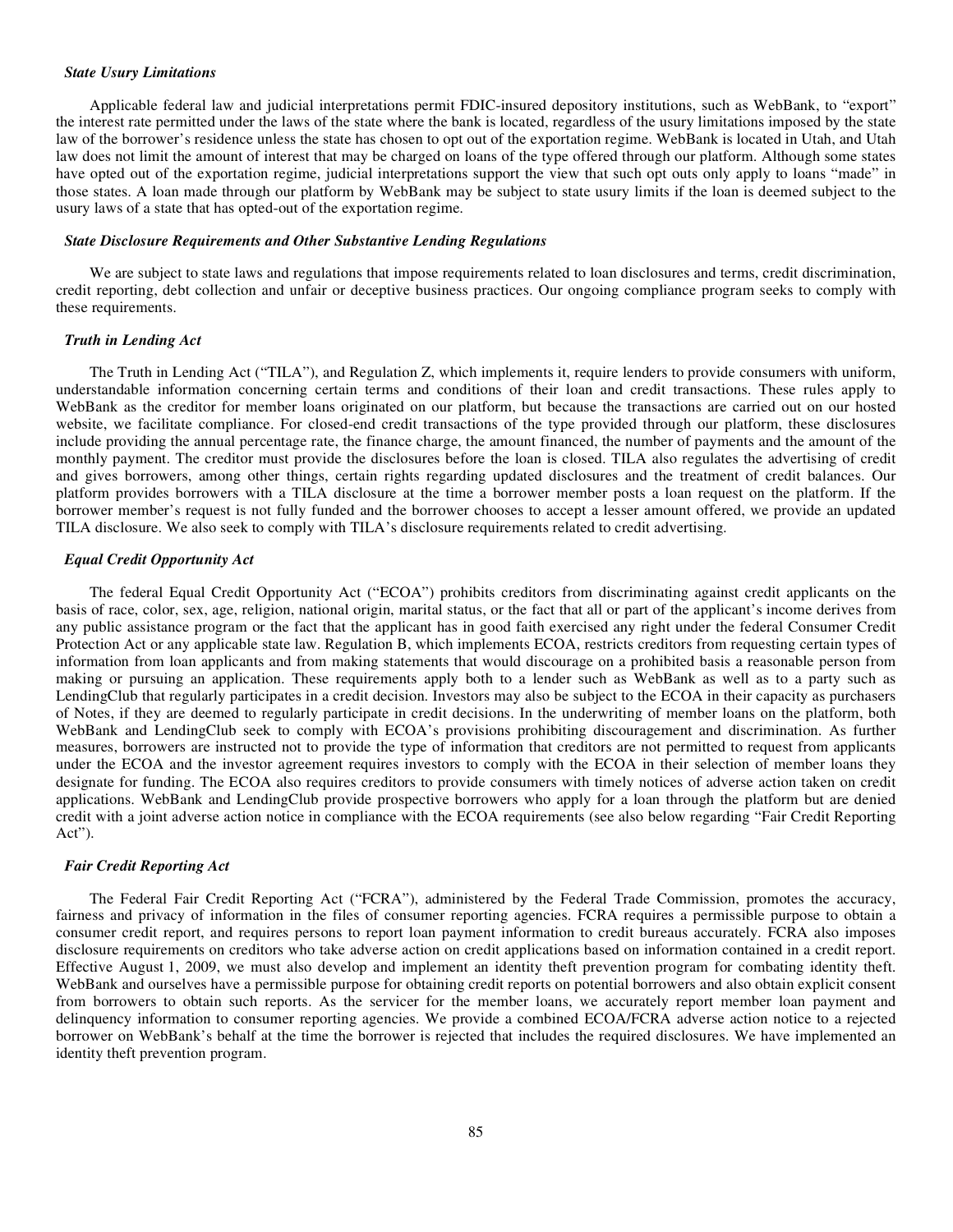#### *Fair Debt Collection Practices Act*

The Federal Fair Debt Collection Practices Act ("FDCPA") provides guidelines and limitations on the conduct of third-party debt collectors in connection with the collection of consumer debts. The FDCPA limits certain communications with third parties, imposes notice and debt validation requirements, and prohibits threatening, harassing or abusive conduct in the course of debt collection. While the FDCPA applies to third-party debt collectors, debt collection laws of certain states impose similar requirements on creditors who collect their own debts. Our agreement with its investors prohibits investors from attempting to directly collect on the member loans. Actual collection efforts in violation of this agreement are unlikely given that investors do not learn the identity of borrower members. We use our internal collection team and a professional third-party debt collection agent to collect delinquent accounts. They are required to comply with the FDCPA and all other applicable laws in collecting delinquent accounts of our borrower members.

### *Privacy and Data Security Laws*

The federal Gramm-Leach-Bliley Act ("GLBA") limits the disclosure of nonpublic personal information about a consumer to nonaffiliated third parties and requires financial institutions to disclose certain privacy policies and practices with respect to information sharing with affiliated and nonaffiliated entities as well as to safeguard personal customer information. A number of states have similarly enacted privacy and data security laws requiring safeguards to protect the privacy and security of consumers' personally identifiable information and to require notification to affected customers in the event of a breach. We have a detailed privacy policy, which complies with GLBA and is accessible from every page of our website. We maintain participants' personal information securely, and we do not sell, rent or share such information with third parties for marketing purposes. In addition, we takes a number of measures to safeguard the personal information of its members and protect against unauthorized access.

# *Servicemembers Civil Relief Act*

The federal Servicemembers Civil Relief Act ("SCRA") allows military members to suspend or postpone certain civil obligations so that the military member can devote his or her full attention to military duties. The SCRA requires we adjust the interest rate of borrowers who qualify for and request relief. If a borrower member with an outstanding member loan is called to active military duty and can show that such military service has materially affected the member's ability to make payments on the loan, we will reduce the interest rate on the loan to 6% for the duration of the borrower member's active duty. During this period, the investors who have purchased Notes dependent on such member loan will not receive the difference between 6% and the loan's original interest rate. For a borrower member to obtain an interest rate reduction on a member loan due to military service, we require the borrower member to send us a written request and a copy of the borrower member's mobilization orders. We do not take military service into account in assigning loan grades to borrower member loan requests.

#### **Other Regulations**

### *Electronic Fund Transfer Act and NACHA Rules*

The federal Electronic Fund Transfer Act ("EFTA"), and Regulation E, which implements it, provides guidelines and restrictions on the electronic transfer of funds from consumers' bank accounts. In addition transfers performed by ACH electronic transfers are subject to detailed timing and notification rules and guidelines administered by the National Automated Clearinghouse Association ("NACHA"). Most transfers of funds in connection with the origination and repayment of the member loans are performed by ACH. We obtain necessary electronic authorization from members for such transfers in compliance with such rules. Transfers of funds through the platform are executed by Wells Fargo and conform to the EFTA, its regulations and NACHA guidelines.

# *Electronic Signatures in Global and National Commerce Act/Uniform Electronic Transactions Act*

The federal Electronic Signatures in Global and National Commerce Act ("ESIGN") and similar state laws, particularly the Uniform Electronic Transactions Act ("UETA"), authorize the creation of legally binding and enforceable agreements utilizing electronic records and signatures. ESIGN and UETA require businesses that want to use electronic records or signatures in consumer transactions to obtain the consumer's consent to receive information electronically. When a borrower or investor registers on the platform, we obtain his or her consent to transact business electronically and maintains electronic records in compliance with ESIGN and UETA requirements.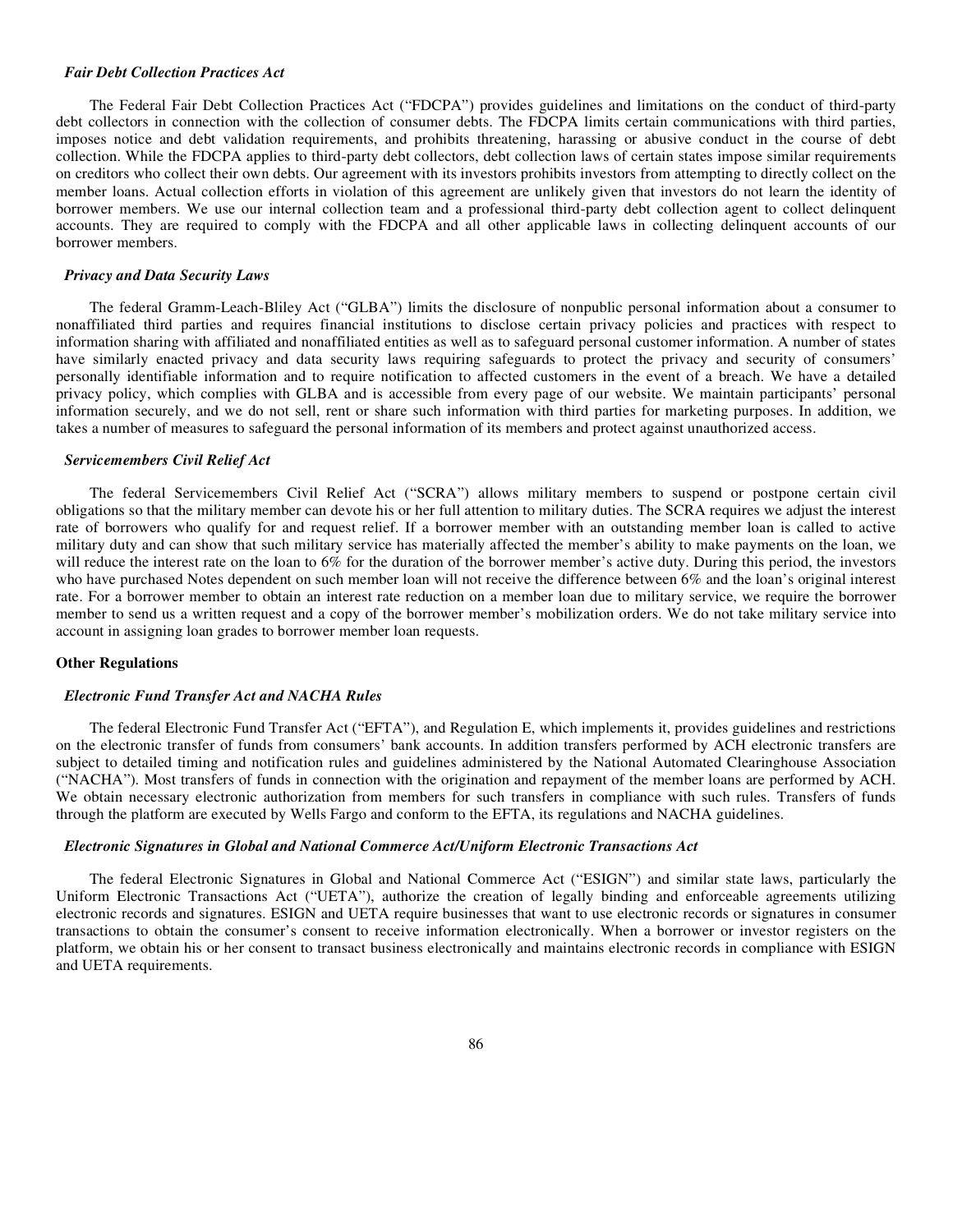### *Bank Secrecy Act*

In cooperation with WebBank, we implement the various anti-money laundering and screening requirements of applicable federal law. With respect to new borrower members, we apply the customer verification program rules and screens names against the list of Specially Designated Nationals maintained by OFAC pursuant to the USA PATRIOT Act amendments to the Bank Secrecy Act ("BSA") and its implementing regulation. We also have an anti-money laundering policy and procedures in place to voluntarily comply with the anti-money laundering requirements of the USA PATRIOT Act and the BSA.

### *New Laws and Regulations*

From time to time, various types of federal and state legislation are proposed and new regulations are introduced that could result in additional regulation of, and restrictions on, the business of consumer lending. We cannot predict whether any such legislation or regulations will be adopted or how this would affect our business or our important relationships with third parties. In addition, the interpretation of existing legislation may change or may prove different than anticipated when applied to our novel business model. Compliance with such requirements could involve additional costs, which could have a material adverse effect on our business. As a consequence of the extensive regulation of commercial lending in the United States, our business is particularly susceptible to being affected by federal and state legislation and regulations that may increase the cost of doing business.

In addition, see "Risk Factors — Financial regulatory reform could result in restrictions, oversight and costs that have an adverse effect on our business" regarding the risks of government financial regulatory reform plans.

#### *Foreign Laws and Regulations*

We do not permit non-U.S. residents to register as members on the platform and does not operate outside the United States. It is, therefore, not subject to foreign laws or regulations.

# **ABOUT THE FUND AND TRUST**

### *Business Description*

In October 2010, we formed a subsidiary, LC Advisors, LLC, a California limited liability company ("LCA"), which is whollyowned by LendingClub. LCA has registered with the SEC as an investment advisor and also acts as the general partner to two private investment funds for accredited investors with differing investment strategies. In connection with the funds, we formed a Delaware business trust to act as a bankruptcy remote for holding certain assets of the funds separate and apart from the assets of LendingClub. LendingClub and the trust have entered into a servicing agreement whereby LendingClub services the loans acquired by the trust in a manner identical to other loans and earns a servicing fee equal to 40 basis points. LCA commenced operations after January 1, 2011.

We started offering the funds in March 2011 through a private placement. As of March 31, 2011, the funds had approximately \$800,000 in assets with \$4.8 million in escrow, which was contributed to the Funds on April 1, 2011. LCA earns a management fee paid by the limited partners of the funds, which is based on the amount of assets of each fund. As of March 31, 2011, the aggregate amount of management fees earned by LCA was not material to the operations of the business as a whole.

# **Fund Growth**

We believe that the principal driver of the funds ability to increase assets is the investment performance track record of the borrowers originated through the LendingClub platform. We have a historical ability to generate consistent, positive returns for our investors who purchase Notes from our platform. We also believe that our performance history is a key point of competitive differentiation for us.

#### *Assets Under Management*

LCA's financial results will be primarily driven by the combination of assets under management and the investment performance of the funds. Competitive investment performance in rising markets and preservation of fund investor capital during periods of market volatility or decline are key determinates of the long term success of LCA's business.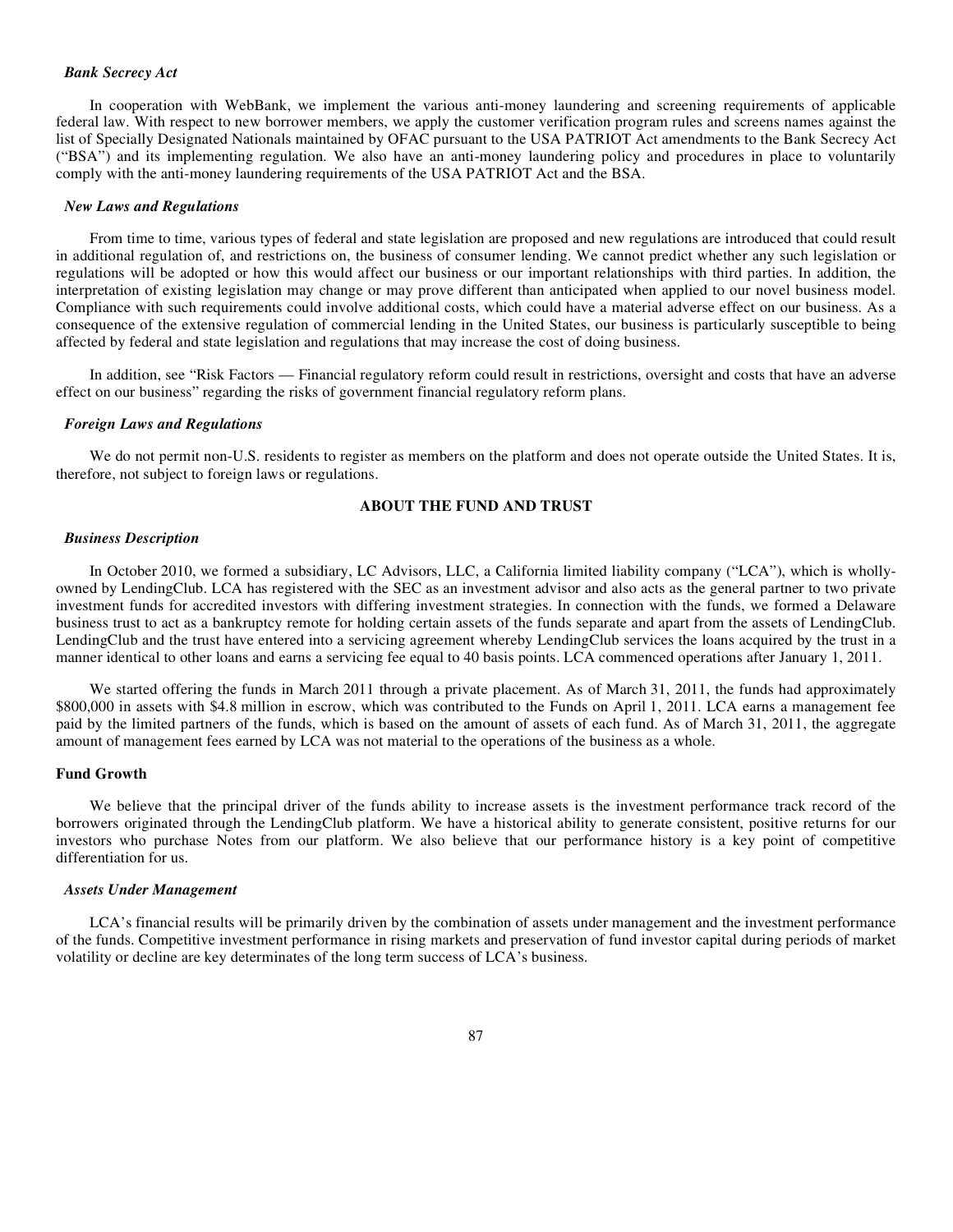### **MANAGEMENT**

### **Executive Officers, Directors and Key Employees**

The following table sets forth information regarding our executive officers, directors and key employees as of August 1, 2011:

| <b>Name</b>                              | Age | Position(s)                                                     |  |  |
|------------------------------------------|-----|-----------------------------------------------------------------|--|--|
| <b>Executive Officers and Directors:</b> |     |                                                                 |  |  |
| Renaud Laplanche                         | 40  | Director and Chief Executive Officer                            |  |  |
| Carrie Dolan                             | 46  | Chief Financial Officer, Principal Financial/Accounting Officer |  |  |
| Chaomei Chen                             | 52. | Chief Risk Officer                                              |  |  |
| Jeffrey M. Crowe                         | 54  | Director                                                        |  |  |
| Daniel T. Ciporin                        | 53  | Director                                                        |  |  |
| Rebecca Lynn                             | 38  | Director                                                        |  |  |
| Simon Williams                           |     | Director                                                        |  |  |

### **Executive Officers and Directors**

### *Renaud Laplanche*

*Mr. Laplanche* has served as Chief Executive Officer, Founder and Director since January 2007. From September 1999 to June 2005, Mr. Laplanche served as the Founder & CEO of TripleHop Technologies, a VC-backed enterprise software company, whose assets were acquired by Oracle Corporation in June 2005. After the acquisition by Oracle, Mr. Laplanche served as Head of Product Management, Search Technologies, for Oracle Corporation from June 2005 to October 2006. From January 1995 to September 1999 Mr. Laplanche served as an associate at Cleary Gottlieb Steen & Hamilton in their New York and Paris offices. Mr. Laplanche was honored with the HEC "Entrepreneur of the Year" award in 2002 and won the French sailing championship twice, in 1988 and 1990. Mr. Laplanche received a post-graduate DESS-DJCE degree (Tax and Corporate Law) from Université de Montpellier, Montpellier, France and an M.B.A. degree from HEC Business School, Paris, France.

#### *Carrie Dolan*

*Ms. Dolan* has served as our Chief Financial Officer since August 2010. From May 2007 to December 2009, Ms. Dolan served as Senior Vice President and Treasurer of The Charles Schwab Corporation, the leading provider of securities brokerage, banking, and financial advisory services to individual investors and independent investment advisors. Ms. Dolan also served as the Chief Financial Officer for Schwab Bank from January 2008 to December 2009. Ms. Dolan joined Schwab in 2000 and served as VP — Capital Markets from February 2000 — April 2003 and then served as VP — Corporate Finance and Schwab Bank Treasurer from May 2003 — April 2007, during which time she helped launch Schwab Bank in 2003. Prior to Schwab, Ms. Dolan held a variety of positions at Chevron in financial planning and analysis, management reporting, accounting, credit and treasury. During her tenure, Ms. Dolan helped launch Chevron Credit Bank, where she served as CFO from December 1996 to May 1998. Ms. Dolan was also a member of Chevron Credit Bank's board of directors from January 1998 to December 1999. Ms. Dolan received both her finance bachelor's degree and her MBA degree from the Haas School of Business at the University of California, Berkeley.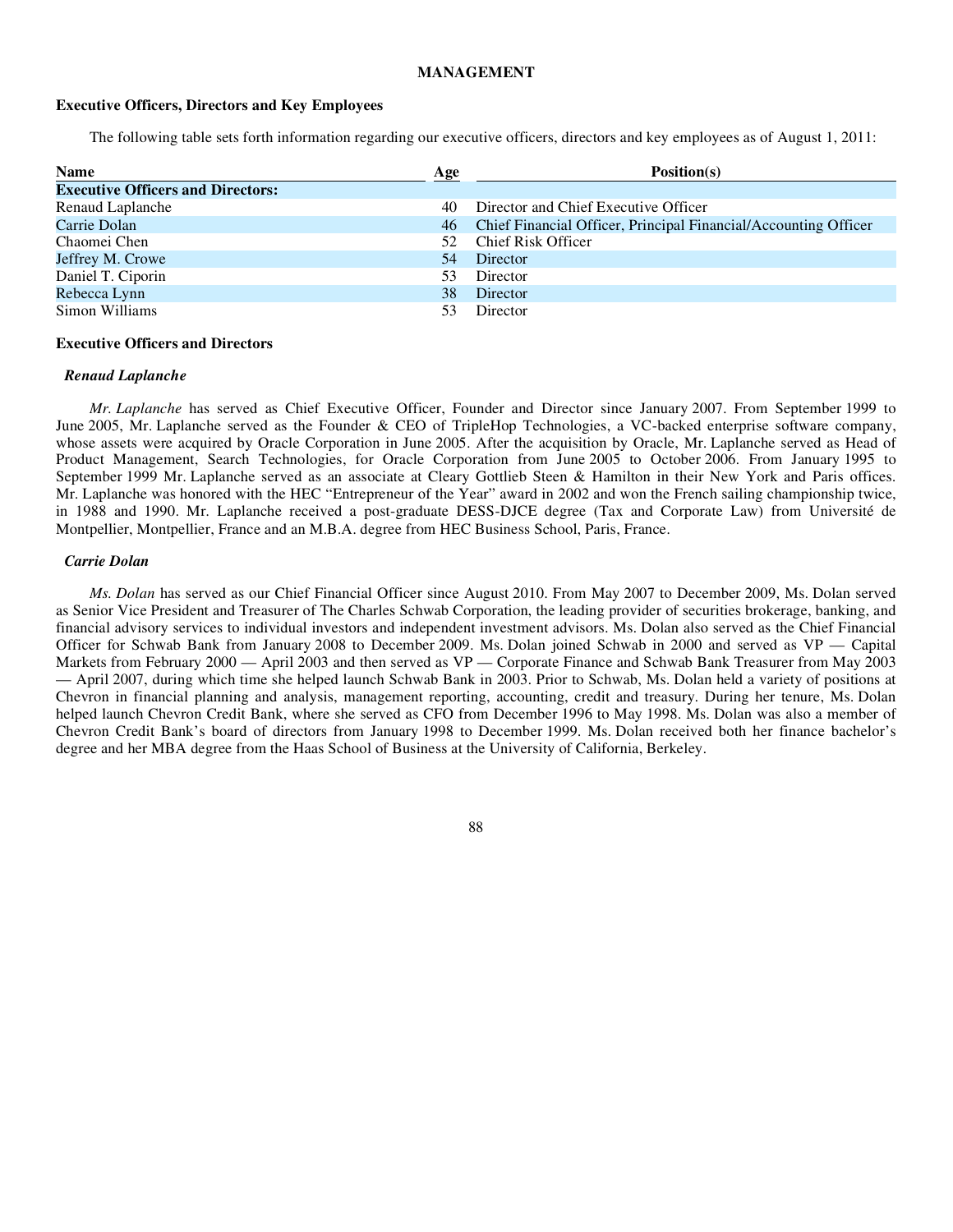## *Chaomei Chen*

Ms. Chen has served as our Chief Risk Officer since June 2011. From August 2009 to May 2011, Ms. Chen was an independent, international business consultant. From October 2005 to August 2009, Ms. Chen served as the Chief Risk Officer for JPMorgan/Washington Mutual Card Services. From August 2002 to October 2005, Ms. Chen served as the Vice Chairman, Credit and Collections, and Chief Credit Officer for Providian Financial Corporation, until Providian was acquired by Washington Mutual. From June 1998 to August 2002, Ms. Chen was Executive Vice President at Fleet Credit Card Services, responsible for credit risk management, credit policy, collections, and fraud operations. Ms. Chen graduated with a BS degree in mathematics from The Southwestern Jiaotong University in China and earned an MSE degree in mathematical science from The Johns Hopkins University.

# *Jeffrey M. Crowe*

*Mr. Crowe* has been a member of our board of directors since August 2007. Mr. Crowe was CEO-in-residence with Norwest Venture Partners from January 2002 to December 2003, joined the firm as a Venture Partner in January 2004 and became a General Partner in January 2005. He focuses on seed and mid stage investments in software, internet and consumer arenas. Mr. Crowe also currently serves on the board of deCarta, Jigsaw, Nano-Tex, Turn and Tuvox. Mr. Crowe is also actively involved with TellAPal, Cast Iron Systems, myYearbook and Sojern. From December 1999 to April 2001, Mr. Crowe served as President, Chief Operating Officer and Director of DoveBid, Inc., a privately held business auction firm. From May 1990 to November 1999, Mr. Crowe served as Chief Executive Officer of Edify Corporation, a publicly traded enterprise software company. Mr. Crowe holds an M.B.A. degree from Stanford Graduate School of Business, where he was an Arjay Miller Scholar, and a B.A. degree in History from Dartmouth College.

#### *Daniel T. Ciporin*

*Mr. Ciporin* has been a member of our board of directors since August 2007. Mr. Ciporin joined Canaan Partners in March 2007 as a Venture Partner specializing in digital media and communications investments. From January 1999 to June 2005 Mr. Ciporin served as Chairman and Chief Executive Officer of Shopping.com, a publicly traded online comparison shopping service. From March 2006 to March 2007, Mr. Ciporin served as Chairman of the Internet Lab, a U.S.-Israeli incubator for early-stage consumer internet startups. From June 1997 to January 1999, Ciporin served as Senior Vice President of MasterCard International, where he managed global debit services. Mr. Ciporin is also a member of the board of directors of Primedia Inc., a target media company. Mr. Ciporin is also on the board of directors of the following private companies: OpenSky, Inc., Gemvara, Inc., Peer39, Inc., adap.tv Inc. and FiftyOne, Inc. Mr. Ciporin earned his A.B. degree from Princeton University's Woodrow Wilson School of Public and International Affairs and his M.B.A. degree from Yale University.

### *Rebecca Lynn*

*Ms. Lynn* has been a member of our board of directors since March 2009. Ms. Lynn joined Morgenthaler Ventures in 2007 and became a Partner of Morgenthaler Ventures in 2010. She focuses on early-stage investments in mobile, health 2.0, internet services and financial services companies. She also serves on the boards of OpinMind and Autonet. Ms. Lynn began her career at Procter and Gamble's corporate headquarters where she worked in international new product market entry. She spent time in both Cincinnati and Mexico City developing new products for the market and launching a new category in Latin America. She then joined NextCard and spent four years at the company. At NextCard, she led product development efforts and later served as the Vice President of Marketing. After NextCard, from 2003 to 2007, she ran her own consulting business, Marengo Marketing, focusing on online marketing for financial services and affiliate marketing. Ms. Lynn holds a J.D./M.B.A. degree from the Haas School of Business and U.C. Berkeley School of Law at the University of California at Berkeley and a B.S. degree in chemical engineering from the University of Missouri. Ms. Lynn serves on our audit committee.

### *Simon Williams*

*Mr. Williams* has been a member of our board of directors since November 2010. Mr. Williams is Chairman and CEO of Camelot Financial Capital Management — a global investment group focused on long term financial services investments. Mr. Williams was previously a Senior Executive at Citigroup Inc., where he held various roles during his career, including CEO of Citibank International Retail Bank. Prior to this, he was head of Asia Pacific Consumer Group, head of Latin America Consumer Group and finally, Chief Risk Officer for Citigroup Global Consumer Group. He was also a member of the Citigroup Management Committee. Mr. Williams has held senior management roles at GE Capital, Bain & Co., and Price Waterhouse. Mr. Williams is a member of the Institute of Chartered Accountants in England & Wales. He graduated with a degree in Mathematics from Exeter University and holds an MBA from INSEAD in France, where he graduated with Distinction. Mr. Williams is also the chairman of our audit committee.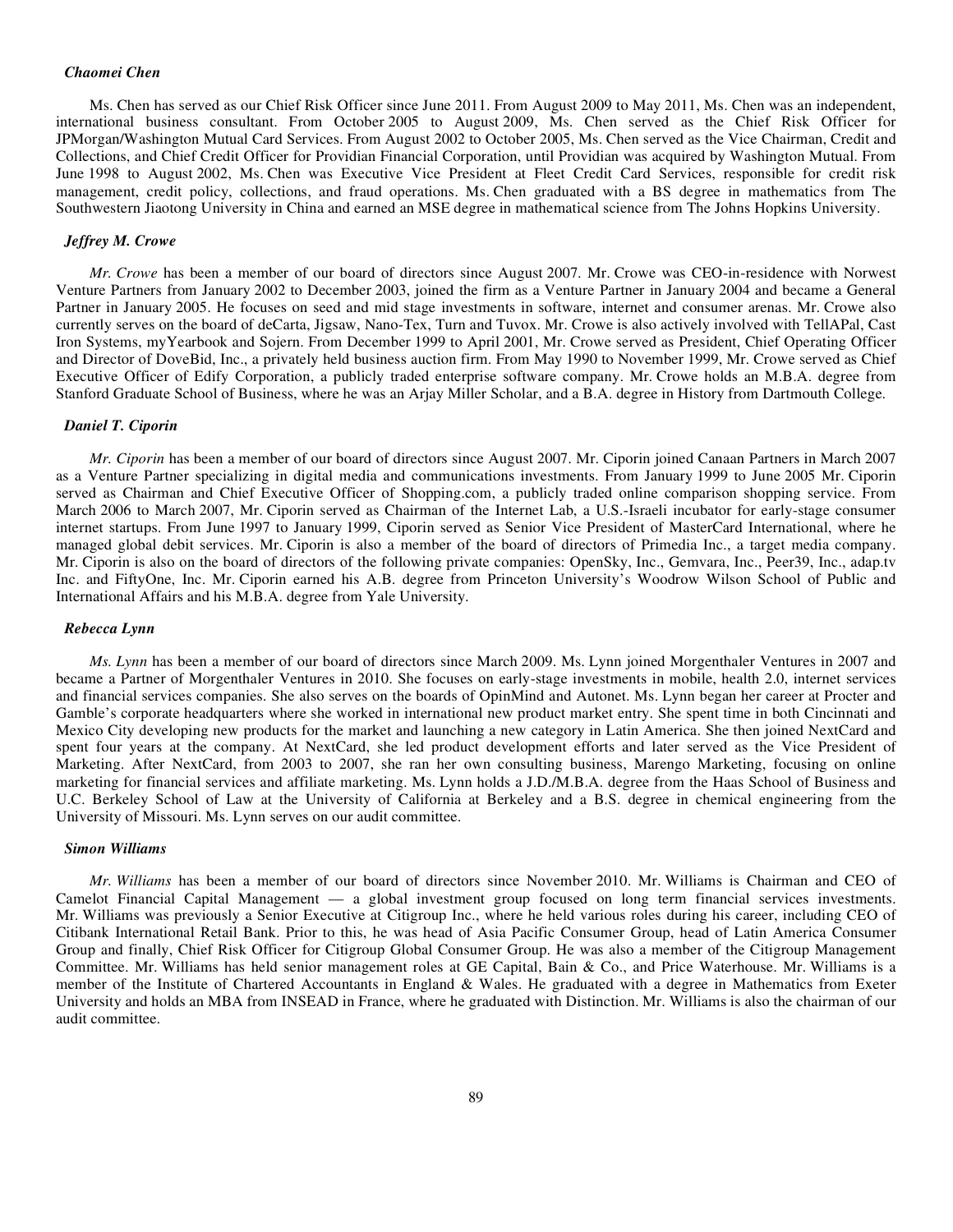## **Board of Directors' Role in Risk Management**

Our board of directors oversees an enterprise-wide approach to risk management, designed to support the achievement of organizational objectives, including strategic objectives, to improve long-term organizational performance and enhance stockholder value. Risk management includes not only understanding our specific risks and the steps management implements to manage those risks, but also what level of risk is acceptable and appropriate for us. Management is responsible for establishing our business strategy, identifying and assessing the related risks and implementing appropriate risk management practices. Our board of directors reviews our business strategy and management's assessment of the related risk, and discusses with management the appropriate level of risk for us. For example, the board of directors meets with management at least quarterly to review, advise, and direct management with respect to strategic business matters.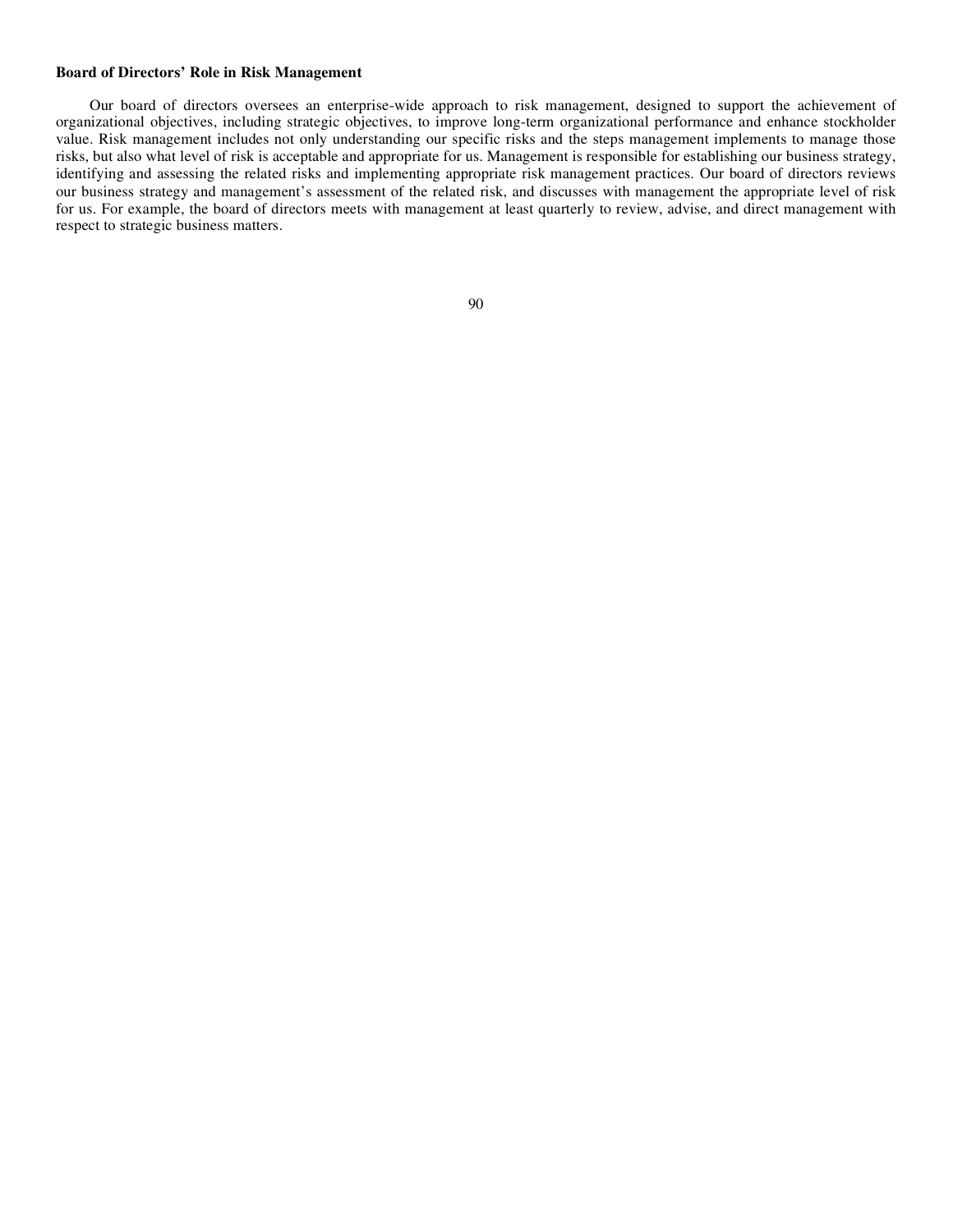The board of directors also oversees financial risk exposures, including monitoring the integrity of our consolidated financial statements, internal controls over financial reporting, and the independence of the our Independent Registered Public Accounting Firm. The board of directors receives periodic internal controls and related assessments from our finance department and an annual attestation report on internal control over financial reporting from our independent registered public accounting firm. The board of directors, in fulfilling its oversight responsibility with respect to compliance matters, meets at least quarterly with our finance department, independent registered public accounting firm and internal or external legal counsel to discuss risks related to our financial reporting function. In addition, the board of directors ensures that our business is conducted with the highest standards of ethical conduct in compliance with applicable laws and regulations by monitoring our Code of Ethics and our Whistle Blower Hotline.

The board of directors participates in the design of compensation structures that create incentives that encourage a level of risktaking behavior consistent with our business strategy.

### **Board Leadership**

Because our common stock is not listed on a national exchange, we are not required to maintain a board of directors consisting of a majority of independent directors, or to maintain an audit, nominating or compensation committee. We do not have a lead independent director. The board of directors has no formal chairman and the duties are performed by our Chief Executive Officer who: (i) works with the board of directors to schedule meetings and set meeting agendas; (ii) presides as the chair at executive sessions of directors; (iii) serves as the principal liaison between the board of directors and our executive officers; (iv) briefs the board on issues or concerns arising between meetings of the board of directors, which are generally held monthly; (v) participates actively in corporate governance; and (vi) performs such other duties as the board of directors may, from time to time, delegate. The board of directors believes that the performance of these duties by Mr. Laplanche provides more consistent communication and coordination throughout the organization, which results in a more effective and efficient implementation of corporate strategy. The board of directors further believes that this combination is important in unifying our strategy behind a single vision. In addition, we have found that our Chief Executive Officer is the most knowledgeable member of the board of directors regarding risks we may be facing and, is able to facilitate the board's oversight of such risks. We believe this structure provides consistent and effective oversight of our management and the company and is optimal for us, our operations, stockholders, and investor members.

## **Code of Ethics**

Our board of directors adopted a Code of Business Conduct and Ethics (the "Code") that applies to all directors and employees on May 7, 2010. The Code is designed to help directors and employees resolve ethical issues encountered in the business environment. The Code of Ethics covers topics such as conflicts of interest, compliance with laws, fair dealing, protecting our property and confidentiality of our information and encourages the reporting of any behavior not in accordance with the policy or any other areas of concern through our Whistle Blower Policy.

#### **Director Attributes**

Our goal is to assemble a board of directors that operates cohesively and works with management in a constructive way so as to deliver long term stockholder value. We believe that our directors possess valuable experience necessary to guide our business in the best interests of the stockholders. Our current board of directors consists of individuals with proven records of success in their chosen professions. They all have the highest integrity and a keen intellect. They are collegial yet independent in their thinking, and are committed to the hard work necessary to be informed about the lending industry, our company, and its key constituents including borrowers, investor members, stockholders and management. Most of our directors have strong experience in the consumer credit area, including expertise in technology, innovation and strategy.

# **Board Composition and Election of Directors**

Our board of directors currently consists of five members, all of whom were elected as directors pursuant to the terms of a voting rights agreement entered into among certain of our stockholders. The board composition provisions of our voting rights agreement will continue following the date hereof. Holders of the Notes offered through our platform have no ability to elect or influence our directors or approve significant corporate transactions, such as a merger or other sale of our company or its assets.

There are no family relationships among any of our directors or executive officers.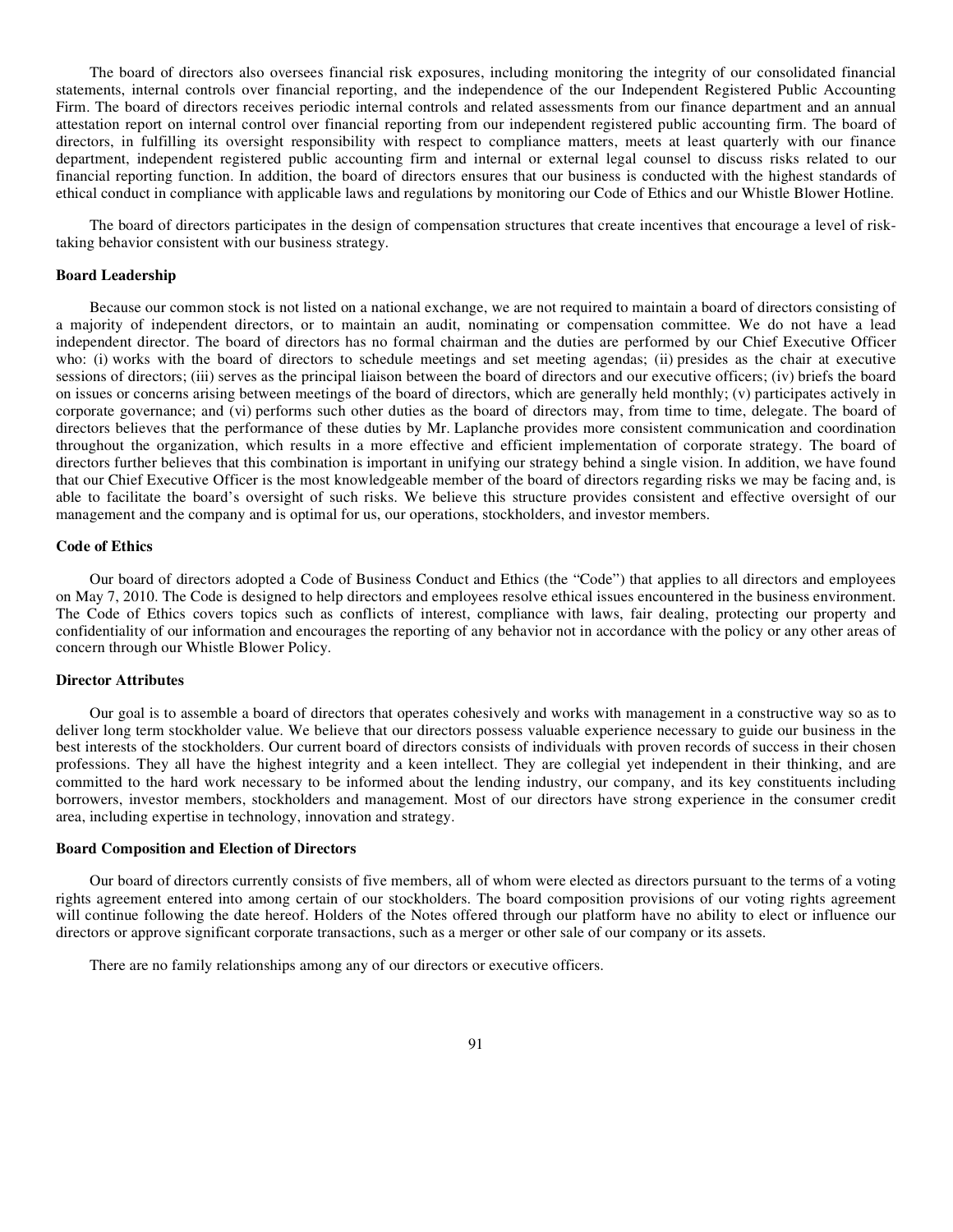#### **Director Independence**

Because our common stock is not listed on a national securities exchange, we are not required to maintain a board consisting of a majority of independent directors or to maintain an audit committee, nominating committee or compensation committee consisting solely of independent directors. Our board of directors has not analyzed the independence of our directors under any applicable stock exchange listing standards. Holders of the Notes have no ability to elect or influence our directors.

## **Board Committees**

#### *Nominating Committee and Compensation Committee*

We are not a "listed issuer" as defined under Section 10A-3 of the Exchange Act. We are, therefore, not required to have a nominating or compensation committee comprised of independent directors. We currently do not have a standing nominating or compensation committee and accordingly, there are no charters for such committees. We believe that standing committees are not necessary and the directors collectively have the requisite background, experience, and knowledge to fulfill any limited duties and obligations that a nominating committee and a compensation committee may have.

### *Audit Committee and Audit Committee Financial Expert*

We are not a "listed issuer" as defined under Section 10A-3 of the Exchange Act. Nevertheless, our board of directors approved the formation of an Audit Committee on November 4, 2010. The members of the Audit Committee include Simon Williams as Chair and Rebecca Lynn as member. Mr. Williams serves as our financial expert on our Audit Committee.

The Audit Committee oversees financial risk exposures, including monitoring the integrity of our consolidated financial statements, internal controls over financial reporting and the independence of our Independent Registered Public Accounting Firm. The Audit Committee receives internal control related assessments and reviews and discusses our annual and quarterly consolidated financial statements with management. In fulfilling its oversight responsibilities with respect to compliance matters, the Audit Committee meets at least quarterly with management, our Independent Registered Public Accounting Firm and or internal legal counsel to discuss risks related to our financial reporting function.

### **Director Compensation**

During the year ended March 31, 2011, Camelot Financial Capital Management of which Mr. Simon Williams, a member of our board of directors, is Chairman and Chief Executive Officer, received compensation of \$36,323 from LendingClub for providing financial consulting services to the Company.

Non-employee directors are reimbursed for reasonable travel and other expenses incurred in connection with attending our board meetings.

### **Director Independence**

Because our common stock is not listed on a national securities exchange, we are not required to maintain a board consisting of a majority of independent directors or to maintain an audit committee, nominating committee or compensation committee consisting solely of independent directors. Our board of directors has not analyzed the independence of our directors under any applicable stock exchange listing standards. Holders of the Notes have no ability to elect or influence our directors.

# **Board Committees**

### *Nominating Committee and Compensation Committee*

We are not a "listed issuer" as defined under Section 10A-3 of the Exchange Act. We are, therefore, not required to have a nominating or compensation committee comprised of independent directors. We currently do not have a standing nominating or compensation committee and accordingly, there are no charters for such committees. We believe that standing committees are not necessary and the directors collectively have the requisite background, experience, and knowledge to fulfill any limited duties and obligations that a nominating committee and a compensation committee may have.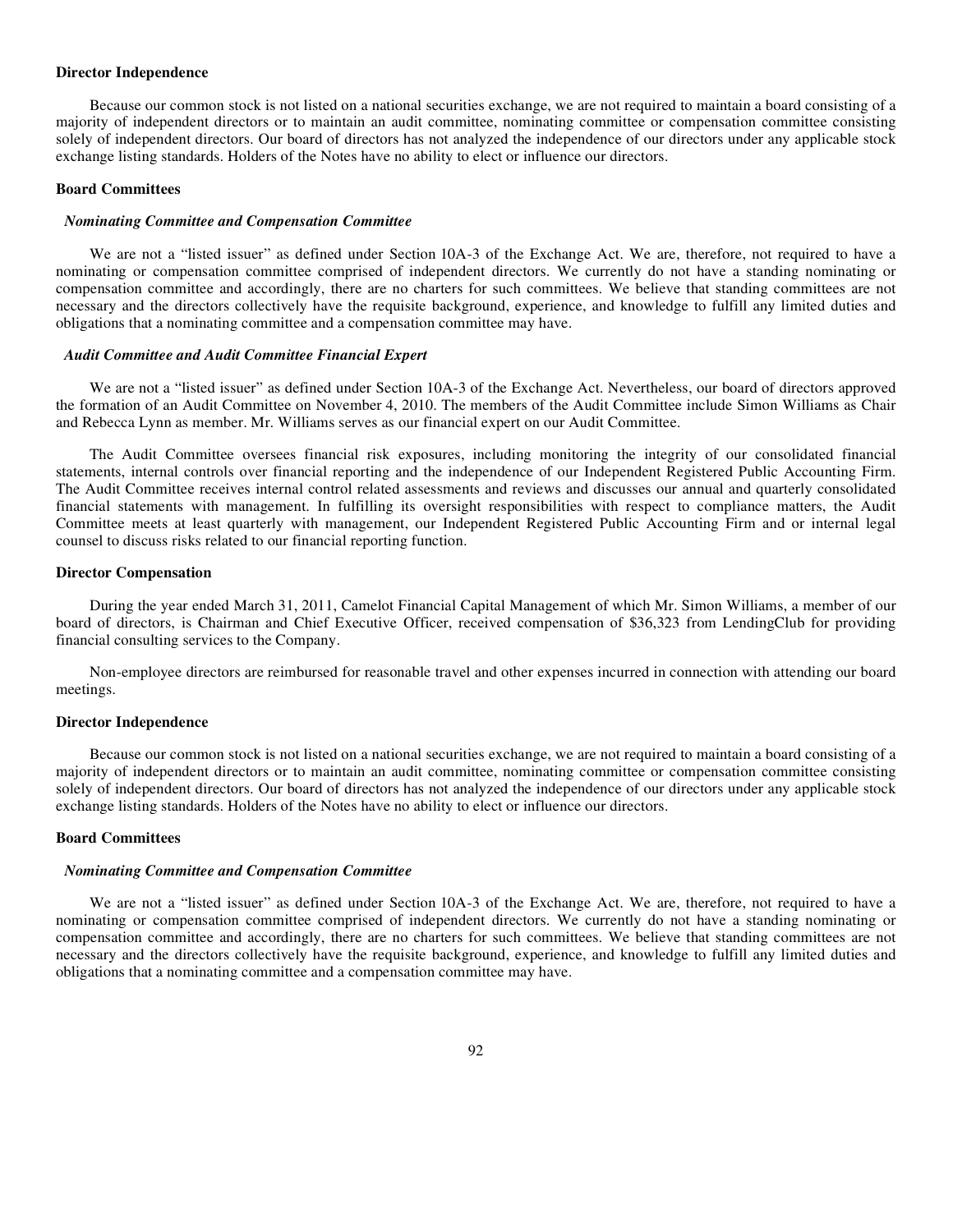# *Audit Committee and Audit Committee Financial Expert*

We are not a "listed issuer" as defined under Section 10A-3 of the Exchange Act. We are, therefore, not required to have an audit committee comprised of independent directors. However, we have recently established an audit committee consisting of Simon Williams (Chair) and Rebecca Lynn. Mr. Williams is the committee's financial expert.

# **Limitations on Officers' and Directors' Liability and Indemnification Agreements**

As permitted by Delaware and California law, our amended and restated certificate of incorporation and amended and restated bylaws contain provisions that limit or eliminate the personal liability of our directors for breaches of duty to the corporation. Our amended and restated certificate of incorporation and amended and restated bylaws limit the liability of directors to the fullest extent permitted under applicable law. Delaware and California law provide that directors of a corporation will not be personally liable for monetary damages for breaches of their fiduciary duties as directors, except liability for:

- any breach of the director's duty of loyalty to us or our stockholders;
- **•** any act or omission not in good faith, believed to be contrary to the interests of the corporation or its shareholders, involving reckless disregard for the director's duty, for acts that involve an unexcused pattern of inattention that amounts to an abdication of duty, or that involves intentional misconduct or knowing or culpable violation of law;
- any unlawful payments related to dividends, unlawful stock repurchases, redemptions, loans, guarantees or other distributions; or
- **•** any transaction from which the director derived an improper personal benefit.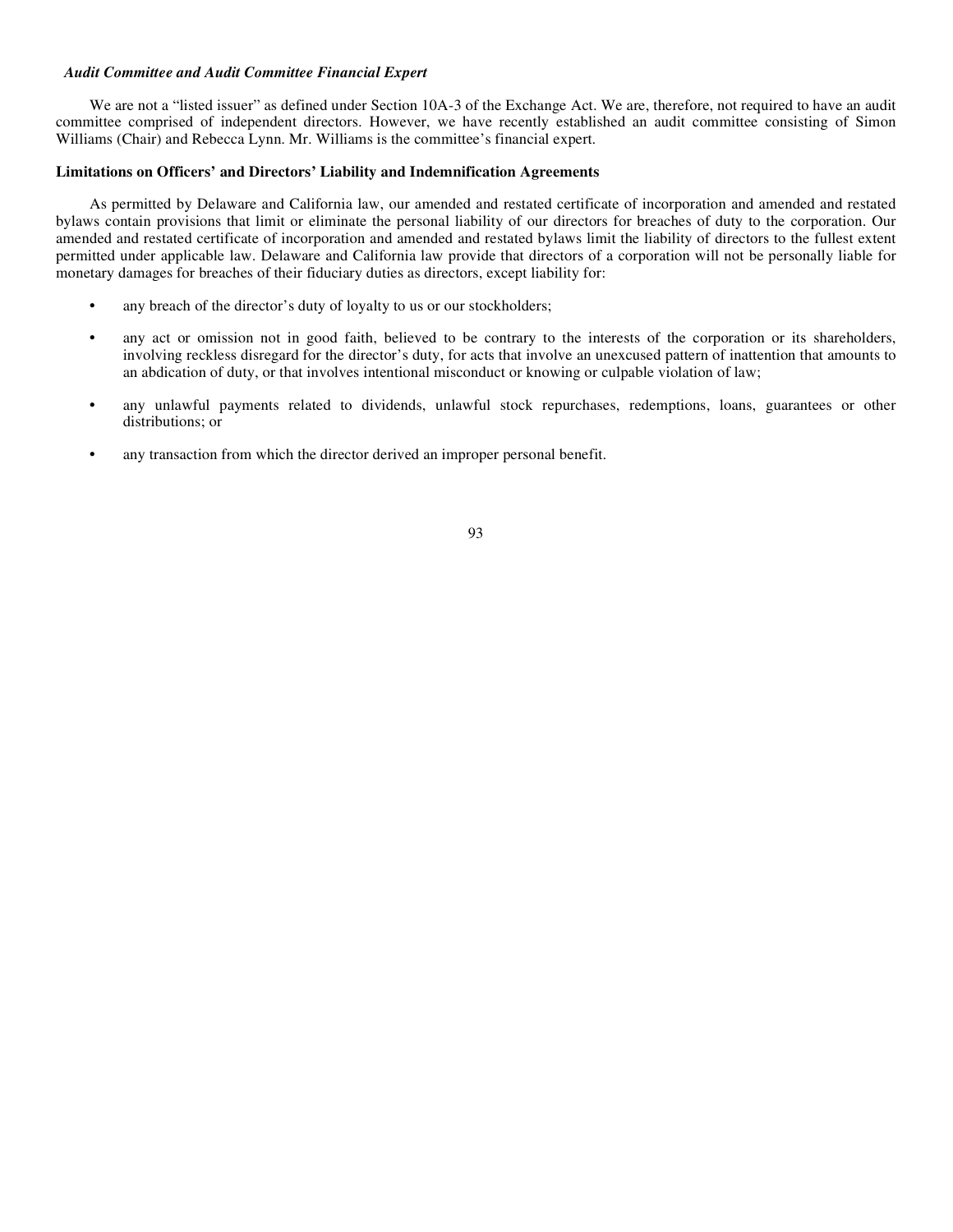These limitations do not apply to liabilities arising under federal securities laws and do not affect the availability of equitable remedies, including injunctive relief or rescission. As permitted by Delaware and California law, our amended and restated certificate of incorporation and bylaws also provide that:

- **•** we will indemnify our directors and officers to the fullest extent permitted by law;
- **•** we may indemnify our other employees and other agents to the same extent that we indemnify our officers and directors; and
- **•** we will advance expenses to our directors and officers in connection with a legal proceeding, and may advance expenses to any employee or agent; provided, however, that such advancement of expenses shall be made only upon receipt of an undertaking by the person to repay all amounts advanced if it should be ultimately determined that the person was not entitled to be indemnified.

The indemnification provisions contained in our amended and restated certificate of incorporation and bylaws are not exclusive.

In addition to the indemnification provided for in our amended and restated certificate of incorporation and amended and restated bylaws, we have entered into indemnification agreements with each of our directors and officers. The indemnification agreements require us, among other things, to indemnify such persons for all expenses, including attorneys' fees, judgments, fines and amounts paid in settlement (if such settlement is approved in advance by LendingClub) (collectively, "Expenses"), actually and reasonably incurred by such person in connection with the investigation, defense or appeal of any proceeding to which such person may be made a party, a potential party, a non-party witness, or otherwise by reason of: (1) any proceeding to which such person may be made a party by reason of (i) such person's service as a director or officer of LendingClub, (ii) any action taken by such person while acting as director, officer, employee or agent of LendingClub, or (iii) such person's actions while serving at the request of LendingClub as a director, officer, employee or agent of another corporation, partnership, joint venture, trust, employee benefit plan or other enterprise, and in any such case described above, whether or not serving in any such capacity at the time any liability or expense is or was incurred; or (2) establishing or enforcing a right to indemnification under the agreement.

Under these agreements, we are not obligated to provide indemnification: (1) on account of any proceeding with respect to (i) remuneration paid to such person in violation of law, (ii) an accounting, disgorgement or repayment of profits made from the purchase or sale by such person of securities of LendingClub against such person pursuant to the provisions of Section 16(b) of the Exchange Act, or other provisions of any federal, state or local statute or rules and regulations thereunder, (iii) conduct that was in bad faith, knowingly fraudulent or deliberately dishonest or constituted willful misconduct (but only to the extent of such specific determination), or (iv) conduct that constitutes a breach of such person's duty of loyalty or resulting in any personal profit or advantage to which such person is not legally entitled; (2) for any proceedings or claims initiated or brought by such person not by way of defense; (3) for any amounts paid in settlement without our written consent; or (4) if such indemnification would be in violation of any undertaking appearing in and required by the rules and regulations promulgated under the Securities Act, or in any registration statement filed with the SEC. We believe that these provisions and agreements are necessary to attract and retain qualified persons as directors and officers.

We also maintain a general liability insurance policy that covers certain liabilities of directors and officers of our corporation arising out of claims based on acts or omissions in their capacities as directors or officers.

# **EXECUTIVE COMPENSATION**

See "Item 11. Executive Compensation" of our Annual Report on Form 10-K for the fiscal year ended March 31, 2011, pages 75-80, which is incorporated by reference in this prospectus.

# **TRANSACTIONS WITH RELATED PERSONS**

Since our inception, we have engaged in the following transactions with our directors, executive officers and holders of more than 5% of our voting securities, and affiliates and immediate family members of our directors, executive officers and 5% stockholders. We believe that all of the transactions described below were made on terms no less favorable to us than could have been obtained from unaffiliated third parties.

# **LendingClub Platform Participation**

Our Chief Executive Officer, Renaud Laplanche, purchased \$435,650 in member loans through the LendingClub platform during the period in which we allowed members to purchase assignments of member loans directly. As of April 19, 2011, Mr. Laplanche has purchased \$140,823 in Notes, net of sales of those same Notes, and has committed \$764,375 in the aggregate (including loans issued prior to our structural change), to provide full funding for the related member loan listings and improve the platform experience for our borrower members. In respect of the \$140,823 in Notes, as of April 19, 2011, Mr. Laplanche had received principal payments of \$64,176 and interest payments of \$17,125. These Notes had an average nominal interest rate of 13.45%. Mr. Laplanche's purchases were made on terms and conditions that were not more favorable than those obtained by other members.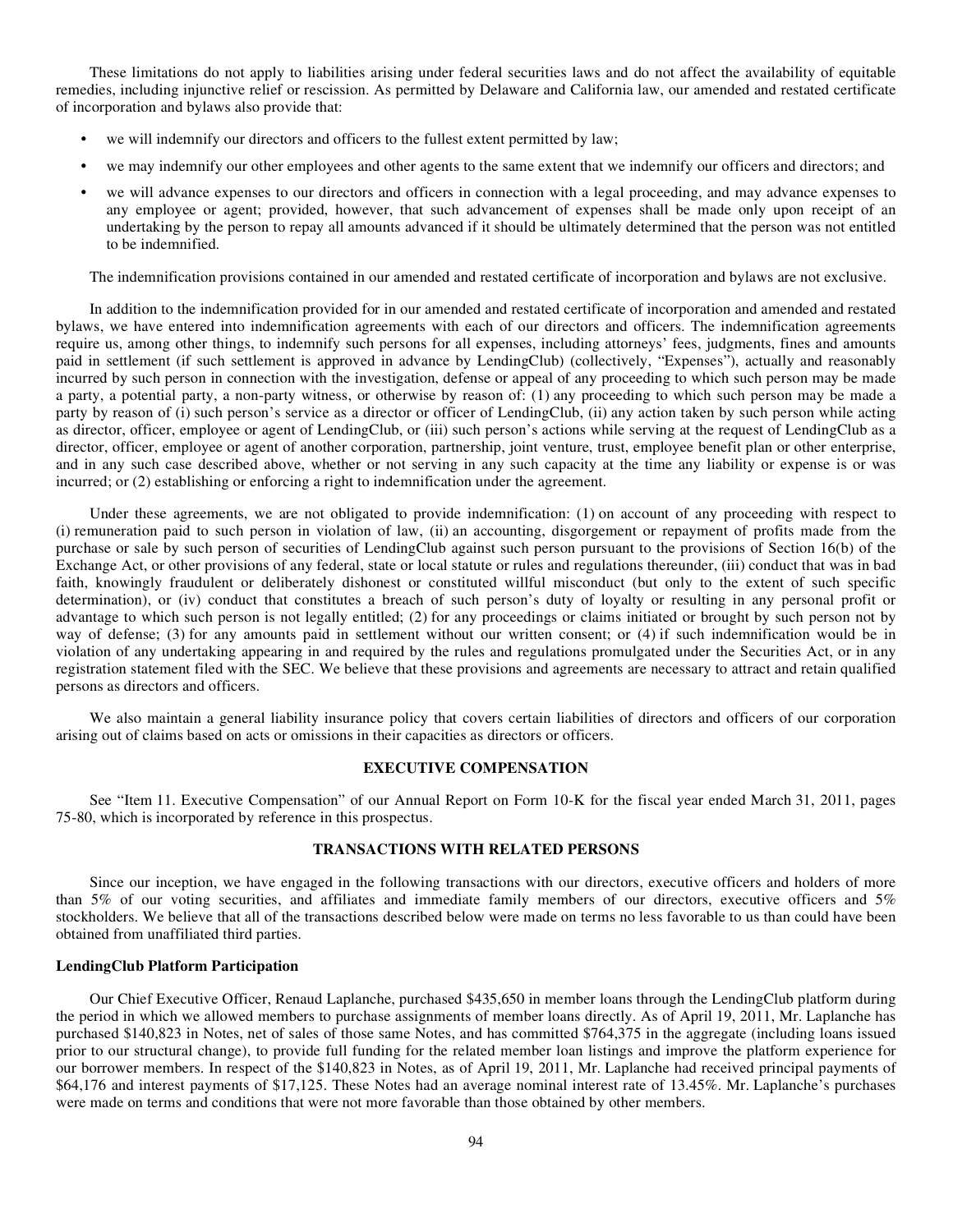To test the operation of the platform, Mr. Laplance and Mr. Donovan both received member loans during the beta testing phase of our platform. Such member loans were on the same terms as the terms generally available to other borrower members, and these member loans have already been repaid. No director or officer of LendingClub has received a member loan since this time. Our corporate policies now prohibit directors and executive officers from receiving member loans through our platform.

## **Financing Arrangements with Directors or Executive Officers**

Beginning in October 2006 through various dates during the year ended March 31, 2008, the Company received advances from Mr. Laplanche that provided a total of \$240,712 in working capital at no interest. The Company borrowed the money in a series of draws, and the amount received from Mr. Laplanche was \$35,774 as of March 31, 2007, and all subsequent advances were repaid as of March 31, 2008. Similarly, in February 2009 Mr. Laplanche advanced a total of \$195,000 to the Company for working capital purposes at no interest. The balance was fully repaid in March 2009.

In the year ended March 31, 2009, we issued a series of promissory notes to accredited investors that are repayable over three years and bear interest at the rate of 12% per annum. One of our directors, Daniel T. Ciporin, purchased promissory notes in the aggregate amount of \$250,000. In consideration of his purchase of those promissory notes, Mr. Ciporin also received warrants to purchase 28,168 shares of our convertible preferred stock.

### **Financing Arrangements with Significant Stockholders**

In August 2007, we issued and sold to investors an aggregate of 9,637,401 shares of Series A convertible preferred stock at a purchase price of \$1.065 per share, for aggregate consideration of \$10,263,831. On September 29, 2008, we issued and sold 3,802,815 additional shares of Series A convertible preferred stock at a purchase price of \$1.065 per share, for aggregate cash consideration of \$4,050,000. In December 2008, we issued an additional 1,309,857 shares of Series A convertible preferred stock for aggregate cash consideration of \$1,395,000.

In January 2008, we issued subordinated convertible promissory notes to Norwest Venture Partners X, LP ("Norwest") and Canaan VII L.P. ("Canaan"), with principal sums of \$500,000 each, under the terms of a note and warrant purchase agreement. The convertible notes were subordinate to our capital loan facility and our credit facility and bore interest at a rate of 8% per annum. Principal and interest were due in full on the maturity date of January 24, 2010, unless an equity financing with total proceeds of at least \$3 million occurred prior to such date. If such an equity financing occurred, the principal balance and accrued interest of the notes would automatically convert into equity securities at the same price and under the same terms as those offered to the other equity investors. In connection with our issuance of additional shares of Series A convertible preferred stock on September 29, 2008, we issued 990,212 shares of Series A convertible preferred stock in connection with the conversion of these convertible notes, which had an outstanding principal balance of \$1,000,000 and accrued interest of \$54,575.

In connection with the convertible note issuances, we also issued warrants to purchase a number of shares of our convertible preferred stock. We issued a warrant to purchase 117,371 shares of our convertible preferred stock to each of Norwest and Canaan, each with an exercise price of \$1.065 per share. The warrants will terminate in January 2015.

The warrants contain a net exercise provision under which its holder may, in lieu of payment of the exercise price in cash, surrender the warrant and receive a net amount of shares based on the fair market value of our common stock at the time of exercise of the warrant after deduction of the aggregate exercise price. The warrants also provide for the same registration rights that holders of our Series A convertible preferred stock are entitled to receive pursuant to our amended and restated investor rights agreement, as amended. The warrants contain provisions for the adjustment of the exercise price and the aggregate number of shares issuable upon the exercise of the warrants in the event of stock dividends, stock splits, reorganizations, reclassifications and consolidations.

In March 2009, we issued 16,036,346 shares of Series B convertible preferred stock for aggregate cash consideration of \$11,999,998.

In April 2010, we issued 15,621,609 shares of Series C convertible preferred stock for aggregate cash consideration of \$24,489,996.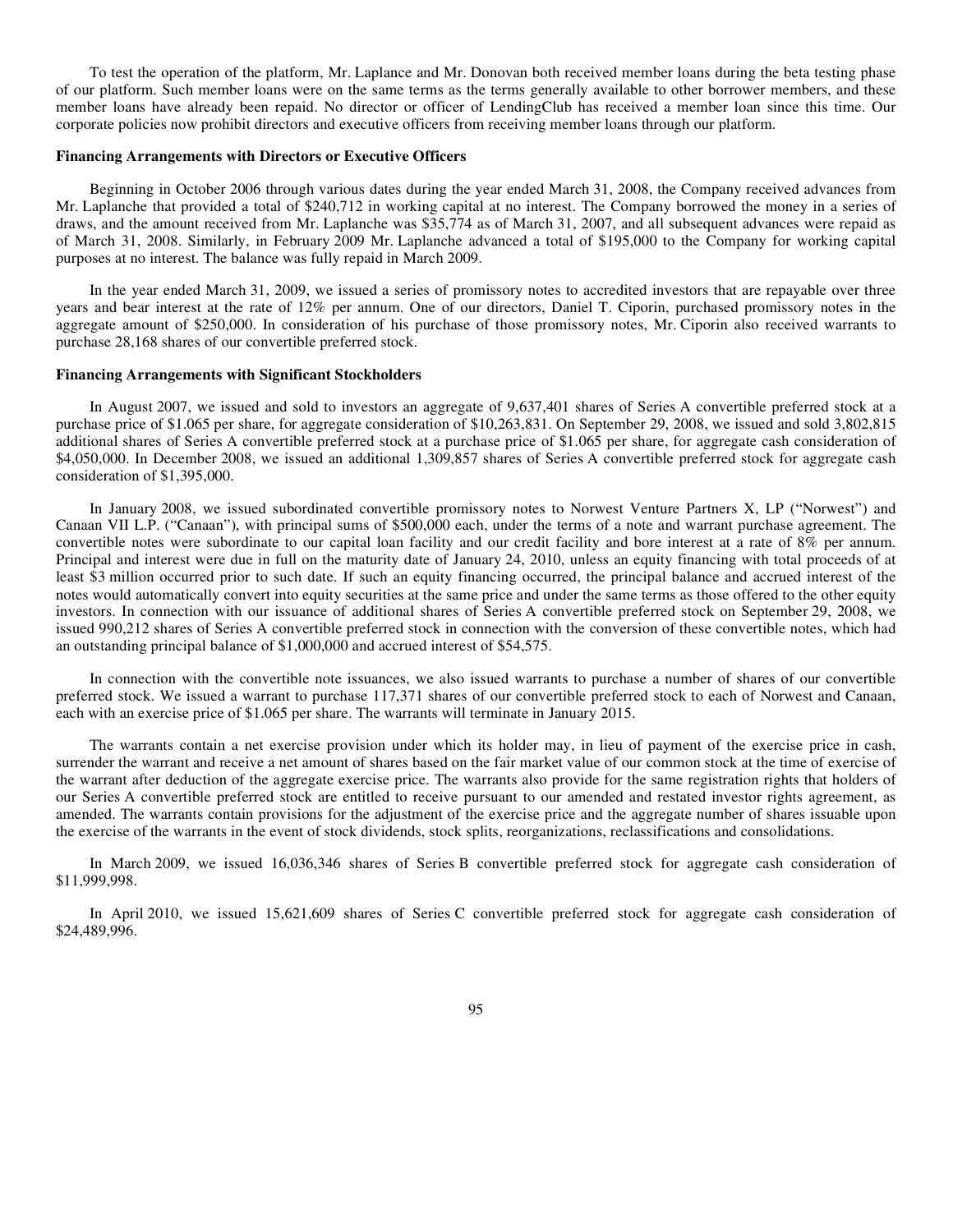In February 2011, the Company issued warrants to purchase an aggregate of 155,483 shares of Series C convertible preferred stock at an exercise price of \$1.5667 per share.

In July 2011, we issued 7,027,604 shares of Series D convertible preferred stock for aggregate cash consideration of approximately \$25,000,000.

The participants in these convertible preferred stock financings included the following holders of more than 5% of our voting securities or entities affiliated with them. The following table presents the number of shares issued to these related parties in these financings:

|                                        | <b>Series A</b> | <b>Series B</b>                                                 | Series C  | <b>Series D</b> |
|----------------------------------------|-----------------|-----------------------------------------------------------------|-----------|-----------------|
| <b>Participants</b>                    |                 | Preferred Stock Preferred Stock Preferred Stock Preferred Stock |           |                 |
| Norwest Venture Partners X, LP         | 6,955,200       | 3,091,663                                                       | 3,112,840 | 908.816         |
| Canaan VII L.P. $(1)$                  | 6.969.284       | 3,046,057                                                       | 3,055,431 | 960.011         |
| Morgenthaler Venture Partners IX, L.P. |                 | 9,354,536                                                       | 1,913,631 | 421,656         |
| Foundation Capital (2)                 |                 |                                                                 | 6,665,816 | 751.198         |
| <b>Union Square Ventures</b>           |                 |                                                                 |           | 3,865,182       |

(1) Includes 118,412, 45,691, 45,831 and 10,000 shares of Series A, B, C and D convertible preferred stock, respectively, purchased by Daniel T. Ciporin. Mr. Ciporin is a Venture Partner with Canaan Partners, which is affiliated with Canaan VII L.P.

(2) Includes 73,657 shares of Series C Convertible Preferred Stock purchase by Foundation Capital Principals Fund.

In connection with our Series D convertible preferred stock financing, we entered into amended and restated investor rights, voting, and right of first refusal and co-sale agreements containing voting rights, information rights, rights of first refusal and registration rights, among other things, with certain holders of our convertible preferred stock and certain holders of our common stock.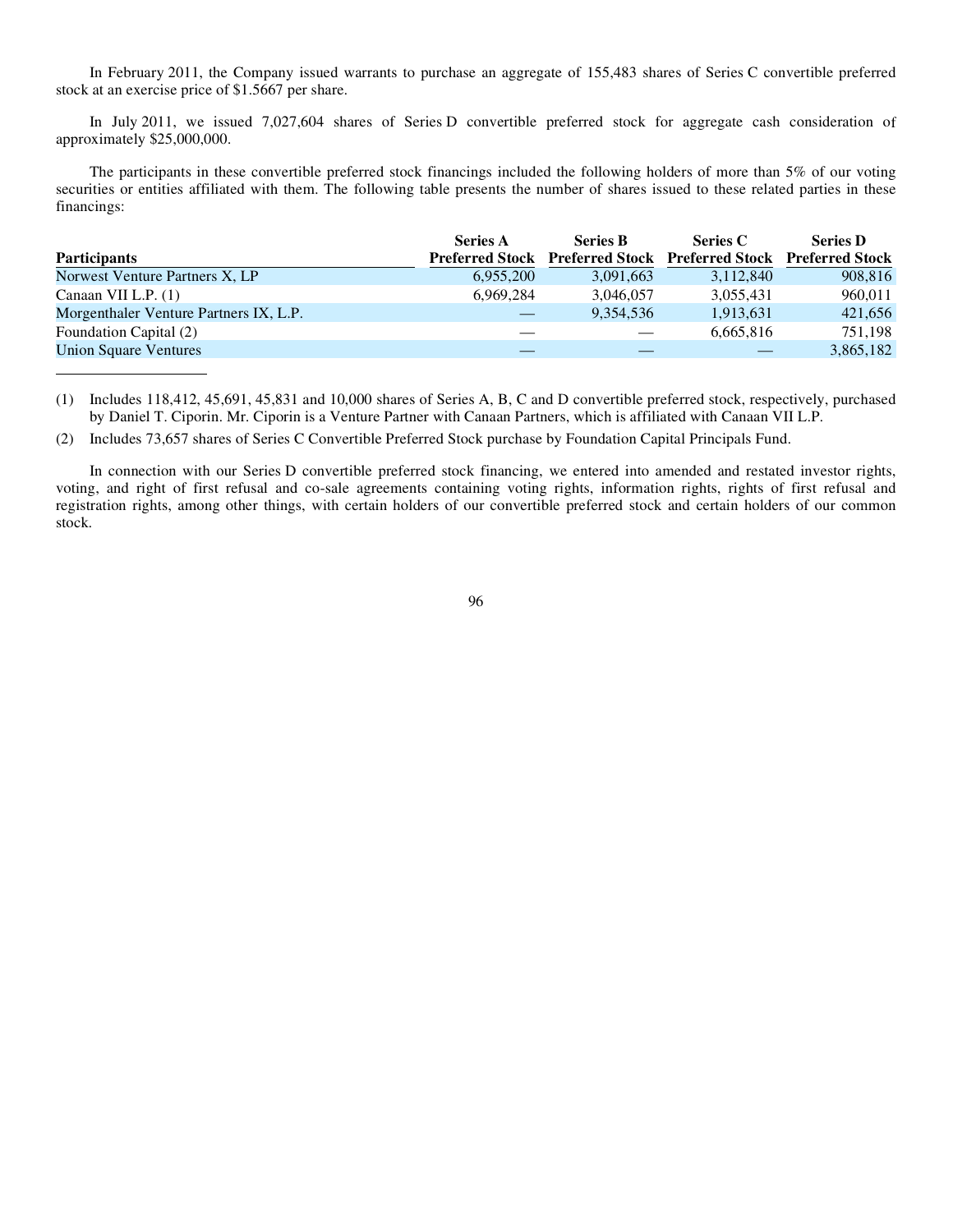Additionally, we issued a warrant to purchase a number of shares of our common stock. We issued a warrant to purchase 9,568 shares of our common stock to Mr. Daniel T. Ciporin with an exercise price of \$1.5677 per share. The warrant will terminate in February 2021.

Under the amended and restated voting rights agreement, certain investors in our convertible preferred stock, including Norwest, Canaan and Morgenthaler Venture Partners IX, L.P. ("Morgenthaler") have each agreed, subject to maintaining certain ownership levels, to exercise their voting rights so as to elect one designee of Norwest, one designee of Canaan and one designee of Morgenthaler to our board of directors, as well as our chief executive officer. Foundation Capital does not have the right to designate a member of our board of directors. Under the terms of the investor rights agreement, the holders of at least 65% of the shares issuable upon conversion of our preferred stock have the right to demand that we file up to two registration statements so long as the aggregate amount of securities to be sold under a registration statement is at least \$10 million. These registration rights are subject to specified conditions and limitations. In addition, if we are eligible to file a registration statement on Form S-3, holders of the shares having registration rights have the right to demand that we file a registration statement on Form S-3 so long as the aggregate amount of securities to be sold under the registration statement on Form S-3 is at least \$1,000,000, subject to specified exceptions and conditions and limitations. The investor rights agreement also provides that if we register any our shares for public sale, stockholders with registration rights will have the right to include their shares in the registration statement, subject to specified conditions and limitations.

### **Indemnification Agreements**

Our amended and restated certificate of incorporation provides that we will indemnify our directors and officers to the fullest extent permitted by Delaware law. In addition, we have entered into separate indemnification agreements with each of our directors and Renaud Laplance, John Donovan and Carrie L. Dolan. For more information regarding these agreements, see "About LendingClub — Management — Limitations on Officers' and Directors' Liability and Indemnification Agreements."

# **PRINCIPAL SECURITYHOLDERS**

See "Item 12. Security Ownership of Certain Beneficial Owners and Management and Related Stockholder Matters" of our Annual Report on Form 10-K for the fiscal year ended March 31, 2011, pages 81-83, which is incorporated by reference in this prospectus.